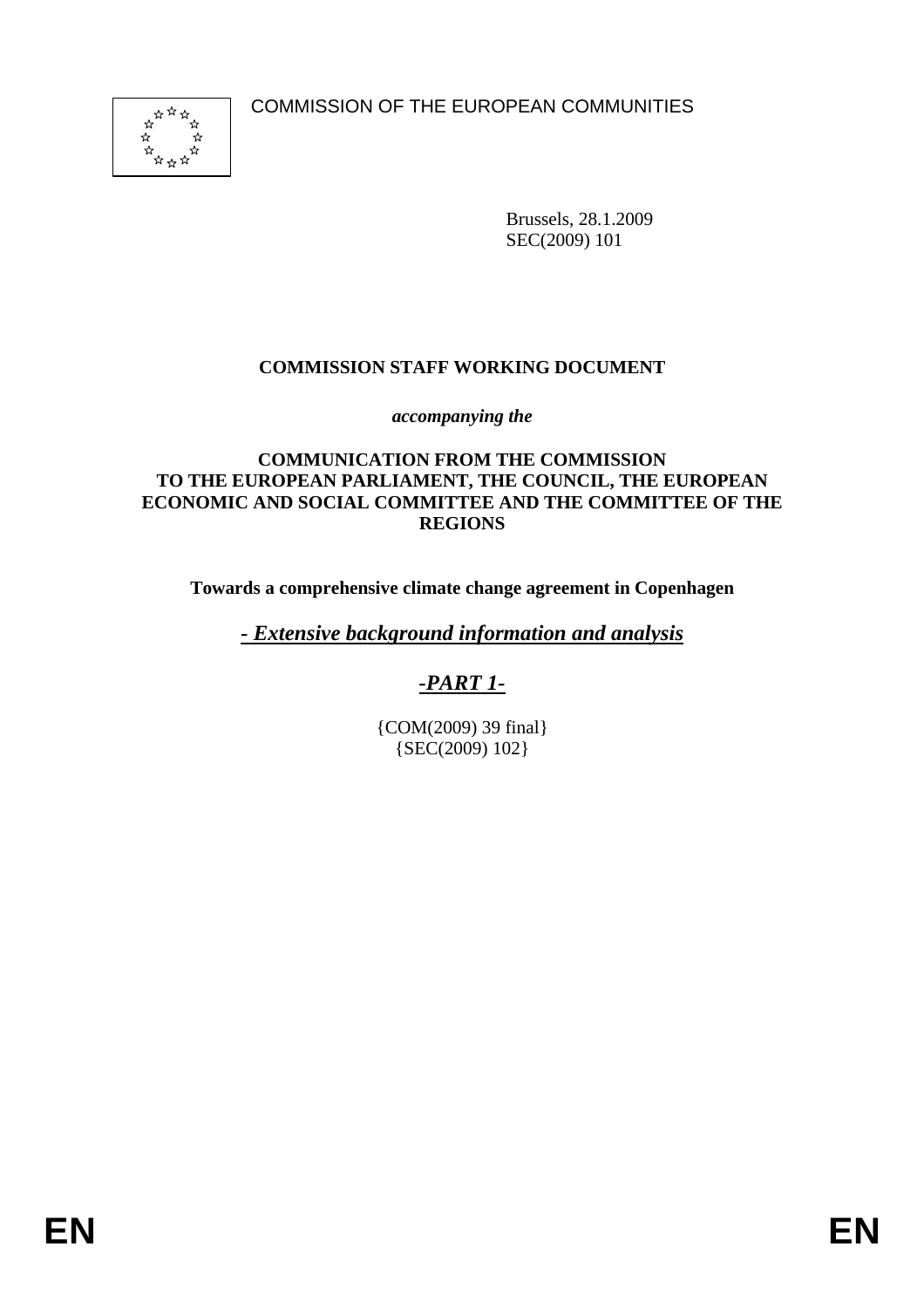# **Table of content**

# Executive summary

# Glossary

| 1.               |                                                                                                                                                                                                                                             |  |
|------------------|---------------------------------------------------------------------------------------------------------------------------------------------------------------------------------------------------------------------------------------------|--|
| 1.1.             |                                                                                                                                                                                                                                             |  |
| 1.2.             |                                                                                                                                                                                                                                             |  |
| 2.               |                                                                                                                                                                                                                                             |  |
| 2.1.             |                                                                                                                                                                                                                                             |  |
| 2.2.             |                                                                                                                                                                                                                                             |  |
| 2.3.             |                                                                                                                                                                                                                                             |  |
| 3.               | Problem definition: Reaching an agreement within the multilateral context of the<br>UNFCCC, ensuring that average global temperature does not increase by more than                                                                         |  |
| 3.1.             |                                                                                                                                                                                                                                             |  |
| 3.2.             |                                                                                                                                                                                                                                             |  |
| 3.3.             |                                                                                                                                                                                                                                             |  |
| 3.4.             |                                                                                                                                                                                                                                             |  |
| 3.5.             |                                                                                                                                                                                                                                             |  |
| 3.6.             | Action to reduce emissions from deforestation and forest degradation 32                                                                                                                                                                     |  |
| 3.7.             | Addressing emissions from international maritime transport and aviation  32                                                                                                                                                                 |  |
| 3.8.             |                                                                                                                                                                                                                                             |  |
| $\overline{4}$ . |                                                                                                                                                                                                                                             |  |
| 4.1.             |                                                                                                                                                                                                                                             |  |
| 4.2.             |                                                                                                                                                                                                                                             |  |
| 4.3.             |                                                                                                                                                                                                                                             |  |
| 5.               |                                                                                                                                                                                                                                             |  |
| 5.1.             |                                                                                                                                                                                                                                             |  |
| 5.2.             | LULUCF accounting rules on the 30% reduction target for developed countries 38                                                                                                                                                              |  |
| 5.3.             |                                                                                                                                                                                                                                             |  |
| 5.4.             | Actions/technologies to achieve the reduction targets for developed countries and a<br>substantial deviation from baseline in developing countries by 2020 and the<br>development of the global carbon market to stimulate these actions 40 |  |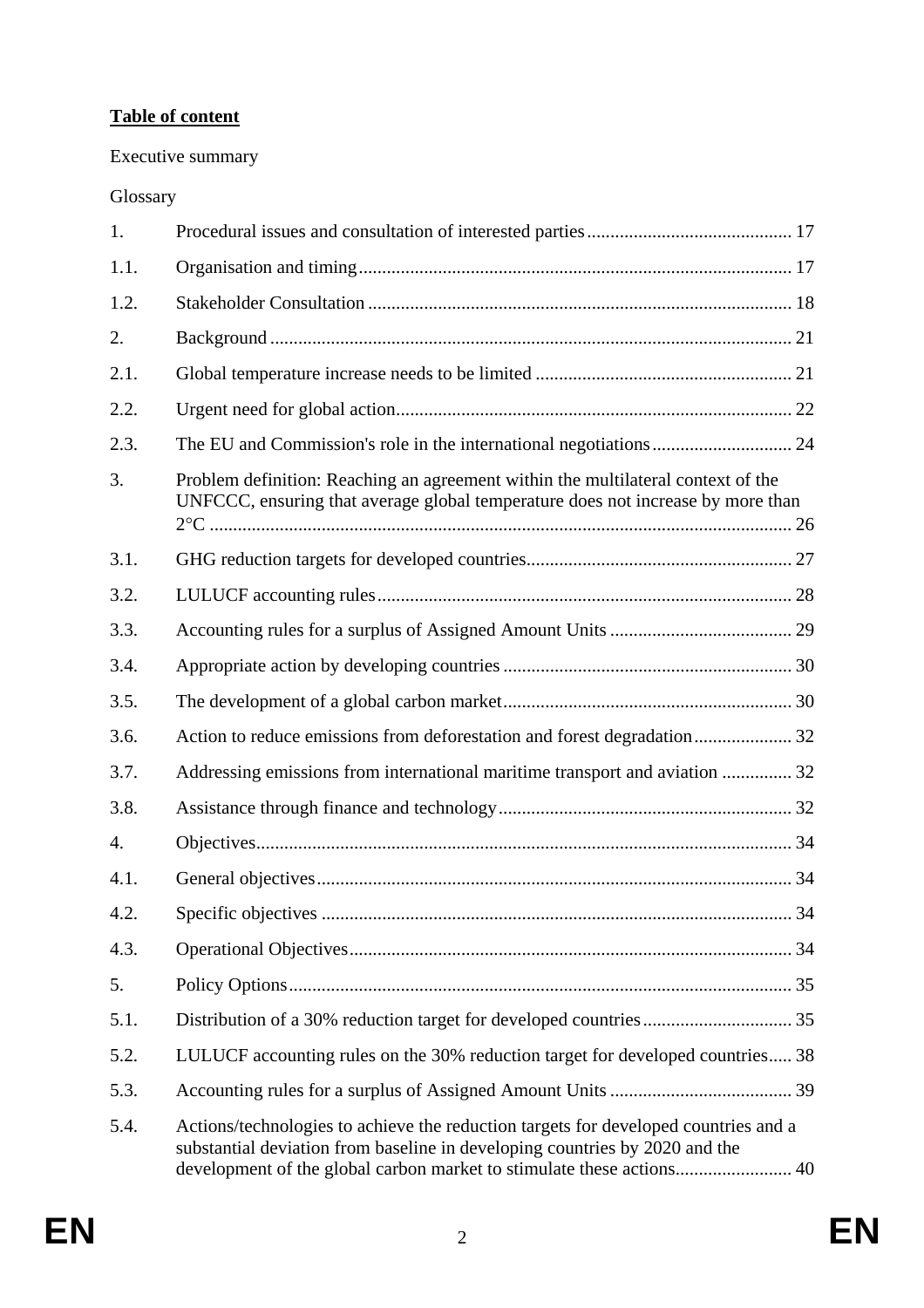| 5.5.                   | Action to reduce emissions from deforestation and forest degradation 42                                                                                            |
|------------------------|--------------------------------------------------------------------------------------------------------------------------------------------------------------------|
| 5.6.                   | Actions to address emissions from international aviation and maritime transport 42                                                                                 |
| 5.7.                   |                                                                                                                                                                    |
| 6.                     |                                                                                                                                                                    |
| 6.1.                   |                                                                                                                                                                    |
| 6.2.                   | Assessment of the economic impacts of various allocation options in reaching a 30%                                                                                 |
| 6.3.                   | Impact of different options for LULUCF accounting rules on the 30% reduction                                                                                       |
| 6.4.                   |                                                                                                                                                                    |
| 6.5.                   | Actions/technologies to achieve the reduction targets for developed countries and a<br>substantial deviation from baseline in developing countries by 2020 and the |
| 6.5.1.                 | Actions to achieve the reduction targets for developed countries and a substantial                                                                                 |
| 6.5.2.                 |                                                                                                                                                                    |
| 6.6.                   | Actions necessary in the forestry sector and agriculture sector to reduce emissions                                                                                |
| 6.6.1.                 |                                                                                                                                                                    |
| 6.6.2.                 | Actions for REDD and their relationship with emission reductions from the energy                                                                                   |
| 6.6.3.                 |                                                                                                                                                                    |
| 6.6.4.                 | Mitigation action to reduce Non-CO2 greenhouse gases in agriculture: nitrous oxide                                                                                 |
| 6.7.                   |                                                                                                                                                                    |
| 6.8.                   |                                                                                                                                                                    |
| 6.9.                   |                                                                                                                                                                    |
| 6.9.1.                 |                                                                                                                                                                    |
| 6.9.2.                 |                                                                                                                                                                    |
| 6.10.                  | Can the specific and operational objectives set by the EU meet the requirement to                                                                                  |
| 7.                     |                                                                                                                                                                    |
| <b>List of tables:</b> |                                                                                                                                                                    |
|                        |                                                                                                                                                                    |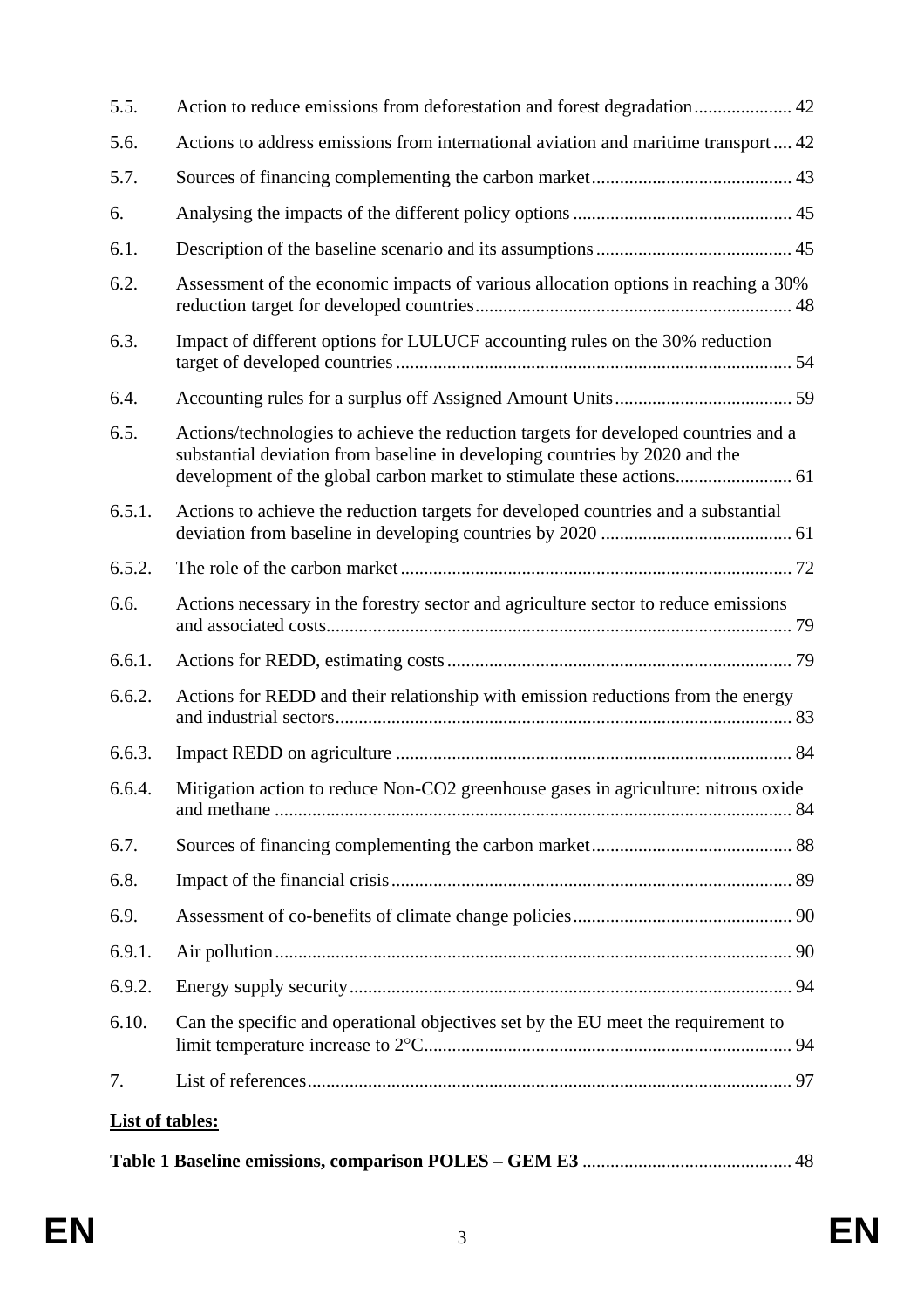| Table 2 Key indicators of the four options for allocating the mitigation efforts among                                                                           |
|------------------------------------------------------------------------------------------------------------------------------------------------------------------|
| Table 3 Example of targets for developed countries resulting from the four allocation                                                                            |
| Table 4 Results for 4 indicators and the example of related targets for developed                                                                                |
| Table 5: Example of a distribution of targets for developed countries, example in GEM                                                                            |
| Table 6: Impacts resulting from targets based on a combination of indicators54                                                                                   |
|                                                                                                                                                                  |
|                                                                                                                                                                  |
| Table 9 Impact of different LULUCF accounting options on developed countries' targets                                                                            |
| Table 10 Potential annual surplus or deficit of AAUs over the period 2008 - 2012 59                                                                              |
|                                                                                                                                                                  |
|                                                                                                                                                                  |
| Table 13 Reductions in developed and developing countries and trade in emissions rights                                                                          |
| Table 14 Costs in developed and developing countries and trade in emissions rights 75                                                                            |
| Table 15 Resulting allocation of mitigation efforts compared to baseline for key                                                                                 |
|                                                                                                                                                                  |
| Table 17 GHG emissions/removals from land-use change involving forests in baseline. 80                                                                           |
|                                                                                                                                                                  |
| Table 19 GHG emissions/removals from land-use change involving forests in baseline. 81                                                                           |
|                                                                                                                                                                  |
| Table 21 Costs to the energy system and industry if there is no action on REDD 83                                                                                |
| Table 22 Possible distribution keys for countries' contributions to finance 88                                                                                   |
| Table 23 Average annual cost of reductions in CO2 from energy and Non CO2 emissions<br>from industry in 2020, for the case with and without financial crisis  90 |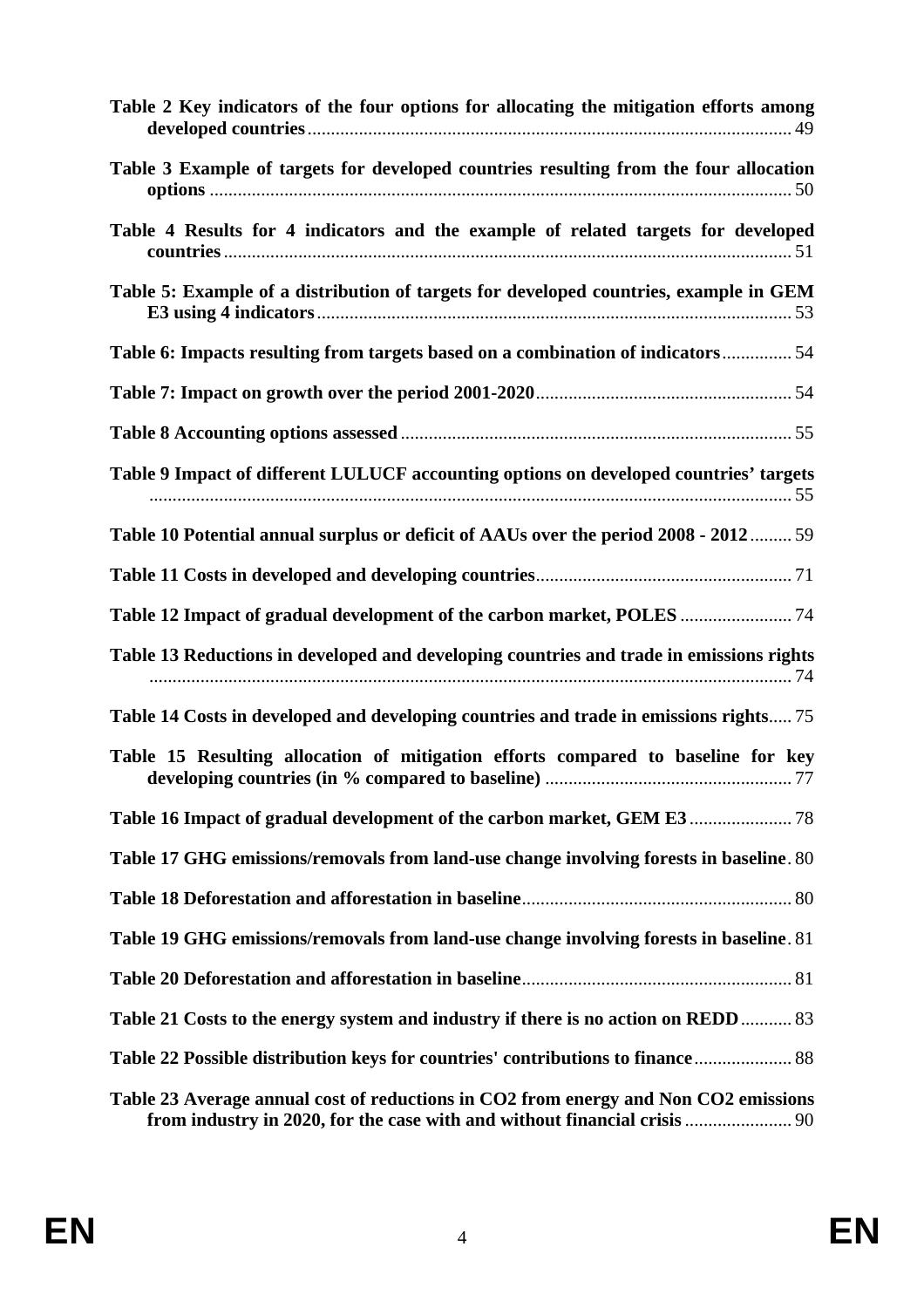| Table 24 Benefits in terms of reduction in life years lost compared to baseline in 2030                   |
|-----------------------------------------------------------------------------------------------------------|
| Table 25. Reduction in emissions and in air pollution control costs in India, China and                   |
|                                                                                                           |
| <b>List of figures:</b>                                                                                   |
| Figure 1 Key impacts as a function of increasing global average temperature change 21                     |
| Figure 2 Diversity in GHG intensity, per capita income, population and emission trends                    |
| Figure 3 Carbon price developments over time in the global carbon market ( $\Theta$ ton CO <sub>2</sub> ) |
|                                                                                                           |
| Figure 5 Developed/developing countries GHG emissions in POLES baseline &                                 |
|                                                                                                           |
|                                                                                                           |
| Figure 8 Share of power sector emissions captured through Carbon Capture and                              |
|                                                                                                           |
|                                                                                                           |
| Figure 11 Additional, new capacity in Power generation compared to 2000  69                               |
|                                                                                                           |
|                                                                                                           |
| Figure 14 Emissions for all sectors in the appropriate global action scenario                             |
| Figure 15 Global temperature increase for different emission profiles up to 2050  96                      |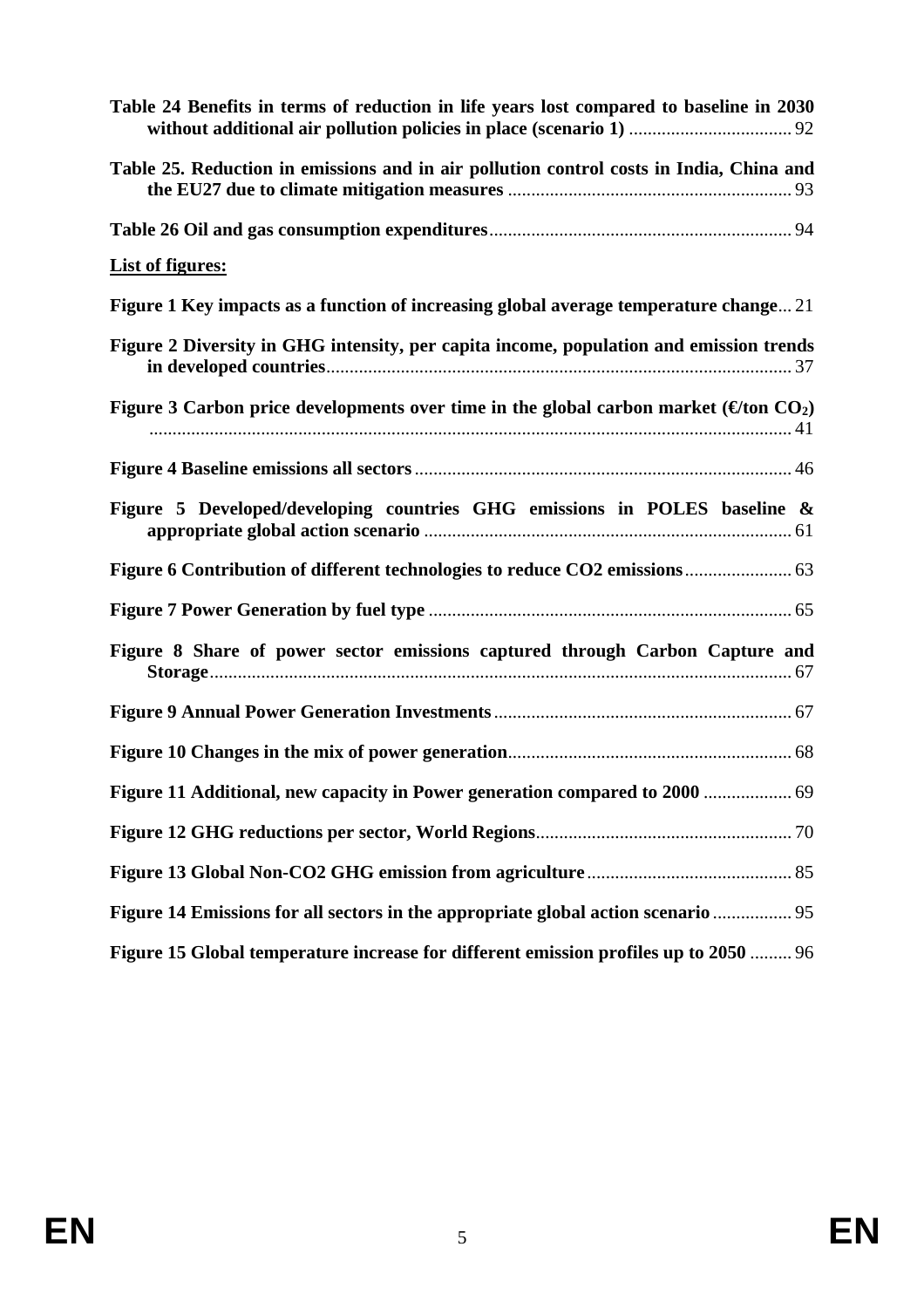## **Executive summary**

This staff working document assesses different policy options for main issues under negotiation for a new international climate change agreement to be reached in Copenhagen in December 2009. It builds on earlier analysis been undertaken for two earlier Commission communications on international climate change policies<sup>1</sup> and especially on then Spring Council conclusions 2007 setting the overall objectives for the EU's climate policy.

In this working paper the following **key issues** have been assessed:

- Comparability of individual GHG emission reduction targets for developed countries;
- LULUCF accounting rules;
- Surpluses of Assigned Amount Units from the  $1<sup>st</sup>$  commitment period (2008-2012) and the implications for future targets;
- Appropriate action to be undertaken by developed countries to achieve their target and by developing countries to deviate substantially from baseline;
- Further development of the global carbon market;
- Reduction in emissions from deforestation and forest degradation in developing countries;
- Addressing international maritime transport and aviation;
- Assistance for appropriate mitigation and adaptation by developing countries through finance and technology;

## *Individual GHG emission reduction targets for developed countries*

A selected number of key criteria which are currently under international discussion for setting comparable and effective reduction targets for developed countries for the period after 2012 have been analysed, i.e. GDP/capita, GHG/GDP, GHG emission trends since 1990 and Population trends.

The analysis clearly shows that using a single indicator for the allocation of individual country efforts leads often to disproportional costs or gains for single countries. Using GDP per capita as the sole criterion can lead to very high costs in countries with high incomes that are relatively efficient. At the same time, using GHG intensity of the economy or population trends for those economies that have a high GHG intensity or a decreasing population trend, respectively, while their GDP per capita is relatively small, leads to high costs for those economies.

Winning the battle against global climate change (COM(2005) 35 final), and Limiting Global Climate Change to 2 degrees Celsius - The way ahead for 2020 and beyond (COM(2007) 2 final).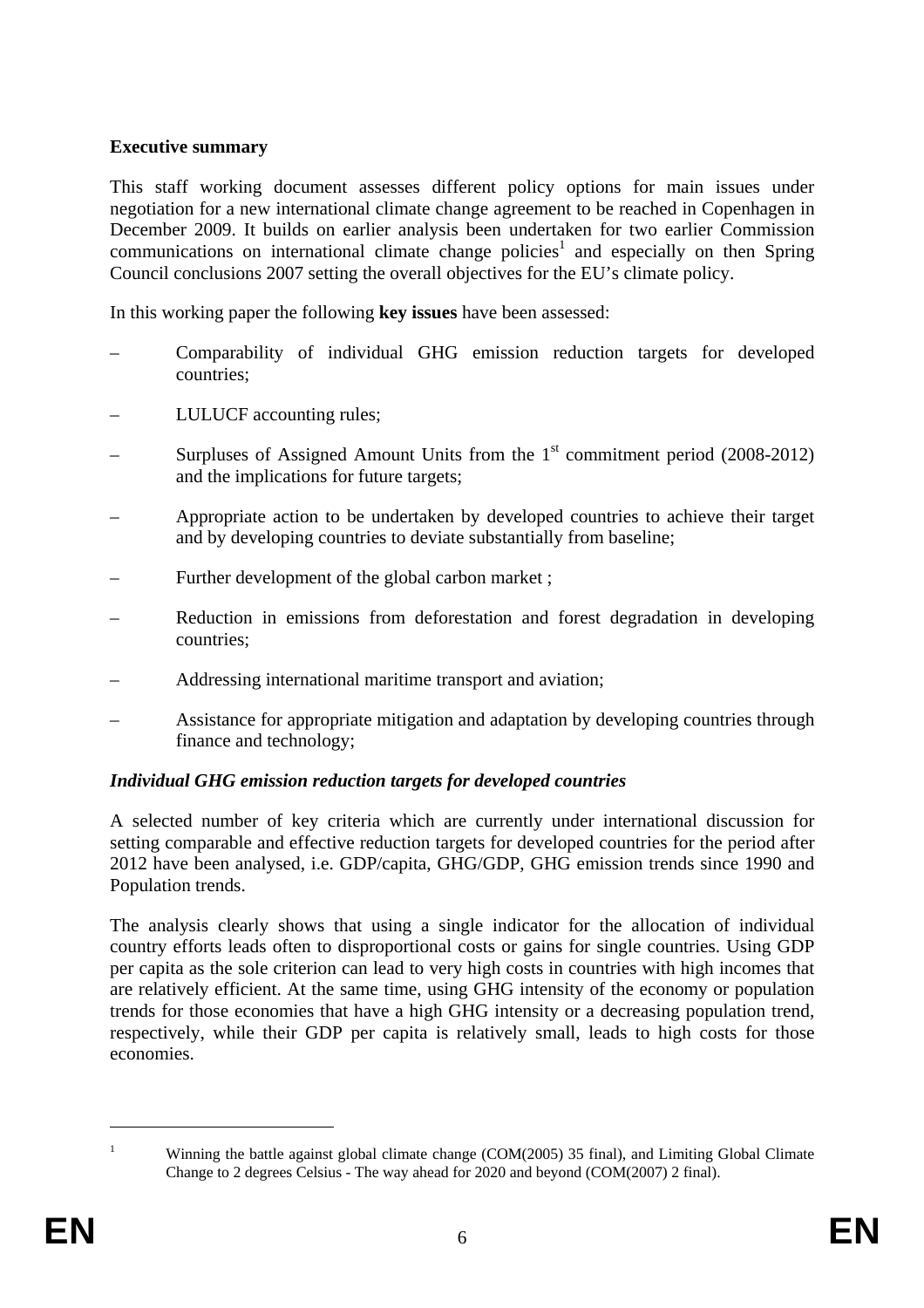Therefore, it is unlikely that an allocation option based on a single criterion will gain political consensus. Using a combination of criteria in order to define a target instead of a single indicator will lead to a fair outcome in terms of cost per unit of GDP.

## *LULUCF accounting rules*

The current accounting rules for Land-Use, Land-Use Change and Forestry (LULUCF) for developed countries are temporary and will have to be decided on for the period after 2012. The working document analyses the impact of various accounting options for the accounting of LULUCF that are currently under international discussion on the amount of removals and emissions that can be reported.

In fact, four options have been assessed next to the existing accounting rules:

- 1. No changes to the current accounting rules. Existing arbitrary caps would be continued.
- 2. Based on the current regime except replacing the cap on sinks from forest management by a discount factor.
- 3. Accounting for the difference in annual absorptions/emissions compared to the absorption/emissions of a base year, the so called net-net approach.
- 4. Eliminating the impact of natural disturbance, age-class effect and indirect humaninduced effects in the sector by comparing annual net absorption/emissions with the projected net absorption/emissions, using a forward looking baseline. Such a baseline is adapted over time to take into account the natural disturbance that do occur and have an impact on the absorption/emissions.
- 5. Full land based accounting as done at present under the UNFCCC inventories with a net-net accounting approach for all LULUCF land use categories reported under the Convention inventories.

The analysis clearly points out that the risk of large sinks credits coming into the system, potentially overwhelming the reductions needed in the other sectors, is limited for most of the options as long as absorptions from forest management are accounted for through an approach (options 2 and 4) or constrained gross-net approach through a cap or discount factor (option 0 and 1). However, from a qualitative point of view and not a mere quantitative point of view the current rules are not satisfactory because the simple capping of forest management does not stimulate and reward real additional action in this sector but merely rewards business as usual action.

The preferred option should meet criteria such as simplification, comprehensiveness in the accounting of emissions and removals in the LULUCF sectors in order to avoid leaving substantial greenhouse gases sources of emissions outside of the accounting while at the same time crediting potentially large (ensuring environmental integrity), broader coverage of managed land, and encouragement of national policies to deliver the full contribution of agriculture and forestry to climate change mitigation. Option 4 seems the one that delivers on most of these criteria. However, this approach is likely to require additional reporting efforts by Parties, especially to estimate emissions and removals from agricultural soils. Issues of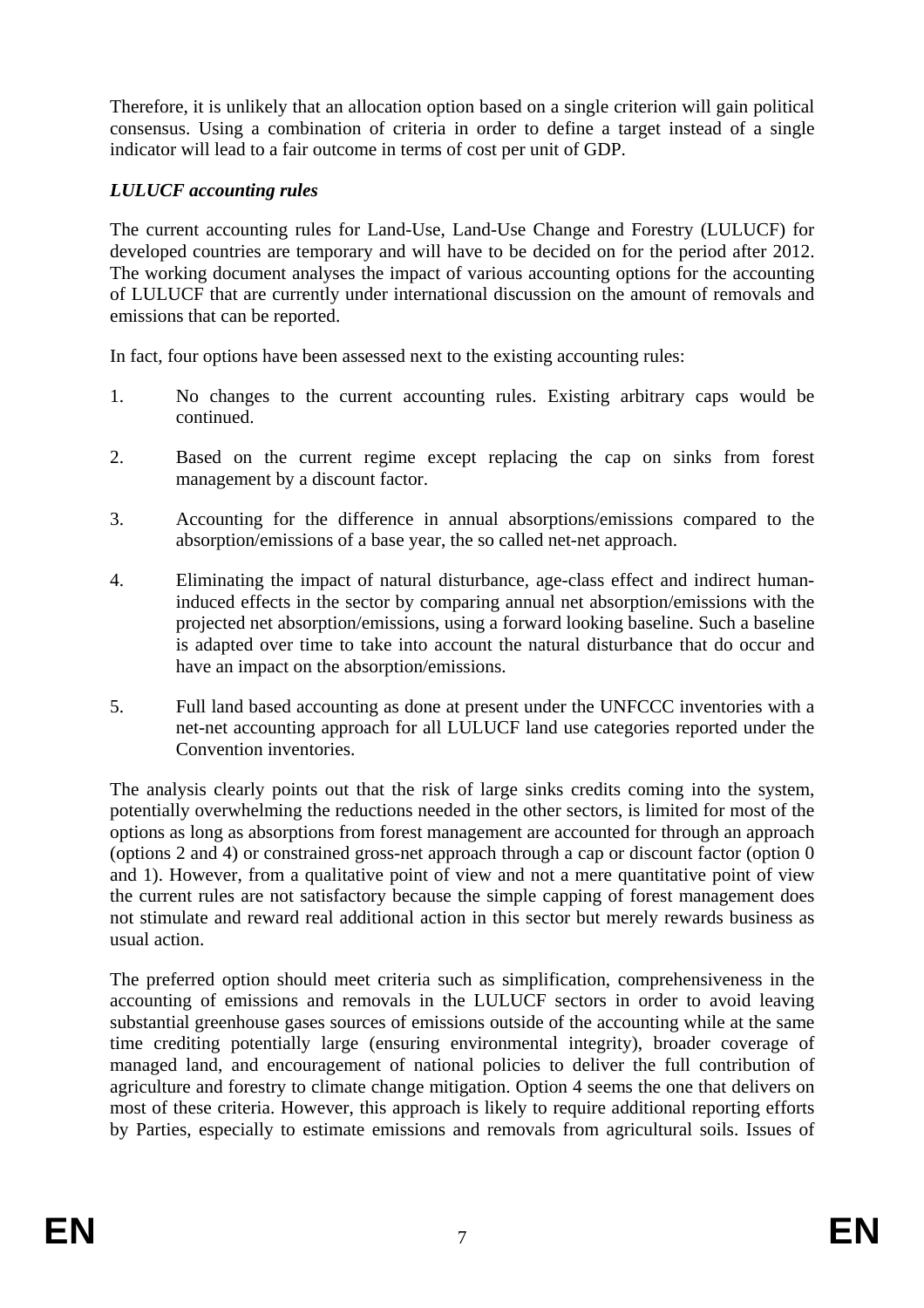compliance risks, due among other to natural disturbances, inclusion of harvested wood products, and national circumstances also need to be considered in this option.

## *Surplus of Assigned Amount Units and the impact on future targets*

When setting targets for the 1st commitment period under the Kyoto Protocol it was assumed that the US would become a full Party to the Protocol. Targets were set in a way that a reduction of a little more than 5 % would have been achieved. However, with the US not being a Party, these reductions will not be realised. Instead, there might be significant surplus of national emission budgets (so called Assigned Amount Units or AAU). This working paper assesses the potential implications for the -30% target for the group of developed countries as surplus AAUs are allowed to be banked into the period after 2012.

Surplus AAUs from the period 2008-2012 constitute a significant risk for the environmental effectiveness of the reduction targets for the period after 2012. Should this not be taken into account when setting the overall ambition level, the -30% reduction target compared to 1990 by 2020 might result in real emission reduction of only -26% or even less compared to 1990 by 2020 depending on the number of actual surplus AAUs.

## *Appropriate global action to be undertaken*

Actions in the energy system and industrial sector on a truly global scale are crucial to ensure that the 2°C limit can still be met.

In developing countries, around two third of the reduction potential compared to baseline in the energy system and in the industrial sectors comes from measures typically related to efficiency improvements, that can be realised at no or low cost in the short and mid term because of the significant energy savings. On a global level energy efficiency improvements represent around 50% of the actions until 2020. They might require substantial upfront investments which might pose a cash flow problem to those countries where private sector does not have the necessary financial/loan capacity.

Energy efficiency improvements are by far the single most important action until 2020. But there is no single silver bullet technology. Next to energy efficiency improvements, there are other cost efficient opportunities of using low-carbon energy sources (renewables & nuclear), to switch to lower carbon content fossil fuels, and gradually develop and implement CCS for all large remaining point sources on a global scale, especially those newly build after 2020.

## *Further development of the global carbon market*

Three options for the further development of the carbon market have been assessed:

- i) a gradual expansion of the global carbon market;
- ii) no global carbon market and
- iii) a perfect global carbon market.

The analysis shows that a gradually developing global carbon market decreases costs significantly to reduce GHG emissions, also if targets are 'fairly' allocated. Without a gradual development economic costs to fight climate change could become very high.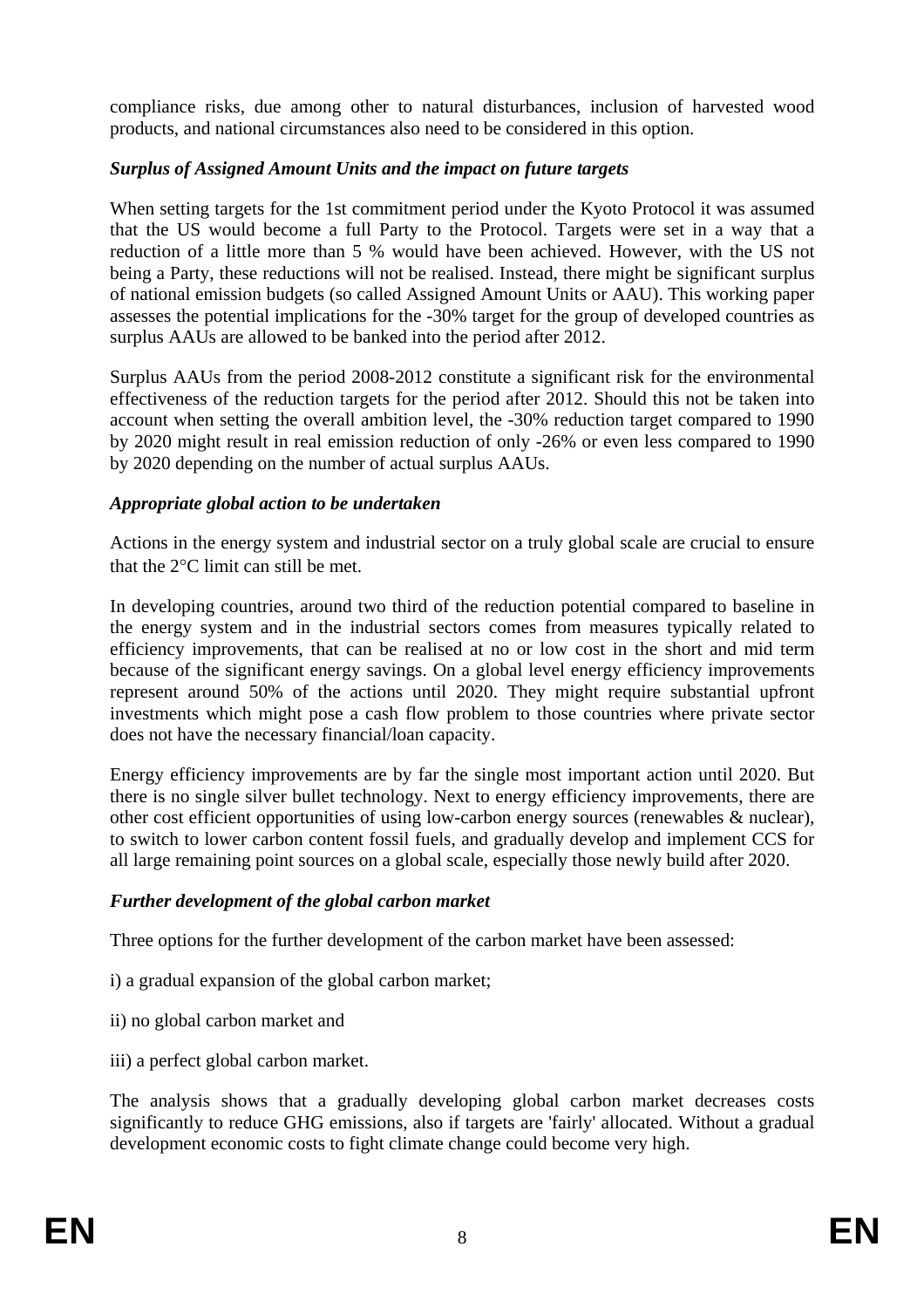The gradual expansion can be supported by using offsetting mechanisms that are environmentally effective. In future, these should only compensate costs for reductions that are over and above low cost mitigation options. Offsetting mechanisms can as such provide an incentive for reductions that are not credited. These new types of offsetting mechanisms would only credit reductions that go beyond a reference emission level that reflects own appropriate mitigation actions in developing countries.

#### *Reduction in emissions from deforestation and forest degradation (REDD) in developing countries*

The EU's policy objective is to halve emissions from gross deforestation by 2020. By 2030 net forest loss has to be reversed, reducing to zero the emissions from net deforestation. It has been assessed at what costs this objective can be met and what the impact will be on other land uses, most importantly agriculture.

The analysis shows that it is essential and cost efficient to reduce gross tropical deforestation by at least 50 % by 2020 compared to current levels, and that it is feasible and affordable as well. Not reducing emissions from deforestation would lead to a significant cost increase for additional action required in the energy and industry sectors amounting to an increase of costs of around three times the cost of action on REDD.

The analysis shows that increased demand for bio-energy may turn out to be an important driver for afforestation and reforestation. However, in the short term, reducing emissions from deforestation is more cost efficient than increased afforestation or reforestation. Thus, the deforestation of areas for the purposes of biomass extraction for bio-energy production needs to be minimised.

If crediting of REDD actions would be fully allowed for offsetting purposes, then targets for developed countries would need to be made much more stringent. In the above assessment they would need to be cut further from -30% to -38% compared to 1990 by 2020.

To achieve the REDD objectives through providing a performance-based financial incentive, an estimated  $\epsilon$ 18 billion in 2020 (2005 prices) will be necessary, if leakage can be limited to a regional scale. Leakage is an important cost factor for the efficiency of REDD policies.

In addition to the expected population growth, it will be crucial to address pressures on agriculture stemming from climate policies, i.e. REDD and increased demand for bio-energy, through increasing agricultural productivity in a sustainable way.

Agriculture itself offers a substantial mitigation potential, often through intensification of the agricultural production. Such practices will need to take into account local ecosystem characteristics and respect water, soils, biodiversity. They could include shifting from traditional grassland based livestock production systems to landless ones, progressive switch from low input and rain-fed agricultural practices towards higher input and sustainable irrigation systems as well as improving soil management practices in croplands and grazing lands areas.

Increasing agricultural productivity in a sustainable manner will require support for capacity building and rural development in developing countries.

## *Addressing international maritime transport and aviation*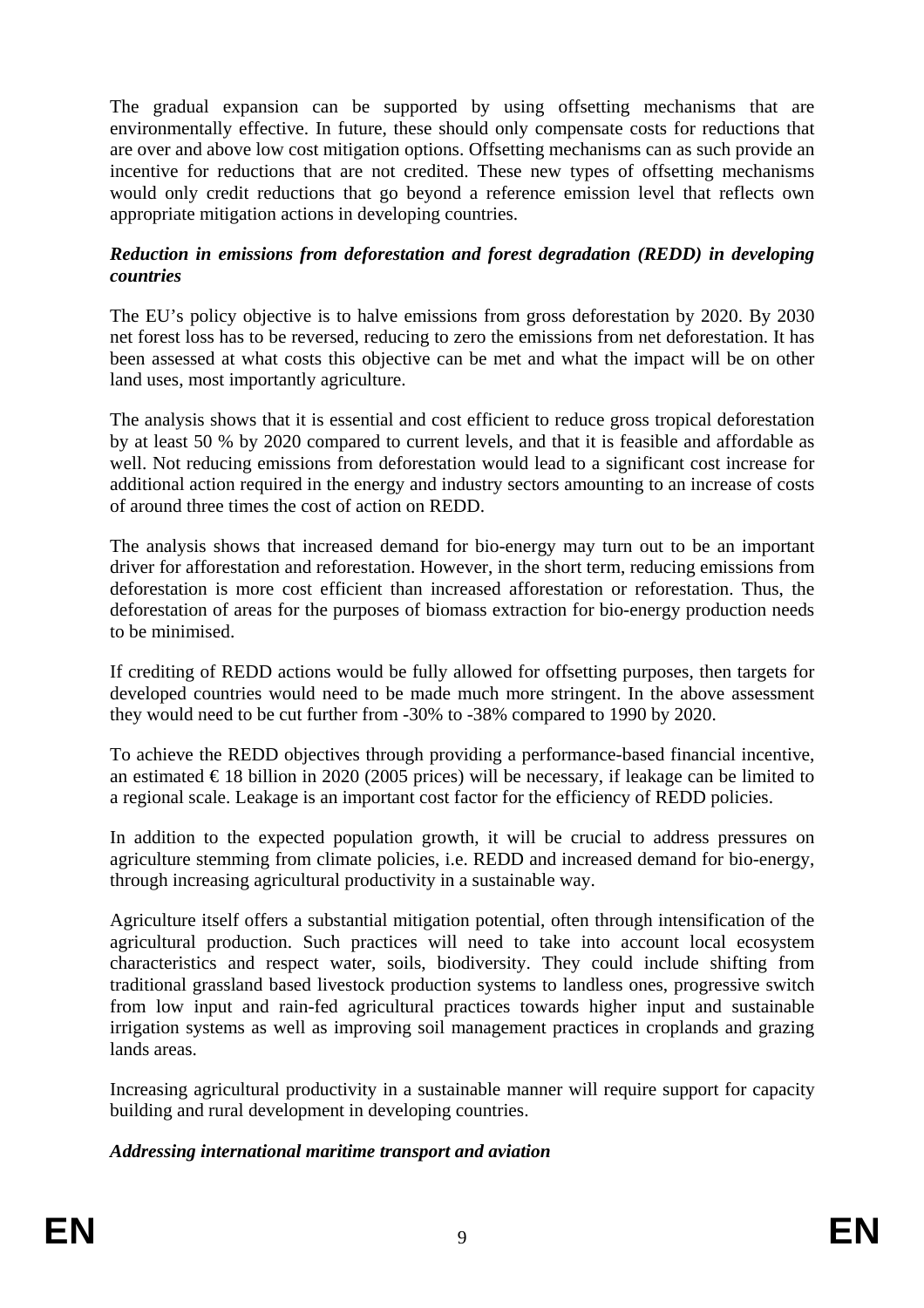Since 1990, emissions growth from these sectors has been high and is expected to continue to rise, even when action on GHG emissions is undertaken. So despite the need for global emissions to peak by 2020, reductions from these sectors to below 1990 levels by 2020, as discussed for developed countries, are unrealistic.

Due to the internationally mobile nature of emissions from these two sectors, and risks of profound carbon leakage, it is preferable to address these emissions globally. Therefore, meaningful global goals should be set to limit the further growth of emissions from these sectors and those goals should be achieved by implementing an appropriate global sectoral approach. However, if such approach can not be agreed within ICAO and IMO by the end of 2010, those emissions should be counted towards national totals under the Copenhagen agreement. The latter should ensure comparable action in all developed countries.

## *Incremental costs related to a global pathway to meet the EU's 2ºC objective*

Additional costs in the energy system are estimated at  $\epsilon$ 152 billion in 2020 (2005 prices) of which  $\in$  81 billion can be attributed to mitigation costs in developed countries.  $\in$  71 billion comes from mitigation costs in developing countries, of which, however,  $\epsilon$  38 billion are compensated through carbon credit trades in the carbon market.

In practice this means that significant shifts in investment flows need to be realised, with some sectors/technologies receiving much higher investments compared to baseline (e.g. energy efficiency) and some much lower (e.g. primary energy production).

To achieve the REDD objectives through an incentive-based approach, an estimated  $\in$  18 billion in 2020 (2005 prices) will be necessary, if leakage can be limited to a regional scale. Not taking this action would see a little more than twofold increase in costs in the energy and industry sectors because of additional action to be taken in these sectors.

Global net incremental investments to reduce global emissions in the energy, industry and deforestation sectors need to increase gradually to around  $\epsilon$  170 billion per year in 2020. While this represents only a small fraction of global GDP, it remains a significant injection of additional finance into the global economy, requiring significant larger investments in growth areas such as energy efficiency and renewables and reducing carbon intensive investments. It is estimated that more than half of the additional net investments (around  $\epsilon$ 90 billion in 2020) will have to be realised in developing countries.

Costs for mitigation to reduce emissions from agriculture, are estimated at an  $\epsilon$ 6.5 billion in 2020, of which developing countries represent  $\epsilon$  5.0 billion. Significant increases in agricultural productivity will require support for capacity building and rural development in developing countries.

## *Assistance for appropriate own action by developing countries through finance and technology*

As stated in the problem definition, further support by developed countries for developing countries action on mitigation and adaptation will be necessary. Several options have been assessed as to how such new contributions could be generated and how to determine the relative shares for the financial contribution of different countries, including i) actual contributions for Official Development Assistance; ii) actual scale of assessment for the UN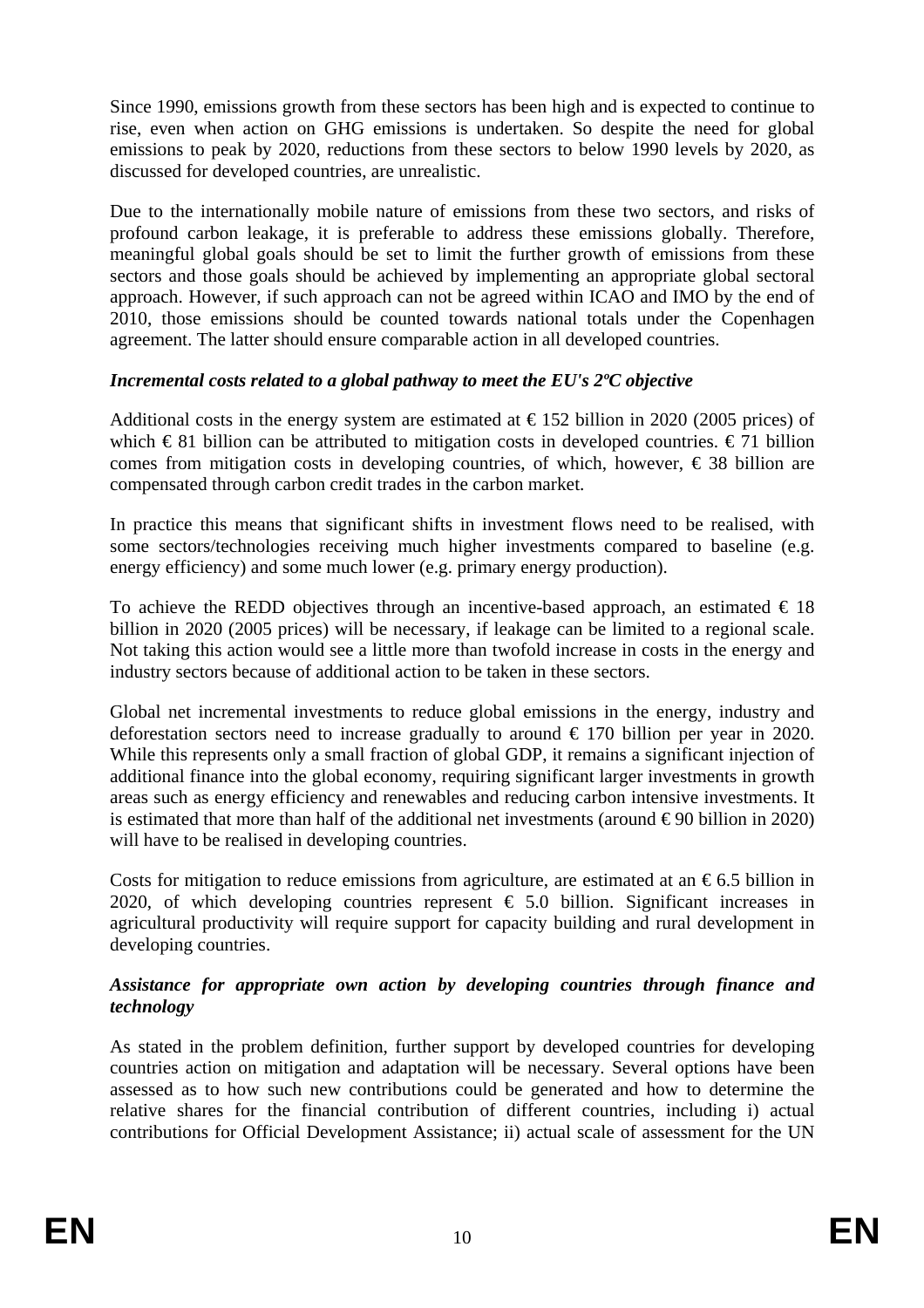budget, iii) polluters pays principle, i.e. emitted GHG emissions, which could be applied only on developed countries or on a global scale; and iv) share of total GDP.

Depending on the distribution key, the EU's contribution could range between  $15 - 60$  % of total funding. Again, building a composite index that reflects responsibility and capability might be the most suitable and political acceptable way forward. Furthermore, there is no doubt, that the larger the number of contributors, the higher the amounts that will be able to be mobilised, especially in view of the current economic recession.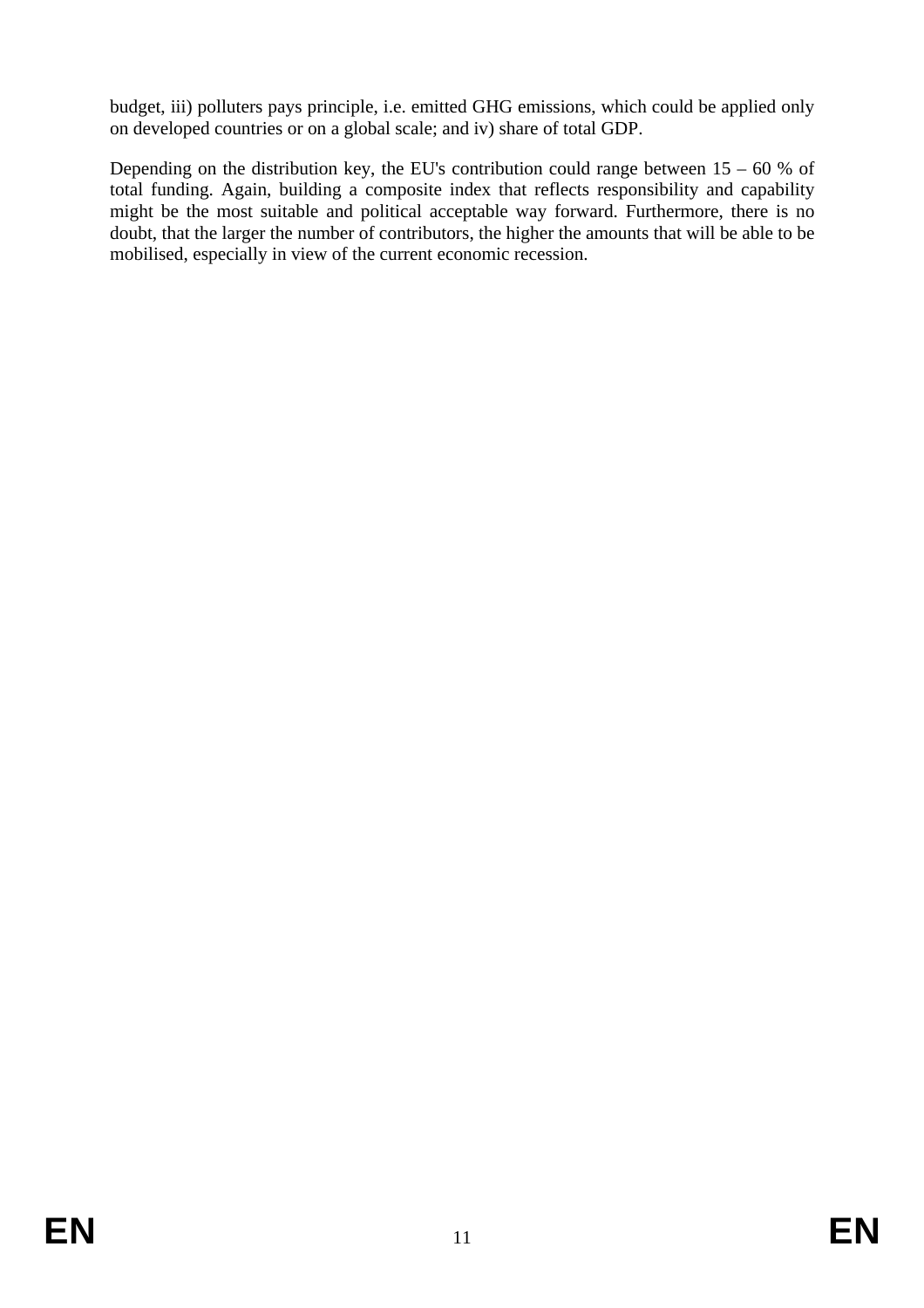# **Glossary**<sup>2</sup>

- Assigned Amount Units (AAU) Under the Kyoto Protocol, developed countries reduction
- The Kyoto protocol sets an absolute emission cap at country level for developed countries (QELRO or Quantified Emission Limitation and Reduction Objective). This absolute cap get translated into a total absolute amount of allowed emissions over the entire commitment period (2008-2012), called a country's Assigned Amount. This Assigned Amount is issued into a country's registry in individual Assigned Amount Units (AAUs), each representing 1 ton of CO2-equivalent emissions. These are the emission rights that can be transferred under the Kyoto Protocol's emission trading mechanism and these are also used to demonstrate compliance with a country's Kyoto Protocol target.
- Adaptation Adjustment in natural or human systems in response to actual or expected climatic stimuli or their effects, which moderates harm or exploits beneficial opportunities.
- Adaptation Fund was established to finance concrete adaptation projects and programmes in developing countries that are Parties to the Kyoto Protocol. The Fund is to be financed with a share of proceeds from clean development mechanism (CDM) project activities and receive funds from other sources.
- Afforestation Planting of new forests on lands that historically have not contained forests.
- Annex I Parties The industrialized countries listed in this annex to the Convention which were committed return their greenhouse-gas emissions to 1990 levels by the year 2000 as per Article 4.2 (a) and (b). They have also accepted emissions targets for the period 2008-12 as per Article 3 and Annex B of the Kyoto Protocol. They include the 24 original OECD members, the European Union, and 14 countries with economies in transition.
- AWG-KP Ad hoc Working Group on further commitments for Annex I Parties under the Kyoto Protocol. The AWG-KP was established by Parties to the Protocol in Montreal in 2005 to consider further commitments of industrialized countries under the Kyoto Protocol for the period beyond 2012, and is set to complete its work in Copenhagen in 2009.
- AWG-LCA Ad hoc Working Group on Long-term Cooperative Action. The AWG-LCA was established in Bali in 2007 to conduct negotiations on a strengthened international deal on climate change, set to be concluded in Copenhagen in 2009.

<sup>2</sup> For a more extensive glossary on climate change acronyms used in the UNFCCC, see: http://unfccc.int/essential\_background/glossary/items/3666.php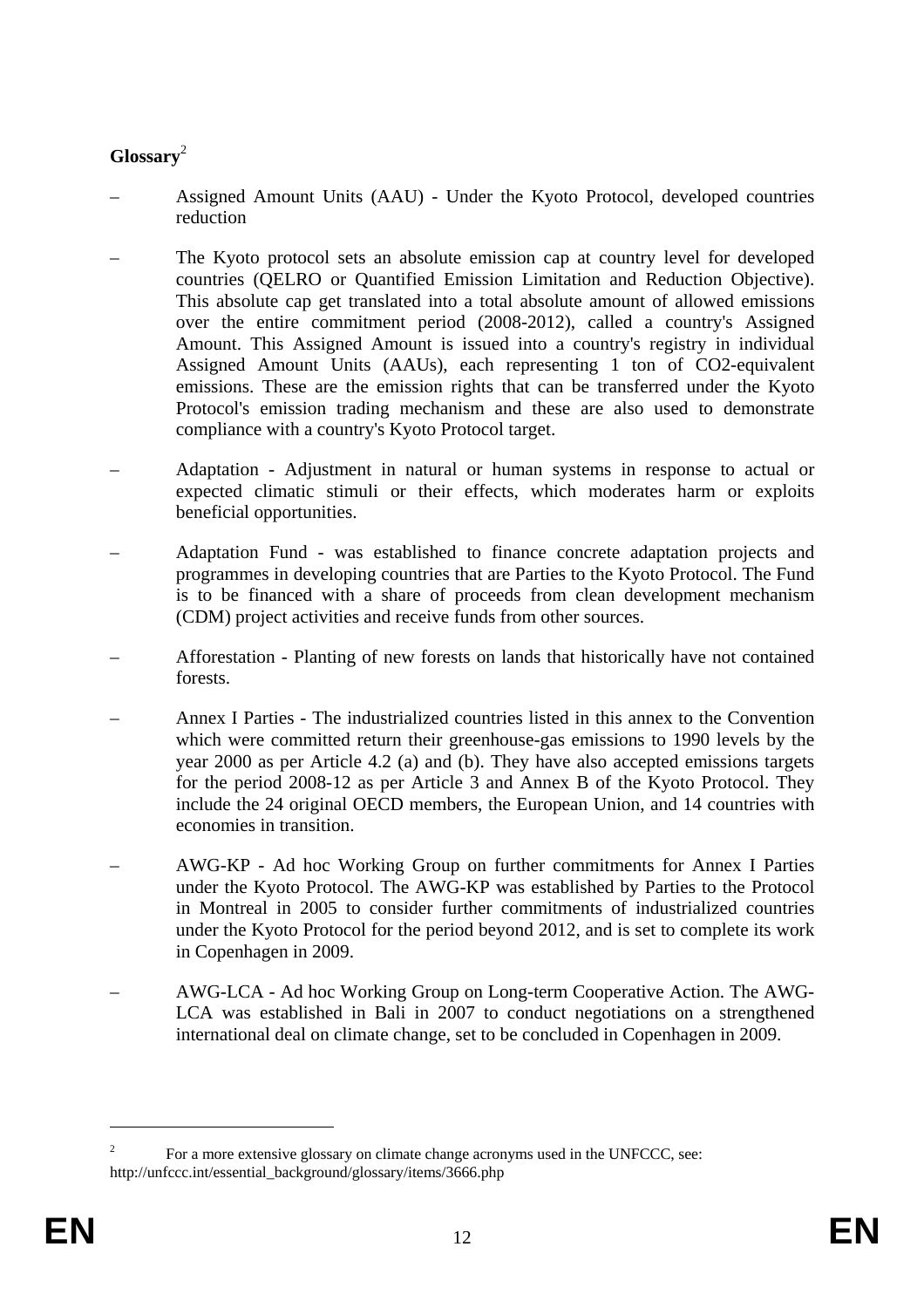- Capacity building In the context of climate change, the process of developing the technical skills and institutional capability in developing countries and economies in transition to enable them to address effectively the causes and results of climate change.
- Cap and trade Mechanisms that set a cap on emissions and allocated a number of emission rights to entities to cover for their emissions. Those entities can use the emission rights to demonstrate compliance and can trade these emission rights among them. Examples of cap and trade system are the one set up by the Kyoto Protocol for countries with a reduction target (Annex I countries) via the creation of Assigned Amount Units and possibility to trade them via the "Emissions Trading" mechanisms. The largest private sector example is the EU Emission trading system (EU ETS)
- Carbon Leakage That portion of cuts in greenhouse-gas emissions by developed countries (countries trying to meet mandatory limits under the Kyoto Protocol) that may reappear in other countries not bound by such limits. For example, multinational corporations may shift factories from developed countries to developing countries to escape restrictions on emissions.
- CDM Clean Development Mechanism: a mechanism under the Kyoto Protocol through which developed countries may finance greenhouse-gas emission reduction or removal projects in developing countries, and receive credits for doing so which they may apply towards meeting mandatory limits on their own emissions.
- COP Conference of the Parties: the supreme body of the UNFCC Convention. It currently meets once a year to review the Convention's progress. The word "conference" is not used here in the sense of "meeting" but rather of "association," which explains the seemingly redundant expression "fourth session of the Conference of the Parties."
- Conference of the Parties serving as the Meeting of the Parties (CMP): The UNFCCC's supreme body is the COP, which serves as the meeting of the Parties to the Kyoto Protocol. The sessions of the COP and the CMP are held during the same period to reduce costs and improve coordination between the Convention and the Protocol.
- Credits Emission entitlements generated in offsetting or carbon crediting mechanisms that can be used for compliance in cap and trade systems at country or private sector level.
- Deforestation Conversion of forest to non-forest.
- Emission rights Emission entitlements generated in cap and trade systems. Two examples of emission rights generated through cap and trade systems are Assigned Amount Units (AAU) and EU Allowances (EUA)
- ETS Emission trading systems are cap and trade systems set up to regulate emissions at private entity level. At present the largest ETS is the EU ETS.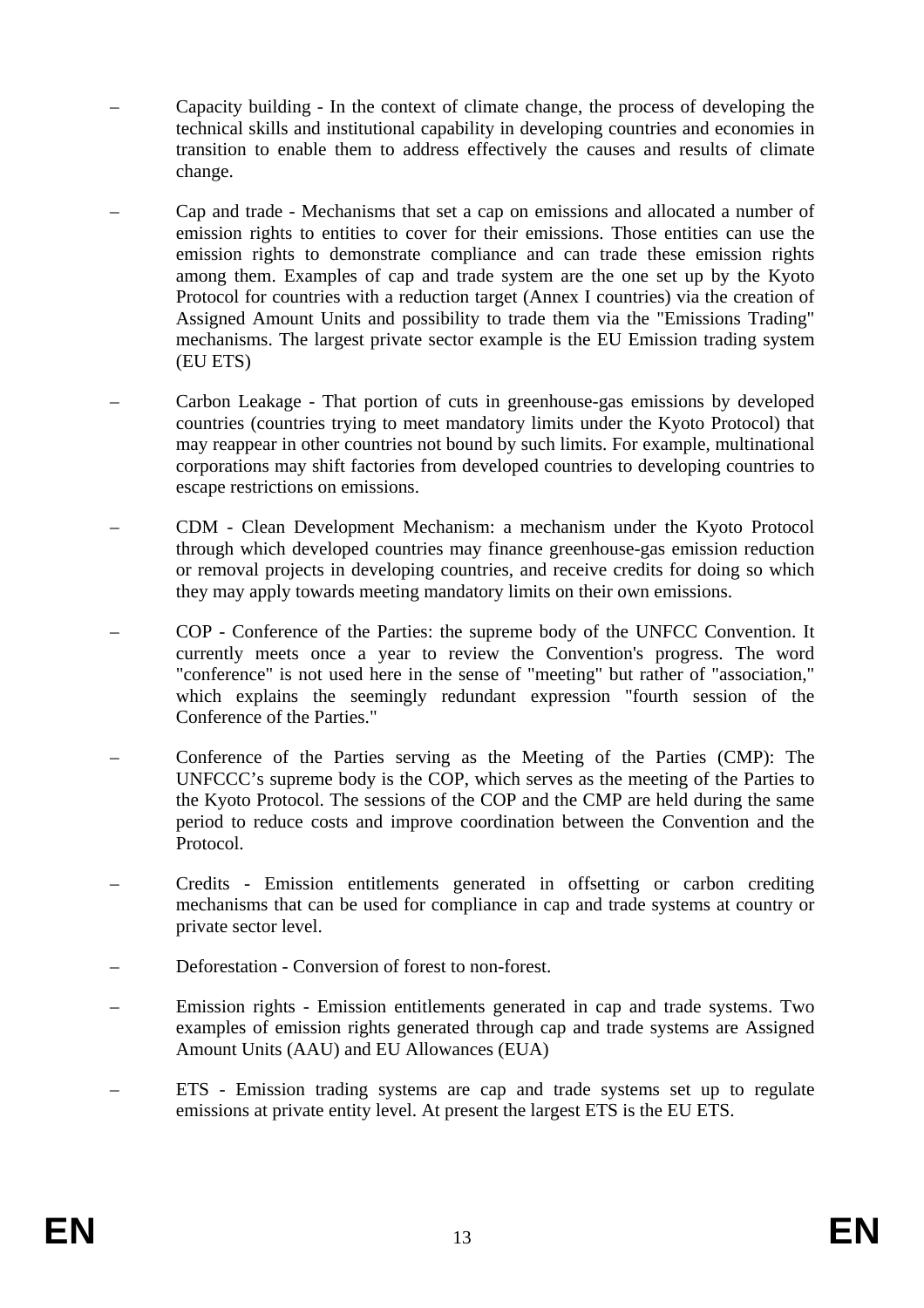- EUA EU Allowances: The EU Emission Trading System sets an absolute emission cap for large point source emitters in the EU and allows for trade. The emission rights traded are called EU allowances.
- Flexible mechanisms Generic terms for the 3 mechanisms under the Kyoto Protocol that allow for flexibility across borders to achieve reduction targets by Annex I parties. The 3 flexible mechanisms are 'Emissions Trading' between Parties, Joint Implementation (JI) and the Clean Development Mechanism (CDM)
- GEF Global Environment Facility: an independent financial organization that provides grants to developing countries for projects that benefit the global environment and promote sustainable livelihoods in local communities. The Parties to the Convention assigned operation of the financial mechanism to the Global Environment Facility (GEF) on an on-going basis, subject to review every four years. The financial mechanism is accountable to the COP.
- GHGs Greenhouse gases: the atmospheric gases responsible for causing global warming and climate change. The major GHGs are carbon dioxide (CO2), methane (CH4) and nitrous oxide (N20). Less prevalent --but very powerful -- greenhouse gases are hydrofluorocarbons (HFCs), perfluorocarbons (PFCs) and sulphur hexafluoride (SF6).
- Global carbon market The transfer of emission rights or credits that has the objective to be used for compliance purposes by both public and private authorities.
- GWP Global warming potential
- ICAO International Civil Aviation Organisation
- IEA International Energy Agency
- IIASA International Institute for Applied Systems Analysis
- IMF International Monetary Fund
- IMO International Maritime Organisation
- Intergovernmental Panel on Climate Change (IPCC) Established in 1988 by the World Meteorological Organization and the UN Environment Programme, the IPCC surveys world-wide scientific and technical literature and publishes assessment reports that are widely recognized as the most credible existing sources of information on climate change. The IPCC also works on methodologies and responds to specific requests from the Convention's subsidiary bodies. The IPCC is independent of the Convention.
- International carbon crediting mechanisms Mechanisms that generate credits for emission reductions in countries or sectors that are not subject to a quantified emission reduction or limitation target. Like offsetting mechanisms, they allow for the transfer of these credits to other countries or private sectors entities in other countries for compliance with binding emission caps. More broadly than offsetting mechanisms, carbon crediting mechanisms include also those mechanisms that provide credits for emission reductions only beyond a certain target level that is more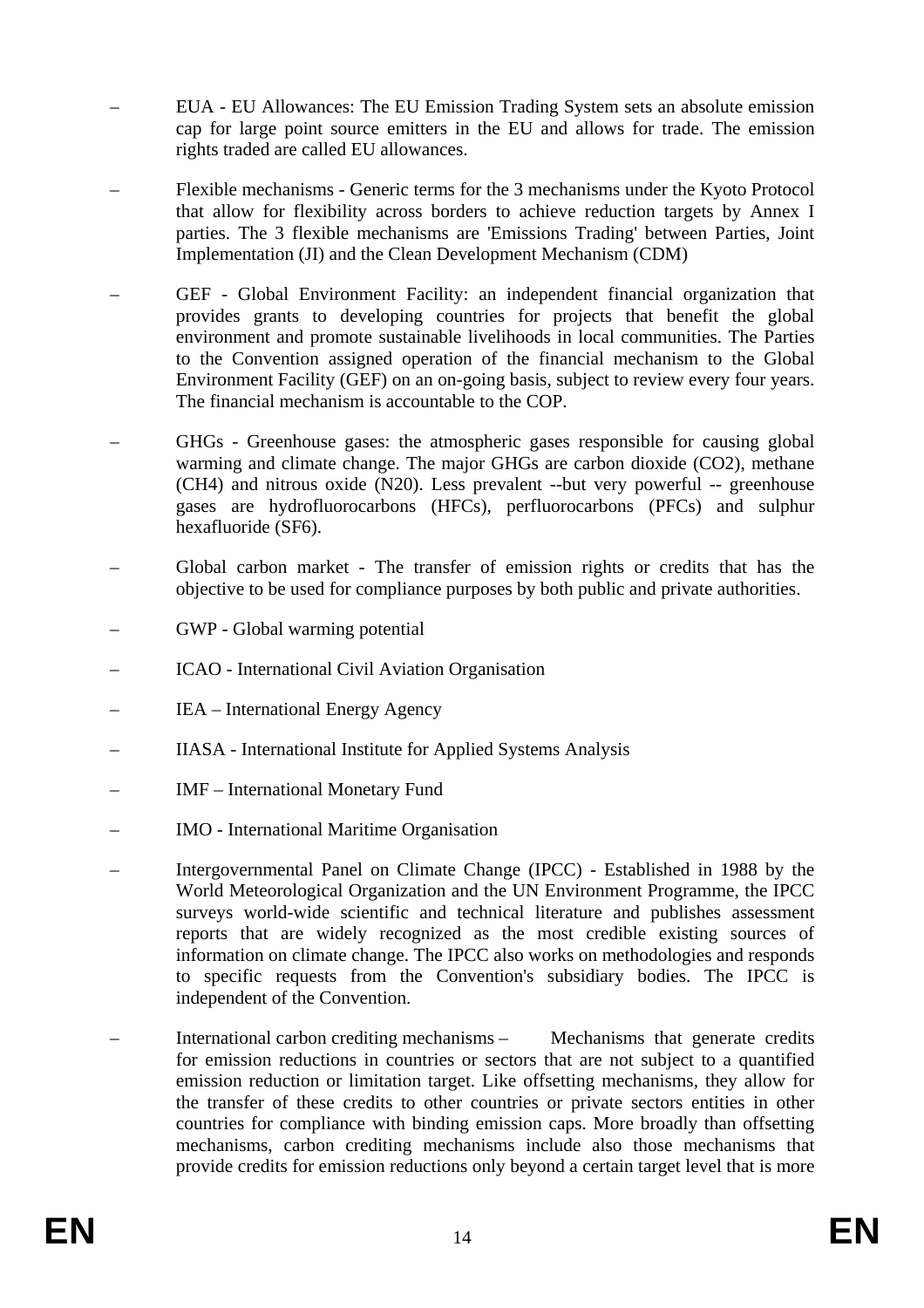ambitious than business as usual. An example for such mechanisms is the so called "no-lose" target that rewards emission reductions below a crediting target, but does not require countries or sectors to acquire credits if the target is not met.

- JRC/IPTS Joint Research Centre's Institute for Prospective Technological Studies, European Commission
- Kyoto Protocol An international agreement standing on its own, and requiring separate ratification by governments, but linked to the UNFCCC. The Kyoto Protocol, among other things, sets binding targets for the reduction of greenhousegas emissions by industrialized countries.
- LULUCF Land use, land-use change, and forestry. A greenhouse gas inventory sector that covers emissions and removals of greenhouse gases resulting from direct human-induced land use, land-use change and forestry activities.
- Marrakesh Accords: Agreements reached at COP-7 which set various rules for "operating" the more complex provisions of the Kyoto Protocol. Among other things, the accords include details for establishing a greenhouse-gas emissions trading system; implementing and monitoring the Protocol's Clean Development Mechanism; and setting up and operating three funds to support efforts to adapt to climate change.
- Mitigation In the context of climate change, a human intervention to reduce the sources or enhance the sinks of greenhouse gases. Examples include using fossil fuels more efficiently for industrial processes or electricity generation, switching to solar energy or wind power, improving the insulation of buildings, and expanding forests and other "sinks" to remove greater amounts of carbon dioxide from the atmosphere.
- Net deforestation difference between afforestation and deforestation  $\&$ reforestation
- Non-Annex I Parties Refers to countries that have ratified or acceded to the United Nations Framework Convention on Climate Change that are not included in Annex I of the Convention.
- QELROs Quantified Emissions Limitation and Reduction Commitments. Legally binding targets and timetables under the Kyoto Protocol for the limitation or reduction of greenhouse-gas emissions by developed countries.
- Offsetting mechanisms Mechanisms that generate credits for emission reductions in countries or sectors that have themselves no emission cap and allow for the transfer of these credits to countries or sectors that have an emission cap under a cap and trade system in order to be used for compliance purposes. At present the only offsetting mechanism is the CDM that can be used by countries with a reduction target under the Kyoto Protocol for compliance and is also allowed within the EU ETS for compliance in the EU ETS. Also the proposals discussed in the US congress on a US ETS foresee offsetting mechanisms. But these also include internal ones in sectors not covered by the US ETS.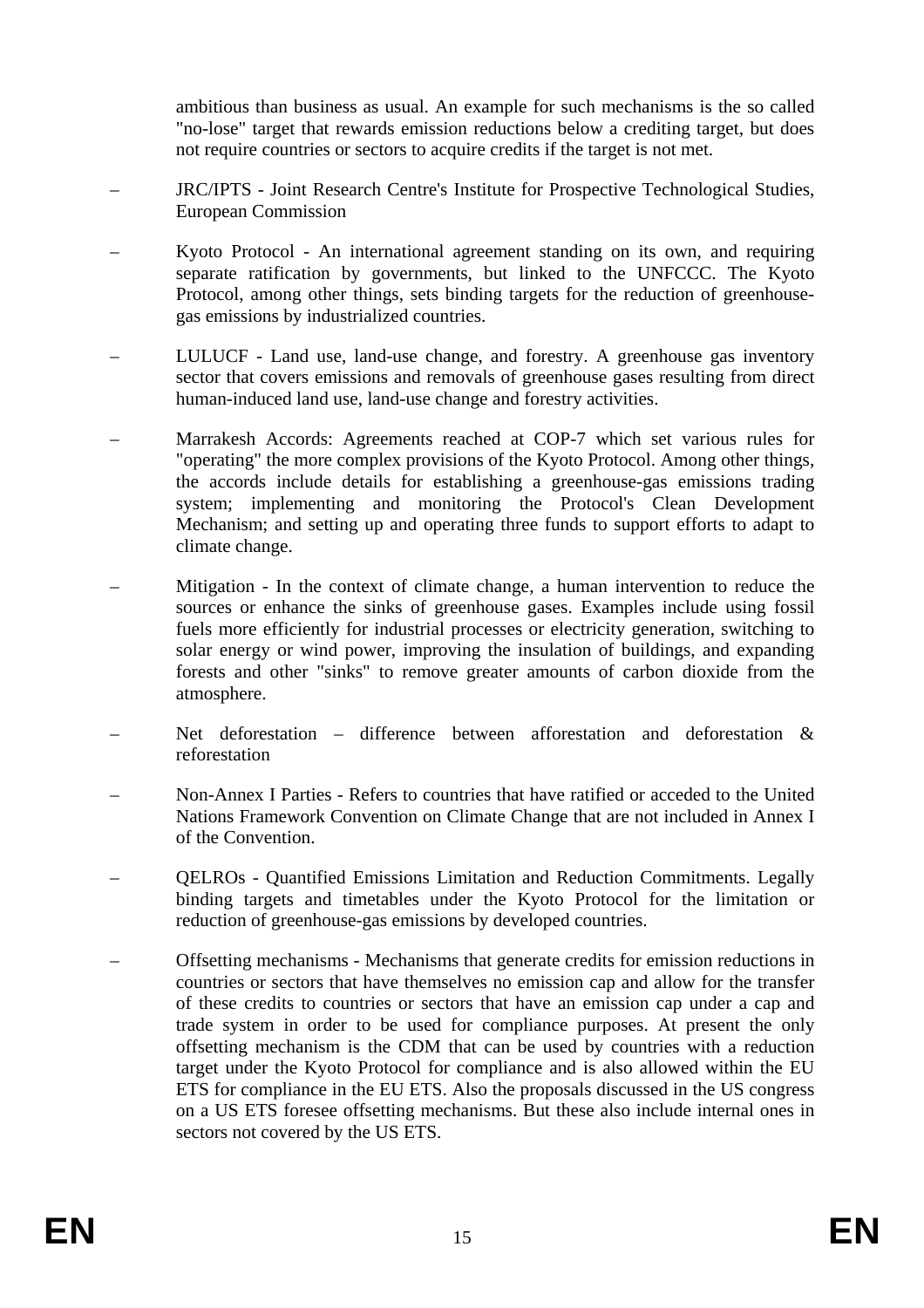- Private carbon market This covers a set of activities, i.e. the investment by the private sector in credit generating activities in offsetting mechanisms, the transfer of emission rights or credits as intermediates and the use of emission rights or credits for compliance purposes by private entities under an ETS.
- Public carbon market The transfer of emission rights or credits that has the objective to be used for compliance purposes by public authorities, such as Annex I parties under the Kyoto Protocol.
- REDD Emissions from deforestation and forest degradation
- Reforestation Replanting of forests on lands that have previously contained forests but that have been converted to some other use.
- RMU Removal unit: A Kyoto Protocol unit equal to 1 metric tonne of carbon dioxide equivalent. RMUs are generated in Annex I Parties by LULUCF activities that absorb carbon dioxide.
- SRES Special Report on Emissions Scenarios: emissions scenarios used, among others, as a basis for the climate projections in the IPCC the Third and the Fourth Assessment Reports.
- Subsidiary Body for Implementation (SBI) :The SBI makes recommendations on policy and implementation issues to the COP and, if requested, to other bodies under the UNFCCC.
- Subsidiary Body for Scientific and Technological Advice (SBSTA): The SBSTA serves as a link between information and assessments provided by expert sources (such as the IPCC) and the COP, which focuses on setting policy.
- Technology transfer A broad set of processes covering the flows of know-how, experience and equipment for mitigating and adapting to climate change among different stakeholders
- UNFCCC United Nations Framework Convention on Climate Change.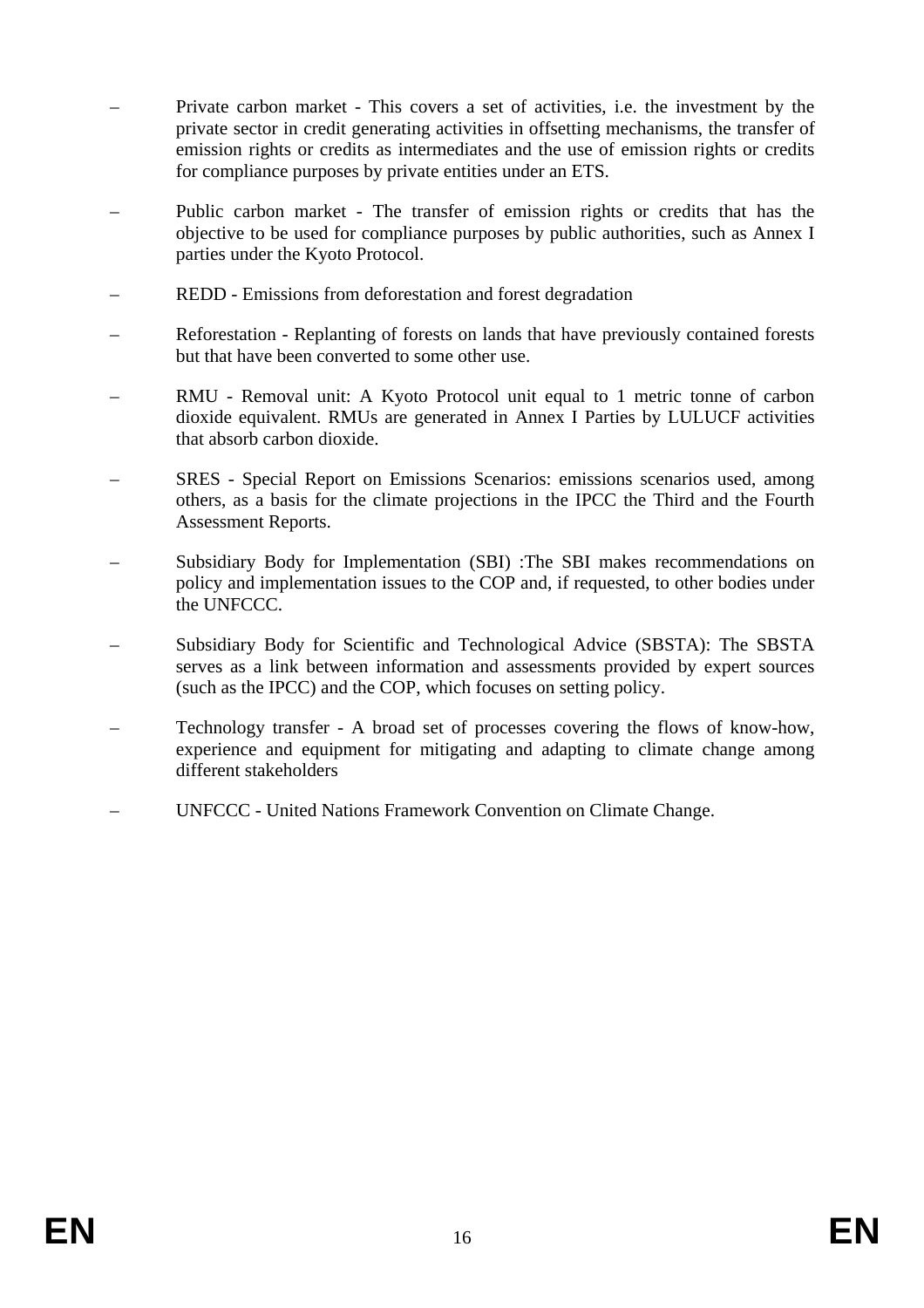#### <span id="page-16-0"></span>**1. PROCEDURAL ISSUES AND CONSULTATION OF INTERESTED PARTIES**

#### <span id="page-16-1"></span>**1.1. Organisation and timing**

This staff working document gives background information to the Communication "Towards a comprehensive climate change agreement in Copenhagen". This Communication further specifies the Commission's climate change policy as outlined in the 2005 Communication "Winning the battle against global climate change" and the 2007 Communication "Limiting global climate change to 2ºC".

This Communication is a strategic initiative in the Commission Legislative and Work Programme 2009, "Acting now for a better Europe". It is a non-legislative action with the aim to further refine the EU's negotiating position towards achievement of the EU objective of limiting the average increase of global temperature to 2°C above pre-industrial levels within the mandate as defined by the European Council in Spring 2007. It is meant as an input for further discussions in order to shape a comprehensive EU position ahead of the UN Climate Change Conference in Copenhagen<sup>3</sup> in December 2009.

This staff working document also builds further on the analysis of two earlier impact assessments<sup>4</sup>, and presents the results of examining different options for engaging all countries in taking further action against climate change, including investment and financing options. Work on this staff working document started in March 2008. The Joint Research Centre's Institute for Prospective Technological Studies (JRC/IPTS) was requested to further improve its global climate change mitigation models. A draft outline of the Communication and annotations to it were distributed in the Inter-service Group on the international climate change negotiations, and this group was regularly updated on the work on the communication.

The staff working document made use of several models to assess the impact on GDP and other relevant socio-economic factors of low carbon emission scenarios and certain specific elements of interest to the future international agreement on climate change.

The global POLES model was used by JRC/IPTS to analyse the impact on the energy system and industry. It assesses the mitigation potential for GHG emissions in the energy system and industrial emissions including other gases than  $CO<sub>2</sub>$ .

The direct emissions and the potential for mitigation from agriculture were estimated using the land use change model of the integrated assessment model IMAGE of the Netherlands Environmental Assessment Agency (PBL, Planbureau voor de Leefomgeving).

 $IIASA's<sup>5</sup> G4M$  and GLOBIOM models were used to assess the potential for mitigation from both reduced deforestation and increased afforestation, mainly to foresee increased demand from bio-energy. Also indirect emissions from deforestation due to agriculture, including increasing demands for bio-energy, were assessed with this set of models.

<sup>3</sup> The 15<sup>th</sup> Conference of the Parties to the UNFCCC and the  $5<sup>th</sup>$  Conference of the Parties serving as the meeting of the Parties to the Kyoto Protocol  $\frac{4}{1000}$ 

COM(2005) 35 final, COM(2007) 2 final

<sup>5</sup> International Institute for Applied Systems Analysis (IIASA)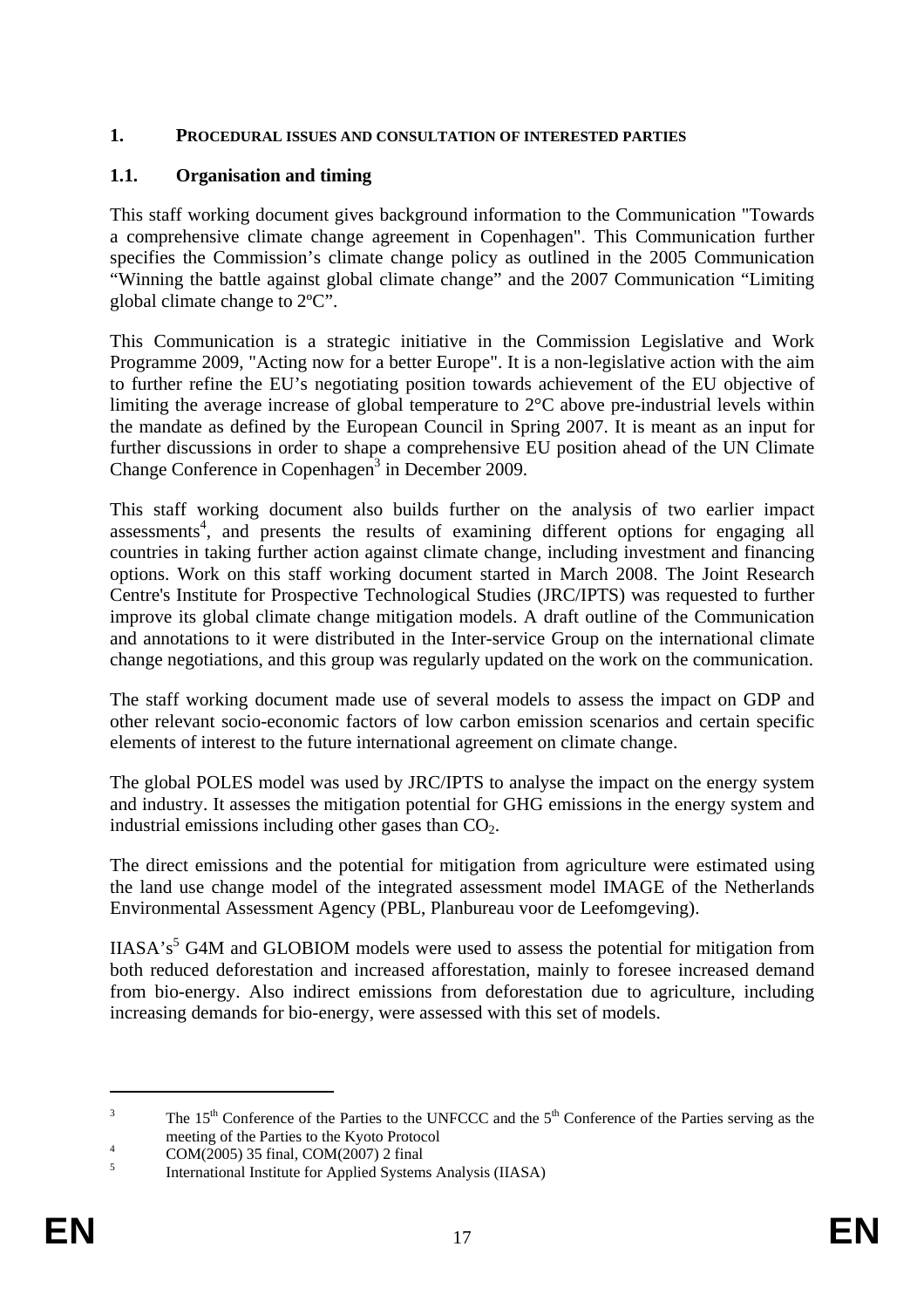The GEM-E3 model of JRC/IPTS is a general equilibrium model that was employed to assess the macro-economic effects of various mitigation scenarios covering all economy-wide emissions except those from land-use change.

The TM5 model from JRC/IES was employed to estimate the effects of different GHG emission scenarios and their corresponding energy consumption on local air pollutants.

The GAINS Europe and GAINS Asia models from IIASA were used to assess the interlinkages between GHG and local air pollution abatement policies and their respective costs if applied in parallel.

Finally JRC/IES provided a spreadsheet based tool to assess the impact of different accounting rules for the Land Use, Land Use Change and Forestry (LULUCF) sector for the current developed countries under the Kyoto Protocol based on historic data for the base year 1990 or the base period 1990-1999.

A more detailed description of the models can be found in Annex 1 of this Staff Working Document (Part 2).

## <span id="page-17-0"></span>**1.2. Stakeholder Consultation**

An internet consultation "Towards a comprehensive and ambitious post-2012 climate change agreement" was conducted from 4 August to 10 October 2008. It received 324 responses, out of which 59% were from individuals and 41% from organisations. From organisations most contributions were received from non-governmental organisations (37%) and organisations representing private sector (36%). Most active respondents were from Germany (21.5%), followed by Belgium (15.5%), France (12.9%) and the United Kingdom (12.6%).

Furthermore a stakeholder conference was held on 15 October 2008. Over 200 participants from public authorities, business community, trade unions, consumer organisations, academia and NGOs from developed and developing countries shared their views on the key elements of a global post-2012 climate regime<sup>6</sup>. The event in particular focused on mitigation commitments by developed countries, mitigation actions by developing countries and adaptation to climate change. Underneath a summary is presented on the main issues raised by stakeholders in the consultation and the conference. For specific elements regarding the issues raised in the stakeholder conference, see also Annex 2 of this Staff Working Document (Part 2).

Most stakeholders agreed that the goal of reducing global greenhouse gas emissions by at least 50% below 1990 levels by 2050 is needed to tackle the climate change challenge. In addition, it was often stated that to make this long-term target credible, there is a need for (1) interim emission reduction targets for 2020 and 2030 to ensure 2050 goal attainable; (2) a commitment by industrialized countries to reduce their own emissions by at least 80% below 1990 levels by 2050; (3) financial and other support by industrialized countries to developing countries to ensure that the transition to low carbon economy is compatible with development and poverty reduction goals.

Some stakeholders expressed concerns that current objectives are not ambitious enough as 450ppmv scenario provides only for 50% probability to stay below 2 degree target. Therefore,

<sup>1</sup> 6

For background information, see: [http://ec.europa.eu/environment/climat/post\\_2012/reg.htm](http://ec.europa.eu/environment/climat/post_2012/reg.htm)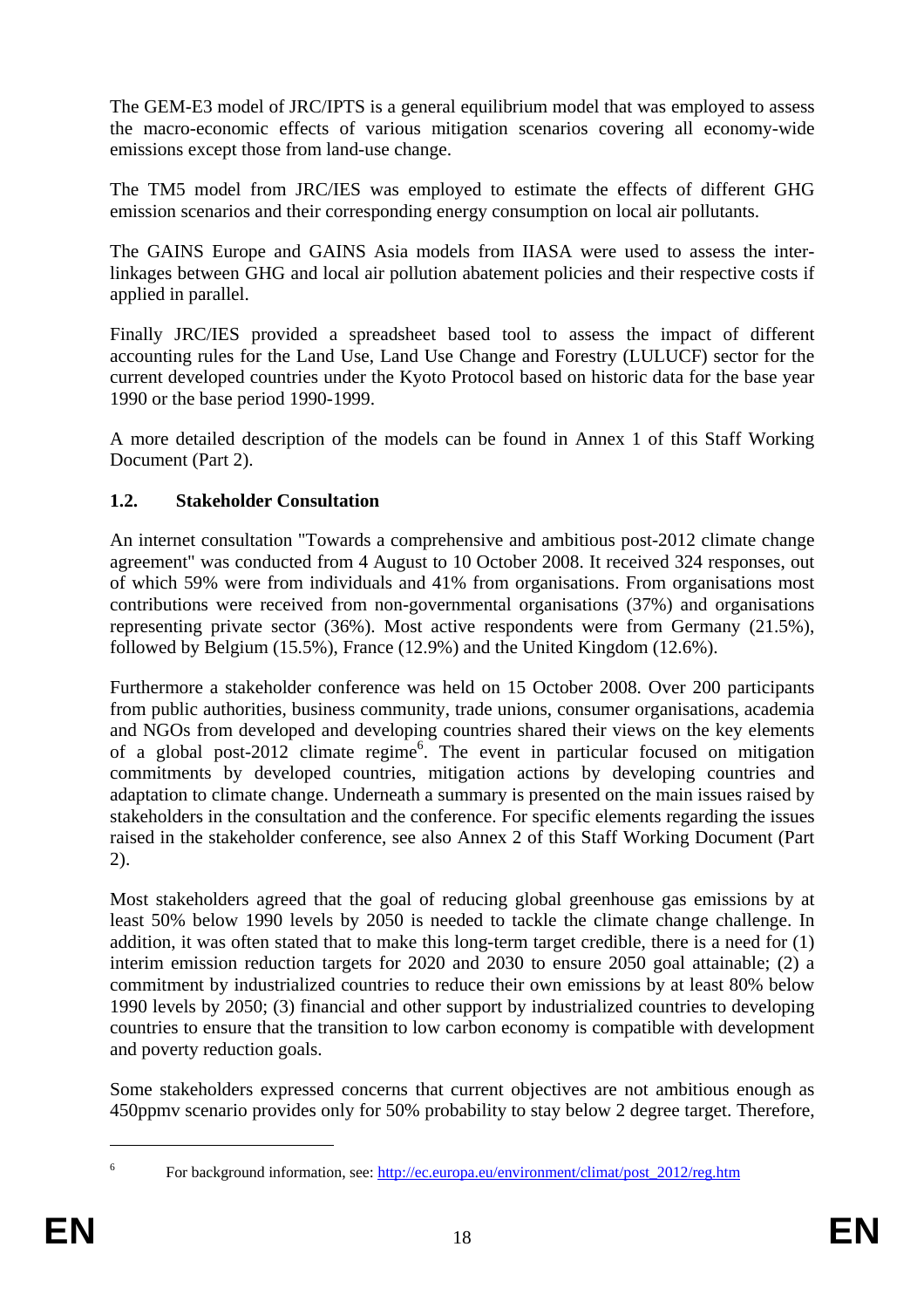it was suggested that the emission reduction goals should be revised over time in the light of the latest available scientific research.

A need for broad and comprehensive post-2012 climate change agreement was expressed, including fast developing countries like China and India.

Among other elements of shared vision, the need to tackle emissions from deforestation was commonly mentioned. Importance of energy efficiency and necessity for lifestyle changes was also emphasised.

Most stakeholder recognised that based on the historical responsibility, developed countries must take the lead by committing to binding absolute emission reduction targets reflecting comparable efforts. Need for redefinition of "developed countries" was pointed out by some stakeholders. Emission reductions made up to date (since 1990), capacity to pay for emission reductions (GDP per capita) and GHG emissions per capita were among the criteria most often mentioned for determining comparable efforts. Other criteria included emission intensity of the economy, technological potential to reduce emissions, historic responsibility and the UN's human development index.

Regarding developing country mitigation actions, most stakeholders considered that all countries should undertake sustainable policies and measures as a means of realizing low carbon development. Recognising wide differences among developing countries, many stakeholders considered that different types of mitigation actions are appropriate for different developing countries. However, many noted that all countries should stop subsidising fossil fuel extraction and use, and nuclear power, that could increase the cost of the energy sector.

Even though emission reduction actions would differ among developing countries, there should be a common monitoring, verification and reporting system. Technology and financial assistance for mitigation in developing countries should be measured, reported and verified according to actual and additional mitigation achieved (e.g. tons of CO2 equivalent avoided) as a result of assistance given by developed countries.

Carbon leakage is a concern for many stakeholders. Most commonly proposed measures to avoid relocation of industries were a comprehensive global agreement, sectoral approaches, free allocation in EU ETS for industries concerned and border adjustment measures.

Some stakeholders considered that a stronger cooperation between the UNFCCC and ICAO (International Civil Aviation Organisation) and IMO (International Maritime Organisation) would be is needed to effectively address emissions from international air and maritime transport. It was also mentioned that sectoral approaches could play a positive role in this context.

Since emissions from deforestation and forest degradation (REDD) account for some 20 % of global GHG emissions, necessary incentives to reduce these emissions should be found. Forest-based carbon credits and auction revenues were among most commonly mentioned financing sources to reduce emissions from REDD. However, some stakeholders expressed concerns that allowing forest-based carbon credits in the EU ETS will drastically reduce allowance prices.

Many stakeholders considered that there are solutions to non-permanence, leakage and liability issues in monitoring emission reductions from REDD. To address leakage, any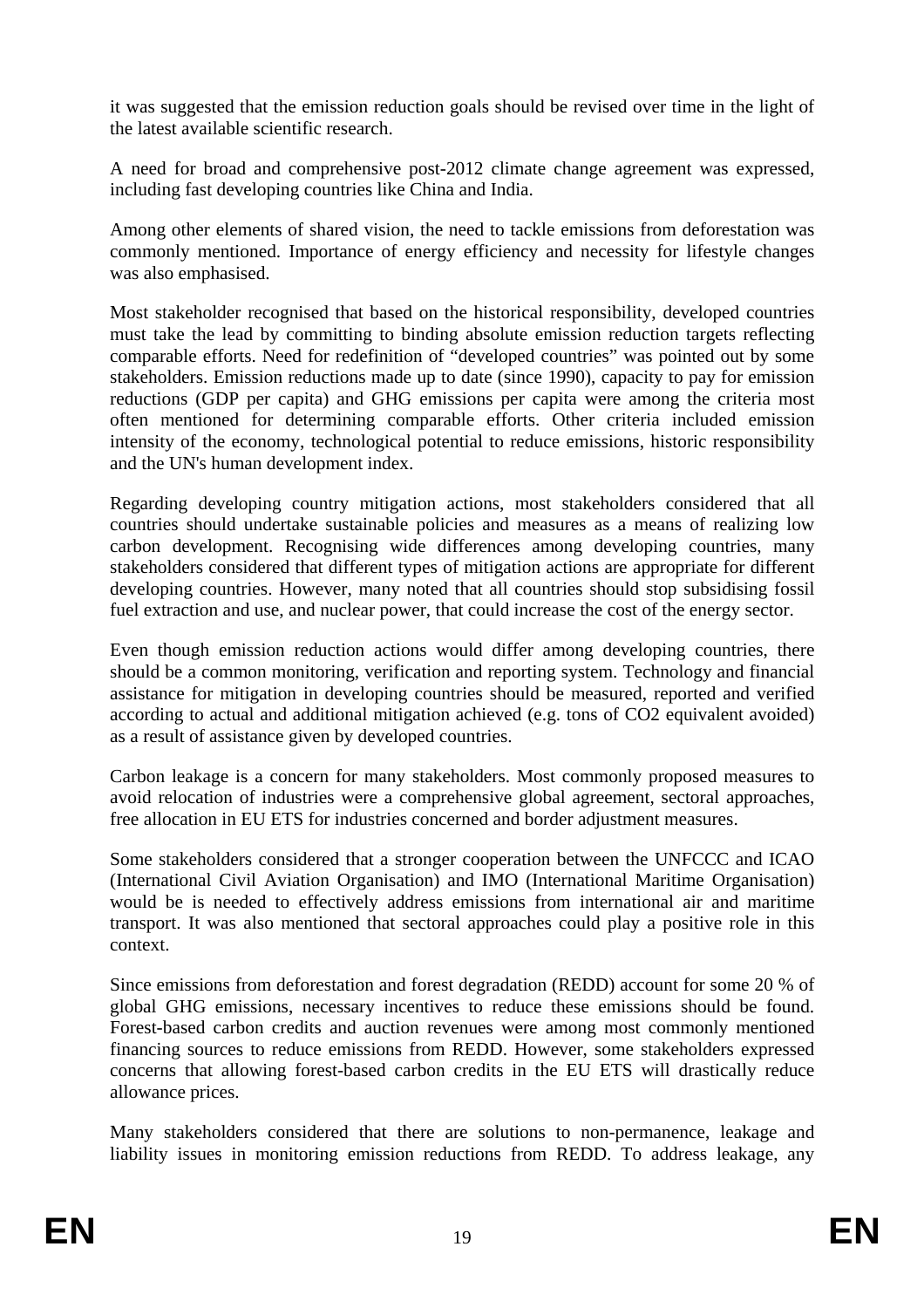REDD regime must be nationally based. Countries should take on obligations to reduce emissions from deforestation and countries instead of private companies should be responsible for delivering those emission reductions. Since the national approach will not eliminate international leakage, it is important that participation in any REDD regime is as broad as possible.

It was considered crucial that funding for adaptation is predictable and sustainable. Auctioning of Assigned Amount Units (AAU) was most commonly mentioned as a key measure for generating finance on the scale necessary to support adaptation in developing countries. International funds like Adaptation Fund or Least Developed Countries Fund were mentioned appropriate vehicles for financing adaptation. Adaptation activities should be conducted in a transparent way, and should draw on knowledge and learning from similar programmes, while formulating locally appropriate programmes. Adaptation decisions should be made at the lowest possible level. Coordinating the work of other international organisations, overseeing establishment of regional adaptation centres and regional information systems on climate change risks in developing countries were mentioned as potential roles of UNFCCC in adaptation.

Stakeholders' views on necessity of support schemes for development, demonstration and deployment of certain technologies were divergent. Some argued for some kind of technology cooperation mechanism. However, first of all it would be necessary for developing countries to identify the most critical technologies for their low carbon development and to assess gaps in domestic capacities to be able to benefit from this technology cooperation mechanism. Few argued that governments should ensure that existing policy tools such as carbon markets, CDM, tax incentives, regulations, and efficiency standards are applied appropriately to contribute to development, demonstration and deployment of technologies, but no specific support schemes are needed. International standards (e.g. for energy efficiency) as a way to facilitate the diffusion of modern technologies were commonly mentioned.

Renewable energy technologies and carbon capture and storage were among most commonly mentioned technologies for which support schemes would be needed. Intellectual property rights, removal of existing barriers and capacity building were stated as important elements for strengthening enabling environment for the deployment of the existing clean technologies.

Auctioning Assigned Amount Units was among the most commonly mentioned means of organising additional public financing. Establishing a system of micro credits for measures to enhance energy-efficiency and deployment of less GHG intensive technologies seemed useful to some stakeholders. Adaptation, leveraging massive clean technology uptake and reducing emissions from tropical deforestation and forest degradation were among priority areas for financial support in developing countries. Legal certainty and improved governance were mentioned among important factors to mobilise private sector financing.

Most stakeholders considered that the first step to good compliance is a new globally accepted agreement, which includes also all countries that did not sign up to the Kyoto Protocol. Many stakeholders thought that non-compliance with reduction commitments should be subject to sanctioning mechanisms. Such mechanisms could include a financial penalty, exclusion from international climate finance vehicles and limited trade sanctions (border tax adjustments).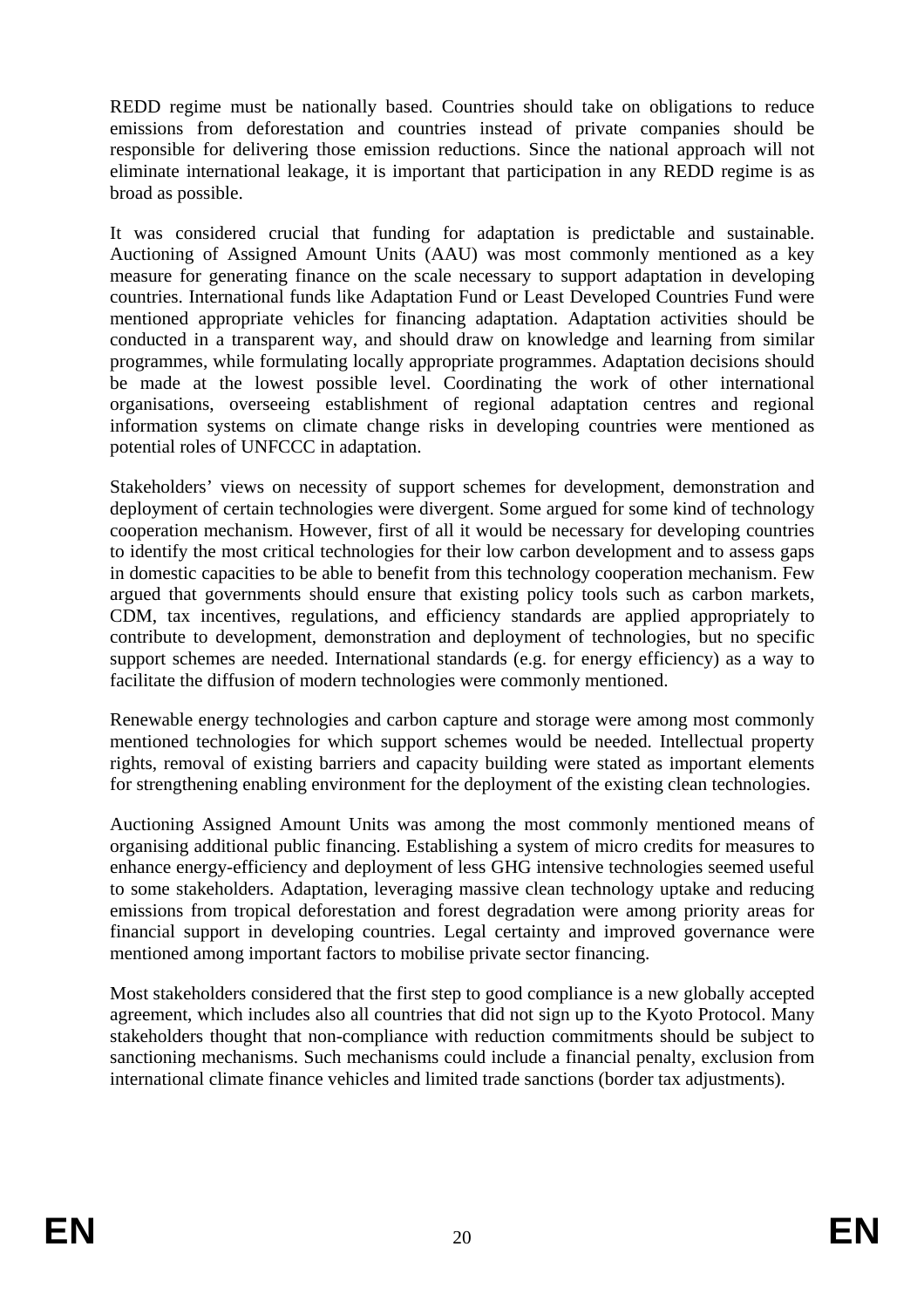## <span id="page-20-1"></span><span id="page-20-0"></span>**2. BACKGROUND**

## **2.1. Global temperature increase needs to be limited**

Climate change is happening and will have large and irreversible impacts if global temperatures continue to increase significantly. Already in 1996, the EU Council of Ministers put 2°C forward as the upper limit for this rise in temperatures compared to pre-industrial  $t$  times<sup>7</sup>. This was based on the  $2<sup>nd</sup>$  Assessment Report of the Intergovernmental Panel on Climate Change (IPCC).

The most recent IPCC  $4<sup>th</sup>$  Assessment Report published in 2007 strengthens the scientific evidence of the need and the urgency to act against climate change given the wide variety of negative effects that will affect on a global scale our ecosystems that will in turn gravely affect our socio economic fabric. The figure below gives an overview of the type of impacts that can be expected when temperatures continue to increase.

<span id="page-20-2"></span>

| Figure 1 Key impacts as a function of increasing global average temperature change |  |  |  |
|------------------------------------------------------------------------------------|--|--|--|
|                                                                                    |  |  |  |

| <b>WATER</b>      | Increased water availability in moist tropics and high latitudes**<br>Decreasing water availability and increasing drought in mid-latitudes and semi-arid low latitudes** $-$                                                                                           |                                                                                                                                                          |                                                                                                                                                                         |   |  |
|-------------------|-------------------------------------------------------------------------------------------------------------------------------------------------------------------------------------------------------------------------------------------------------------------------|----------------------------------------------------------------------------------------------------------------------------------------------------------|-------------------------------------------------------------------------------------------------------------------------------------------------------------------------|---|--|
| <b>ECOSYSTEMS</b> | Increased coral bleaching** - Most corals bleached** - Widespread coral mortality** -<br>Increasing species range shifts and wildfire risk**                                                                                                                            | Up to 30% of species at $-$<br>increasing risk of extinction**<br>$~15\%$ ** $\longrightarrow$ ~40% of ecosystems affected*<br>overturning circulation** | Significant extinctions<br>around the globe**<br>Terrestrial biosphere tends toward a net carbon source as:<br>Ecosystem changes due to weakening of the meridional $-$ |   |  |
| <b>FOOD</b>       | Complex, localised negative impacts on small holders, subsistence farmers and fishers** $- - -$<br>to declease in low latitudes**<br>decreases in low latitudes**<br>to increase at mid- to high latitudes**<br>decrease in some regions**                              |                                                                                                                                                          |                                                                                                                                                                         |   |  |
| <b>COASTS</b>     | Increased damage from floods and storms*<br>EU's 2°C                                                                                                                                                                                                                    | Millions more people could experience<br>coastal flooding each year**                                                                                    | About 30% of<br>global coastal<br>wetlands lost <sup>2**</sup>                                                                                                          |   |  |
| <b>HEALTH</b>     | Increasing burden from malnutrition, diarhoeal, cardio-respiratory, and infectious diseases**<br>Increased morbidity and montality from heat waves, floods, and droughts** $\blacksquare = \blacksquare = \blacksquare$<br>Changed distribution of some disease vectors |                                                                                                                                                          | Substantial burden on health services'                                                                                                                                  |   |  |
|                   | $\overline{c}$                                                                                                                                                                                                                                                          | 3                                                                                                                                                        |                                                                                                                                                                         | 5 |  |

Global mean annual temperature change relative to 1980-1999 (°C)

Source: Adapted from IPCC, 4<sup>th</sup> Assessment Report, Working Group II Report "Impacts, Adaptation and Vulnerability, Summary for Policymakers, Figure SPM2

Consistent with the findings of the IPCC, the EU Heads of State and Government reaffirmed the  $2^{\circ}$ C objective in their conclusions in March  $2007^8$ .

7 <sup>7</sup> 1939<sup>th</sup> Council Meeting, Luxembourg, 25 June 1996.

European Council, 8-9 March 2007.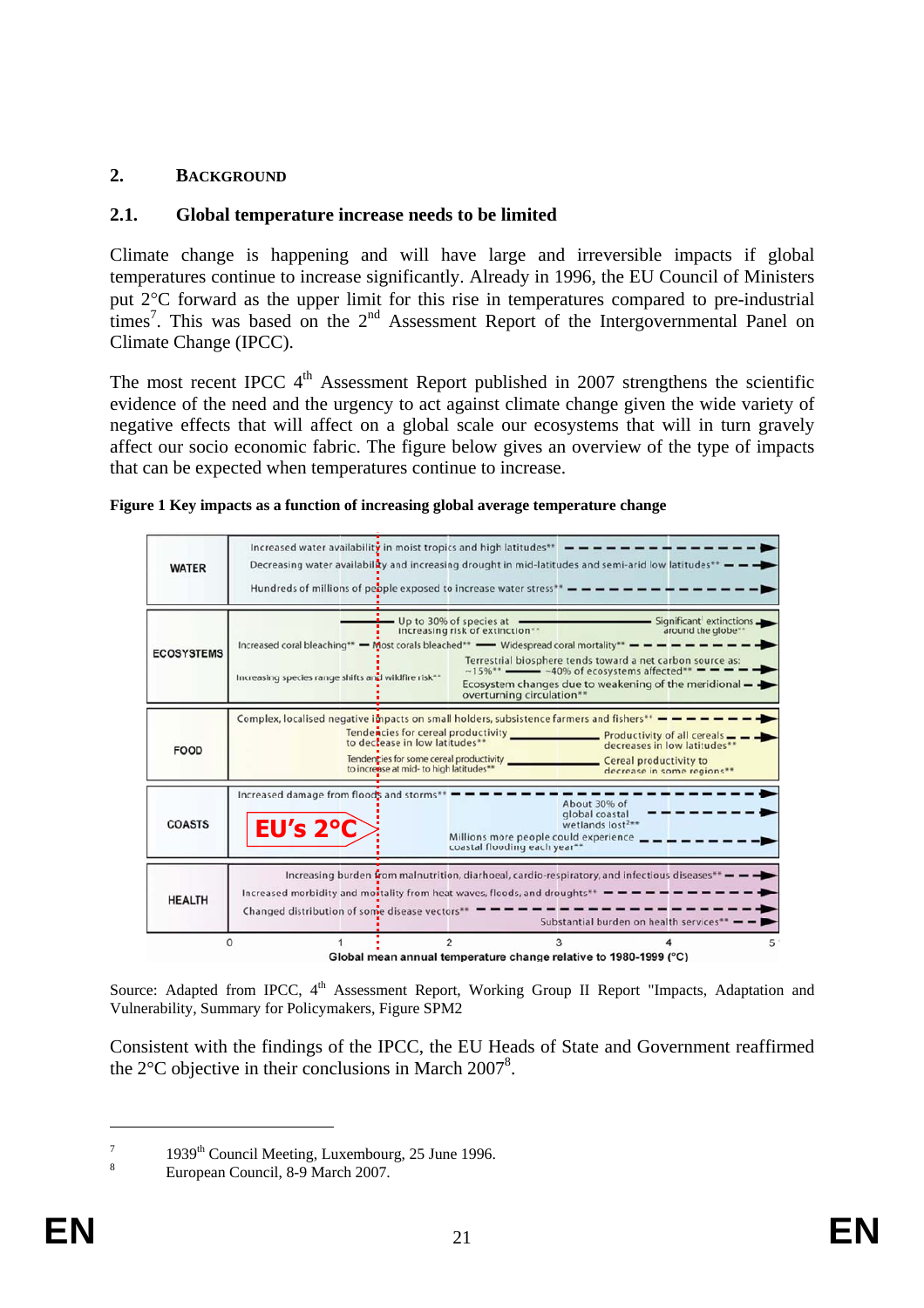Recent scientific publications that came out since the cut off date for the IPCC's  $4<sup>th</sup>$ Assessment not only confirm the IPCC's earlier findings but are often even bleaker. For instance, research indicates the need to further increase global warming projections if geological and ecosystem feedbacks would be included in warming projections. One such feedback is the release of methane from decaying Arctic permafrost. New measurements of methane emissions from Siberian thaw lakes revealed that these emissions are already five times greater than previous estimates.

Also recent measurements of ice loss in the Arctic are worrisome. The observed sea ice decline is about three times faster than the mean model projections, which suggests that melting of Arctic sea ice is likely to happen much faster than projected by current climate models. Sensitive mechanisms have been identified with respect to Arctic summer ice and the Greenland ice sheet, where the thresholds for an abrupt change of the earth system was estimated in a range from 1°C to 2.5°C above pre-industrial level.

For more detailed information on the recent scientific findings, see Annex 3 of this Staff Working Document (Part 2) .

Similarly it is clear that even if temperature increase is limited to 2°C, there will be significant impacts from climate change. Some of these effects are already occurring. Therefore, there is not only a need to limit climate change to 2°C, but there will also be a need to adapt to inevitable changes. While developed countries can be expected to mobilise sufficient resources to adapt to these impacts domestically, developing countries, in particular the Least Developed Countries LDCs and most vulnerable countries, will be much less capable of doing so.

## <span id="page-21-0"></span>**2.2. Urgent need for global action**

The driver behind global climate change is the increase in anthropogenic greenhouse gas  $(GHG)$  emissions. The mean baseline projections<sup>9</sup> included in recent IPCC's  $4<sup>th</sup>$  Assessment Report all see the 2<sup>o</sup>C limit surpassed within this century with a maximum of around 5<sup>o</sup>C and more for two baseline scenarios<sup>10</sup>. Recently recorded global emissions levels have tended to fall in line with the 'high emission' scenarios.

Historically developed countries were the largest source of GHG emissions, but in recent decades growth in emissions has been rising significantly in developing countries. The IPCC 4<sup>th</sup> Assessment Report estimated that developed countries accounted in 2004 for 46% of global GHG emissions, and developing countries for  $54\%$ <sup>11</sup>. This includes emissions from deforestation accounting for around 20% of global GHG emissions. Projections indicate that emission growth is expected predominantly in developing countries in the coming decades. The IPCC 4<sup>th</sup> Assessment Report projects emissions growth from energy up to 2030 to come

<sup>9</sup> These are the potential future scenarios as defined in the IPCC Special Report on Emission Scenarios.<br>Based on the results presented in the IPCC, 4th Assessment Report, Working Group II Report "Impacts,

Adaptation and Vulnerability, Summary for Policymakers, Figure SPM2 for the projected increase in temperatures for the A2 and A1FI scenarios. These scenarios were defined in the IPCC Special Report

on Emission Scenarios<br>
IPCC, 4th Assessment Report, Working Group III Report " Mitigation of Climate Change", Technical summary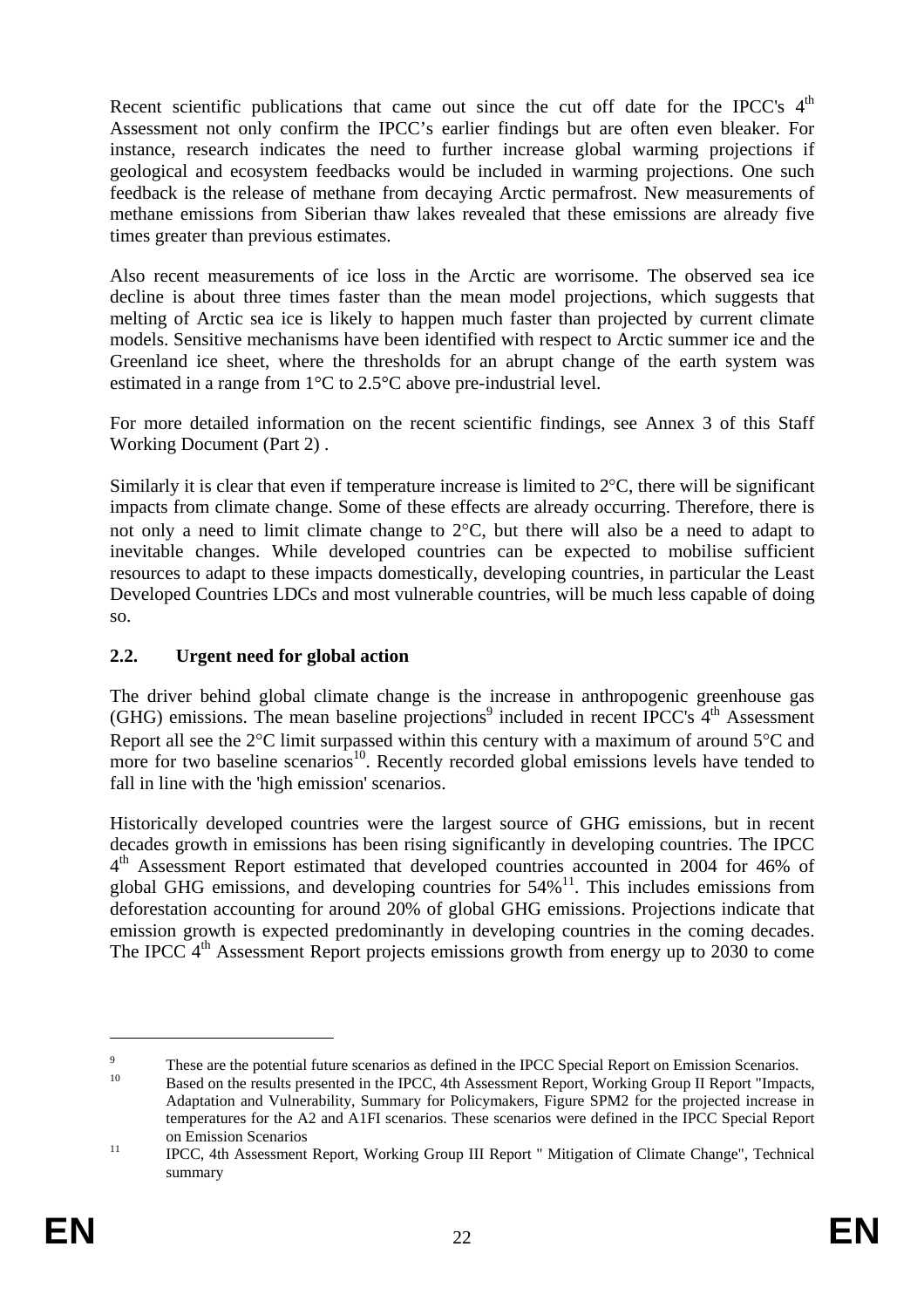for two thirds to three quarters from developing countries<sup>12</sup>. The IEA's World Energy Outlook 2008 projects that almost the entire increase in fossil fuel consumption in the baseline up to 2030 occurs in non-OECD countries. However, per capita emissions in developed countries continue to be significantly higher than even those of rapidly industrialising developing countries.

At the same time emissions would need to peak globally by 2020, and then would have to be reduced by up to 50% compared to 1990 in 2050, if a 50% chance to limit temperature increase to  $2^{\circ}$ C is to be achieved<sup>13</sup>. In order to arrive at a higher likelihood that temperatures will not surpass 2°C, global GHG reductions will need to be significantly more than 50% by 2050 compared to 1990.

It is obvious that such emission limitation and subsequent reductions on a global scale can only be achieved if there is global participation in the fight against climate change. The 2005  $Communication<sup>14</sup>$  "Winning the Battle Against Global Climate Change" already highlighted the need for global action. It also pointed out that reducing deforestation will have to be part of the answer and that it is not possible to continue a situation where two of the fastest growing global sectors, i.e. aviation and maritime transport, are continued to be excluded from any type of action.

The 2007 Communication<sup>15</sup> "Limiting Global Climate Change to 2 degrees Celsius - The way ahead for 2020 and beyond" assessed the type and level of action that would be required. It concluded that developed countries should take the lead and commit as a group to a reduction target of -30% compared to 1990 by 2020. But the Communication also underlined that in developing countries the rate of growth of overall emissions will have to start to fall, followed by an overall absolute reduction from 2020 onwards.

The IPCC's  $4<sup>th</sup>$  Assessment Report<sup>16</sup> indicated that in order to have a 50% chance to limit climate change to  $2^{\circ}C^{17}$ , developed countries as a group would have to commit to GHG emission reduction targets in the order of –25% to –40% below 1990 levels by 2020. The IPCC concluded that in addition to developed countries action, developing countries' emissions need to substantially deviate from baseline in a number of key regions.

The authors of this part of the  $4<sup>th</sup>$  Assessment Report have since then quantified the necessary range of this deviation<sup>18</sup>. They estimate that a deviation of 15% to 30% compared to business as usual emissions by 2020 is necessary for all sectors excluding deforestation. If emissions

<sup>&</sup>lt;sup>12</sup> IPCC, 4th Assessment Report, Working Group III Report " Mitigation of Climate Change", Summary for Policy Makers<br>
13 This is in line with emission scenarios where GHG concentrations first overshoot 450 ppmv and then

reduce back to 450 ppmv over time. In 2006 concentration of the six GHG included in the Kyoto Protocol had reached already 433 ppmv CO2 equivalent.<br>COM(2005) 35 final<br><sup>15</sup>

 $\frac{15}{16}$  SEC(2005) 180

<sup>16</sup> IPCC, 4th Assessment Report, Working Group III Report " Mitigation of Climate Change", Chapter 13 Policies, instruments, and co-operative arrangements, Box 13.7<br>Stabilising GHG concentrations in the atmosphere at 450 ppm CO2-eq would give around 50% chance

of limiting global temperature rise to  $2^{\circ}$ C compared to pre-industrial times.<br><sup>18</sup> den Elzen Michel, Höhne Niklas, 2008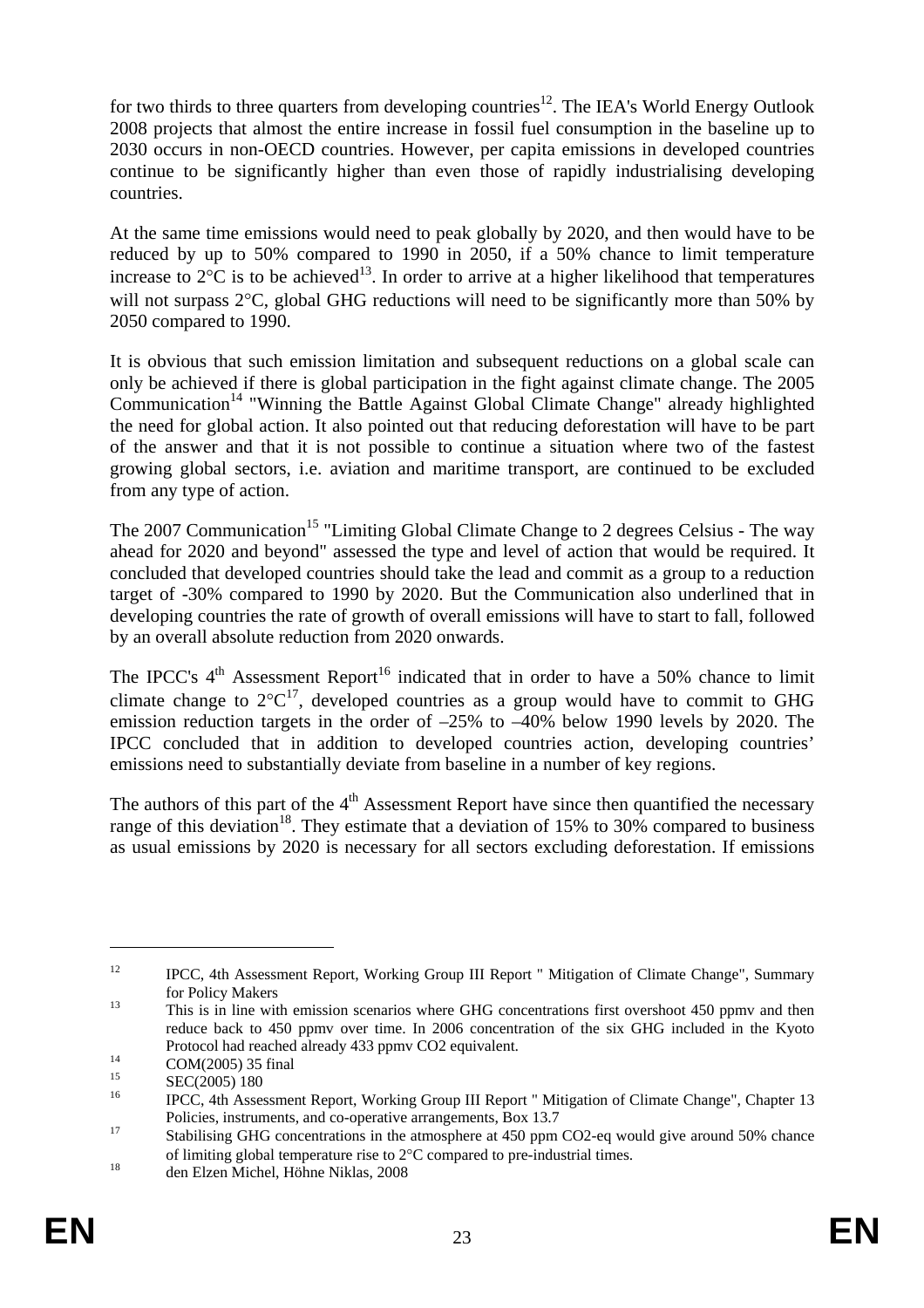from deforestation were to be reduced below baseline the deviation from baseline for the other sectors could be lower<sup>19</sup>.

The European Spring Council of 9 March 2007 confirmed the -30% target for developed countries as a group and also endorsed an EU objective of a 30% reduction in GHG emissions by 2020 as its contribution to a sufficiently ambitious global agreement on climate change. The Council of the European Union also noted in its conclusions<sup>20</sup> the need for a deviation from baseline in developing countries of 15 to 30 % below business as usual in order to be consistent with the global emission reduction goal to stay within the 2 °C objective.

Part of this effort by developing countries to deviate with 15 to 30% from the baseline needs to be achieved by reducing emissions from deforestation. Recently the Commission addressed the need to tackle these emissions in its Communication "Addressing the challenges of deforestation and forest degradation to tackle climate change and biodiversity  $\cos^{21}$ . It proposes that in the UNFCCC negotiations on the future climate regime the EU aims to halt global forest cover loss by 2030 at the latest and to reduce gross tropical deforestation by at least 50 % by 2020 compared to current levels, delivering major climate change and biodiversity benefits by 2020. The aim was endorsed by the EU Council of Ministers<sup>22</sup> and will be pursued within the UNFCCC negotiations.

## <span id="page-23-0"></span>**2.3. The EU and Commission's role in the international negotiations**

The EU is widely seen as one of the parties with a leadership role in the international negotiations. This is underpinned by ambitious domestic action, for instance by creating the largest emissions trading system (EU ETS) globally, and by putting in place a 20% unilateral reduction target by 2020 to be increased to 30% if the international agreement is sufficiently ambitious.

The EU speaks with one voice in international environmental negotiations, and the Community is a full signatory to the UNFCCC and its Kyoto Protocol. This requires internal coordination in the EU Council to establish a common EU position. EU Environment Ministers lead on the coordination, but relevant dimensions are also discussed by Energy, Development, Finance and Foreign Ministers. In recent years EU Heads of State and Government increasingly provide overall guidance on key elements of the EU position. This underlines the significance and political priority the EU attributes to global climate change policy.

The Communication aims at contributing to the further development and refinement in the EU's position towards the negotiations at COP15/MOP5 in Copenhagen. In the light of the current stage of the negotiations and taking into account proposals that have been tabled by other Parties up to now, it will need to address all the building blocks included in the Bali Roadmap. One focus will be on developing a comprehensive strategy for providing financial support as requested by the European Council in June 2008.

<u>.</u>

<sup>&</sup>lt;sup>19</sup> The 15 to 30% range assumes that emissions from deforestation remain at baseline, so the range for emission deviations from baseline for those sectors excluding deforestation reduces when deforestation

emissions reduce below baseline.<br>
<sup>20</sup> 2912<sup>nd</sup> Council Meeting, Brussels, 4 December 2008.<br> **COM(2008) 645 final of 17 October 2008** 

 $2826<sup>th</sup>$  Council meeting, Luxembourg, 30 October 2007.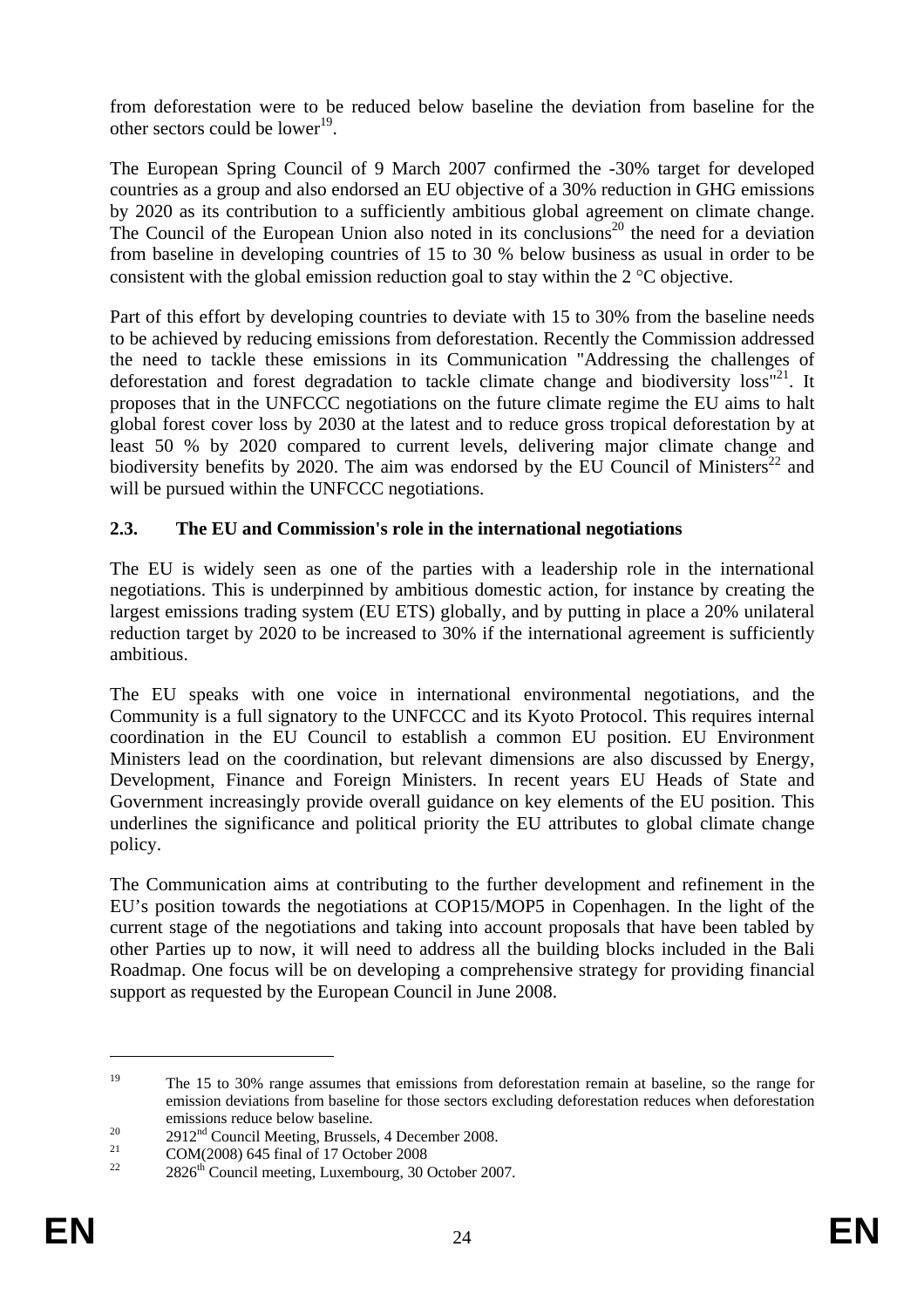**[Box 1](#page-24-0)** gives an overview of the key elements that have been set out by the EU as building blocks of a global agreement in order to ensure that average global temperature increase does not surpass 2°C above pre-industrial levels:

<span id="page-24-0"></span>**Box 1: Building blocks for a Copenhagen agreement proposed by the EU** 

- Developed countries as a group should commit to GHG emission reductions of 30% compared to 1990 by 2020.
- The EU is willing to take on a 30% reduction target itself provided that other developed countries commit themselves to comparable emission reductions and that economically more advanced developing countries contribute adequately according to their responsibilities and respective capabilities.
- Developing countries need to commit to appropriate mitigation action that leads to a deviation of GHG emissions from business as usual by about 15 to 30 % by 2020.
- Part of this action will need to be supported by developed countries as appropriate by finance, technology and capacity building.
- As part of this, appropriate action by developing countries it is needed to halt global forest cover loss by 2030 at the latest and to reduce gross tropical deforestation by at least 50 % by 2020 compared to current levels.
- Adaptation action is needed in all countries. The new agreement needs to provide support for effective adaptation especially for the poorest and most vulnerable developing countries.
- A new global agreement needs to address emissions from international aviation and shipping sectors that show fast growing GHG emissions.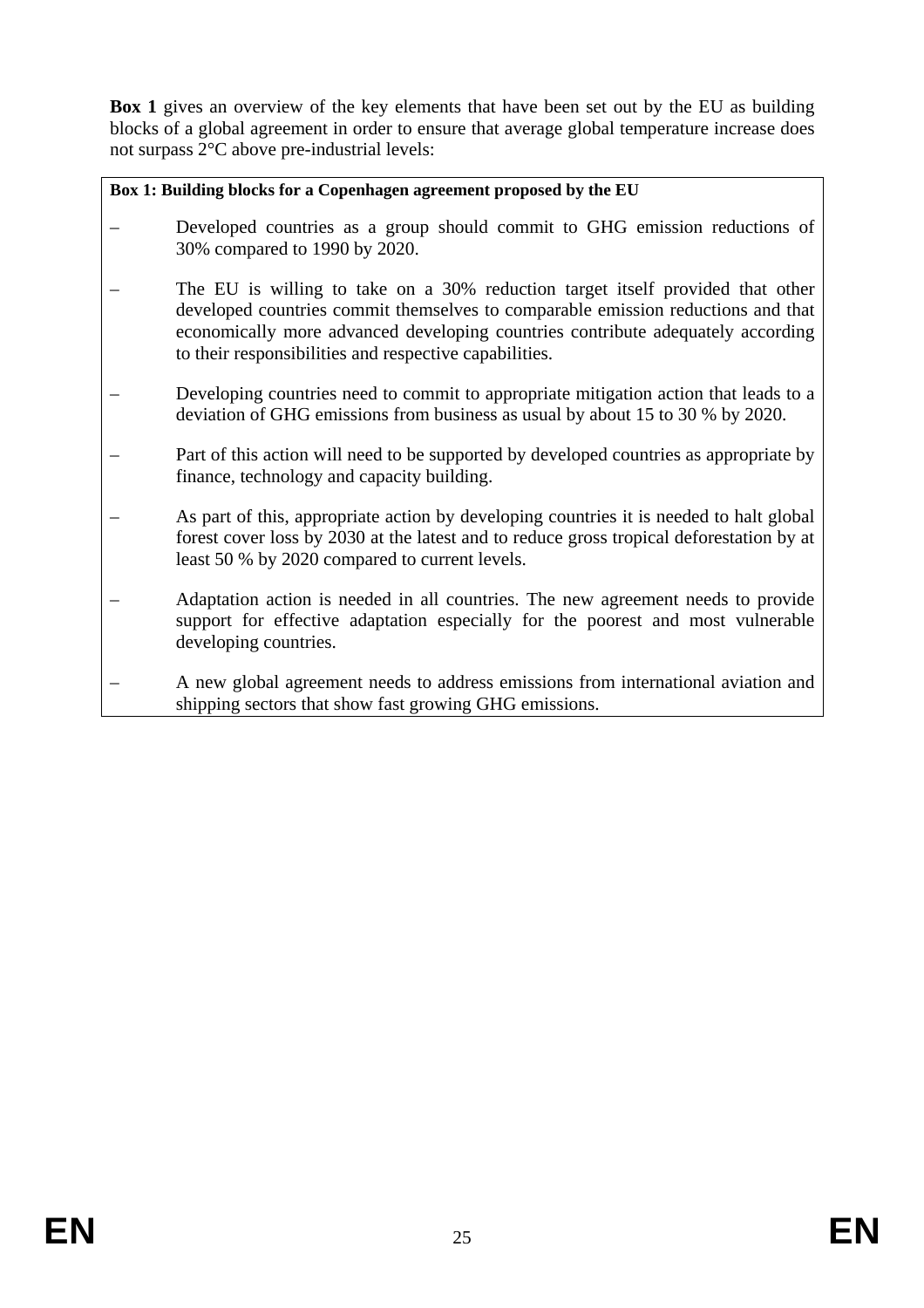#### <span id="page-25-0"></span>**3. PROBLEM DEFINITION: REACHING AN AGREEMENT WITHIN THE MULTILATERAL CONTEXT OF THE UNFCCC, ENSURING THAT AVERAGE GLOBAL TEMPERATURE DOES NOT INCREASE BY MORE THAN 2**°**C**

The global fight against climate change is coordinated within the United Nations Framework Convention on Climate Change (UNFCCC) and its Kyoto Protocol, with the participation of more than 190 countries, at the annual Conference of the Parties (COP) to the UNFCCC that since its  $11<sup>th</sup>$  meeting in Montreal in 2005 also serves as the Meeting of the Parties to the Kyoto Protocol (COP/MOP).

Under the UNFCC all countries are expected to contribute to the protection of the climate system in accordance with their common but differentiated responsibilities and respective capabilities. On the basis of this principle, Parties agreed that the developed countries should take the lead in combating climate change and the adverse effects thereof.

The leadership role of developed countries was translated in 1997 in the Kyoto Protocol into quantitative emission limitation and reduction objectives (QELROs) for those developed listed in its Annex B. The reduction targets for developed countries in Annex B only apply for the period 2008-2012. In 2005, at the UN climate change conference in Montreal, negotiations started on new commitments for developed countries under the Kyoto Protocol for the period after 2012. As the US is not a Party to the Kyoto Protocol, it does not participate in these negotiations.

At the same time, it was recognised that the current framework under the Kyoto Protocol will not suffice to limit climate change to 2°C, even with further targets for developed countries, but that further action on both mitigation and adaptation is needed. At the Bali UN climate change conference in December 2007 Parties therefore agreed to launch a comprehensive negotiating process, referred to as the Bali Roadmap. This process is set to conclude in 2009 at the UN climate change conference in Copenhagen.

Following the decisions taken in Montreal and Bali, the UN climate change negotiations are now taking place under two tracks:

- The first track, started in Montreal, focuses on further emission reduction commitments by developed countries under the Kyoto Protocol (Ad-hoc Working Group on the Kyoto Protocol or AWG-KP). This includes discussions on the future use and design of the flexible mechanisms that can be used by developed countries for compliance with their targets, the accounting rules for Land Use, Land Use Change and Forestry (LULUCF) in developed countries, and the future coverage of emission reduction targets (i.e. sectors, sources and gases).
- The second track, started in Bali, focuses on further actions to strengthen the implementation of the UNFCCC. It is exploring building blocks for an agreement on further action that affect all countries, including the USA and the developing countries (Ad-hoc Working Group on Long-term Cooperative Action, AWG-LCA). These building blocks focus on:
	- a shared vision for long-term co-operative action to address climate change
	- mitigation commitments of developed countries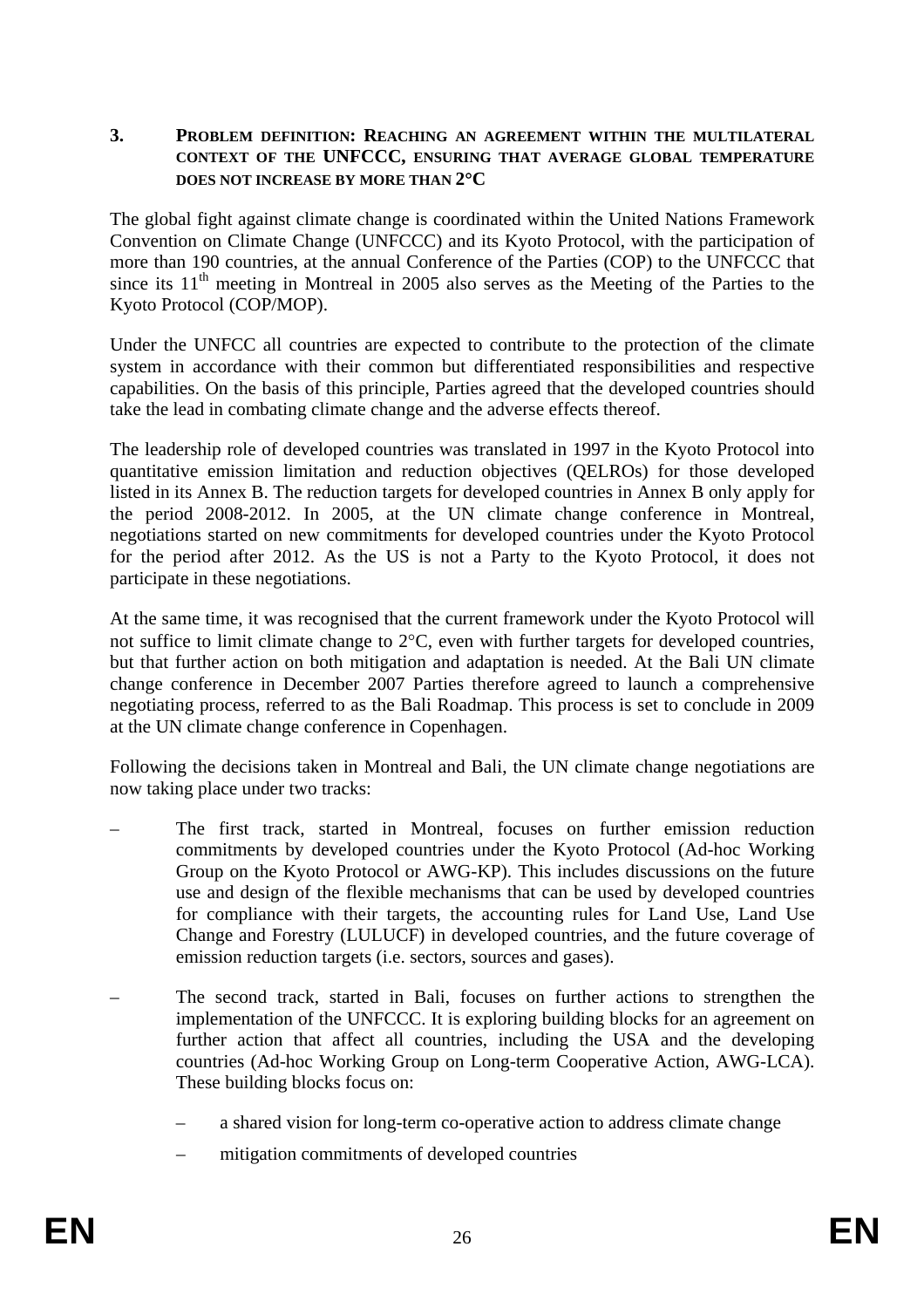- nationally appropriate mitigation action by developing countries
- enhanced action on adaptation
- technology cooperation
- investment and financial flows

Since Bali, four negotiating sessions have taken place during the course of 2008 (Bangkok, Bonn, Accra and Poznan), where Parties presented their views on the different elements under negotiation. These four meetings have revealed significant differences between the Parties' expectations for the Copenhagen agreement. At the same time, this first year of negotiations has provided Parties with a comprehensive overview of ideas and proposals and allows for substantive negotiations during the remaining four sessions until Copenhagen.

Key problems that will need to be tackled to obtain the necessary consensus on the different building blocks of the Bali Roadmap at Copenhagen are elaborated in sections [3.1](#page-26-0) to [3.8](#page-31-2)  below. They cover the following elements:

- Individual GHG emission reduction targets for developed countries
- LULUCF accounting rules
- Surplus of Assigned Amount Units and the impact on future targets
- Appropriate action to be undertaken by developing countries
- Further development of the global carbon market
- Reduction in emissions from deforestation and forest degradation in developing countries
- Addressing international maritime transport and aviation
- Assistance for appropriate own action by developing countries through finance and technology

Annex 5 of this Staff Working Document (Part 2) gives a more detailed overview of the views of key parties on these different issues including the role of the G8 and the Major Economies meeting.

# <span id="page-26-0"></span>**3.1. GHG reduction targets for developed countries**

By Copenhagen, an agreement needs to be reached on the GHG emission reduction targets for developed countries (including for the USA). The EU has proposed that developed countries as a group should commit to a 30% reduction of GHG emissions by 2020 compared to 1990.

The EU has, however, yet to define specific method for how this target should be distributed among different developed countries. Other developed countries seem reluctant to engage in the discussion on the level of reduction targets necessary to stay within the 2°C objective or are only willing to do so if they see clear re-engagement by the US and sufficient engagement from developing countries. As the US will start to re-engage in these negotiations, the comparability of efforts between developed countries will become a key element of the discussions. At the UN climate change negotiations in Poznan in December 2008, Parties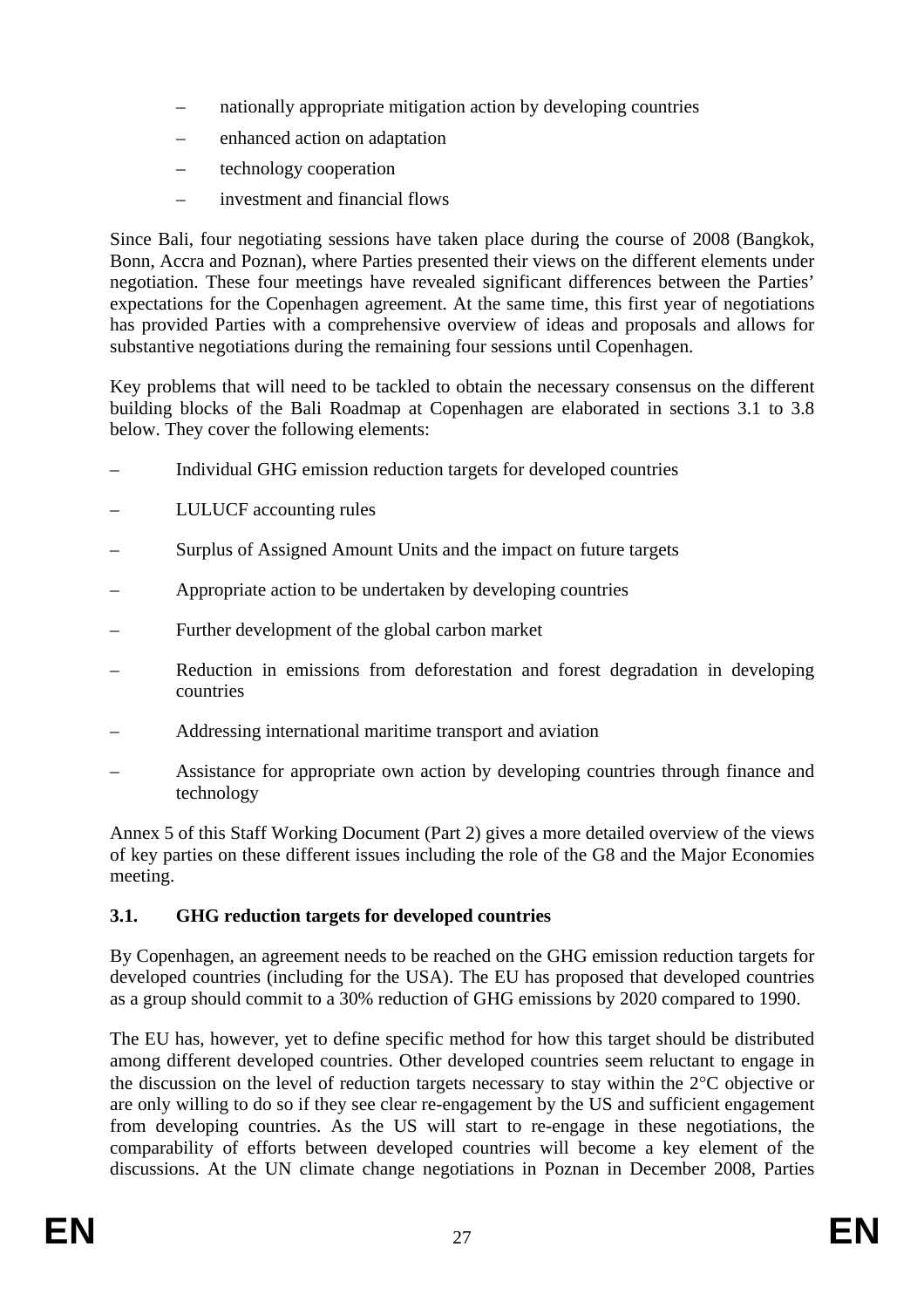already agreed that further developed country targets should be "informed by the consideration of, inter alia, the analysis of mitigation potential, effectiveness, efficiency, costs and benefits of current and future policies, measures and technologies at the disposal of [developed country] Parties, appropriate in different national circumstances".

In setting further reduction targets for developed countries, two important sets of accounting rules must be taken into account, in view of their large impact on the potential of developed countries to meet their reduction target. These are the accounting rules for the Land Use, Land-Use Change and Forestry sector (LULUCF, see chapter [3.2](#page-27-0) for problem definition) and the accounting rules for any surplus of emission rights carried forward by developed countries from the period 2008-2012 into the next commitment periods (see chapter [3.3](#page-28-0) for problem definition).

# <span id="page-27-0"></span>**3.2. LULUCF accounting rules**

The LULUCF sector covers all activities related to land use (e.g. forests, croplands, grasslands, wetlands) and can be responsible for emissions (for example when a forest is converted into an agricultural pasture) and removals of GHG emissions (for example when a long existing pasture is reforested).

For some countries, like the US and most EU Member States, the total balance of all GHG fluxes from the LULUCF sector results in a "net sink", i.e. the sequestration rather than emission of greenhouse gases $^{23}$ . But the LULUCF sectors are not static and in some countries sometimes constitute a sink and sometimes a source. These variations can be very large and are linked to for instance large forest fires or insect pests which vary from one year to another $^{24}$ .

Under the Kyoto Protocol countries need to take into account these LULUCF sectors when they report on compliance with their targets. When these sectors are a net source, emissions needs to be added to the total GHG emissions of a country, and when the sectors are a net sink, then the country can issue additional emission rights ("removal units" or RMUs) which can be used for compliance or be traded via the emission trading mechanism under the Kyoto Protocol.

The present rules that govern LULUCF in developed countries are inconsistent and provisional due to the lack of data at the time they were agreed. There is no mandatory reporting for all LULUCF sectors. For some it is obligatory (afforestation, reforestation and deforestation) while others are optional (revegetation, forest management, cropland management and grazing land management.). For different sectors there are different accounting rules. Forests activities are accounted for using the so-called 'gross-net' accounting method while for agricultural activities (cropland and grazing land management) the 'net-net' accounting approach was adopted<sup>25</sup>. In the case of forest management, 'national caps' were

<sup>&</sup>lt;sup>23</sup> For example: In 2005, net removals from the LULUCF sector were estimated to amount to 315 MtCO2 for the EU 27 (8% of the EU GHG emissions) and 10 Mt CO2 in the USA (11% of USA's GHG emissions).<br><sup>24</sup> For example: In 2004, the Canadian LULUCF sector resulted in a net source, estimated to 11% of

Canada's overall GHG emissions for the year 2004 whereas in 2005, the Canadian LULUCF sector was estimated to be a net sink (2% of Canada's overall GHG emissions for the year 2005).<br>For more background information on these specific issues, including what the difference is between

<sup>&#</sup>x27;gross-net' and the 'net-net' accounting approach, see annex 8.10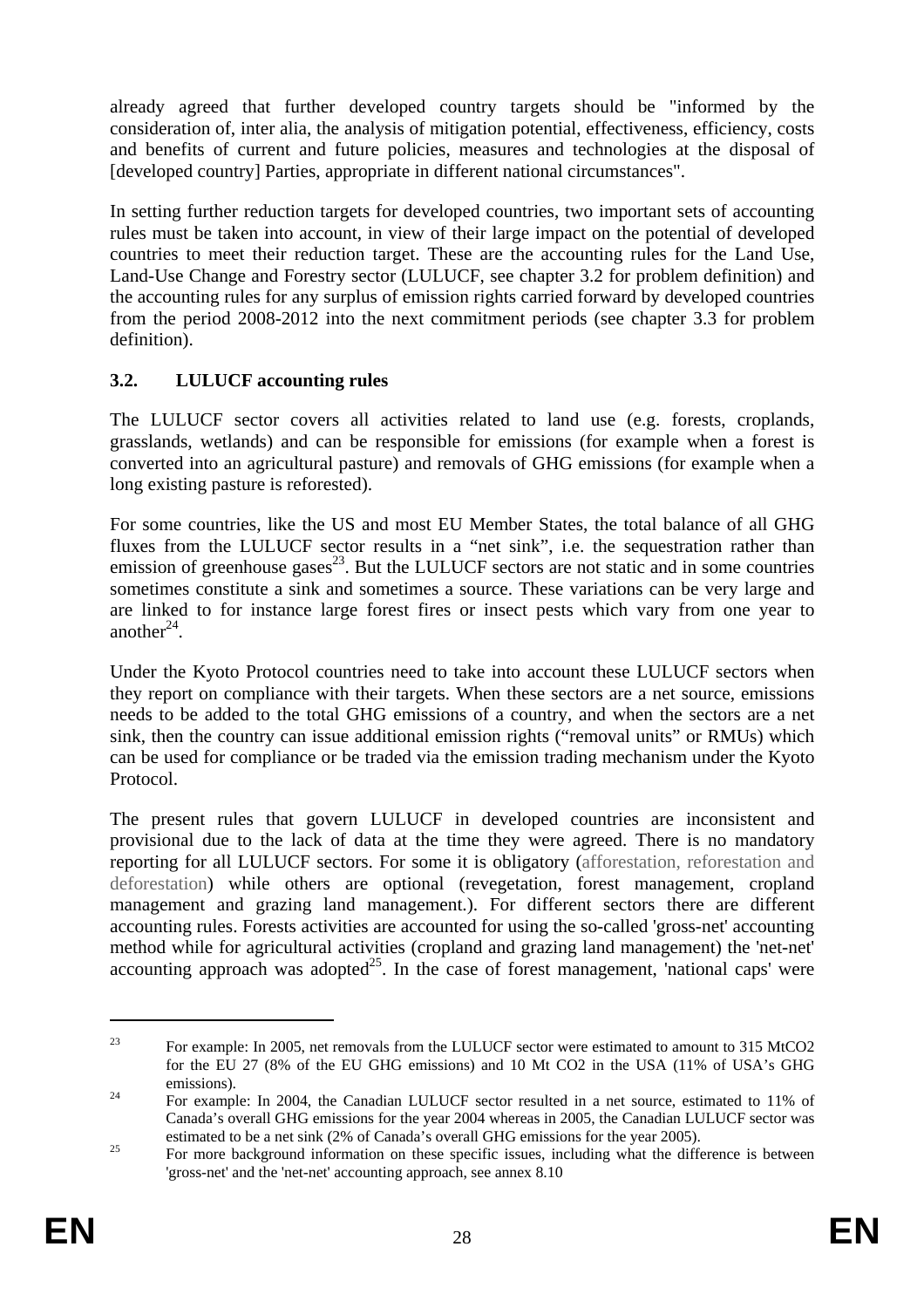agreed in the Marrakech accords, which were in part politically motivated and which are due for review before 2012. The cap for forest management often limits the incentives to look for and develop climate friendly practices, rewarding mainly business as usual. These rules were meant to undergo some revision after 2012. The following are the main problems that will need to be tackled in this sector in an international agreement:

- There is a clear need for better harmonising the approach to account for LULUCF across all developed countries, ensuring that no sector can be left out that poses a considerable risk of the release of the enormous quantities of GHG stored in soils and biomass into the atmosphere.
- In the current set of rules for the LULUCF sector, countries lack consistent incentives to develop climate-friendly policies in the LULUCF sector. Rules often do not encourage real additional action in the LULUCF sector to mitigate GHG emissions and increase GHG removals. The forest management cap is a good example where to a large extent business as usual behaviour is credited. A future international agreement should set real incentives for additional mitigation action.
- The accounting rules needs also to encourage national policies and actions that promote an effective contribution of agriculture and forestry to climate change mitigation, including through the reduction of emissions, the protection and enhancement of sinks and carbon stocks and the development of sustainable supply of bioenergy and wood material.
- The complexity of the natural processes, high uncertainties in the measurement, the difficulty in differentiating between anthropogenic and natural emissions, and high inter-annual fluctuations (part of them outside, or only limited, human control) need to be recognised in the accounting rules. This needs to be done in a conservative manner to ensure that real incentives are created for additional action from land managers..

## <span id="page-28-0"></span>**3.3. Accounting rules for a surplus of Assigned Amount Units**

Under the Kyoto Protocol, developed countries reduction targets get translated into a total absolute amount of allowed emissions over the entire commitment period (2008-2012), called a country's Assigned Amount. This Assigned Amount is issued into a country's registry in individual Assigned Amount Units  $(AAUs)$ , each representing 1 ton of  $CO<sub>2</sub>$ -equivalent emissions. These are the emission rights that can be transferred under the Kyoto Protocol's emission trading mechanism and these are also used, together with other units created under the Kyoto Protocol, to demonstrate compliance with a country's Kyoto Protocol target.

If countries have lower emissions than their target provides for, they have a surplus of AAUs, which they can transfer to other countries with a reduction target or bank into a next commitment period after 2012 to be used for compliance purposes. The present accounting rules under the Kyoto Protocol foresee that developed countries that reduce emissions below their target for the period 2008-2012, can bank any unused emission rights to the next commitment period for compliance purposes.

Some developed countries have at present large excess quantities of such emission rights because their emissions are well below their reduction targets as foreseen for the first commitment period.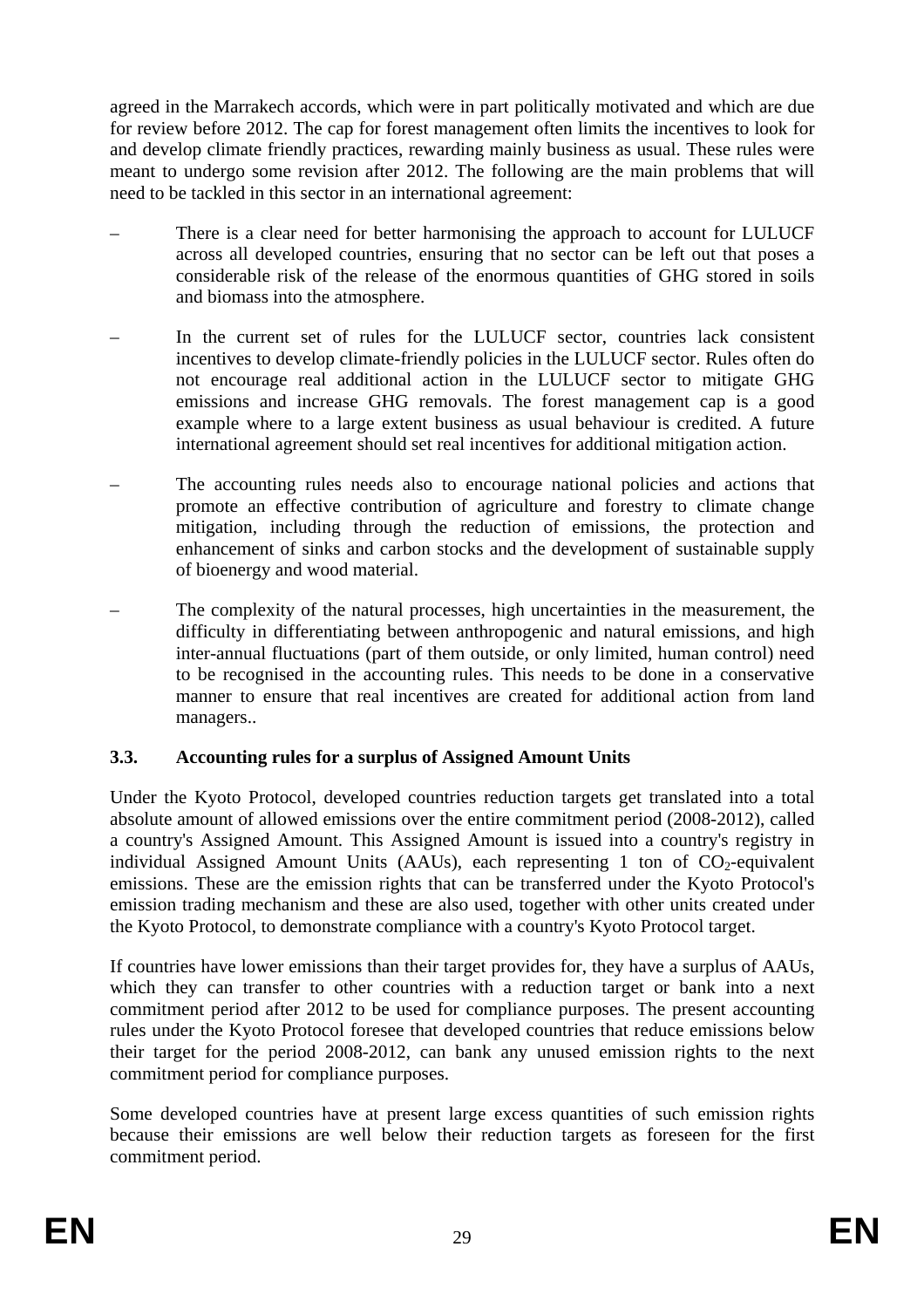The excess emission rights that can be transferred to the period after 2012 are much larger than expected at the time the Kyoto Protocol was agreed. When the Kyoto Protocol was agreed, the expectation was that the US would purchase a large part of this surplus. The US non-ratification of the Kyoto Protocol means that a large excess of emissions rights may be banked into a future commitment period. This would make it significantly easier for developed countries to achieve future reduction targets without taking additional mitigation action in the period after 2012, thereby potentially creating a problem in relationshiop to the environmental integrity of targets in a next commitment period.

## <span id="page-29-0"></span>**3.4. Appropriate action by developing countries**

The Bali Action Plan (paragraph 1,b ,ii) recognises that developing countries need to undertake nationally appropriate mitigation action. The EU has indicated that developing countries should undertake nationally appropriate mitigation action that leads to a deviation of GHG emissions with 15 to 30% from business as usual by 2020. Developing countries however oppose taking on quantified emission reduction commitments as envisaged for developed countries. Most importantly, the Bali Action Plan draws a clear link between the ability for developing countries to take nationally appropriate mitigation action and the need to support and enable that action by technology, financing and capacity-building.

In the context of the negotiations up to Copenhagen, the EU needs to specify in more detail, what action it is expecting from different developing countries, what instruments need to be included in the Copenhagen agreement that can ensure that developing country action is sufficiently ambitious and how developing country actions and support for it can be measured, reported and verified under the UNFCCC.. As The EU should explore options to support developing country action by technology, financing and capacity building and ensure that the carbon market will also support part of this action by developing countries through offsetting mechanisms that go beyond mere crediting compared to a baseline.

## <span id="page-29-1"></span>**3.5. The development of a global carbon market**

Large differences in the marginal abatement costs between regions and sectors and in the ability to pay or the responsibility to reduce emissions often imply that those countries or sectors that take on ambitious reduction targets do not always have the most cost efficient reduction options. These differences are a key driver for the creation of market-based mechanisms that allow for trade in emission rights between countries or sectors that have a cap and trade system in place or the trade in credits generated in countries or sectors that have no reduction obligation but can generate credits for reductions beyond a certain level which can then be used for compliance in countries/sectors that have a reduction obligation (i.e. socalled offsetting mechanisms $)^{26}$ .

In theory, perfect trading mechanisms, including the link between cap and trade systems and offsetting mechanism, lead to equalisation of the marginal abatement costs which in turn ensures cost-efficient reductions. The benefits of such market mechanisms are twofold. Firstly, they guarantee the environmental outcome set by the cap. Secondly they allow for the

<sup>1</sup> 

<sup>&</sup>lt;sup>26</sup> See annex 9.18.1 for a glossary of carbon market terms used in this staff working document.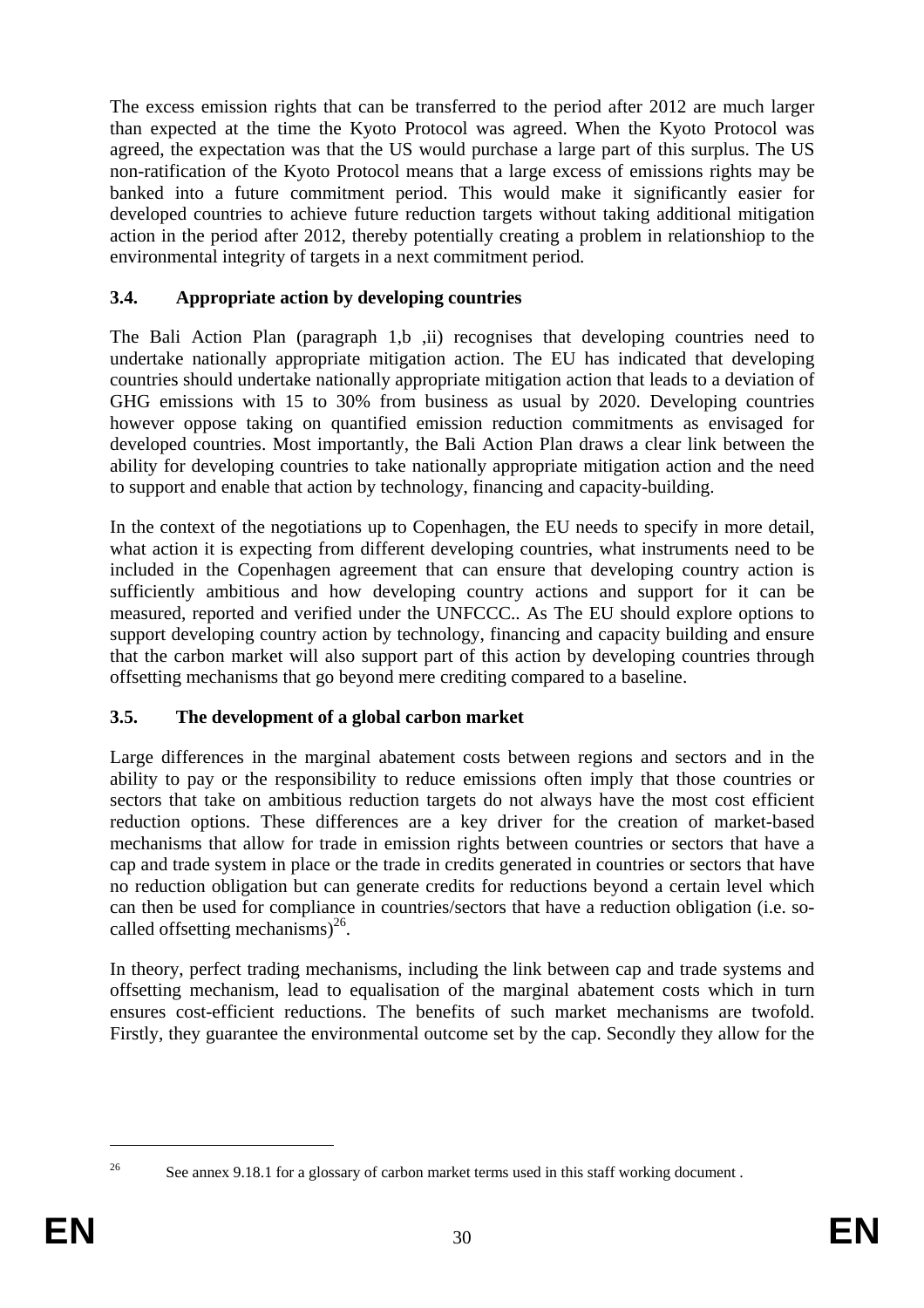differentiation of efforts in accordance with the ability to pay or other allocation criteria<sup>27</sup> while achieving a cost-efficient outcome.

This makes emissions trading a superior policy tool in an international framework compared to international carbon taxes, which in principle would also allow for the equalisation of marginal abatement costs and thus cost efficiency provided that such an international tax would be set at an equal level across all countries/sectors. Furthermore, an international tax does not guarantee ex ante a certain environmental outcome. Apart from these disadvantages, it is also politically inconceivable that a common level of international taxes would be accepted at a global scale that is sufficiently ambitious to stay within the 2ºC objective. This option will therefore not be further analysed.

Since the ratification of the Kyoto Protocol both the public carbon market (mainly through acquisitions of CDM credits by governments but lately also to some extent through trades in AAUs) and the private carbon market (through the creation of the EU ETS) have boomed. In 2007 global trade was estimated to reach US\$ 64 billion of which trade in EU ETS allowances represented US\$ 50 billion. But the current market is not perfect and marginal abatement costs have not equalised across the globe.

In the coming year it is to be expected that the carbon market will further develop. Individual countries or regions are setting up emissions trading systems for their domestic sectors, for instance in the US, Australia and New Zealand (see Annex 5 of this Staff Working Document (Part 2) for more information). These country-specific systems all have access to some degree to some type of offsetting mechanisms and are likely to be linked up over time, and by doing so increasing cost efficiency. This will create a better functioning carbon market in the coming decade, certainly between those regions that have set a reduction target and introduce cap and trade systems within their country.

The global carbon market is often put forward as the mechanism of choice to reduce global costs of mitigating GHG emissions and at the same time realise GHG reductions in developing countries through offsetting mechanisms. This can be problematic. While it is correct that the global carbon market reduces costs through access to offsetting mechanisms, there are problems with the continued use of offsetting mechanisms such as the Clean Development Mechanism (CDM) in its present form. These include problems of scale, where it is questionable whether the project-based format of the current CDM can deliver a sufficiently large amount of offsets, but also of quality, where questions have been raised on the environmental benefit of specific types of CDM projects. In addition to that, a continued use of purely offsetting mechanisms may increasingly undermine incentives for developing countries to implement actions that reduce their emissions without producing offsets. Therefore the international agreement will need to ensure that offsetting mechanisms evolve in such a way that they go beyond mere crediting and also stimulate appropriate own action in developing countries that does not generate credits. In addition to that, offsetting mechanisms should not lead to double counting. Any reductions that generate credits in developing countries that can be used to offset targets in developed countries cannot be counted towards the mitigation efforts by developing countries.

<u>.</u>

<sup>&</sup>lt;sup>27</sup> Effort can be set differently by varying the cap per country/installation in a cap and trade system or by setting more or less ambitious levels that need to be met before crediting can happen in offsetting mechanisms.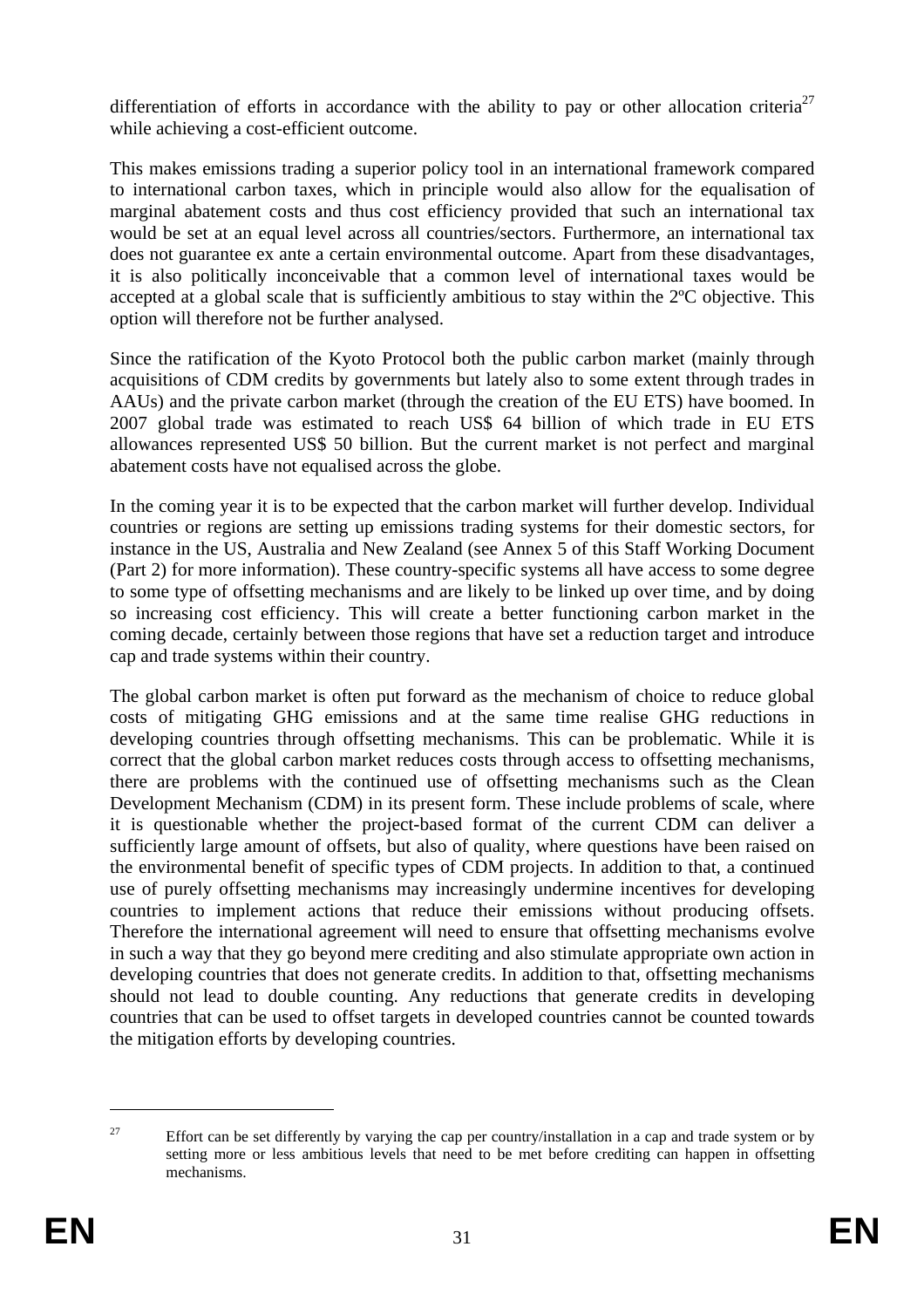## <span id="page-31-0"></span>**3.6. Action to reduce emissions from deforestation and forest degradation**

Part of the appropriate action by developing countries consist out of reducing GHG emissions from deforestation and forest degradation (REDD). These are often seen as a relatively cheap reductions option, with large co-benefits through decreased biodiversity loss, however with a large uncertainty in relation to the costs to achieve these reductions.

In practice there are large uncertainties on costs. If developing countries need to be compensated for decreasing their deforestation rates, costs can vary widely depending on the amount of leakage that occurs. Leakage happens when the activity causing deforestation in one project area is shifted to a different location outside the boundaries of the project area. If no leakage occurs, only the forest area targeted for avoided deforestation ("the frontier forests") needs to be included in the system, as such leading to relatively low costs per ton of CO2 emissions avoided. If leakage occurs, cost can however greatly increase, because of the need to compensate a larger area than the one that would have been deforested. Leakage on a global scale would translate into the need to compensate for the continued conservation of all standing carbon stocks globally. Therefore leakage is a key problem to be addressed in an international agreement.

Furthermore there is dual pressure on deforestation due to climate change mitigation policies. On one hand, climate change mitigation policies try to reduce emission from deforestation directly. On the other hand, without appropriate sustainability criteria and proper enforcement of the relevant national law, the increased demand for biofuels and biomass might increase pressure on land use and induce deforestation and the conversion of virgin forests into plantation. The international agreement will have to ensure that the right balance can be found between these opposing forces.

# <span id="page-31-1"></span>**3.7. Addressing emissions from international maritime transport and aviation**

Emissions form international aviation and maritime transport are one of the fastest growing sources of GHG emissions globally. Yet, those emissions are not controlled under the UNFCCC and its Kyoto Protocol. The Kyoto Protocol provides for Parties to work through the International Civil Aviation Organisation (ICAO) and the International Maritime Organisation (IMO) to address emissions from these sectors. However, over the past decade, work performed within these organisations did not result in concrete actions to address appropriately the growth in emissions in these sectors which continues to threatens to significantly impair global emission reduction effort in other sectors

The EU has therefore called upon all Parties to agree clear and meaningful targets for these sectors within the framework of a future global climate agreement.<sup>28</sup> Stronger leadership by the UNFCCC and more concrete actions from ICAO and IMO are needed in this matter. There isalso disagreement among Parties on the respective future role of the different relevant organisations to regulate emissions from international aviation and maritime transport.

# <span id="page-31-2"></span>**3.8. Assistance through finance and technology**

The UNFCCC explicitly foresees that developed countries should enable developing country actions to mitigate GHG emissions and adapt to climate change through financial and

<sup>28</sup> Council of the European Union, Brussels, 19 October 2007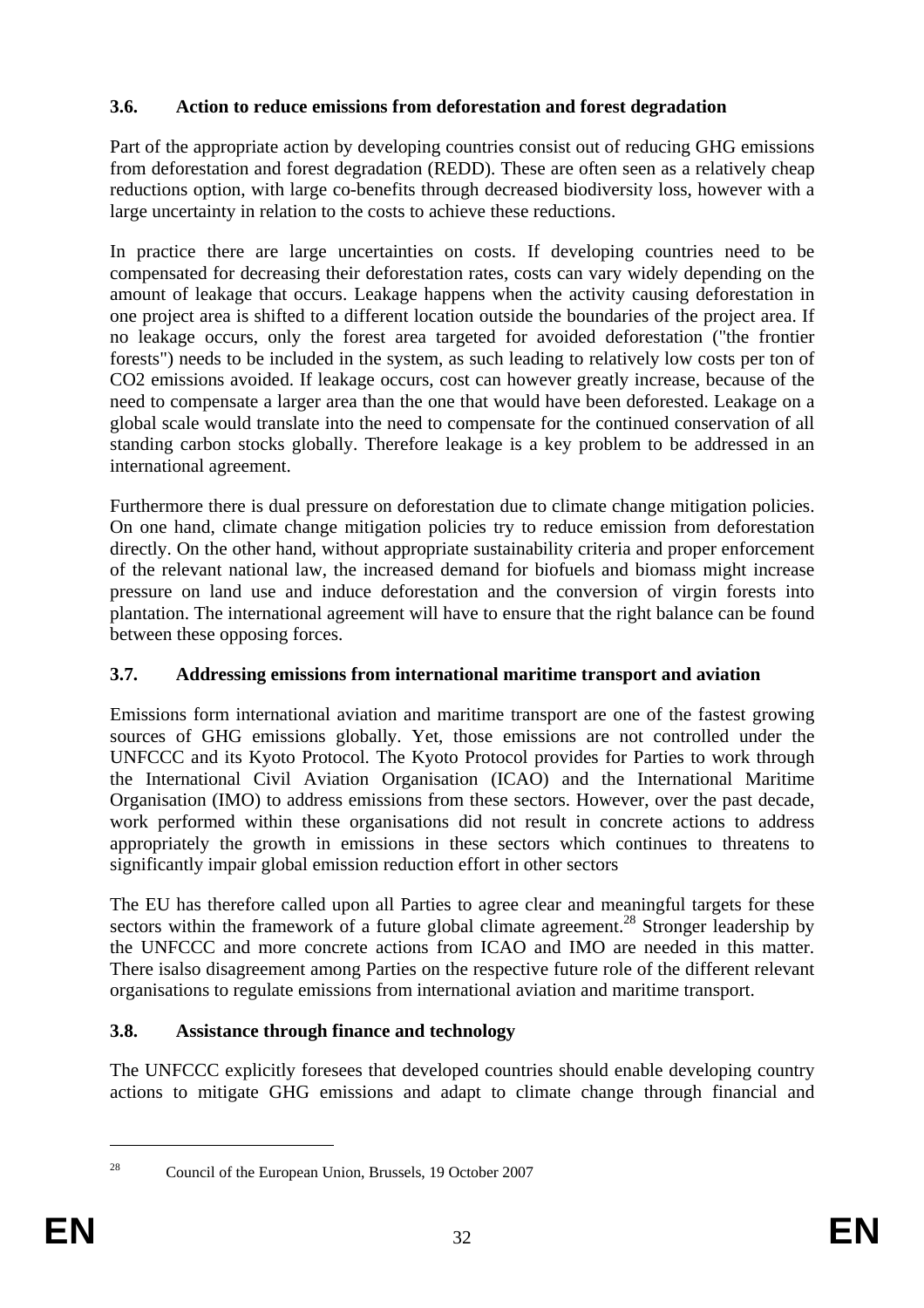technological assistance. Emissions reduced in developing countries through such type of assistance can be counted for as appropriate action by developing countries because it does not lead to credits that can be used for compliance with reduction targets in developed countries.

The carbon market is likely to be the main source of finance for mitigation solutions in the longer run. It will, however, neither be sufficient in the short term and nor be the most appropriate means of support for all types of actions. As a consequence, new and additional sources of financing need to be identified to kick-start the transformation to a low-carbon economy for which assistance for developing countries will be necessary.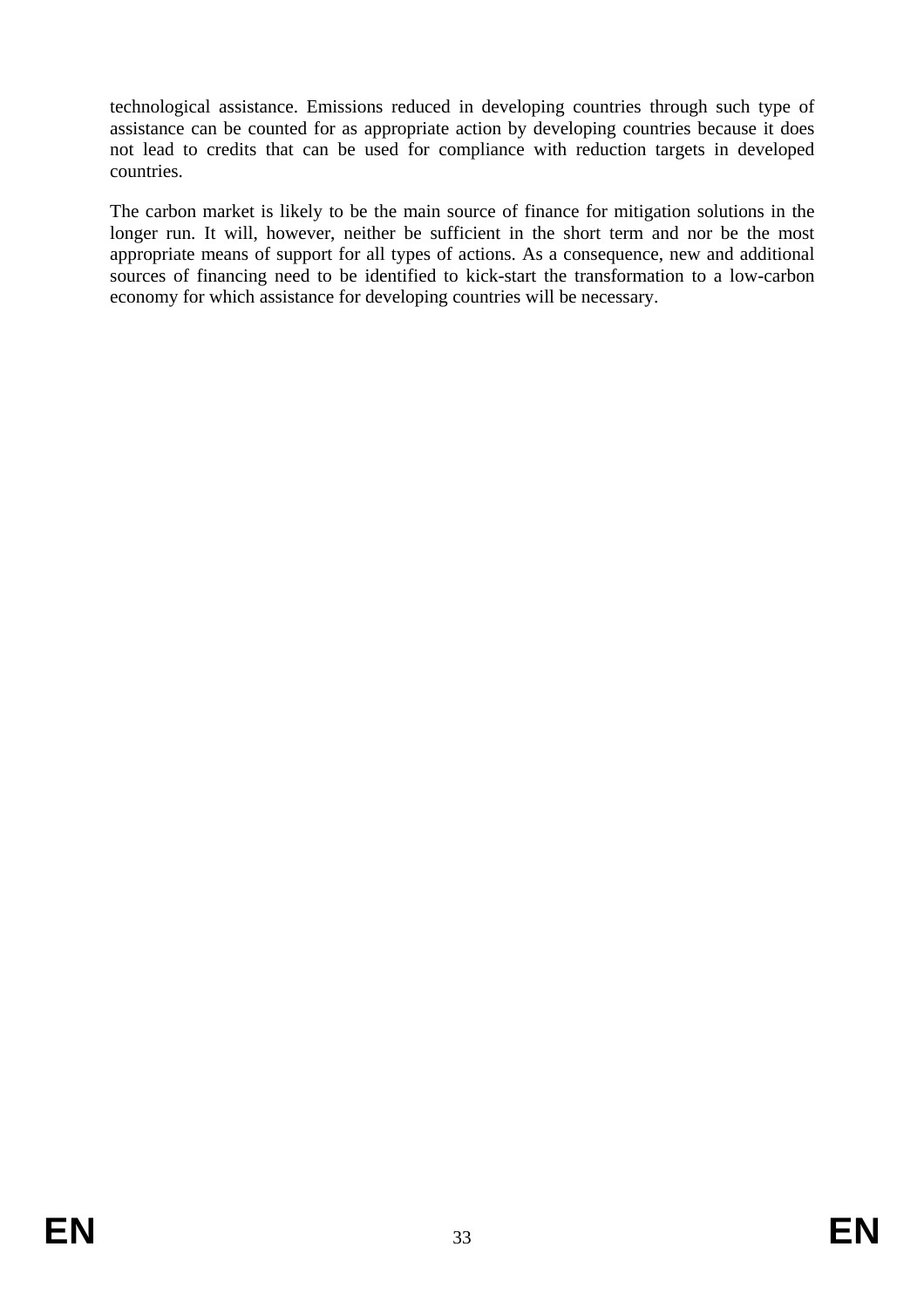## <span id="page-33-1"></span><span id="page-33-0"></span>**4. OBJECTIVES**

## **4.1. General objectives**

The general objective of the EU is to limit global average temperature increase to not more than 2 degrees Celsius above pre-industrial level.

## <span id="page-33-2"></span>**4.2. Specific objectives**

In support of the general objective, the EU wants to achieve an ambitious and comprehensive international agreement at the UN climate change conference in Copenhagen in December 2009. This international agreement will have to cover all the building blocks of the Bali Roadmap.

## <span id="page-33-3"></span>**4.3. Operational Objectives**

The international climate change negotiations in the coming year will focus on the level and type of required mitigation commitments and actions by developed and developing countries, and the necessary support to developing countries for both adaptation and mitigation, as well as the institutional architecture required to govern these actions and support

Building on the problem definition as set out in chapter 4 the operational objectives that are assessed through different policy options are the following:

a) Set fair, comparable and effective emission reduction targets for individual developed countries

To agree in the international agreement upon individual GHG reduction targets for developed countries in a fair, comparable and transparent manner that ensure that the group of developed countries takes on a reduction target equal to -30% by 2020 compared to 1990

b) Define LULUCF accounting rules that respect the environmental integrity of the agreement

To reach an international agreement that foresees new harmonised rules for accounting of LULUCF in developed countries that rewards real additional action in this sector.

c) Accounting rules for a surplus of Assigned Amount Units

Address the impact on the environmental integrity of the reduction targets for the period after 2012, when surplus amounts of assigned amount units could be banked under the international agreement.

d) Appropriate action by developing countries

Ensure that policy instruments are included in the international agreement that lead to measurable, reportable and verifiable mitigation actions under the UNFCCC, leading to a deviation of GHG emissions with 15 to 30% from business as usual by 2020.

e) Gradual development of a global carbon market

Improve the CDM and develop other international carbon crediting mechanisms that go beyond mere offsetting, as such strengthening the environmental integrity of the CDM and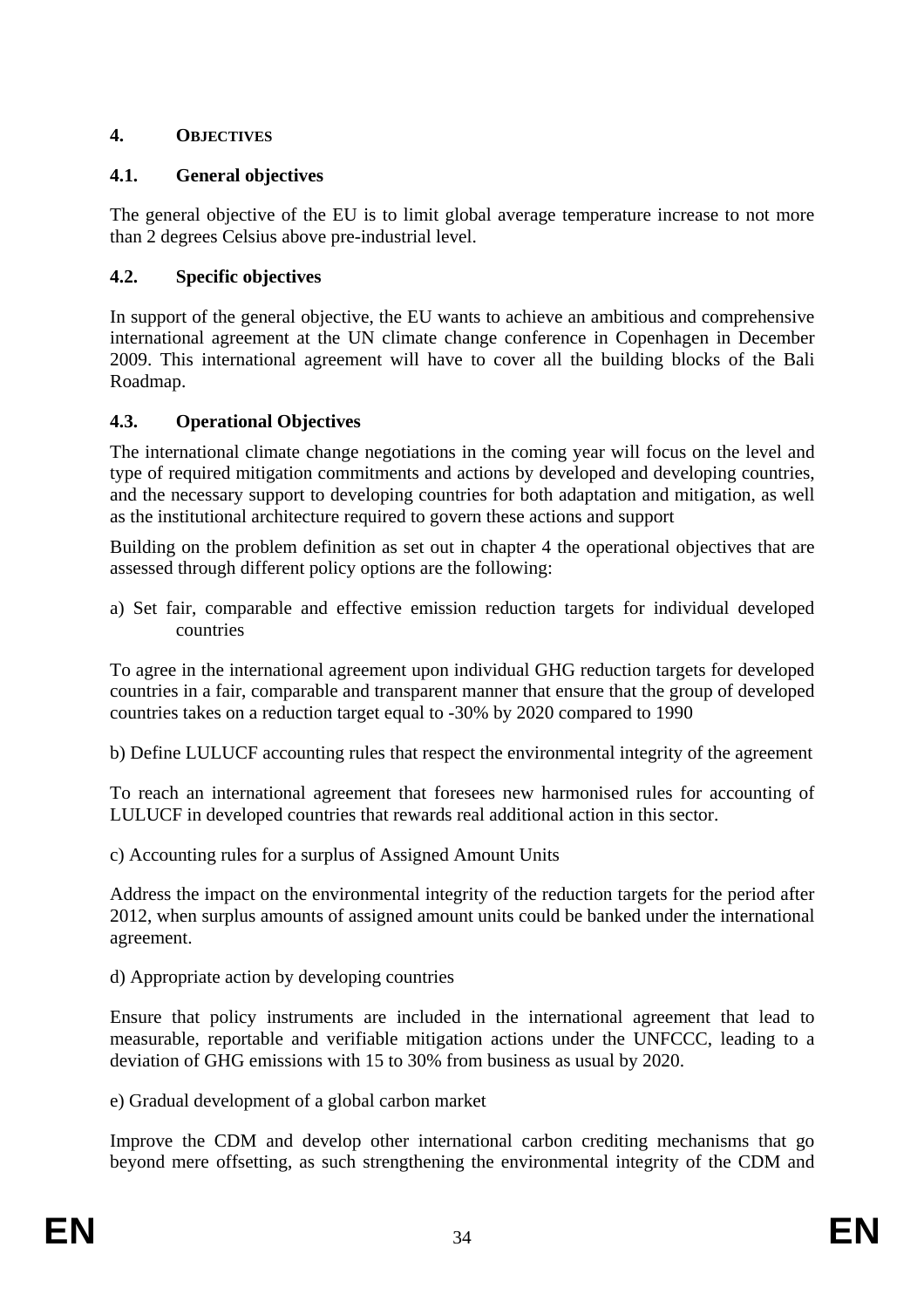ensuring that the global carbon market not only reduces global mitigation costs but also stimulates mitigation action in developing countries that does not lead to the creation of offset credits.

f) Action to reduce emissions from deforestation and forest degradation

Ensure that policy instruments are included in the international agreement that would reduce gross tropical deforestation by at least 50 % by 2020 from current levels and halts global forest cover loss by 2030 at the latest.

g) Addressing emissions from international maritime transport and aviation

Ensure that policy instruments are included in the international agreement that would address the emissions from international maritime transport and aviation appropriately.

h) Assistance through finance and technology

Define adequate and predictable sources of assistance through finance and technology to support appropriate mitigation action and adaptation in developing countries.

# <span id="page-34-0"></span>**5. POLICY OPTIONS**

This staff working document will assess different policy options to ensure that the operational objectives can be met. This assessment is focused on the quantitative assessment of these policy options. Elements related to the further aspects of the institutional architecture are described in the annexes of this staff working document.

# <span id="page-34-1"></span>**5.1. Distribution of a 30% reduction target for developed countries**

In order to split the reduction target for developed countries in a fair and efficient manner, several criteria could be used, and some have already been proposed. Still, most developed countries have not yet expressed themselves what mid-term reduction target could be acceptable for them. The EU has proposed a 30% reduction target by 2020 compared to 1990 for the group of developed countries as a whole. The EU is willing to take up itself a reduction target of 30% if the future international agreement is sufficiently ambitious (see also Annex 8 of this Staff Working Document (Part 2) on the EU position on absolute reduction targets and the view of other developed countries on the issue of target setting).

# **Cost-efficiency**

Cost efficiency is seen by a majority of countries as a key aspect when allocating targets. Reductions should take place where they are cheapest. However, when using cost efficiency as the sole rule for allocating efforts between different countries it raises serious issues as regards fairness.

For the EU's 20% unilateral target the Commission analysed in its impact assessment<sup>29</sup> a cost efficient policy case. This assessment demonstrated clearly that allocation of the effort to the EU Member States only on the basis of cost efficiency would lead to substantial differences in

<sup>&</sup>lt;sup>29</sup> SEC(2008) 85/3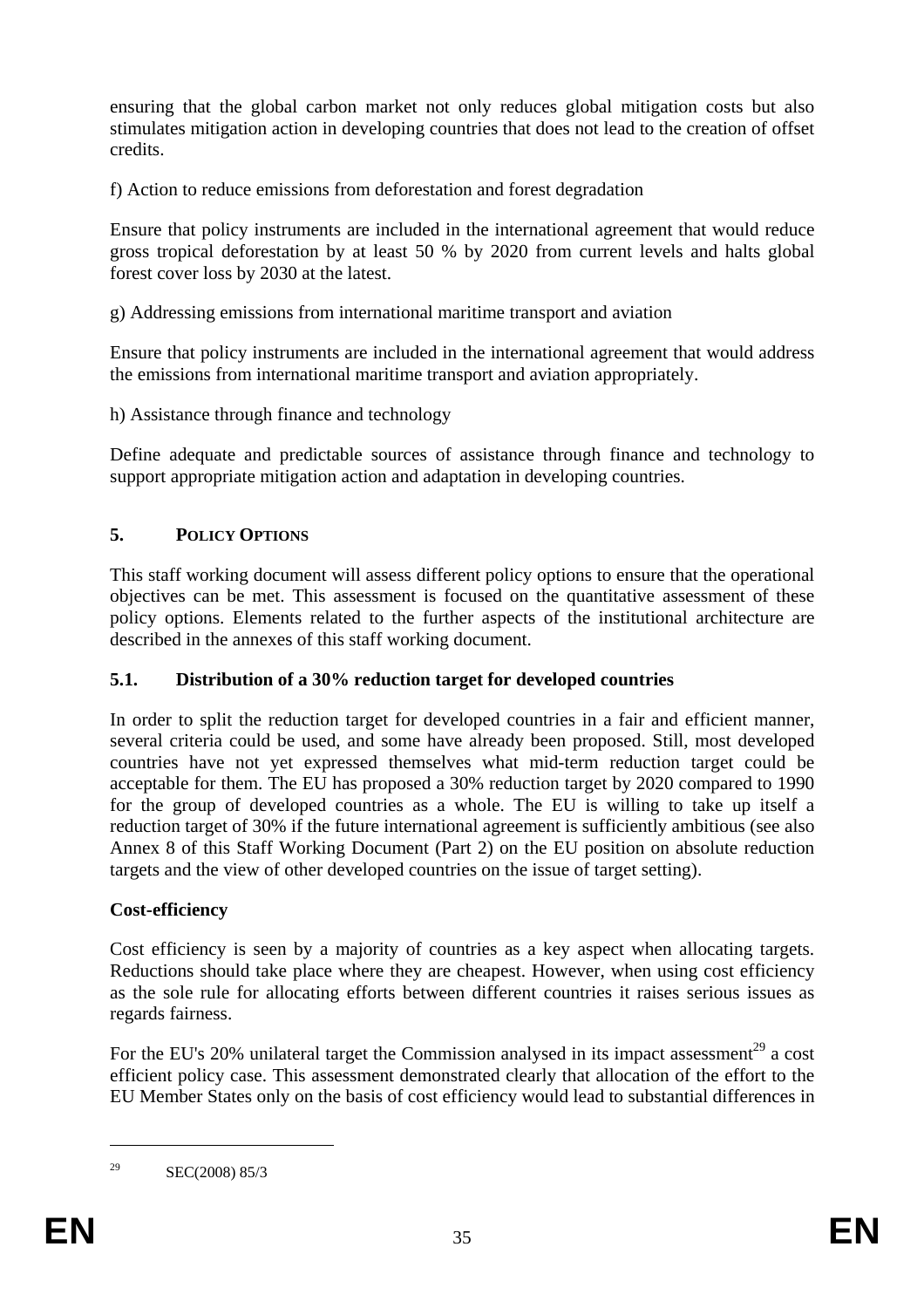the total economic costs that each of them would have to face. Because of the large number of low cost emission reduction options in Member States with lower GDP per capita they would incur relatively higher costs while having the least financial capacity to invest in GHG abatement. The Commission therefore concluded that these large national cost differences are not consistent with the need to share the effort in a fair and equitable way, which was agreed by the Spring European Council.

Within the group of developed countries, similar differences exist in economic development as can be found between EU Member States. A cost efficient approach is analysed in chapter [6.5.2](#page-71-0) on the global carbon market. To determine the cost efficient allocation of the target in developed countries it's assumed that there is no emission trading at all with developing countries but that the carbon price does equalise within developed countries at a level that assures that the group of developed countries achieves the 30% reduction target internally.

As can be seen in **[Table 12](#page-73-0)**, if targets would be set cost effectively (with no global carbon market), then the 30% reduction target leads to very high relative costs compared to GDP for those developed economies with a low GDP per capita but a high potential to reduce, e.g. for Russia. In Russia costs would be at around 2,5 times the global average.

Furthermore, a cost efficient allocation of the target does not give any information on the ability of countries to pay for emission reductions in developing countries through offsetting mechanisms.

For these reasons, the cost efficient approach will not be further analysed as an option to distribute the 30% reduction target among developed countries.

## *Allocation according to a set of simple indicators*

The IPCC defines 4 main drivers for GHG emissions, i.e. changes in energy and carbon intensity, population growth, and global per capita income growth. While these are often seen as drivers for emission growth, they can also be looked at as indicators for the ability to mitigate.

# **1. GDP per capita**

The income level of a country determines to a large extent the ability to pay for mitigation action. Rich countries have a higher ability to invest in reductions than poor ones and have a higher ability to invest in GHG reductions in other countries through offsetting mechanisms.

GDP/capita is selected as a first simple indicator that could be used to attribute a reduction target to a country. The higher the indicator, the more stringent the reduction target is set.

This indicator measures the ability to act today on climate change. As such there is no need to project GDP/capita but one can simply use recent available data. For this assessment data for the year 2005 was used.

One can measure GDP/capita in current prices or in purchasing power parity (PPP). As most clean environmental technologies and services required for large scale investments in a low carbon energy infrastructure are traded internationally at world market prices, the GDP/capita in current prices reflects more appropriately the ability to allocate the necessary financial resources.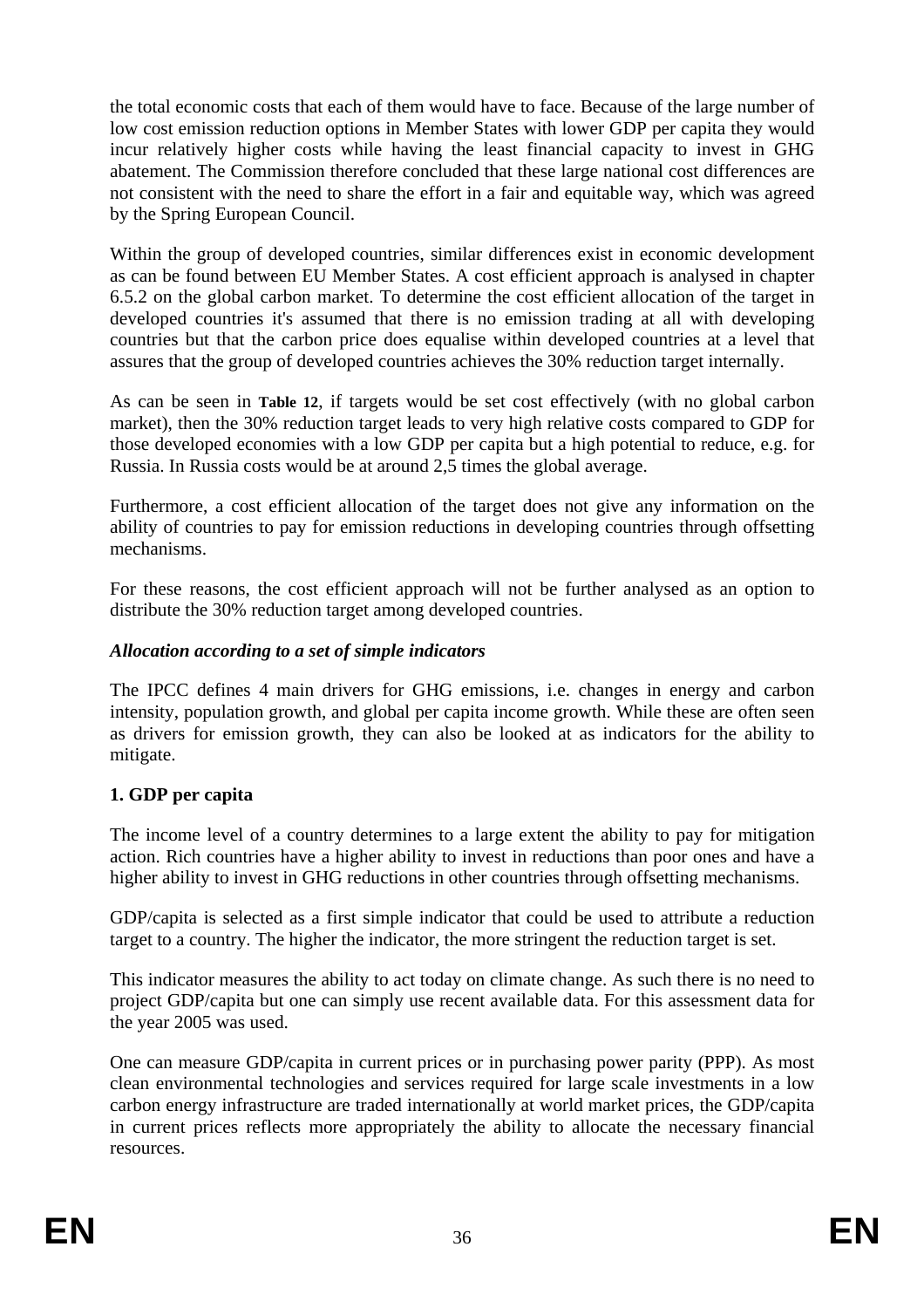# **2. GHG emissions per GDP**

The amount of emissions a country needs in order to produce a certain amount of goods or services also indicates whether there is high or low potential to reduce emissions. Low carbon productivity can often be attributed to a carbon intensive energy mix or a high degree of energy inefficiency. This generally offers substantial mitigation potential at lower cost than those economies that have a low carbon energy mix or are highly energy efficient.

GHG emissions per unit of GDP is selected as a second simple indicator that could be used to attribute a reduction target to a country. The higher the indicator, the more ambitious the reduction target can be.

This criterion measures the ability to mitigate today. As such there is no need to project changes in GHG/GDP but one can simply use recent available data. For this assessment data for the year 2005 were used.

### **3. Population growth**

Countries with an increasing population will have more difficulties to reduce their emissions than countries with stable or declining populations, assuming per capita income, carbon and energy intensity are all stable.

Population trend is, therefore, selected as a third simple indicator that could be used to attribute a reduction target to a country. The higher the indicator, the less stringent the reduction target can be.

The data used in this assessment are the historic population trends over the period 1990-2005.

# **4. Early action**

Since 1992, developed countries have the obligation under the UNFCCC to act on climate change. Over the period 1990 to 2005 total GHG emissions of the group of these countries has actually declined. But there have been huge differences in the country by country performance within this group with large reductions in some while others have increased their emissions substantially. By taking early action many emission reduction options have already been realised in the past. At the same time, taking early action into account provides a reward and an incentive for the future.

The observed GHG emission trend is selected as a fourth simple indicator that could be used to attribute a reduction target to a country. The steeper the reduction was since 1990, the less ambitious the future reduction target is set.

The data used in this assessment are the historic GHG emissions trend over the period 1990- 2005, excluding the LULUCF sector.

The figure below gives an overview of the large diversity for the four indicators in the group of developed countries

**Figure 2 Diversity in GHG intensity, per capita income, population and emission trends in developed countries**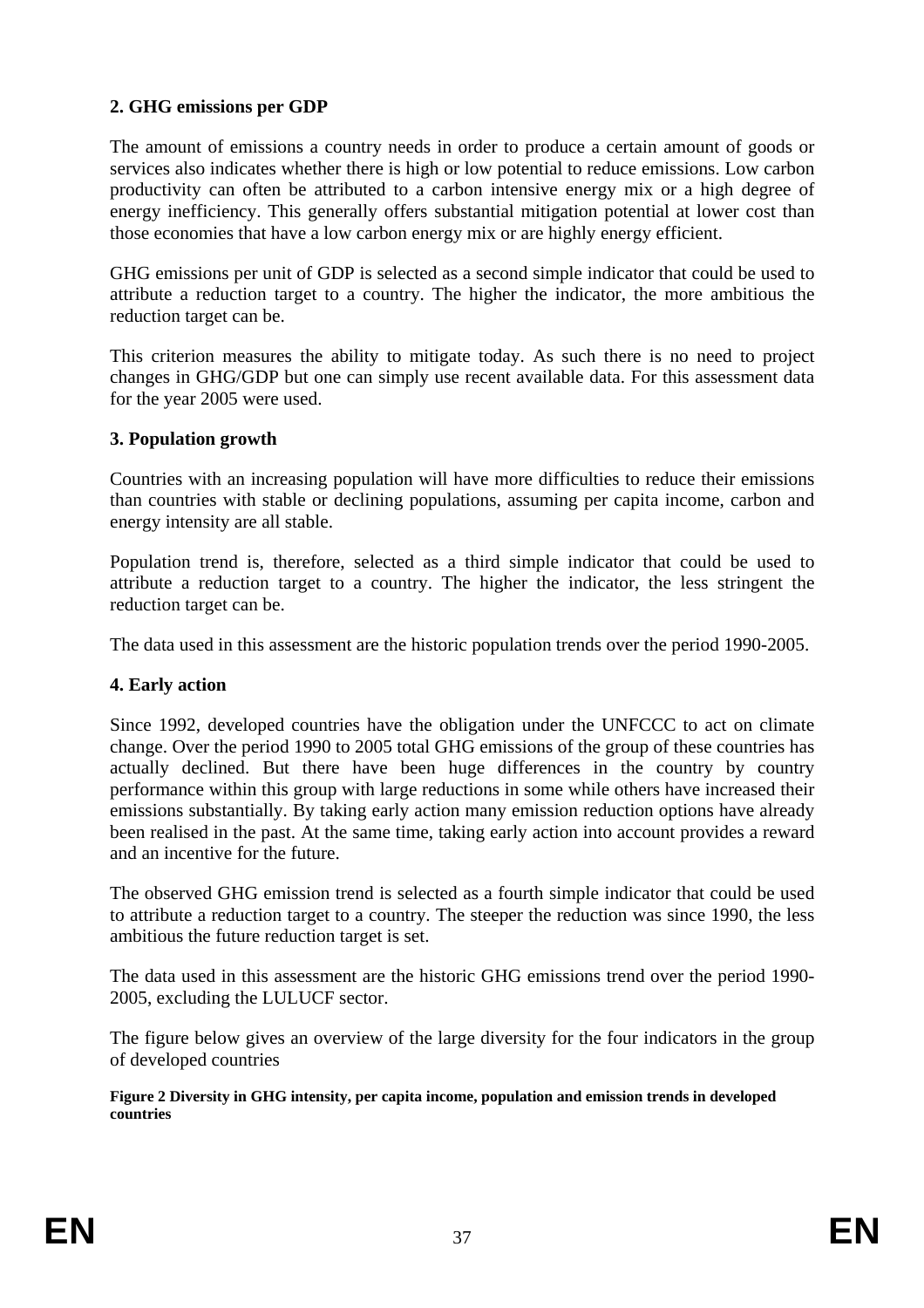

The options to distribute the -30% reduction target for developed countries that are assessed in chapte[r 6.2](#page-47-0) are:

- Allocation on the basis of GDP per capita, addressing the capacity to pay for emission reduction within a country and through the global carbon market
- Allocation on the basis of GHG per GDP, addressing the opportunities to reduce GHG emissions within one economy
- Allocation on the basis of the change of GHG emissions between 1990 and 2005, rewarding early action by developed countries to reduce emissions
- Allocation on the basis of population trends over the period  $1990 2005$ , recognising different population trends between countries and as such different pressures on the projected emission evolution
- Allocation on the basis of a combination of the criteria GDP/capita, GHG/GDP, GHG emission trends and Population trends.

# <span id="page-37-0"></span>**5.2. LULUCF accounting rules on the 30% reduction target for developed countries**

The options presented in chapter [5.1](#page-34-0) and assessed in chapter [6.2](#page-47-0) to distribute the 30% reduction target for developed countries do not take into account the land use, land use change and forestry sector (LULUCF sector) and thus might overestimate the cost impact if the LULUCF sector is a net sink for that country, or vice versa.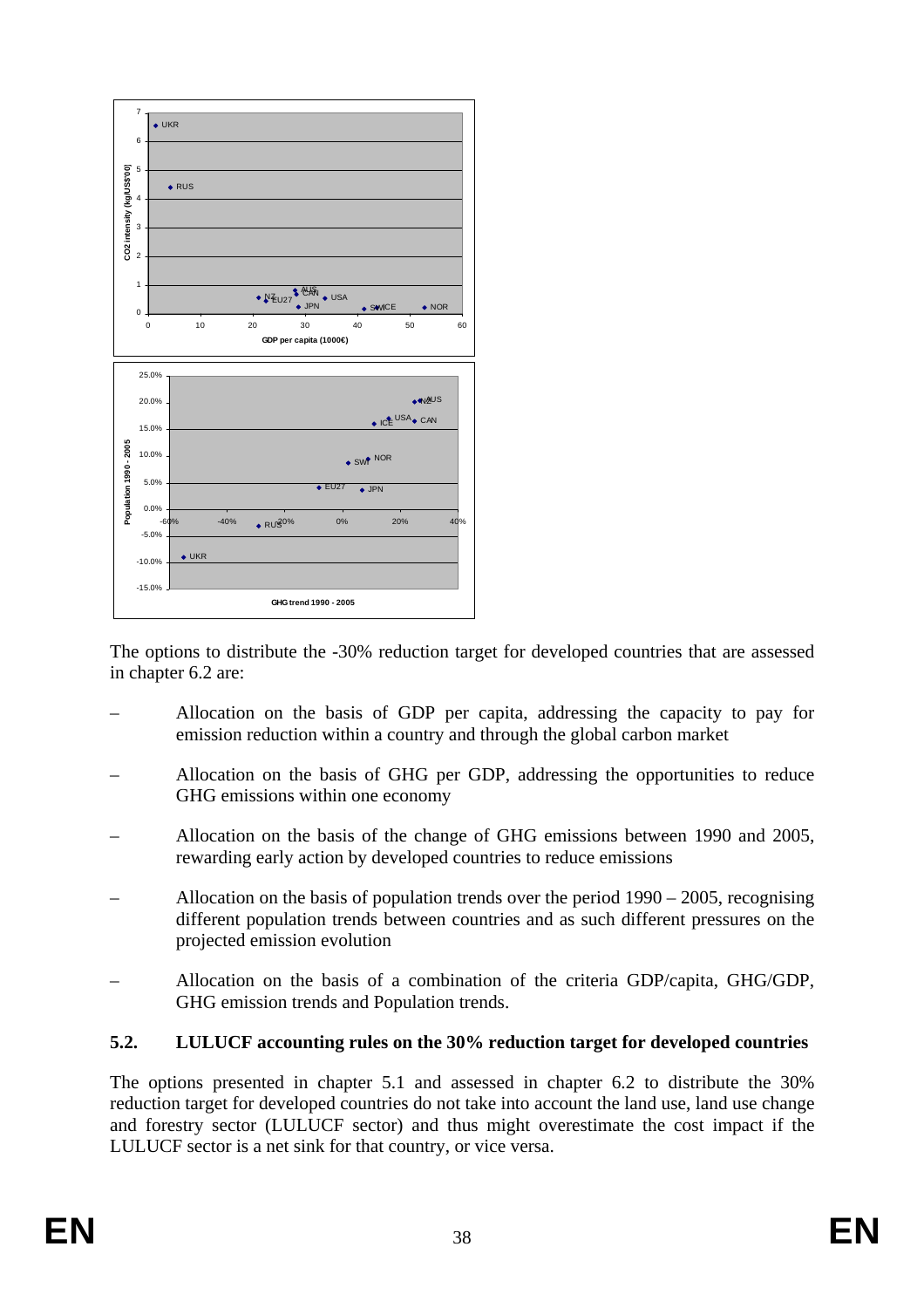Using historical LULUCF data reported by countries through the UNFCCC reporting process, an assessment of the potential for different accounting options to reward business as usual actions and the potential impact on the environmental integrity of the reduction targets for developed countries was carried out.

The accounting options assessed are based on different proposals that have been tabled over the course of last year in the international negotiations. These are (see Annex 10 of this Staff Working Document (Part 2) for more detail on different options):

- **Option 0:** no changes to accounting rules and the forest management cap set at the same level as the one applied up to 2012. The optional sectors are accounted for in the same manner as countries have opted for at present.
- **Option 1:** option based on the current regime with no changes to accounting rules except an evolution by 2020 towards mandatory accounting for all activities, also for the Article 3.4 activities which are optional at present. For the forest management sector different discounts rates are applied instead of the present 'arbitrary' cap.
- **Option 2:** option based on the current regime but with net-net accounting for the forest management sector compared to a base period. There would also be an evolution towards mandatory accounting for all activities by 2020, also for the Article 3.4 activities which are optional at present.
- **Option 3:** option based on the current regime but the emission flux of the forest management sector would be compared to a forward looking baseline for forest management.
- **Option 4:** Full land based accounting as done at present under the UNFCCC inventories with net-net accounting.

These options are assessed in chapter [6.3](#page-53-0) 

# **5.3. Accounting rules for a surplus of Assigned Amount Units**

The operational objective is to ensure that the environmental integrity of the reduction targets for developed countries are not jeopardised when surplus amounts of Assigned Amount Units (AAU) are transferred (banked) into the post-2012 period of an international agreement.

The assessment establishes what the potential impact would be on the -30% target for the group of developed countries if surplus AAUs are allowed to be banked to the period after 2012 without special provisions.

As a sensitivity analysis, a second policy option is analysed. In this policy option the amount of surplus AAUs to be banked into the post-2012 period is reduced by the amount that might have been used before 2012 if the USA would have ratified the Kyoto Protocol. The result of this assessment gives a more informed view on what the expected amount of surplus AAUs was for the period after 2012, in 1997 when the Kyoto Protocol was agreed upon.

These 2 options are assessed in chapter [6.4.](#page-58-0)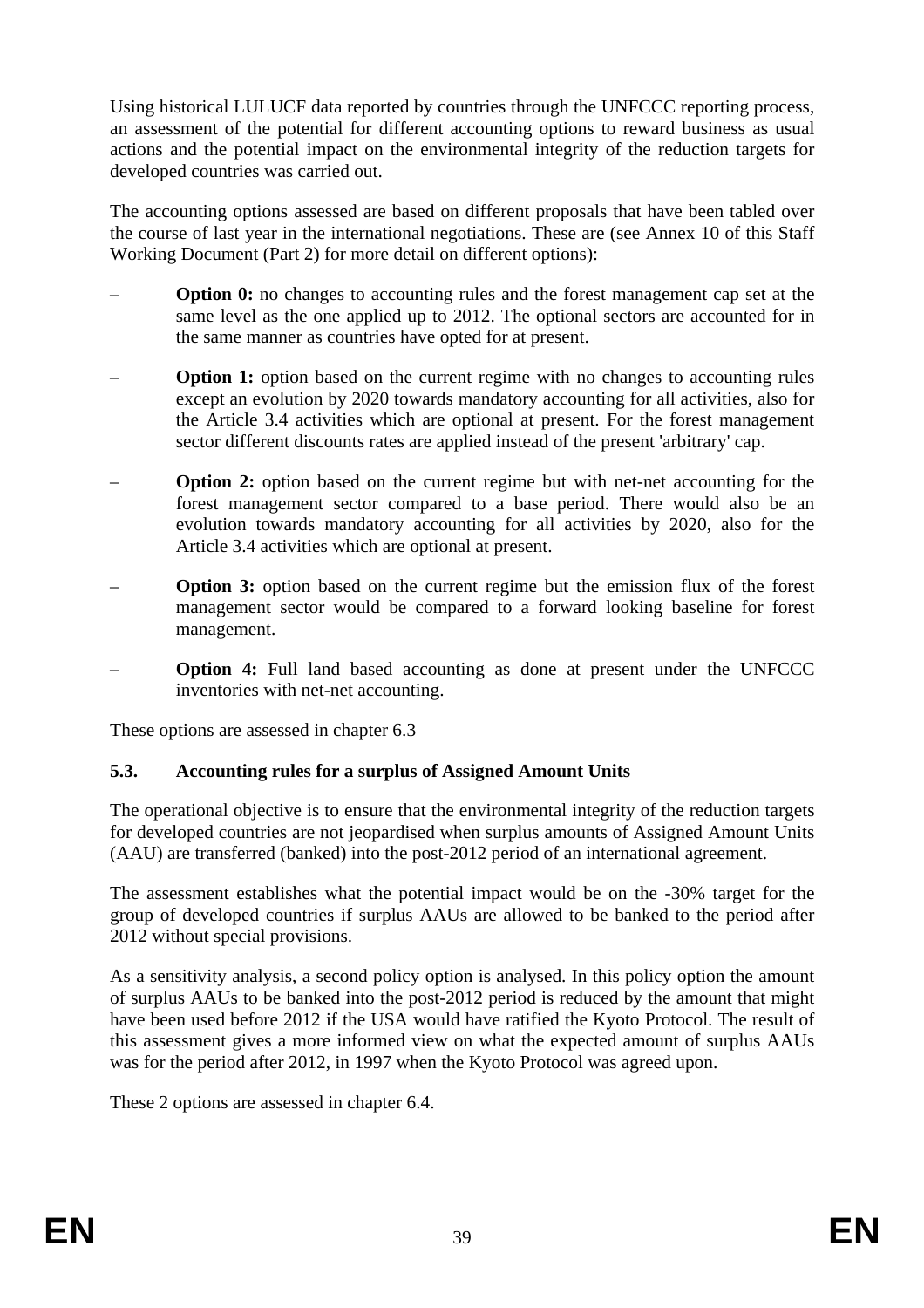### <span id="page-39-0"></span>**5.4. Actions/technologies to achieve the reduction targets for developed countries and a substantial deviation from baseline in developing countries by 2020 and the development of the global carbon market to stimulate these actions**

In the context of the negotiations up to Copenhagen, the EU needs to clarify in more detail, what level and what types of actions it is expecting from different developing countries and to what extent this action could be supported by different means, including through public and private funding or offsetting mechanisms that go beyond mere crediting.

On the level of ambition for this action the EU has proposed that developing countries should undertake appropriate mitigation actions to reduce the growth of their GHG emissions, resulting in a deviation of GHG emissions from business as usual trends of about 15 to 30% by 2020 whereas developed countries as a group should take on a reduction target of -30% compared to 1990 by 2020.

In order to evaluate the type of actions/technologies that would be required, a policy option needs to be assessed that simulates mitigation action on a global scale that achieves these levels of GHG limitations leading to a global peak in GHG emissions from energy and industry after 2015 and then a decrease from 2020 onwards. The following policy instruments are assumed to be in place to achieve this (similar to the policy assumptions in the 2007 impact assessment<sup>30</sup>):

- 1. A reduction of the global energy intensity is realised through energy efficiency policies such as setting standards. These are motivated by concerns about energy security and high energy prices. This includes specific measures to decrease the average energy consumption of new road vehicles. These measures have negative or low costs over the life time of the investment but they do have upfront costs which are included in the cost estimates $31$ .
- 2. Developed countries take on a collective emission reduction target in the range of 30% compared to 1990.
- 3. Developed countries set up a trading system such as the EU ETS or similar policy measures that establish a carbon price for the energy intensive industrial sectors, including the power sector.
- 4. Developing countries are not compensated (through instruments like the CDM) for all reductions they achieve in economical or low cost energy efficiency improvements or increase in vehicle fuel efficiency for vehicles because these

<u>.</u>

<sup>&</sup>lt;sup>30</sup> Impact assessment accompanying the Communication "Limiting Global Climate Change to 2 degrees Celsius The way ahead for 2020 and beyond" 31 Energy efficiency improvements that are not introduced through increases in the carbon price, related to

the different energy transforming equipments and/or to the final energy use in the industrial, residential and services sectors, are modelled through autonomous energy efficiency indicators (AEEIs). For road transport the impact of measures, including standards, on the efficiency improvements of the whole transport fleet is modelled in the transport module of the POLES model, based by the assessment on their impact on fuel efficiencies of the newly introduced vehicles in the future. Estimates are made for the upfront costs of these energy efficiency improvements. These are based on studies by JRC for EU energy efficiency measures, a study by Resources for the Future on demand side energy efficiency policies, work for the 2007 US Energy Independence and Security Act and other energy efficiency related programs (e.g. Energy Star).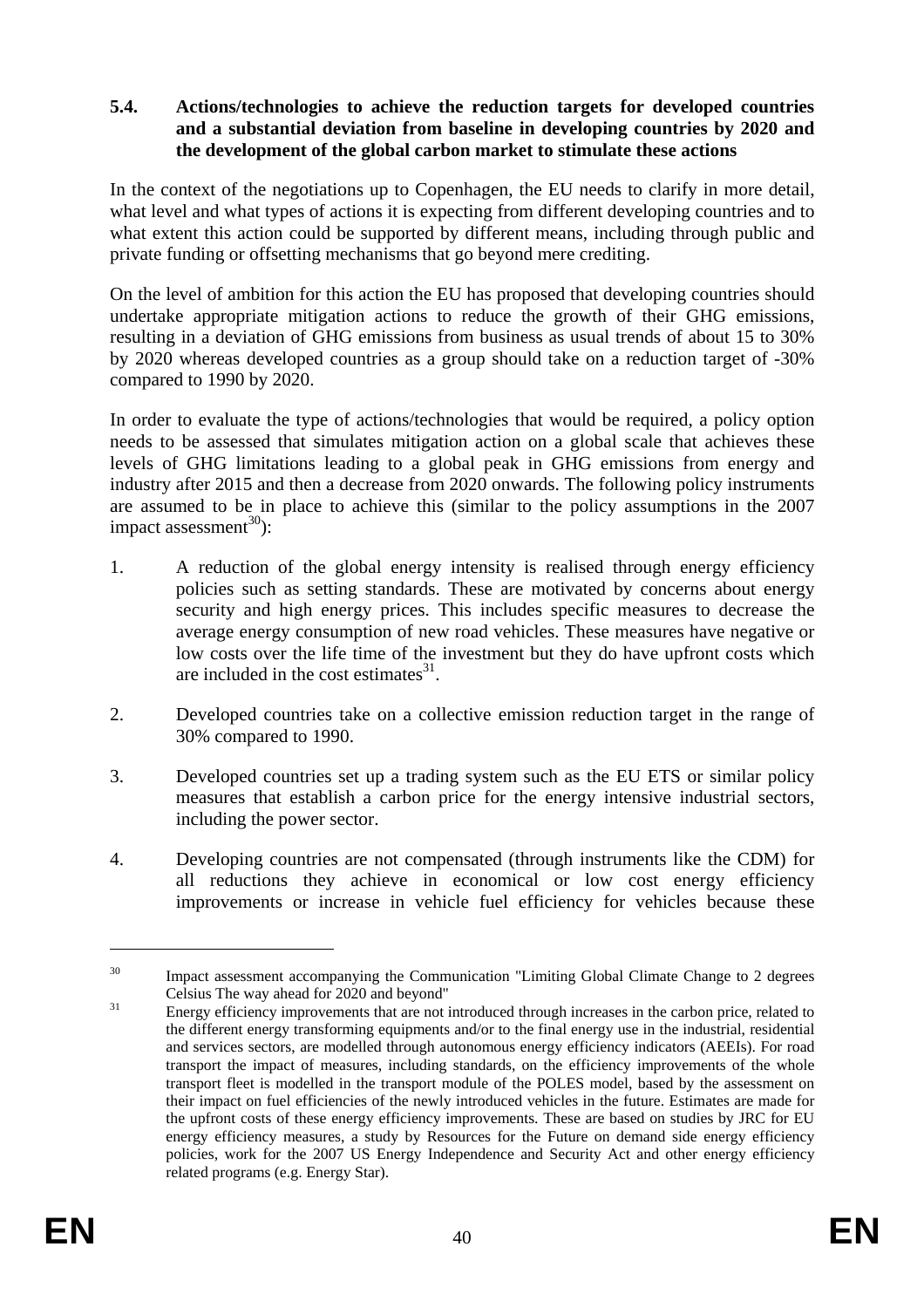generate significant monetary co-benefits through reduced energy bills, increased energy security and improved air quality on the short and mid term.

- 5. A carbon market exists for the sectors included in the EU ETS but it is not perfect and thus not equalise Marginal Abatement Costs for the involved sectors on a global scale. Instead of this, the effective carbon prices are assumed to vary between the various regions in the world because of differences in transaction costs (see figure below), and they converge over time. Carbon prices are similar across markets in developed countries by 2015. Economies in transition follow suit but carbon prices would be equal as of 2020.
- 6. Energy intensive sectors in developing countries are exposed to a low carbon price in 2012, simulating the limited penetration or visibility of a carbon price for all individual firms through policy instruments such as the CDM. However, differences in the carbon prices become smaller over time as a result of a strengthened regulatory framework in close relationship with the state of development of the economy. Between 2025 and 2030, these differences in carbon prices become relatively smaller for all groups of countries apart from low income countries.



|  | Figure 3 Carbon price developments over time in the global carbon market ( $\Theta$ ton CO <sub>2</sub> ) |  |  |  |  |
|--|-----------------------------------------------------------------------------------------------------------|--|--|--|--|
|  |                                                                                                           |  |  |  |  |

Source: POLES, JRC, IPTS

- 7. Transport, residential and services sectors do not participate in the global carbon market. For these sectors, developed countries introduce in addition to energy efficiency improvements, policies that reduce emissions at a rate similar to the introduction of a carbon price. In developing countries, only energy efficiency policies in these sectors are implemented.
- 8. Emissions from aviation bunker fuels are included in the national/regional total emissions and thus costs estimates include also those for action in the aviation sector. On the contrary emissions from maritime bunker fuels are not included in the national totals.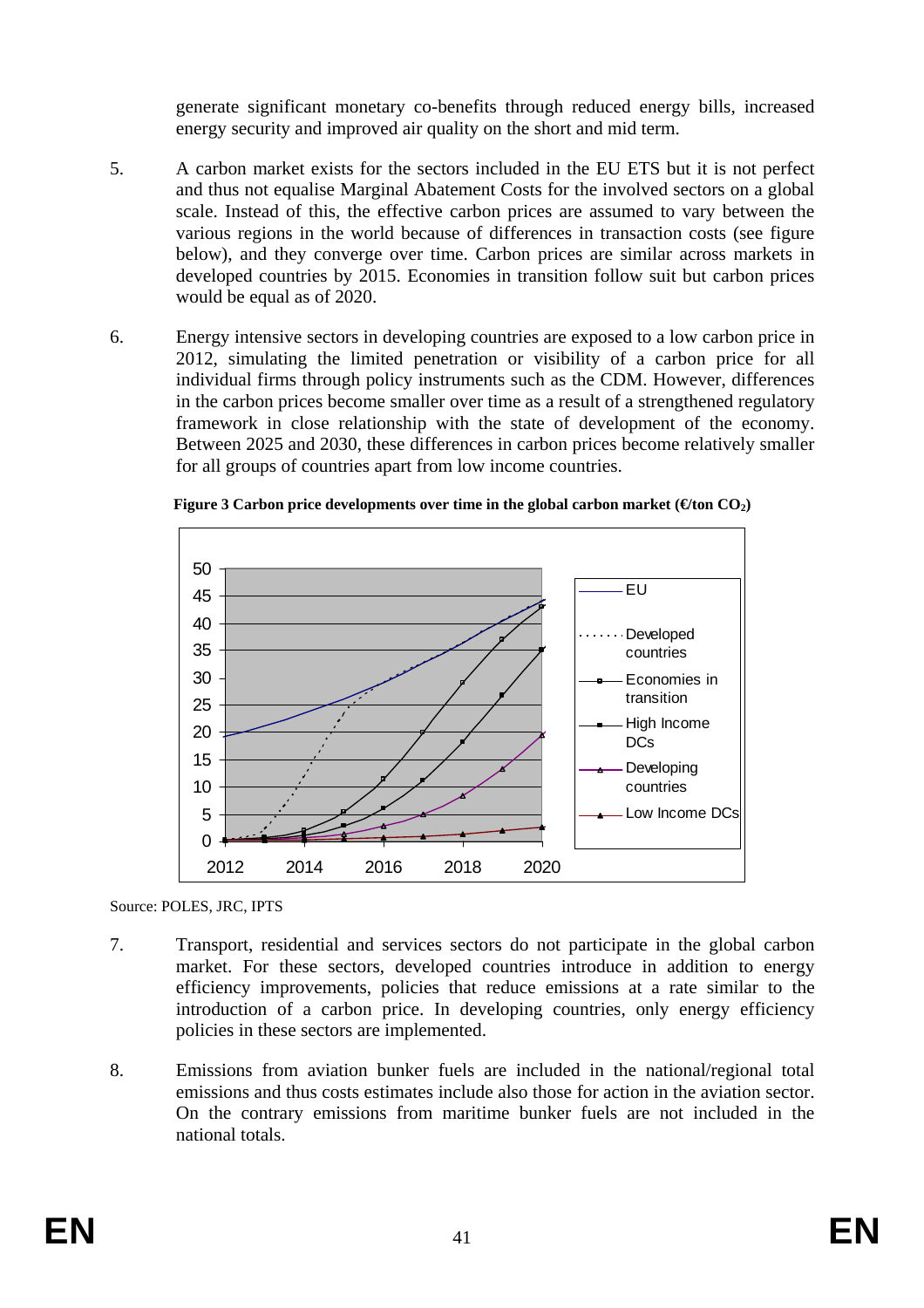This policy option is assessed in chapte[r 6.5.1](#page-60-0) 

An important assumption to estimate the potential to mitigate GHG emissions and reduce costs is to what extent the global carbon market is further developed by 2020. In order to assess the potential of the carbon market to reduce costs 2 additional policy options will be assessed.

One where there is no global carbon market at all and one where there is a perfect global carbon market that equalises Marginal Abatement Costs on a global scale in the energy and industry sectors. These two extreme policy scenarios give the upper and lower bound of the cost estimates on a global scale.

These policy options are assessed in chapter [6.5.2](#page-71-0) together with a analysis to what extent the results demonstrate that offsetting mechanisms, such as CDM, can also be used to give incentives for action that do not lead to crediting, as such given incentives for own appropriate action by developing countries.

# **5.5. Action to reduce emissions from deforestation and forest degradation**

The EU has formulated a policy objective to halve emissions from gross deforestation by 2020. By 2030 net forest loss has to be reversed, reducing to zero the emissions from net  $deforestation<sup>32</sup>$ .

It needs to be further assessed at what costs this objective can be met and what the impact will be on other land uses, most importantly agriculture.

Chapter [6.6](#page-78-0) assesses the actions necessary in the forestry sector to reduce emission from deforestation and forest degradation (REDD) and associated costs but ensuring at the same time that any bio-energy demands due to increase climate change action are met. The same chapter also assesses if this is compatible with the need to apply also mitigation actions in the agricultural sector.

# **5.6. Actions to address emissions from international aviation and maritime transport**

Due to the internationally mobile nature of emissions from these two sectors, it is preferable to address these emissions globally. Emissions growth for international aviation and shipping since 1990 has been high. Several policy instruments could be used to ensure that these sectors contribute to the global emission reduction effort.

Due to the limitations of the modelling framework, no separate quantitative modelling analysis was undertaken for policies that specifically address and single out bunker fuels (see below for further explanation). For the modelling exercise, aviation bunker fuels are included in the national/regional emissions in the analysis of chapter[s 6.5.1,](#page-60-0) [6.5.2.](#page-71-0)

Energy statistics for aviation bunker fuels are available. In the POLES model they are included in the transport sector. As such all analysis in chapter [6](#page-44-0) includes aviation emissions

1

<sup>&</sup>lt;sup>32</sup> Emissions from net deforestation are equal to the emissions from gross deforestation reduced with the net uptake of CO2 from afforestation and reforestation.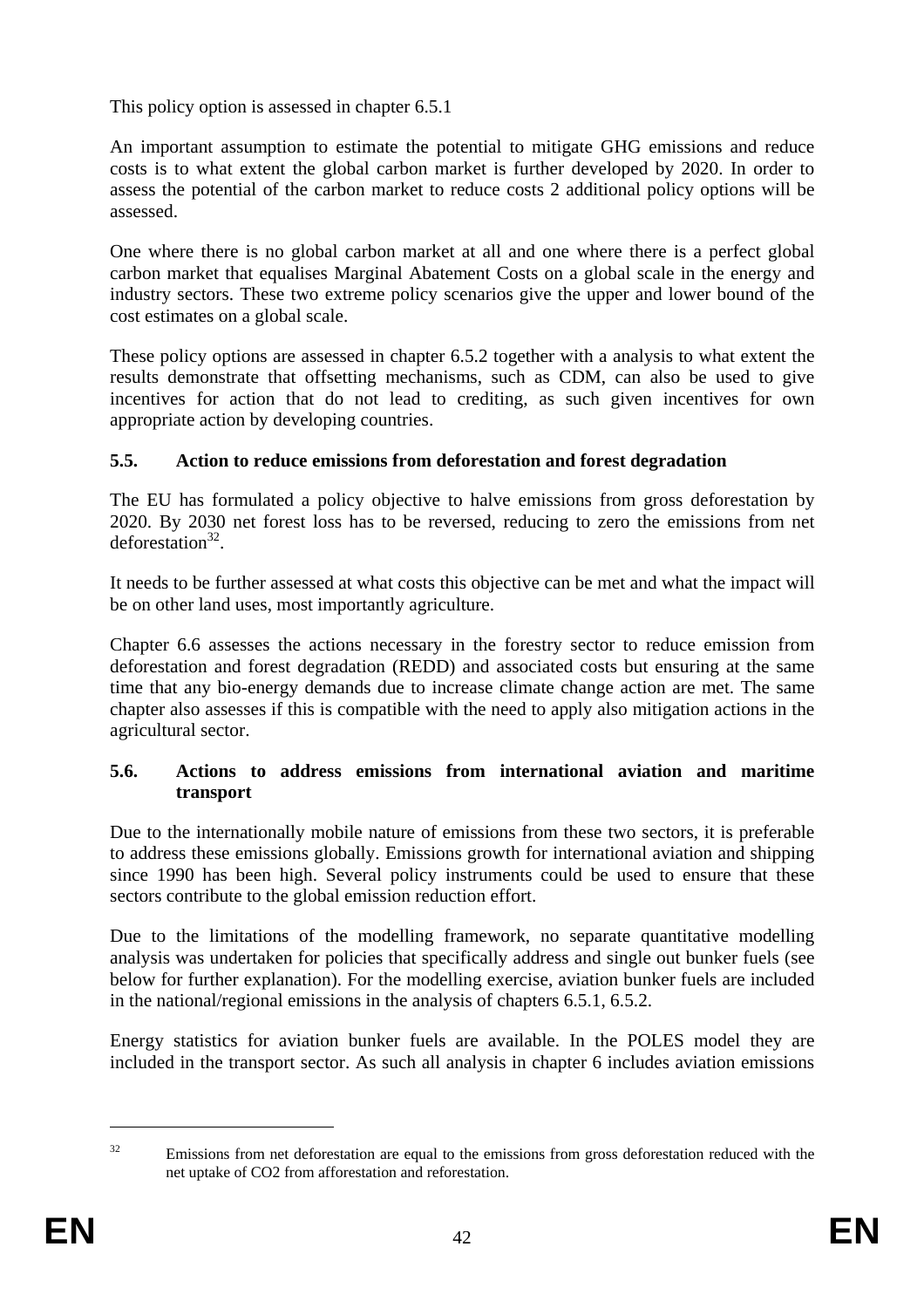in national/regional emission data and thus also in the analysis of policies or impacts per country/regions.

For Maritime bunkers fuels, data is not readily available in a consistent way in the national energy statistics and the modelling could not be done in POLES on a national/regional scale. It should also be noted that there is currently no international agreement on the methodology to allocate international bunker fuels emissions to national/regional emission data, putting limitations on the modelling framework, most notably for maritime bunker fuels.

In the POLES model, reduction potential for both sectors is more limited than for other sectors. This confirms that absolute emission reductions compared to a base year are unrealistic for these sectors by 2020. But it is crucial that also they contribute to the reduction effort. They constitute one of the fastest growing sectors globally in terms of GHG emissions.

A qualitative discussion on the treatment of bunker fuels can be found in Annex 19 of this Staff Working Document (Part 2).

# **5.7. Sources of financing complementing the carbon market**

As stated in the problem definition, further support by developed countries for developing countries action on mitigation and adaptation will be necessary. Several options are on the table as to how such new contributions could be generated, as listed below:

- Argentina has proposed that funding would come mainly from developed countries' governments who would contribute according to the UN scale.
- China and the G77 are calling for new national commitments from developed countries to spend 0.5% to 1% of their GDP on climate change - on top of existing ODA commitments.
- Mexico has proposed that all countries would be invited to contribute according to a formula based on principles such as: polluter pays (emissions); equity (per capita emissions); efficiency (emissions per unit of GDP); ability to pay (GDP per capita) population.
- Norway has proposed to auction a certain percentage of AAUs at international level. The revenues of this auction can be used to finance adaptation or other needs, such as technology development and deforestation in developing countries.

The Argentinean and the Chinese proposals push the responsibility towards the developed countries, the disadvantage is that the contributors would only include developed countries and therefore not involve, for instance, the emerging economies. The Norwegian proposal has the advantage that it uses the carbon market to ensure new finance. For financing of adaptation this seems acceptable as it would mean that the assistance for adaptation becomes the responsibility of the economies who have historical responsibility, however, when it comes to mitigation a better option would be to choose a mechanism that also makes future emitters responsible. In order to realistically reflect the principle of common but differentiated responsibilities and respective capabilities, one possible option would therefore be to work further on defining a distribution key on the basis of the Mexican proposal by using indicators that reflects the polluter pays principle (emissions); equity (per capita emissions); efficiency (emissions per unit of GDP); ability to pay (GDP per capita) and population.

Whether the setting up of new funds or structures is the best way forward or whether existing vehicles with existing experiences could be used for the same purposes needs to be further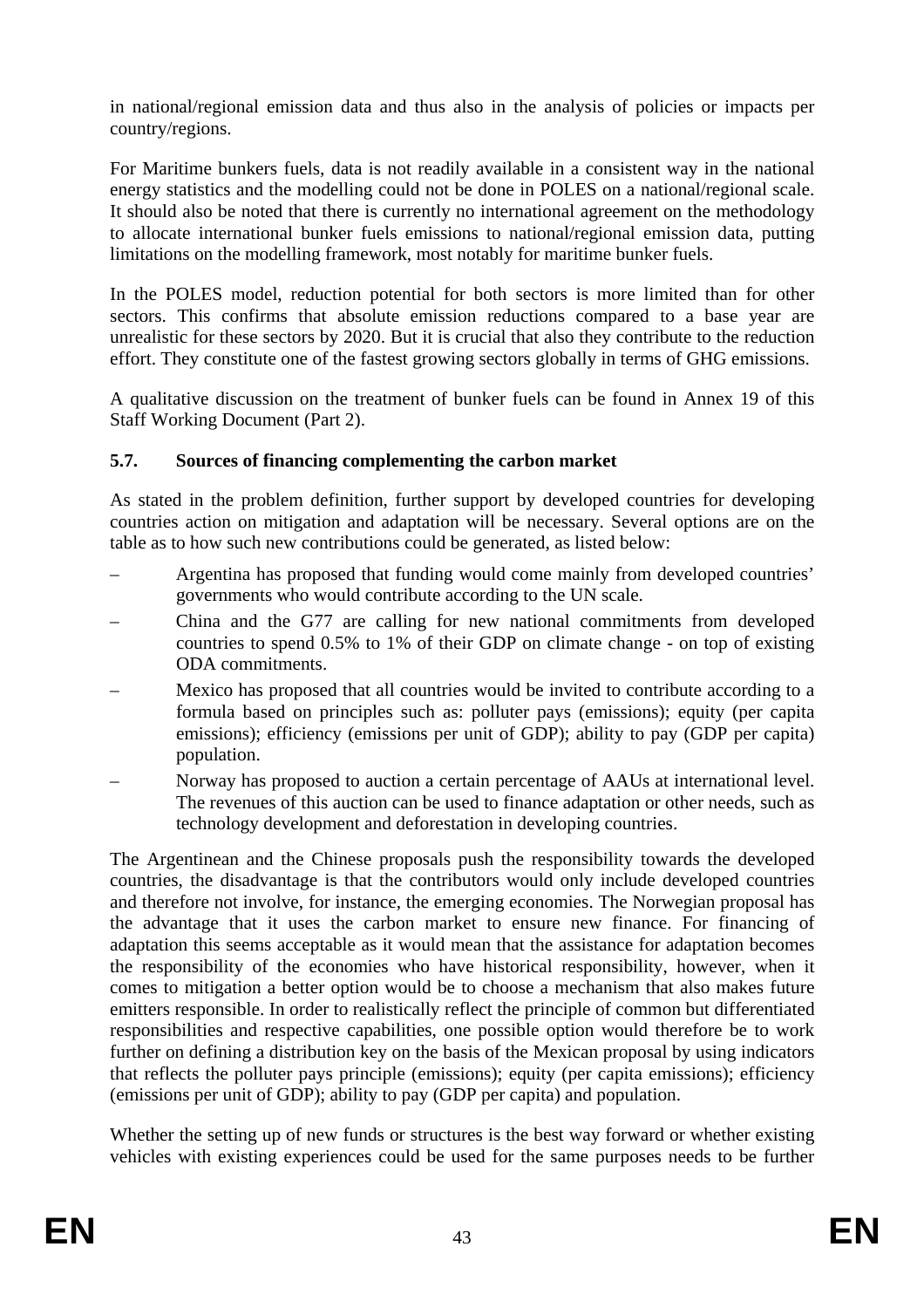analysed as well as the potential sources to feed mitigation initiatives. Experience with the funding in the fight against AIDS already shows that a combination of multi-lateral and bilateral funding targeted towards solving specific issues seems to be the most effective route. In the case of adaptation and mitigation that even cover a all economic sectors an even more diversified approach might be necessary in order to reach those areas where funding is mostly needed.

The analysis in chapte[r 6.7](#page-87-0) will specifically assess the following options to raise international public finance based on different scales of contribution:

- Official Development Assistance contributions
- UN scale
- Polluters pays principle, i.e. emitted GHG emissions, both applied only on developed countries or on a global scale
- GDP

Furthermore the analysis in chapter [6.7](#page-87-0) will briefly touch upon the option to use the carbon market as a source of financing by using the revenue from auctioning.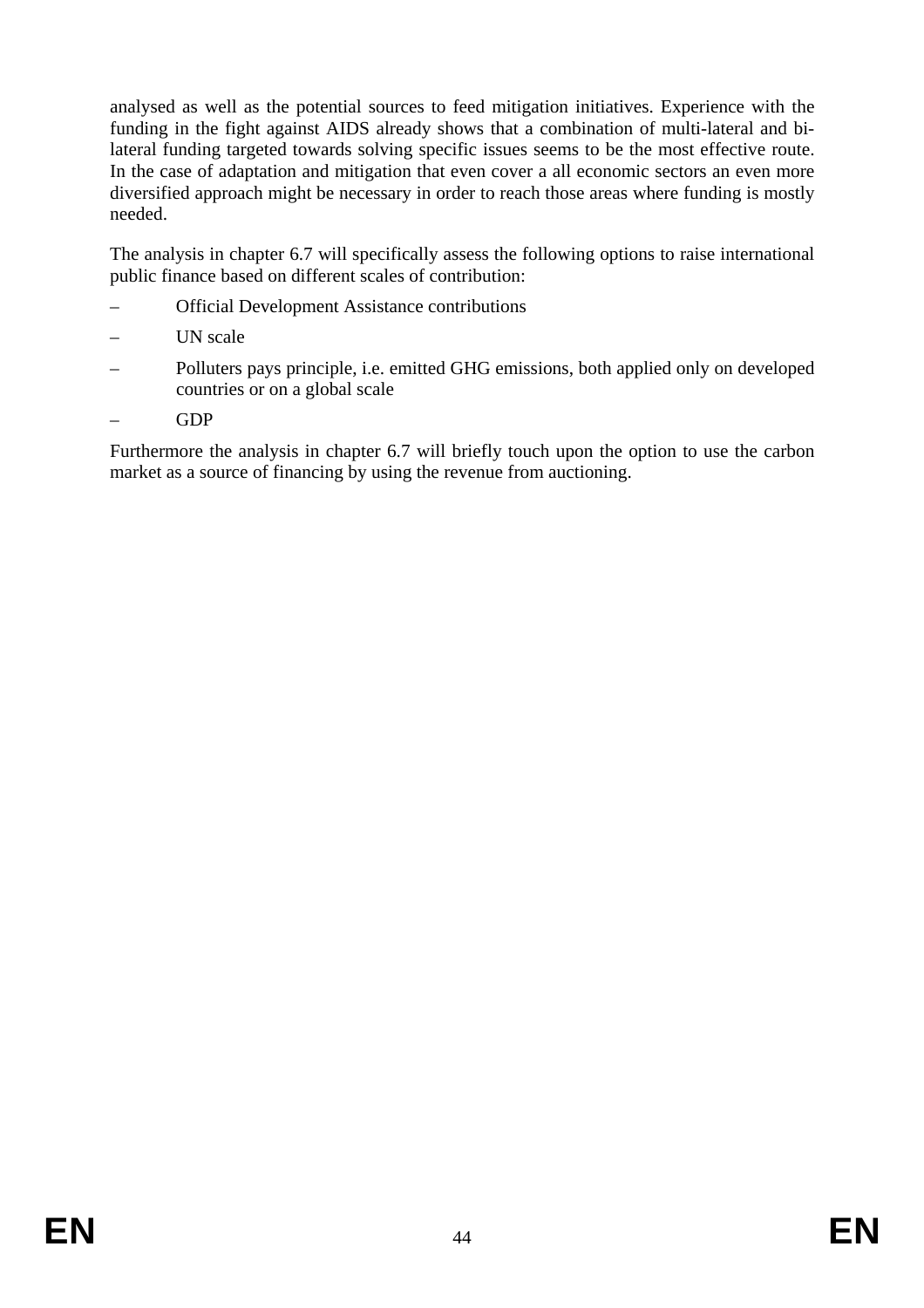### **6. ANALYSING THE IMPACTS OF THE DIFFERENT POLICY OPTIONS**

## **6.1. Description of the baseline scenario and its assumptions**

The main GHG emission baseline for this assessment is constructed using a number of models. This is necessary to ensure that all relevant GHG sources are covered. The following models are used:

- The POLES model for GHG emissions from the energy system and industrial processes;
- The land use change module of the integrated assessment model IMAGE for the emissions from agriculture;
- The forestry models G4M and GLOBIOM models for the emissions from deforestation, and uptake through afforestation and reforestation.
- <span id="page-44-0"></span>The GEM-E3 model assesses the macroeconomic effects of the various policy scenarios.

## *Are climate change policies incorporated in the baseline?*

Emissions from the energy system and industry estimated with POLES in the baseline do not take into account any particular climate change policies with the exception of a 5  $\epsilon$ tCO2 carbon price in developed countries in the same sectors that are included in the ETS in the EU. This aims to simulate the fact that also in developed countries that presently lack ambitious climate change policies, investment decisions are already influenced by the prospect of future mitigation policies.

For the EU, the carbon price in the baseline is put at a higher level given the existence of an ETS in the EU. The carbon price in the EU ETS starts at 20  $\epsilon$ tCO2 in 2010 and increases linearly to 24  $\epsilon$ tCO2 in 2030. This is similar to the approach that was used in the baseline scenario to assess the impact of the EU climate change and energy package. It should be noted, however, that the baseline for the EU used for this assessment does neither include the implementation of the unilateral GHG reduction target (-20% compared to 1990 by 2020) nor the renewables target (20% by 2020) as proposed in the EU energy and climate change package, both of which were still under discussion when this assessment was made. Therefore the baseline used in this analysis does not include the outcome of the approved policy changes under the adopted climate change and energy package

# **GDP growth and oil prices**

Average yearly growth is projected to be equal to 2.4% for developed countries and 5.3% for developing countries over the period 2005-2020 resulting in a yearly average global growth of 3.9%. The baseline takes into account the current financial crisis. The growth projections were adapted when the deterioration of growth prospects became obvious in autumn 2008. Growth rates were reduced using most recent IMF economic forecasts for the main regions for the coming 2 years. Afterwards, it is assumed that growth will pick up again and return to the same yearly level as before the economic recession. See also Annex 7 of this Staff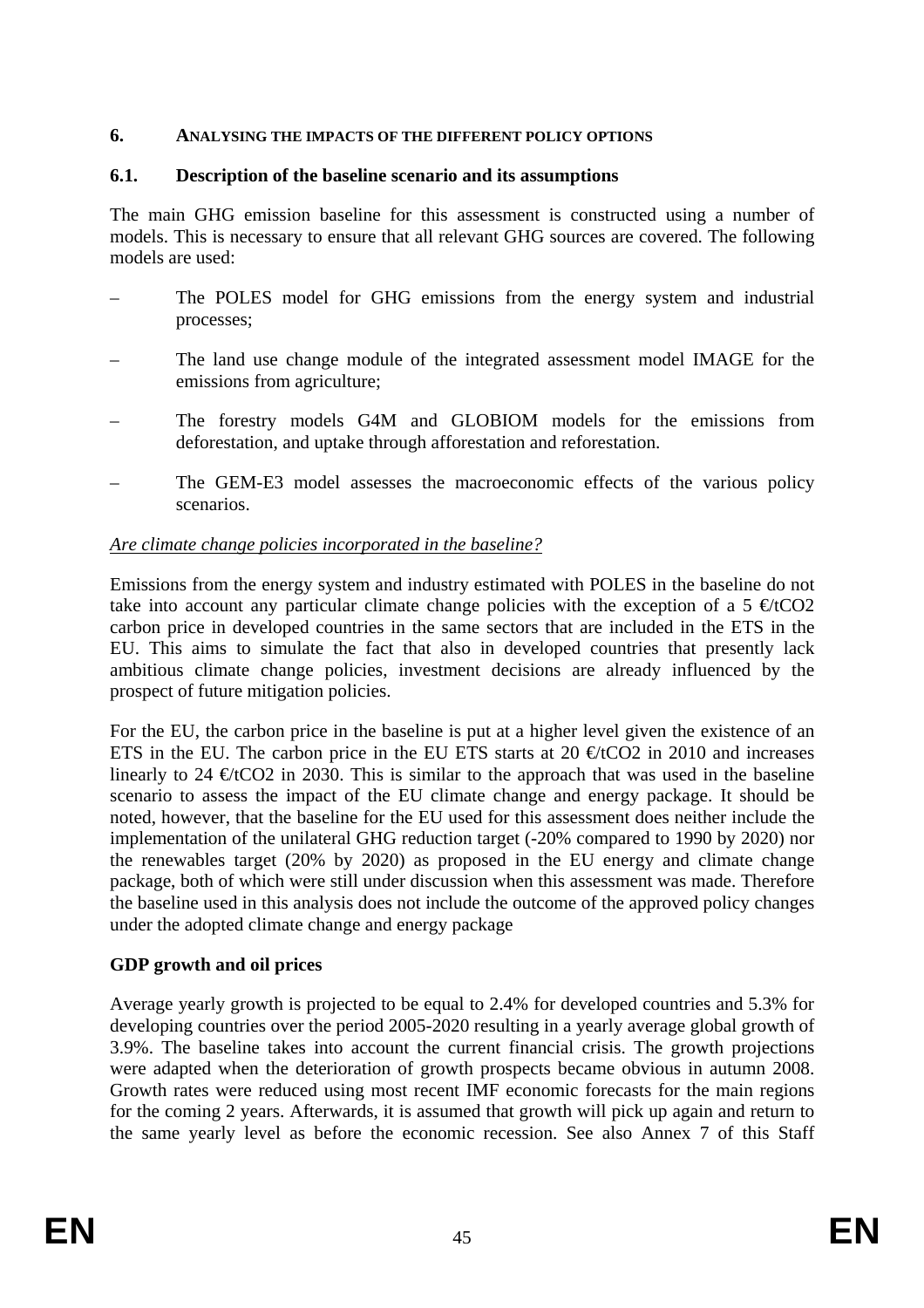Working Document (Part 2) for the difference between the growth projections in the baseline and earlier growth rates not taking into account the economic crisis of autumn 2008.

Oil prices in the updated baseline scenario differ from the ones in the 2007 Impact Assessment<sup>33</sup>. In the 2007 assessment, prices of 53.2 US\$/bl in 2020 and 61.5 US\$/bl in 2030 were assumed while for this assessment projected prices are expected to increase to 73 US\$/bl in 2020 and to 91 US\$/bl in 2030 (in 2005 prices). The proposed oil price scenario entails also higher coal and gas prices than those presented in the 2007 Impact Assessment. For comparison, these oil prices are lower than the most recent ones projected by the IEA in its World Energy Outlook 2008 that estimates price levels of 110 US\$/bl in 2020 and 122 US\$/bl in 2030 (in 2007 prices).

# **Total emissions in baseline**

Despite the high oil price, total GHG emissions of energy and industry grow as fast in the new baseline than in the 2007 one. They increase by 69% above 1990 levels in 2020. This is mainly due to slightly higher economic growth forecasts for developing countries which have a high share of coal in their energy mix and also globally a slightly higher share of coal in the total primary energy mix.

Global emissions of energy, industry and agriculture, excluding LULUCF, increase by 63% over the period 1990-2020. They increased in the modelled baseline by 23% over the period 1990-2005 and are projected to increase by a further 33% over the period 2005-2020. The best estimate<sup>34</sup> of resulting global average temperature increase in the baseline in 2050 is projected to be already around 2°C above pre-industrial level and continues to further increase afterwards.



#### **Figure 4 Baseline emissions all sectors**

<u>.</u>

<sup>&</sup>lt;sup>33</sup> Impact assessment accompanying the Communication "Limiting Global Climate Change to 2 degrees Celsius The way ahead for 2020 and beyond" 34 The best estimate temperature projection was done using the MAGICC model, version 5.3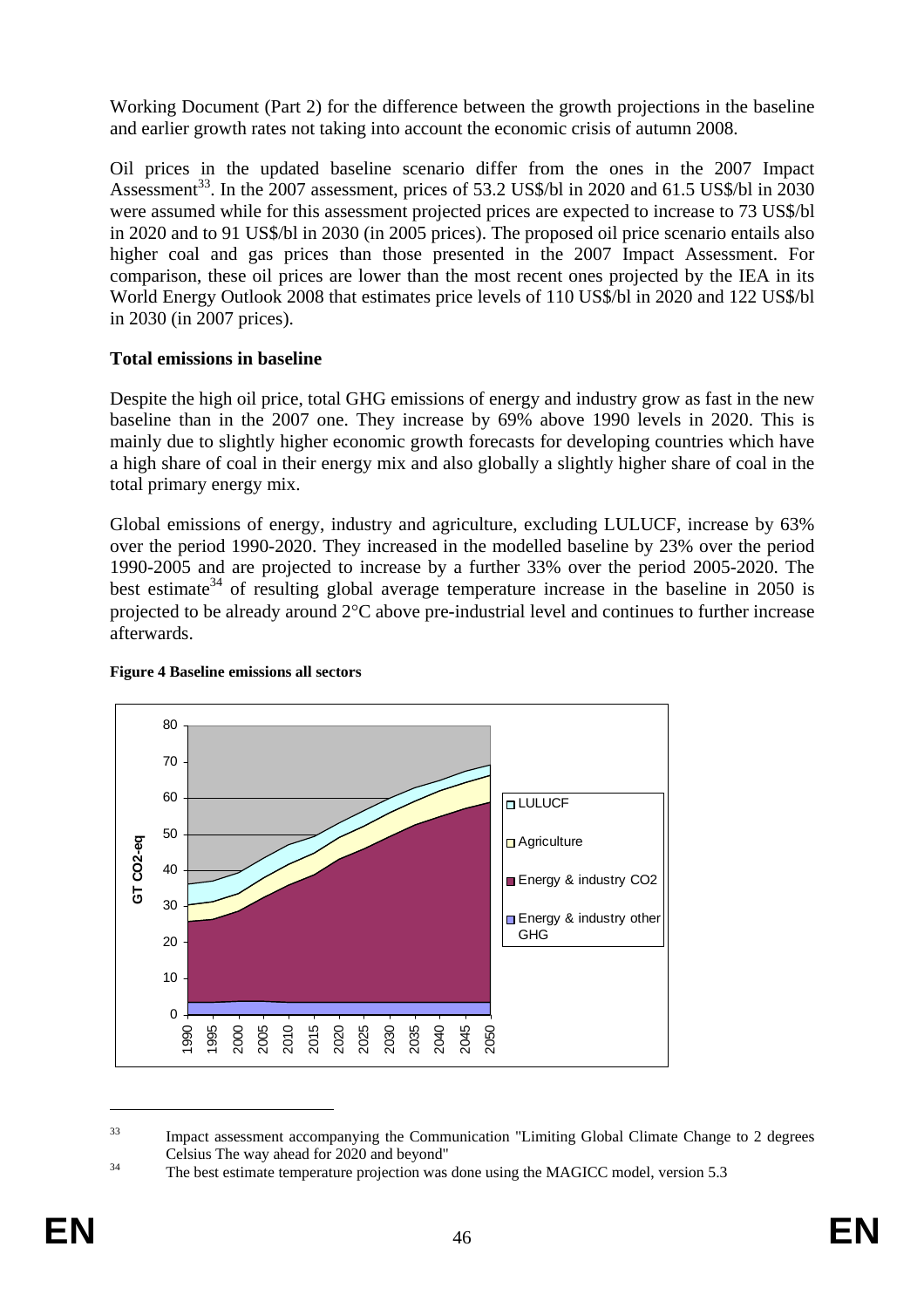Source: POLES (JRC, IPTS), G4M (IIASA), Image (PBL)

Emissions in developing countries increase much faster than in developed countries.

In developed countries GHG emissions of energy, industry and agriculture, excluding LULUCF, decline over the period 1990 -2005 but increase again afterwards. By 2020 these result inbaseline emissions of around 1.5% below 1990 level.

Emissions of energy, industry and agriculture, excluding LULUCF, in developing countries increase significantly over the period 1990 to 2005 and are projected to increase at a slightly lower rate resulting in an increase of 166% over the entire period 1990-2020.

Annex 6 of this Staff Working Document (Part 2) gives further information how this baseline relates to baseline projections of other studies, e.g. those used by the IPCC assessment reports that are based on the scenarios described in the Special Report on Emissions Scenarios (SRES).

## **Energy emissions in the baseline**

Emissions from energy use increase faster than emissions from other sources. On a global level they are projected to increase by 71% over the period 1990-2020. For comparison, the IEA baseline for the World Energy Outlook 2008 projected an increase of energy related global  $CO<sub>2</sub>$  emissions between 1990 and 2020 of 74%.

Energy GHG emissions are projected to increase by 6% and by 68% in 2020 compared to 2005 in developed countries and developing countries, respectively. Energy GHG emissions from developing countries overtake those of developed countries before 2010. By 2020 they are 43% above those of developed countries.

# **Baseline emissions from agriculture and deforestation**

Emissions from agriculture are estimated by the IMAGE model. Global emissions from agriculture grow at a lower speed than those of energy and industry. They increase by 30% over the period 1990-2020. Agricultural emissions in developed countries decreased substantially over the period 1990 – 2005 and are projected to remain fairly stable over the period 2005 – 2020, while those in developing countries are reported to have grown by 23% over the period 1990 - 2005 and are projected to continue to grow by 51% over the period 1990 - 2020.

Finally, annual emissions from gross deforestation decrease in the baseline from a level of around 4.3 Gigaton  $CO_2$  per annum in 2005 by around 20% by 2020 to around 3.5 Gigaton  $CO<sub>2</sub>$ . This means that by 2020, the size of emissions from deforestation are about twice as high as the proposed EU ETS cap in the same year<sup>35</sup>. Almost all these emissions stem from deforestation in developing countries.

### **The baseline for the macro-economic assessment**

<sup>1</sup> 

<sup>&</sup>lt;sup>35</sup> Proposal for a Directive amending Directive 2003/87/EC so as to improve and extend the greenhouse gas emission allowance trading system of the Community (2008/0013 (COD))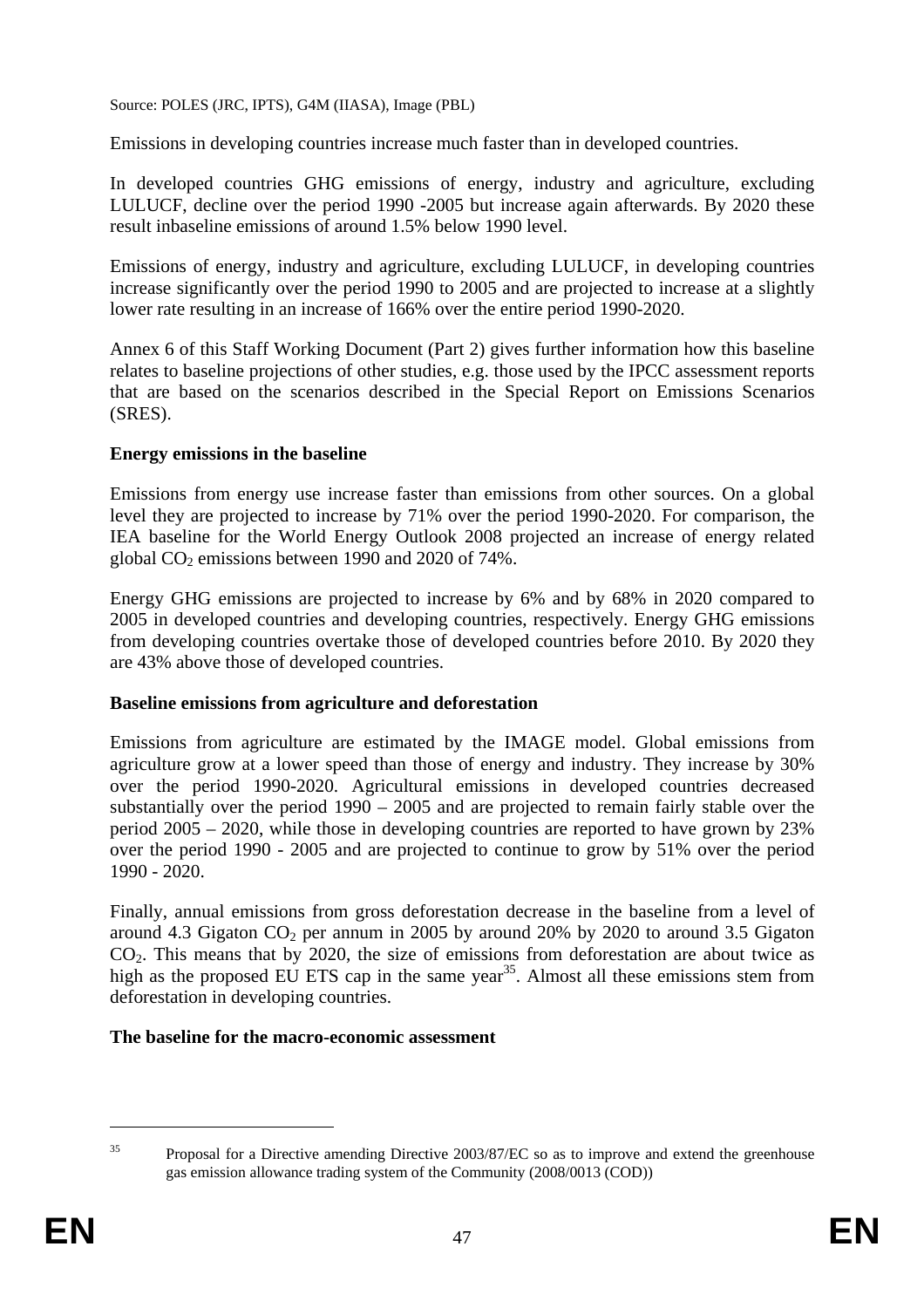The GEM-E3 model complements the sectoral analyses in this staff working document . The GEM-E3 is a computable general equilibrium model that can assess the macroeconomic effects of the various scenarios. It models the interactions between all the sectors and agents in the economy taking as well the trade-related effects into account.

The GTAP 6 database has been used to calibrate the GEM-E3 model to its base year 2001. The baseline scenario to the year 2030 has been established by taking into account the GDP and  $CO<sub>2</sub>$  emissions of the POLES baseline scenario and also the agricultural Non-CO2 emissions which are not included in POLES. The resulting baseline is similar to the baseline based on the POLES + IMAGE models, even though the GEM-E3 baseline is slightly higher (see table below).

Note that the world version of the GEM E3 model provides less country level details. For the Commonwealth of Independent States (excluding Ukraine, Australia & New Zealand and the non-EU OECD countries in Europe aggregates have to be used.

| Increase of emission levels compared to 1990 in 2020 in %                                             |                                |                                 |  |  |  |
|-------------------------------------------------------------------------------------------------------|--------------------------------|---------------------------------|--|--|--|
| 2020                                                                                                  | Developed<br>countries vs 1990 | Developing<br>countries vs 1990 |  |  |  |
| <b>Baseline</b><br>POLES<br>IMAGE<br>(energy sector, industry and agriculture)                        | $-2\%$                         | 166%                            |  |  |  |
| <b>Baseline</b><br>model<br><b>GEM</b><br>E <sub>3</sub><br>(energy sector, industry and agriculture) | 2%                             | 156%                            |  |  |  |

**Table 1 Baseline emissions, comparison POLES – GEM E3** 

<span id="page-47-0"></span>Source: POLES, IMAGE, GEM-E3

# **6.2. Assessment of the economic impacts of various allocation options in reaching a 30% reduction target for developed countries**

Comparability of efforts of developed countries is one major issue in the current negotiations. Therefore, the economic impacts of the various options for sharing the effort between developed countries were assessed with the help of the GEM-E3 model. All GEM-E3 emission reduction scenarios respect the following assumptions:

- 1. Developed countries take on a combined reduction commitment of 30% below 1990 levels by 2020.
- 2. Developed countries set up a cap and trade system for the sectors which are at present in the EU ETS, equalising the carbon price in these sectors among developed countries. Developed countries also have access to the global carbon market including carbon credits from developing countries. However, this global carbon market is not perfect but has significant transaction costs in transactions with developing countries.
- 3. Developing countries undertake nationally appropriate actions themselves both in the sectors typically in the ETS and the Non ETS.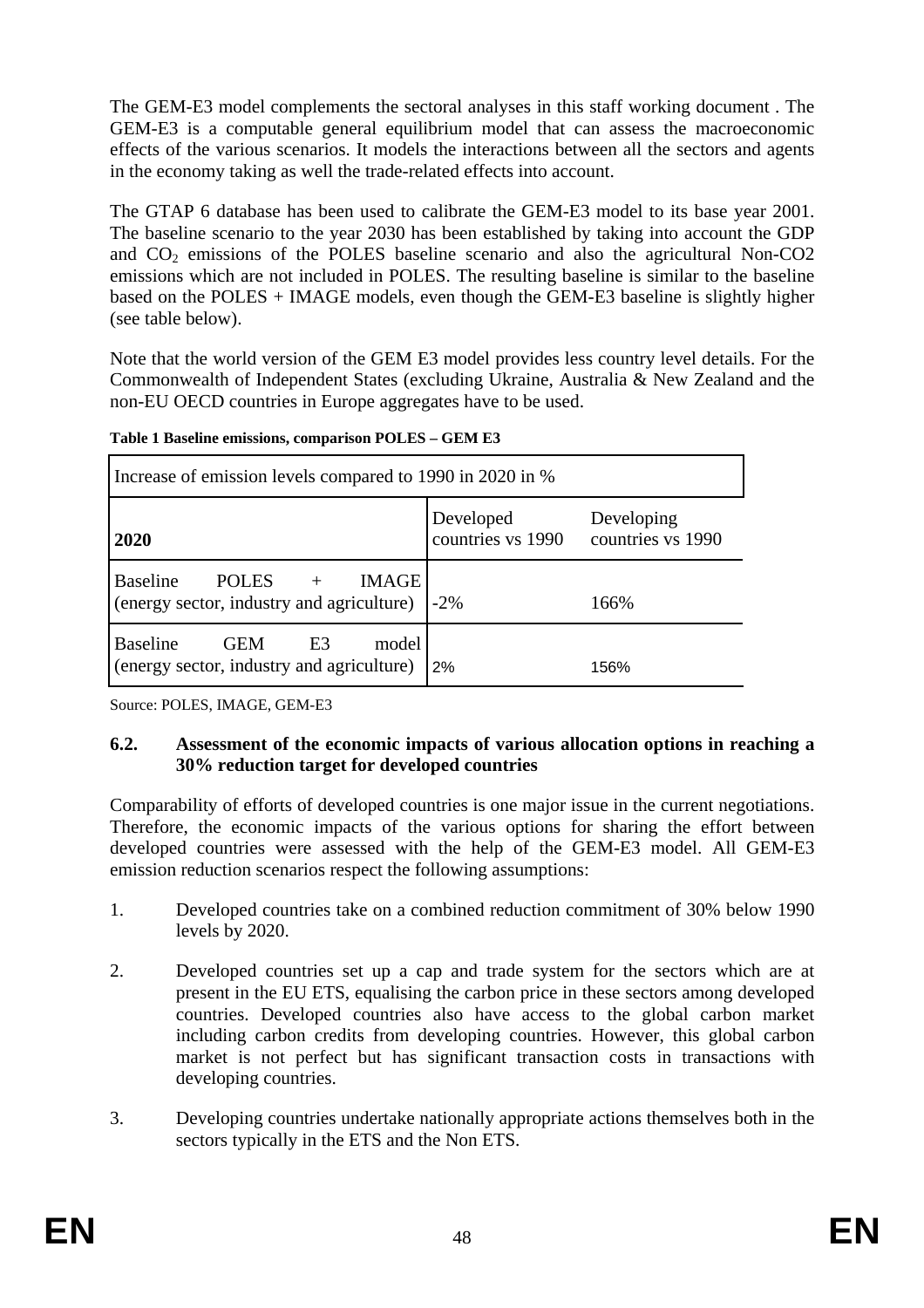- 4. In developing countries, policies are introduced allowing them to participate in the global carbon market.
- Firstly, it is assumed that the use of the offsetting mechanisms is limited to the sectors which are typically part of the EU ETS.
- Secondly, implementing project based mechanisms carries significant transaction costs. This means that the developing countries offer fewer reduction credits to the global carbon market than they would do without transaction costs. As a consequence, carbon prices in each of the developing countries remain below those in developed countries.
- Thirdly, the richer a developing country is the more advanced its policies/mechanisms are, and the lower the transaction costs. Hence, its carbon price gets closer to the one in the ETS markets of developed countries.

On the basis of recent UNFCCC emission data for the year 2005, developed countries need to reduce their emissions as group by about 27% between 2005 and 2020 in order to meet the EU's proposed 30% reduction target compared to 1990. In the following analysis the necessary effort is shared among developed countries according to the four options indentified in chapte[r 5.1.](#page-34-0) **[Table 2](#page-48-0)** gives an overview of these options for the main developed countries.

|                                                   | GDP per capita<br>in 1000€ 2005 | GHG/GDP,<br>$2005$ , in kg of<br>CO <sub>2</sub> per<br>US\$(2000) | GHG trend 1990<br>to 2005<br>$\%$ | Population trend<br>1990 to 2005<br>$\%$ |  |  |
|---------------------------------------------------|---------------------------------|--------------------------------------------------------------------|-----------------------------------|------------------------------------------|--|--|
| <b>EU27</b>                                       | 22.5                            | 0.43                                                               | $-8$                              | $+4.0$                                   |  |  |
| Australia                                         | 28.1                            | 0.80                                                               | ±27                               | $+20.4$                                  |  |  |
| Canada                                            | 28.3                            | 0.67                                                               | $+25$                             | $+16.5$                                  |  |  |
| Iceland                                           | 43.7                            | 0.21                                                               | $+11$                             | $+16.1$                                  |  |  |
| Japan                                             | 28.7                            | 0.24                                                               | $+7$                              | $+3.5$                                   |  |  |
| New Zealand                                       | 21.2                            | 0.56                                                               | $+25$                             | $+20.1$                                  |  |  |
| Norway                                            | 52.8                            | 0.20                                                               | $+9$                              | $+9.4$                                   |  |  |
| Russia                                            | 4.3                             | 4.41                                                               | $-29$                             | $-3.1$                                   |  |  |
| Switzerland                                       | 41.3                            | 0.17                                                               | $+2$                              | $+8.6$                                   |  |  |
| Ukraine                                           | 1.5                             | 6.56                                                               | $-55$                             | $-9.0$                                   |  |  |
| <b>USA</b>                                        | 33.8                            | 0.53                                                               | $+16$                             | ±17.1                                    |  |  |
| <sup>a</sup> Adapted from World Bank and Eurostat |                                 |                                                                    |                                   |                                          |  |  |
| b Data from IEA2007                               |                                 |                                                                    |                                   |                                          |  |  |
| <sup>c</sup> Data database UNFCCC website         |                                 |                                                                    |                                   |                                          |  |  |
| <sup>d</sup> UN population data                   |                                 |                                                                    |                                   |                                          |  |  |

<span id="page-48-0"></span>**Table 2 Key indicators of the four options for allocating the mitigation efforts among developed countries** 

Using each of the four indicators targets were defined as shown in [Table 3.](#page-49-0) In total, the individual country targets of all options add up to reach the overall -30% emission reduction target in 2020 compared to 1990.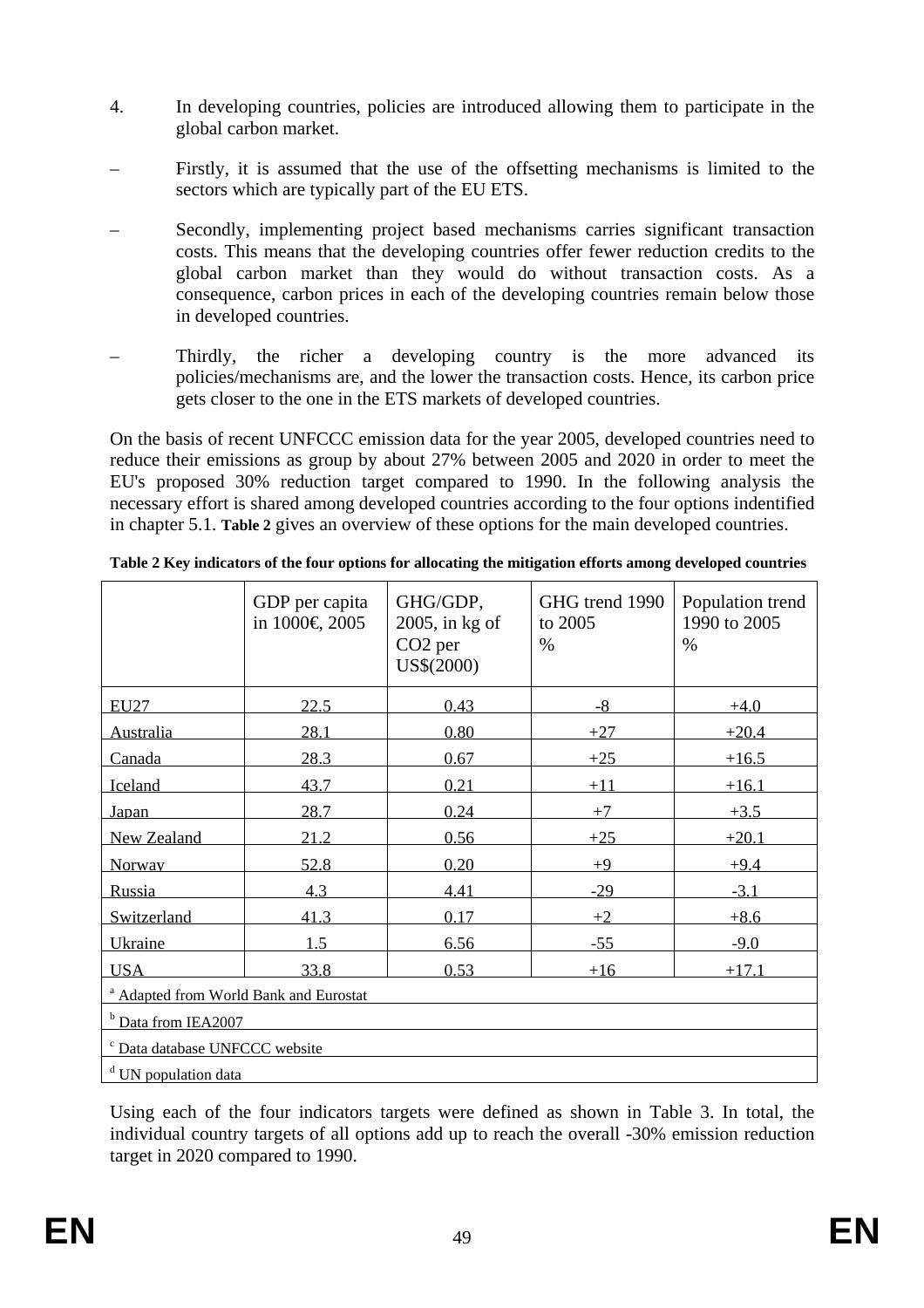|                                                 |                                       | GDP/cap criterion                      |                                                                             | GHG/GDP criterion                         | Early action criterion                              |                                           | Population trends<br>criterion                       |                                           |
|-------------------------------------------------|---------------------------------------|----------------------------------------|-----------------------------------------------------------------------------|-------------------------------------------|-----------------------------------------------------|-------------------------------------------|------------------------------------------------------|-------------------------------------------|
|                                                 | GDP per<br>capita in<br>1000€<br>2005 | 2020<br>Target<br>compare<br>d to 2005 | GHG/G<br>DP,<br>2005, in<br>kg of<br>CO <sub>2</sub> per<br>US\$(200<br>(0) | 2020<br>Target<br>compare<br>d to<br>2005 | <b>GHG</b><br>trend<br>1990 to<br>$2005$ in<br>$\%$ | 2020<br>Target<br>compare<br>d to<br>2005 | Populatio<br>n trend<br>$1990$ to<br>2005 in<br>$\%$ | 2020<br>Target<br>compare<br>d to<br>2005 |
| EU                                              | 22.5                                  | $-25.1%$                               | 0.43                                                                        | $-20.1%$                                  | $-8%$                                               | $-22.4%$                                  | 4.0%                                                 | $-38.1%$                                  |
| <b>USA</b>                                      | 33.8                                  | -45.3%                                 | 0.53                                                                        | -26.8%                                    | 16%                                                 | -41.5%                                    | 17.1%                                                | $-13.1%$                                  |
| Japan                                           | 28.7                                  | $-37.1%$                               | 0.24                                                                        | $-6.1%$                                   | 7%                                                  | $-36.1%$                                  | 3.5%                                                 | $-38.4%$                                  |
| Canada                                          | 28.3                                  | $-36.5%$                               | 0.67                                                                        | $-32.5%$                                  | 25%                                                 | $-46.8%$                                  | 16.5%                                                | $-14.4%$                                  |
| Australia, New<br>Zealand                       | 26.9                                  | $-34.2%$                               | 0.77                                                                        | $-36.7%$                                  | 27%                                                 | $-47.9%$                                  | 20.3%                                                | $-6.2%$                                   |
| Other OECD<br>Europe                            | 45.7                                  | $-64.5%$                               | 0.19                                                                        | $-2.1%$                                   | 5%                                                  | $-35.1%$                                  | 9.1%                                                 | $-30.5%$                                  |
| Commonwealth<br>of Independent<br><b>States</b> | 3.6                                   | 15.5%                                  | 4.66                                                                        | $-46.0%$                                  | $-35%$                                              | 6.0%                                      | $-4.6%$                                              | $-42.7%$                                  |
| Average<br>Developed<br>countries               |                                       | $-27.3%$                               |                                                                             | $-27.3%$                                  |                                                     | $-27.3%$                                  |                                                      | $-27.4%$                                  |

<span id="page-49-0"></span>**Table 3 Example of targets for developed countries resulting from the four allocation options** 

Source: JRC, IPTS, GEM-E3

[Table 4](#page-50-0) below summarises the estimated economic impacts resulting from the different targets.

The allocation option that leads to the least economic impact for the group of developed countries is the one that uses GHG intensity of the economy, but this is also the one that has the highest negative impact on the Commonwealth of Independent States reflecting the very high mitigation potential but relative low GDP.

If one looks at the impact on welfare<sup>36</sup>, US, Canada and Australia & New Zealand all would favour population trend as the preferred option to allocate targets, whereas the EU, Japan and Other OECD Europe would prefer the option based on the GHG intensity of the economy. Welfare in the Commonwealth of Independent States could even increase if targets were set only in accordance with the option using early action or GDP/capita. Europe would be faced with the highest economic impacts with the option using population trends as the sole indicator. USA, Japan and Other OECD Europe would incur highest welfare losses when using GDP/capita.

Relative impacts on GDP are very similar to the relative impact on overall welfare. Note that GDP decreases in the Commonwealth of Independent States, even when early action or GDP/capita is used as the indicator to establish the targets while economic welfare increases. The reason is that the Commonwealth of Independent States becomes a net seller in the carbon market, and uses the revenue rather for extra consumption than for investments that

<u>.</u>

<sup>&</sup>lt;sup>36</sup> Note that in the GEM-E3 model the consumers optimise their welfare (which is a function of Private consumption and leisure), whereas firms maximize their profits. GDP as such is not optimised; it results from the interaction between firms, consumers, the public sector, and the external sector.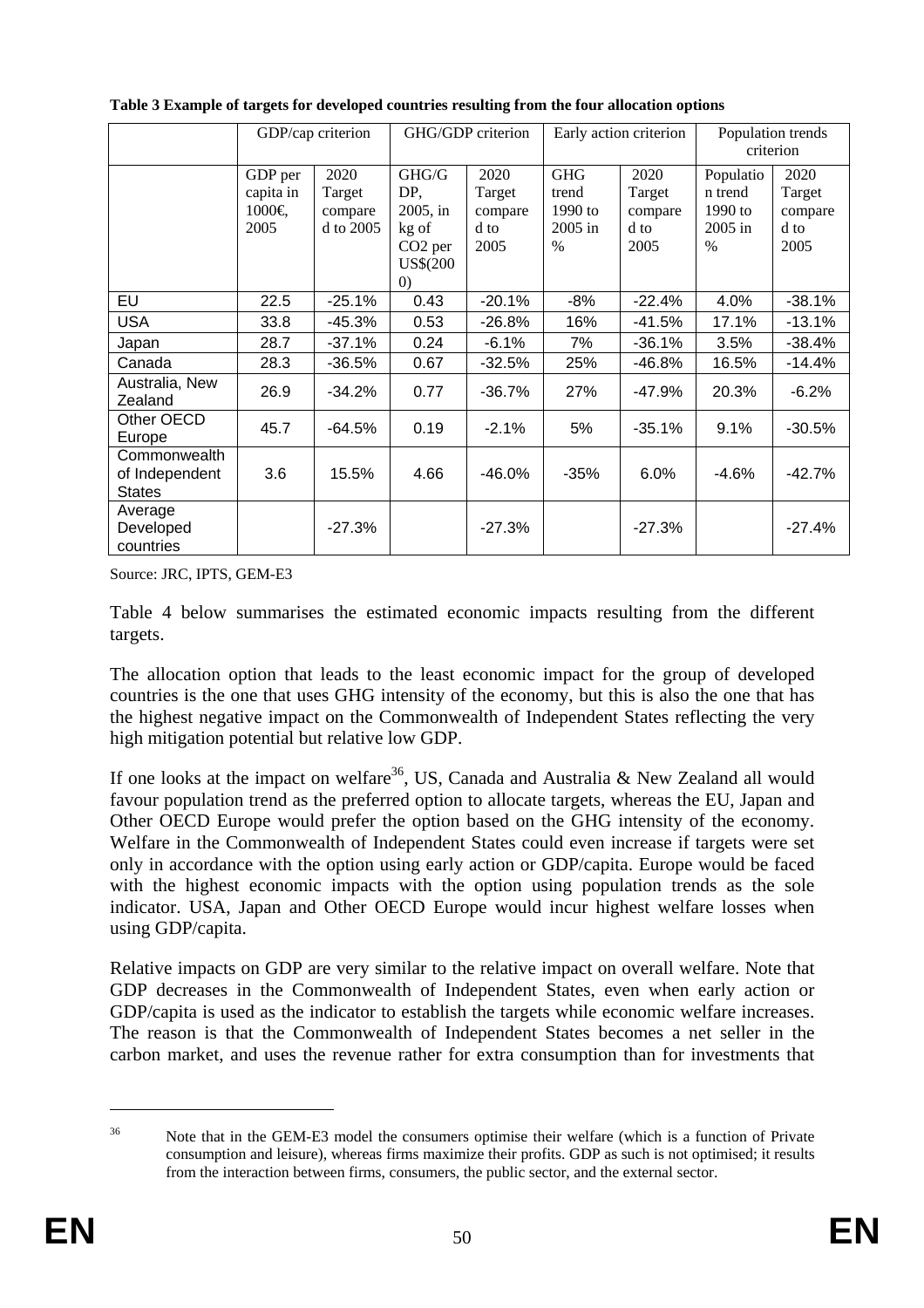would increase GDP growth. For employment and private consumption similar relative differences can be noted.

Another observation is that some of the policy options result in large differences in targets across developed countries resulting in very large differences in the economic impact. Most notably, the indicators for GHG intensity in the economy or population trends lead to very ambitious targets for the Commonwealth of Independent States, and their respective impacts become unacceptably high. Similarly, GDP per capita leads to very high impacts for Other OECD Europe. The same is true but to a lesser extent for Canada using the early action indicator.

|                                              |          | Change in 2020 compared to baseline                 |              |                   |
|----------------------------------------------|----------|-----------------------------------------------------|--------------|-------------------|
|                                              |          | Impact on economic welfare if targets are based on: |              |                   |
|                                              | GDP/Cap  | GHG/GDP                                             | Early action | Population trends |
| <b>EU27</b>                                  | $-1.6%$  | $-1.1%$                                             | $-1.3%$      | $-2.6%$           |
| <b>USA</b>                                   | $-1.2%$  | $-0.5%$                                             | $-1.0%$      | $-0.3%$           |
| Japan                                        | $-1.0%$  | $-0.1%$                                             | $-0.9%$      | $-0.9%$           |
| Canada                                       | $-2.2%$  | $-1.6%$                                             | $-3.1%$      | $-0.8%$           |
| Australia & New Zealand                      | $-1.8%$  | $-1.7%$                                             | $-2.6%$      | $-0.7%$           |
| Other OECD Europe                            | $-5.7%$  | $-0.5%$                                             | $-1.9%$      | $-1.5%$           |
| Commonwealth of<br><b>Independent States</b> | 1.2%     | $-8.5%$                                             | 0.8%         | $-7.7%$           |
| <b>Average Developed countries</b>           | $-1.3%$  | $-0.9\%$                                            | $-1.1%$      | $-1.4%$           |
|                                              |          | Impact on GDP if targets are based on:              |              |                   |
|                                              | GDP/Cap  | GHG/GDP                                             | Early action | Population trends |
| <b>EU27</b>                                  | $-1.5%$  | $-1.0%$                                             | $-1.3%$      | $-2.1%$           |
| <b>USA</b>                                   | $-1.2%$  | $-0.5%$                                             | $-1.0%$      | $-0.5%$           |
| Japan                                        | $-1.0%$  | $-0.2%$                                             | $-0.9%$      | $-0.9%$           |
| Canada                                       | $-2.0%$  | $-1.5%$                                             | $-2.7%$      | $-0.9%$           |
| Australia & New Zealand                      | $-2.0%$  | $-1.8%$                                             | $-2.8%$      | $-1.0%$           |
| Other OECD Europe                            | $-4.8%$  | $-0.3%$                                             | $-1.3%$      | $-1.0%$           |
| Commonwealth of<br><b>Independent States</b> | $-2.6%$  | $-7.3%$                                             | $-2.5%$      | $-6.6%$           |
| <b>Average Developed countries</b>           | $-1.4\%$ | $-0.8\%$                                            | $-1.2\%$     | $-1.2%$           |
|                                              |          | Impact on employment if targets are based on:       |              |                   |
|                                              | GDP/Cap  | GHG/GDP                                             | Early action | Population trends |
| <b>EU27</b>                                  | $-0.4%$  | $-0.4%$                                             | $-0.4%$      | $-0.7%$           |
| <b>USA</b>                                   | $-0.5%$  | $-0.3%$                                             | $-0.4%$      | $-0.2%$           |
| Japan                                        | $-0.4%$  | $-0.1%$                                             | $-0.4%$      | $-0.4%$           |
| Canada                                       | $-0.7%$  | $-0.6%$                                             | $-0.9%$      | $-0.4%$           |
| Australia & New Zealand                      | $-0.7%$  | $-0.8%$                                             | $-1.1%$      | $-0.4%$           |
| Other OECD Europe                            | $-1.8%$  | 0.1%                                                | $-0.2%$      | $-0.2%$           |

<span id="page-50-0"></span>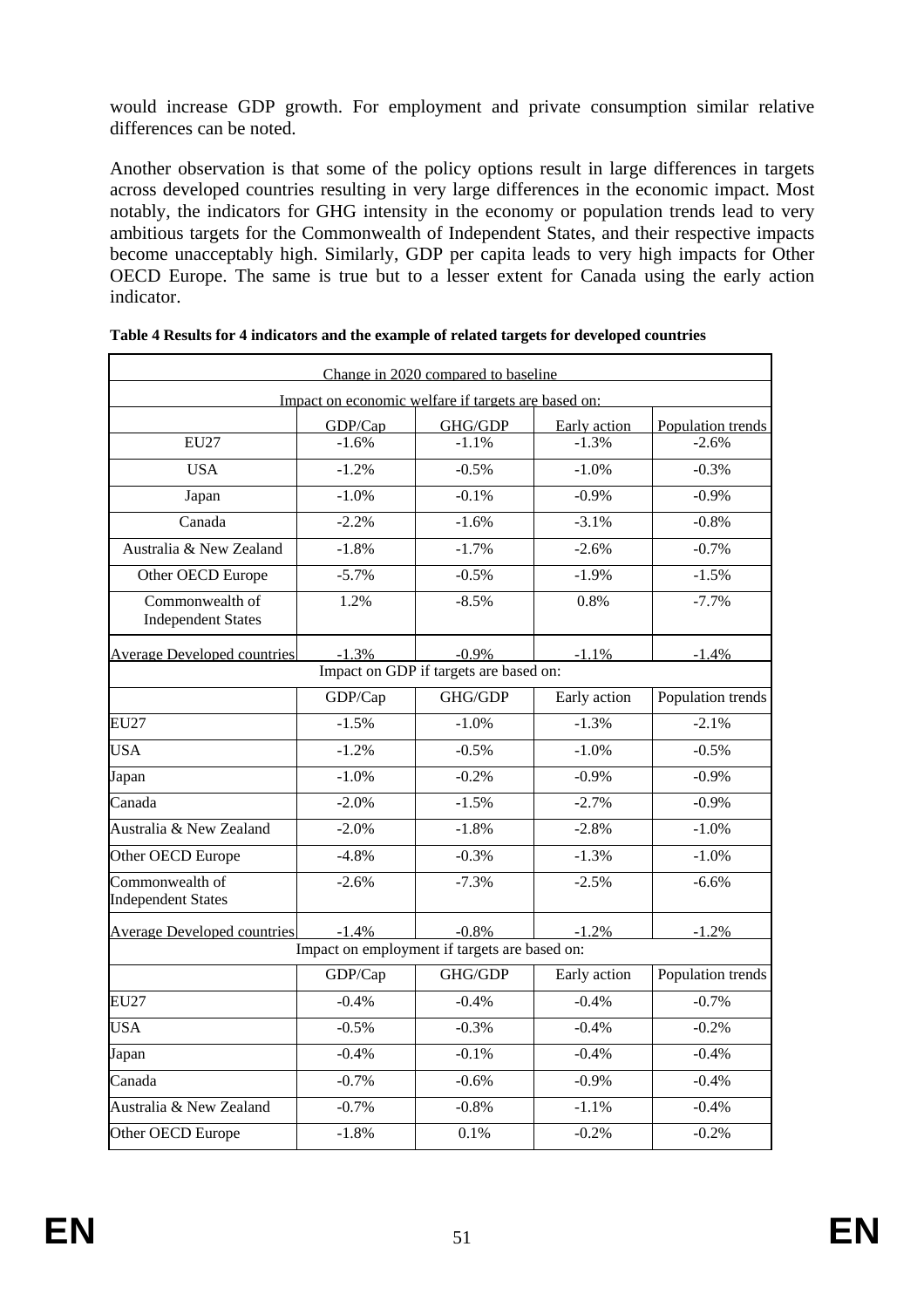| Commonwealth of<br><b>Independent States</b> | $-1.6%$  | $-2.2\%$                                               | $-1.5%$      | $-1.9\%$          |
|----------------------------------------------|----------|--------------------------------------------------------|--------------|-------------------|
| <b>Average Developed countries</b>           | $-0.7\%$ | $-0.7\%$                                               | $-0.7\%$     | $-0.8\%$          |
|                                              |          | Impact on private consumption if targets are based on: |              |                   |
|                                              | GDP/Cap  | GHG/GDP                                                | Early action | Population trends |
| EU27                                         | $-2.1\%$ | $-1.4\%$                                               | $-1.8\%$     | $-3.3\%$          |
| <b>USA</b>                                   | $-1.9\%$ | $-0.8\%$                                               | $-1.6\%$     | $-0.6\%$          |
| Japan                                        | $-1.6%$  | $-0.3\%$                                               | $-1.5\%$     | $-1.5\%$          |
| Canada                                       | $-3.4\%$ | $-2.5%$                                                | $-4.7\%$     | $-1.3\%$          |
| Australia & New Zealand                      | $-3.0\%$ | $-2.8\%$                                               | $-4.3\%$     | $-1.3\%$          |
| Other OECD Europe                            | $-8.3\%$ | $-0.6\%$                                               | $-2.5%$      | $-2.1\%$          |
| Commonwealth of<br><b>Independent States</b> | $-0.2\%$ | $-12.5%$                                               | $-0.7\%$     | $-11.2%$          |
| <b>Average Developed countries</b>           | $-2.1\%$ | $-1.2\%$                                               | $-1.8%$      | $-1.8%$           |

Source: JRC, IPTS, GEM-E3

## **Conclusion**

Using an allocation option based on a single indicator leads often to disproportional costs or gains for single countries. Most notable, using GDP per capita as the sole criterion can lead to very high impacts in countries with exceptionally high incomes. The same is true for using GHG intensity of the economy or population trends for those economies that have a high GHG intensity or a decreasing population trend, respectively, while their GDP per capita is small within the group of developed countries. Therefore, it is unlikely that an allocation option based on a single criterion will gain political consensus.

Using a combination of criteria in order to define a target instead of a single indicator seems to have a much higher likelihood of being accepted by all developed countries. Alternatively, it might be necessary to cap the extreme values of certain indicators in order to ensure a fair allocation of economic efforts.

[Table 5](#page-52-0) illustrates one allocation option which is a composite of four indicators in order to define the target per country. In this illustrative case, the target is set as follows:

- For the indicator GDP per capita the country with the highest level (i.e. Norway) is attributed a -20% target by 2020 compared to 2005. The country with the lowest level (i.e. Ukraine) gets a target equal to 0%. A country that is around the average gets around -11.5% attributed for this indicator.
- For the indicator GHG intensity of GDP the country with the highest level gets a target of -20% by 2020 compared to 2005 while the country with the lowest level (i.e. Switzerland) gets -4%. A country that is around the average gets around -11.5% attributed for this indicator. The maximum level of the indicator is -20 % in order to avoid allocation of extremely high targets to Russia and Ukraine.
- For the indicator early action, the country with the lowest level of early action (i.e. Australia) gets a target of -20% by 2020 compared to 2005. The country with the highest level of early action is allowed to increase its emissions by 8%. A country that is around the average early action gets around -8.5% attributed for this indicator.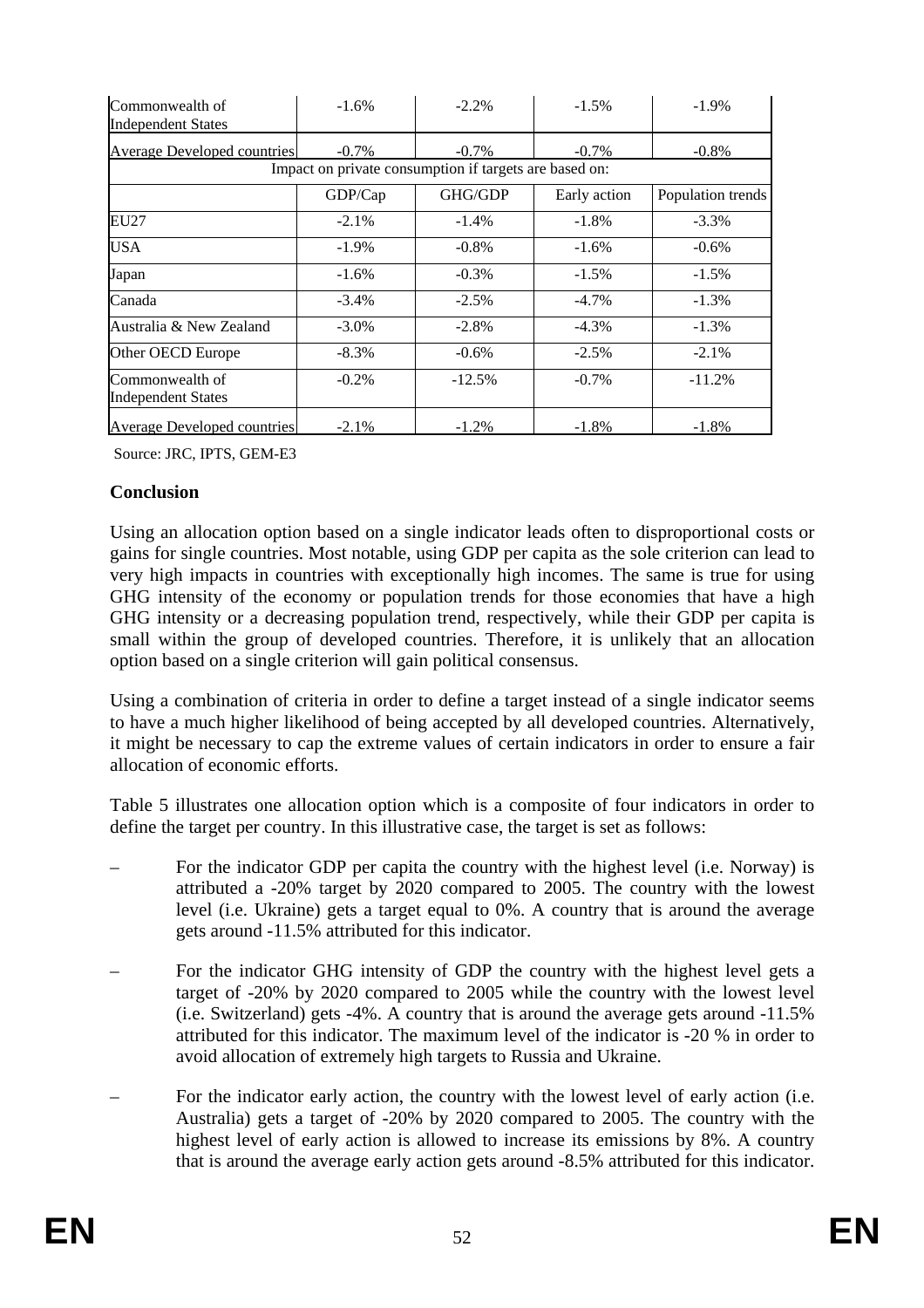The minimum level of the indicator is capped, to avoid allocation of extraordinary high targets to Russia and Ukraine. Both Russia and Ukraine get a +8% attributed for this indicator

– For the indicator population trend, the country with the highest decreasing population trend (i.e. Ukraine) gets a target of 0% by 2020 compared to 2005. The country with the fastest increasing population (i.e. Australia) is allowed to increase its emissions by 10%. A country that is around the average population trend gets around 2% attributed for this indicator.

The total target by 2020 compared to 2005 is simply the sum of the 4 targets attributed for each of the indicators (for further details see Annex 9 of this Staff Working Document (Part 2)).

|                                              | Share<br>according to<br>GDP/cap | Share<br>according to<br>GHG/GDP | Share<br>according to<br>GHG '90-'05 | Share<br>according to<br>Population<br>$90 - 05$ | Target<br>relative to<br>2005 |
|----------------------------------------------|----------------------------------|----------------------------------|--------------------------------------|--------------------------------------------------|-------------------------------|
|                                              | (a)                              | (b)                              | (c)                                  | (d)                                              | $(e) =$<br>$(a+b+c+d)$        |
| EU27                                         | $-10.2\%$                        | $-10.1%$                         | $-5.2\%$                             | 1.7%                                             | $-24\%$                       |
| <b>USA</b>                                   | $-14.3%$                         | $-12.3%$                         | $-15.9\%$                            | 8.2%                                             | $-34\%$                       |
| Japan                                        | $-12.8%$                         | $-5.6\%$                         | $-12.5%$                             | 1.7%                                             | $-29\%$                       |
| Canada                                       | $-12.6%$                         | $-14.6%$                         | $-19.3%$                             | 7.8%                                             | $-39\%$                       |
| Australia & New Zealand                      | $-12.2\%$                        | $-16.3\%$                        | $-19.9\%$                            | 10.0%                                            | $-38%$                        |
| Other OECD Europe                            | $-17.9\%$                        | $-4.4\%$                         | $-11.9\%$                            | 3.7%                                             | $-30\%$                       |
| Commonwealth of<br><b>Independent States</b> | $-1.0\%$                         | $-20.0\%$                        | 8.0%                                 | 0.6%                                             | $-12\%$                       |
| Average developed<br>countries               | $-10.5\%$                        | $-12.8%$                         | $-8.5\%$                             | 4.5%                                             | $-27\%$                       |

<span id="page-52-0"></span>**Table 5: Example of a distribution of targets for developed countries, example in GEM E3 using 4 indicators** 

[Table 6](#page-53-1) below reports on the impacts projected for each region of the composite allocation option. The most important conclusions from this exercise are:

- For every country, impacts are between the extremes of impacts of the policy options based on single indicators (se[e Table 4\)](#page-50-0).
- Overall impacts for the group of developed countries are very close to the outcome when GHG intensity would have been used as an indicator. From a cost perspective, a composite target seems to lead to an acceptable outcome.
- Impacts on welfare are highest for Canada and Australia  $\&$  New Zealand who have also the highest targets compared to 2005. But also for the Commonwealth of Independent States it has a relatively high impact, certainly on GDP, even with relatively low targets compared to the rest of the group. The Commonwealth of Independent States still has a relatively low GDP, so even low absolute costs have relatively higher impacts than in the richer countries. It is important to note that for these countries where the economic impact looks relatively high compared to baseline in 2020, growth rates are also higher and thus impacts appear less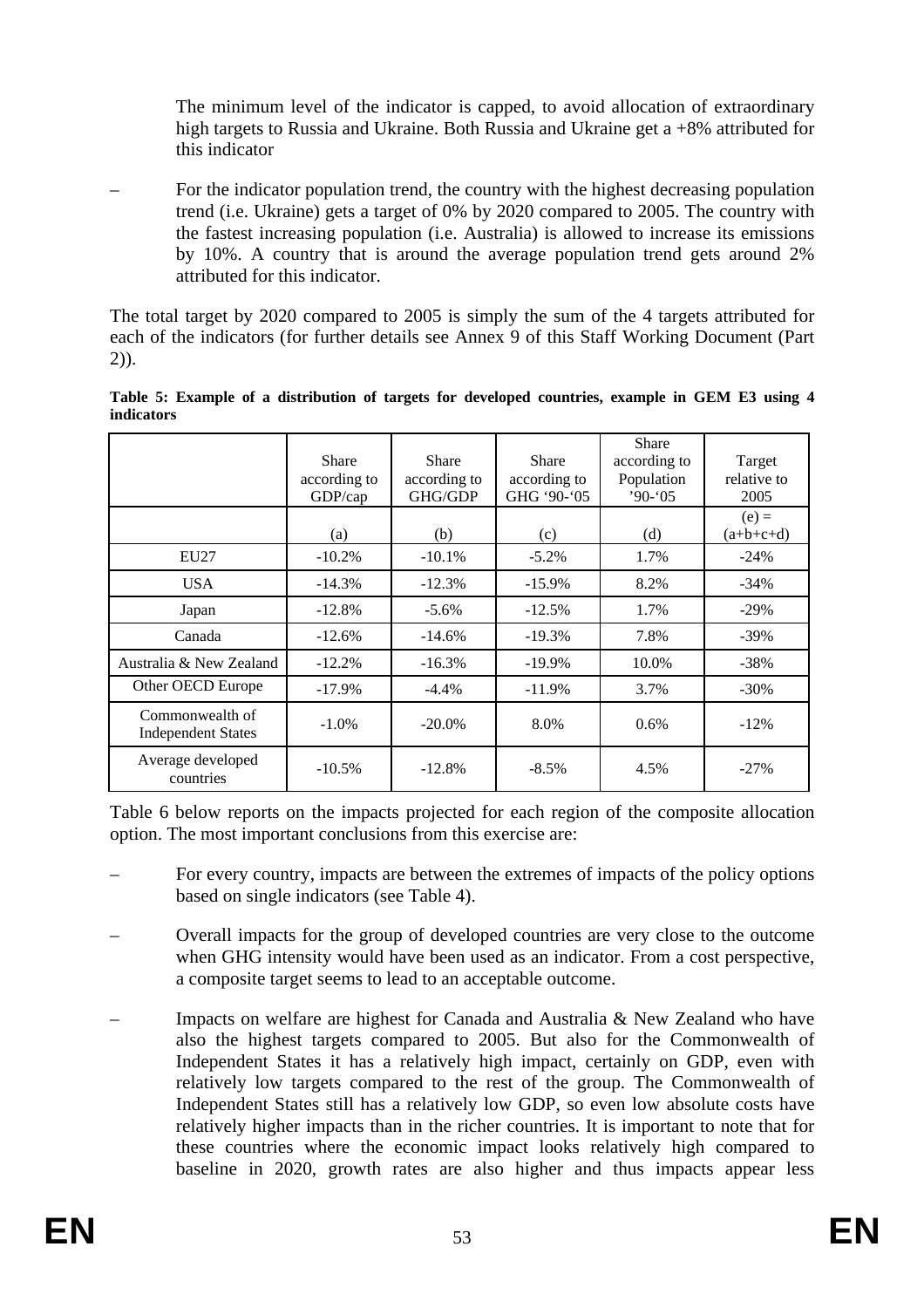significant when compared in terms of overall GDP growth over the period 2001- 2020 (see [Table 7\)](#page-53-2).

- The US and Japan face the lowest economic impacts. For Japan this is partly due to the fact that it has a very low GHG intensity per GDP. So even if marginal costs are relatively high per ton of CO2 reduced, total costs are small compared to GDP. The US has a similar GHG/GDP intensity as EU-27 in 2020. Moreover the domestic production and exports of energy intensive products is higher in the EU-27 than in the US.
- Concerning Canada, Australia & New Zealand, these countries face higher impacts because their GHG emissions/GDP and energy consumption/GDP shares are rather high compared to the rest of developed countries. Furthermore, domestic production and exports of energy intensive industrial products are higher in Canada, Australia & New Zealand leading to higher macro-economic costs.

<span id="page-53-1"></span>**Table 6: Impacts resulting from targets based on a combination of indicators** 

| Change compared to baseline        | Target vs<br>2005 | Economic<br>Welfare | <b>GDP</b> | Employment | Private<br>Consumption |
|------------------------------------|-------------------|---------------------|------------|------------|------------------------|
| EU27                               | $-24%$            | $-1.4\%$            | $-1.2\%$   | $-0.4%$    | $-1.8\%$               |
| <b>USA</b>                         | $-34\%$           | $-0.7\%$            | $-0.8\%$   | $-0.4%$    | $-1.2%$                |
| Japan                              | $-29\%$           | $-0.6\%$            | $-0.6\%$   | $-0.3\%$   | $-1.0\%$               |
| Canada                             | $-39\%$           | $-2.2%$             | $-2.0\%$   | $-0.7\%$   | $-3.4%$                |
| Australia & New Zealand            | $-38%$            | $-1.9\%$            | $-2.0\%$   | $-0.8\%$   | $-3.2%$                |
| Other OECD Europe                  | $-30\%$           | $-1.5%$             | $-1.0\%$   | $-0.1\%$   | $-2.0%$                |
| Commonwealth of Independent        | $-12\%$           | $-1.4\%$            | $-3.0\%$   | $-1.5\%$   | $-3.4%$                |
| <b>States</b>                      |                   |                     |            |            |                        |
| <b>Average Developed Countries</b> | $-27\%$           | $-1.0\%$            | $-1.0\%$   | $-0.6\%$   | $-1.5\%$               |

Source: JRC, IPTS, GEM-E3

<span id="page-53-2"></span>

|  |  | Table 7: Impact on growth over the period 2001-2020 |
|--|--|-----------------------------------------------------|
|  |  |                                                     |

| Growth in GDP over period 2001-2020 |             |                |  |
|-------------------------------------|-------------|----------------|--|
|                                     | In Baseline | In Target case |  |
| <b>EU27</b>                         | 38.9%       | 37.2%          |  |
| <b>USA</b>                          | 51.8%       | 50.6%          |  |
| Japan                               | 37.5%       | 36.6%          |  |
| Canada                              | 55.1%       | 52.0%          |  |
| Australia & New Zealand             | 61.8%       | 58.5%          |  |
| Other OECD Europe                   | 38.1%       | 36.7%          |  |
| Commonwealth of                     | 99.7%       | 93.7%          |  |
| <b>Independent States</b>           |             |                |  |

<span id="page-53-0"></span>Source: JRC, IPTS, GEM-E3

# **6.3. Impact of different options for LULUCF accounting rules on the 30% reduction target of developed countries**

A quantitative analysis of the impact of the different options was carried out by JRC. It was assessed how large a sink or source the LULUCF sector would be if reporting data for the years 2001-2005 would be used as proxies for future emissions in the LULUCF sectors over a five year commitment period.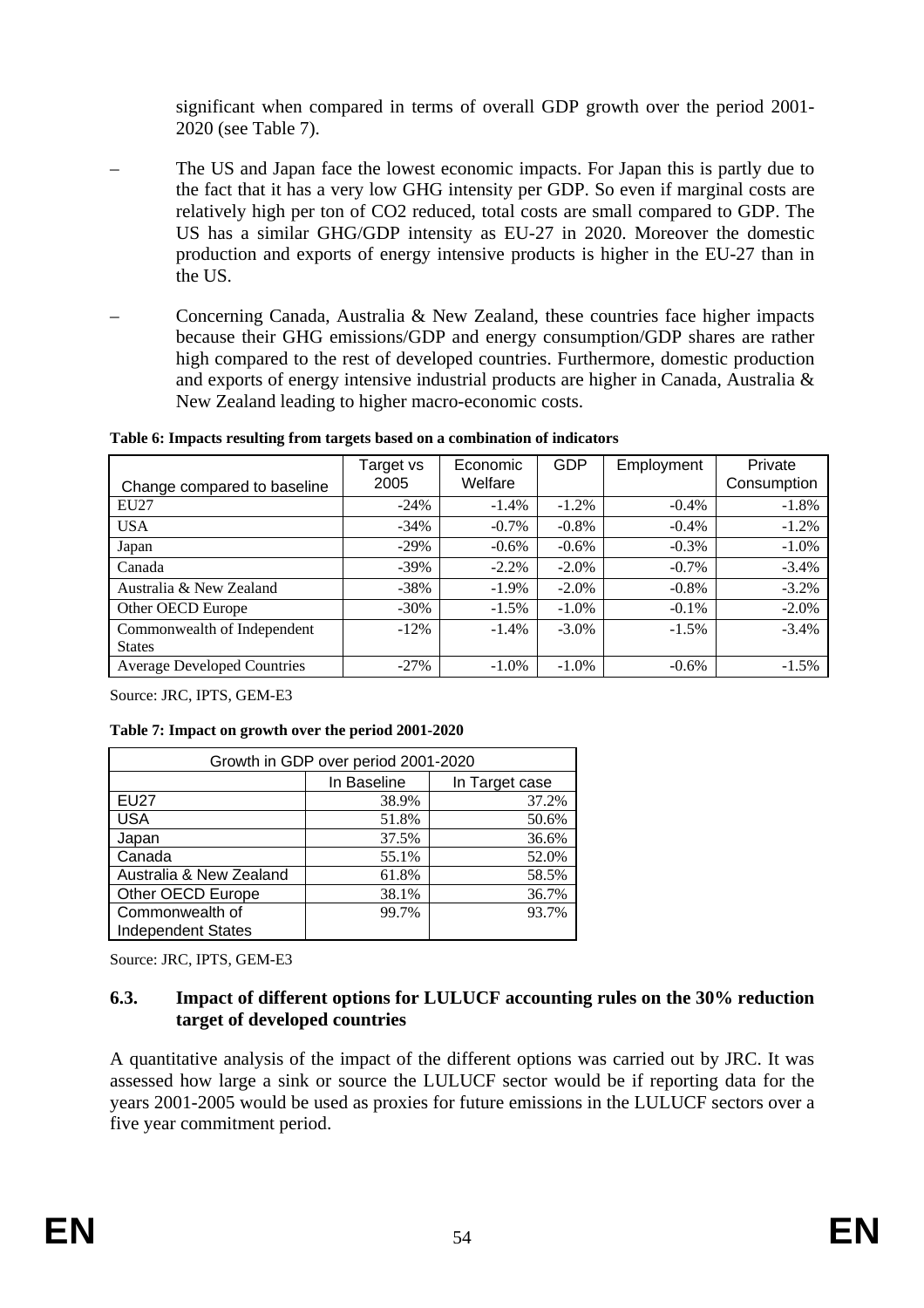This assessment was made on the basis of the publicly available LULUCF data submitted by Parties under the UNFCCC or the Kyoto Protocol by 2008. These submissions contain only historical information (from 1990 to 2006) and the level of completeness of the information available differs from country to country and for specific LULUCF activities, which had to be complemented with further assumptions.

All 4 options were assessed as presented i[n 5.2](#page-37-0) with the exception of option 3. Analysing the impact of option 3 would require the elaboration of provisions on how a Party is to establish a forward-looking baseline for forest management to assess emissions and removals, how anthropogenic emissions and removals from forest management during the subsequent commitment period will be assessed against the baseline, and how the baseline will be revised in response to natural disturbances. Given that few modelled projections on forest management are available at moment (to be used as hypothetical baselines), and given that very different approaches could be elaborated (i) to assess anthropogenic emissions and removals against the baseline, and (ii) to revise the baseline in response to natural disturbances, JRC concluded that at present an assessment of option 3 is not possible. Therefore finally only options 1, 2 and 4 were assessed (see table below).

| <b>Option</b>                                                                                             | Art. 3.3                                                                        | Art. 3.4                                                                                                                |  |  |  |
|-----------------------------------------------------------------------------------------------------------|---------------------------------------------------------------------------------|-------------------------------------------------------------------------------------------------------------------------|--|--|--|
| $O$ (KP rules)                                                                                            | Mandatory, gross-net                                                            | Voluntary. FM gross-net with fixed CAP. Other 3.4: net-net                                                              |  |  |  |
|                                                                                                           | Mandatory, gross-net                                                            | FM gross-net with discount factor. Other 3.4: net-net                                                                   |  |  |  |
|                                                                                                           | Mandatory, gross-net                                                            | FM net-net with no discount factor. Other 3.4: net-net                                                                  |  |  |  |
|                                                                                                           | Convention reporting (FL, CL, GL, WL, S, OL), net-net                           |                                                                                                                         |  |  |  |
|                                                                                                           | KP activities: Art 3.3: afforestation/reforestation (AR) and deforestation (D). |                                                                                                                         |  |  |  |
| Art. 3.4: forest management (FM), cropland management (CM), grassland management (GM), revegetation (RV). |                                                                                 |                                                                                                                         |  |  |  |
|                                                                                                           |                                                                                 | Convention categories: Forest land (FL), Cropland (CL), Grassland (GL), Wetlands (WL), Settlements (S), Other land (OL) |  |  |  |

#### **Table 8 Accounting options assessed**

Source: JRC/IES

[Table 9](#page-54-0) shows the impact of different options of future accounting rules of LULUCF on the amount of emissions or absorptions accounted for, compared to the 1990 as a base year (excluding LULUCF). Negative values represent a carbon uptake while positive values represent a release of carbon into the atmosphere.

For options that use the net-net accounting methodology two different base periods are assessed, i.e. the year 1990 only and the period 1990 to 1999. In option 1 forest management is accounted for using the gross-net accounting method but different discount factors are applied, i.e. 100% (not accounting for forest management at all), 85% and 0% (no discounting of forest management). In all options the so called optional article 3.4 activities become mandatory to account for. Furthermore the forest management cap for the US is set to zero given that they are not a Party under the Kyoto Protocol and that therefore a cap for forest management was never defined for the US.

In analysing the results put forward i[n Table 9](#page-54-0) it is important to keep in mind that the data set supporting this assessment is historical. Hence, this analysis does not allow assessing the effect of planned policies in the LULUCF sector. Further studies have been launched on projections for the LULUCF sector until 2020 but results will not be available soon enough to be taken into account in this assessment.

<span id="page-54-0"></span>**Table 9 Impact of different LULUCF accounting options on developed countries' targets**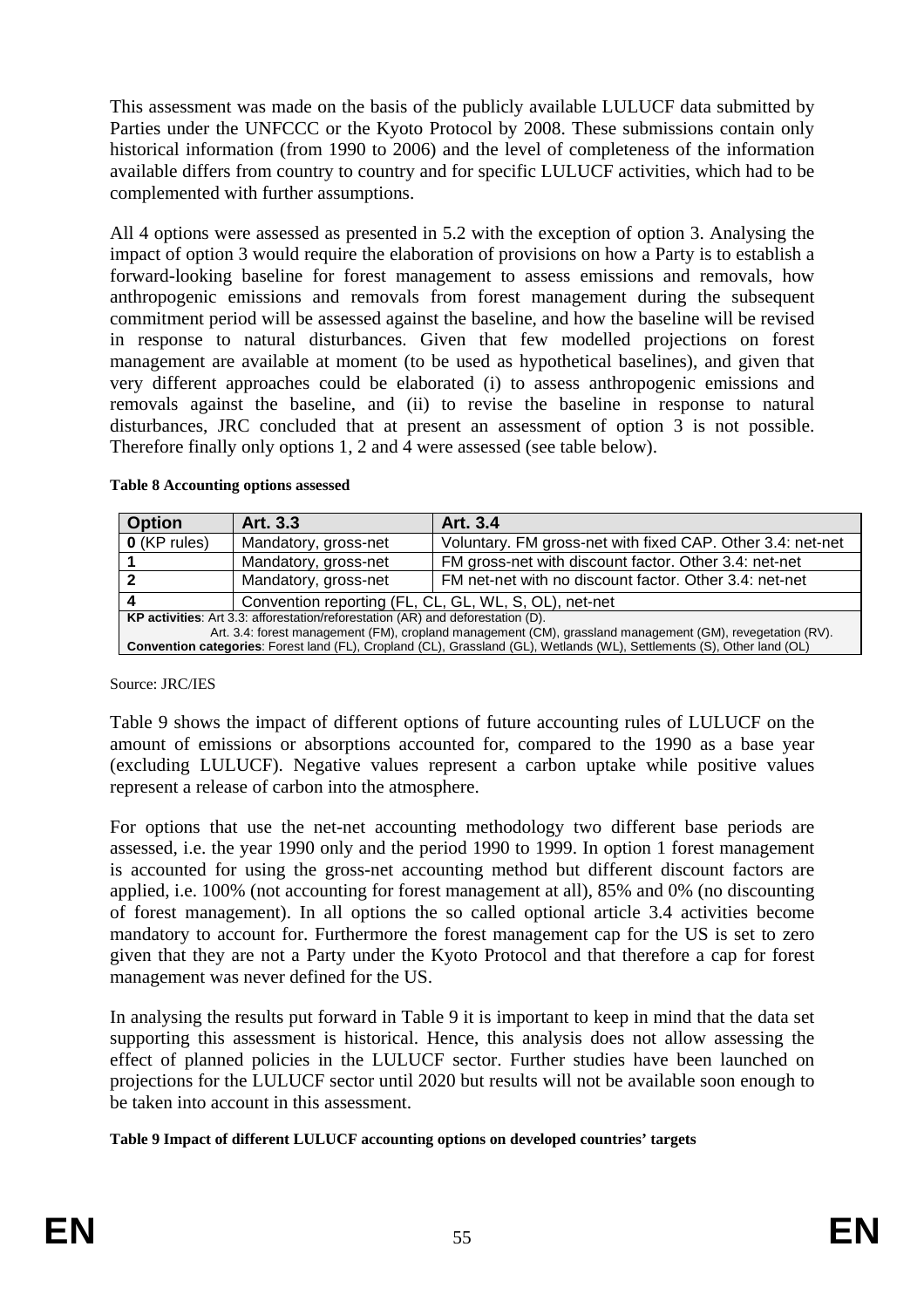| Net emissions: % compared to 1990 GHG without LULUCF (accounting period: 2001-2005) |                             |                |         |         |         |                         |           |         |         |         |                         |
|-------------------------------------------------------------------------------------|-----------------------------|----------------|---------|---------|---------|-------------------------|-----------|---------|---------|---------|-------------------------|
| when relevant, net -net activities with $\rightarrow$                               |                             | 1990 base year |         |         |         | 1990-1999 base period   |           |         |         |         |                         |
| Options $\rightarrow$                                                               | $O$ (KP rules) <sup>1</sup> | $1^{2,3}$      |         |         | $2^2$   | $\overline{\mathbf{4}}$ | $1^{2,3}$ |         |         | $2^2$   | $\overline{\mathbf{4}}$ |
| Discount for FM(%)                                                                  |                             | 100            | 85      | 0       |         |                         | 100       | 85      | 0       |         |                         |
| Austria                                                                             | $-0.8$                      | $-0,5$         | $-3,7$  | $-22,1$ | $-7,5$  | $-5,3$                  | $-0.6$    | $-3,8$  | $-22.2$ | $-2,7$  | $-0,8$                  |
| Belgium                                                                             | 0,0                         | 0,0            | $-0,4$  | $-2,4$  | $-0.2$  | $-0.2$                  | 0,0       | $-0,3$  | $-2,3$  | $-0,2$  | $-0,2$                  |
| <b>Bulgaria</b>                                                                     | 0.0                         | 6,5            | 5,5     | 0,0     | 5,0     | 5,2                     | 1,0       | 0,0     | $-5,5$  | 0,3     | 0,3                     |
| <b>Czech Republic</b>                                                               | $-0,6$                      | $-0,3$         | $-0,8$  | $-3,6$  | $-1,1$  | $-1,4$                  | $-0,1$    | $-0,6$  | $-3,3$  | 0,7     | 0,6                     |
| Denmark                                                                             | $-2,1$                      | $-1,9$         | $-2,5$  | $-6,4$  | $-2,3$  | $-2,6$                  | 0,2       | $-0,5$  | $-4,3$  | 0,1     | 0,0                     |
| Estonia                                                                             | 0,0                         | 0,0            | $-0,7$  | $-4,6$  | 8,0     | 8,2                     | 0,0       | $-0,7$  | $-4,6$  | 4,6     | 4,7                     |
| Finland                                                                             | $-0,8$                      | 7,1            | 0,1     | $-39.9$ | $-7,5$  | $-11,7$                 | 6,6       | $-0,5$  | $-40,5$ | $-2,0$  | $-6,0$                  |
| France                                                                              | $-0,7$                      | $-0,5$         | $-2,2$  | $-11,5$ | $-2,6$  | $-4,0$                  | $-0.4$    | $-2,0$  | $-11,3$ | $-1,9$  | $-2,7$                  |
| Germany                                                                             | $-0,6$                      | $-0,5$         | $-1,4$  | $-6,5$  | $-0,5$  | $-0,6$                  | $-0,4$    | $-1,3$  | $-6,4$  | $-0,4$  | $-0,4$                  |
| Greece                                                                              | $-0,7$                      | $-0,3$         | $-0.9$  | $-3,9$  | $-2,1$  | $-2,1$                  | $-0,4$    | $-0,9$  | $-4,0$  | $-1,7$  | $-1,6$                  |
| Hungary                                                                             | $-1,1$                      | 0,9            | 0.4     | $-2,5$  | 0,9     | 0,8                     | 0,7       | 0,2     | $-2,7$  | 1,6     | 1,8                     |
| Ireland                                                                             | $-0,2$                      | $-0,1$         | $-0,3$  | $-1,2$  | 0,7     | $-0,7$                  | 0.1       | $-0,1$  | $-1,0$  | 0,1     | $-0,7$                  |
| Italy                                                                               | $-4,8$                      | $-3,7$         | $-5,9$  | $-18,4$ | $-9,5$  | $-6,9$                  | $-3,9$    | $-6,1$  | $-18,7$ | $-6,3$  | $-3,5$                  |
| Latvia                                                                              | $-8,7$                      | $-4,4$         | $-11,7$ | $-53,0$ | 18,4    | 23,9                    | $-4,4$    | $-11,7$ | $-53,0$ | 11,0    | 16,6                    |
| Lithuania                                                                           | $-4,4$                      | $-2,3$         | $-4,5$  | $-17,0$ | 1,8     | 4,6                     | $-2,3$    | $-4,5$  | $-17,0$ | $-0,4$  | 1,9                     |
| Luxembourg                                                                          | 0,0                         | 0,0            | 0,0     | 0,0     | 0,0     | 0,0                     | 0,0       | 0,0     | 0,0     | 0,0     | 0,0                     |
| Netherlands                                                                         | 0,1                         | 0,1            | 0,0     | $-0,9$  | 0,2     | 0,0                     | 0,1       | 0,0     | $-0.9$  | 0,2     | 0,0                     |
| Poland                                                                              | $-0.9$                      | $-0.6$         | $-1,7$  | $-8,0$  | $-1,6$  | $-1,7$                  | $-0,5$    | $-1,6$  | $-8,0$  | $-1,6$  | $-1,5$                  |
| Portugal                                                                            | $-1,3$                      | 0,9            | 0,1     | $-4,5$  | $-5,6$  | $-6,7$                  | 0,9       | 0,1     | $-4,5$  | 2,2     | 1,3                     |
| Romania                                                                             | $-1,6$                      | 0,0            | $-2,2$  | $-14,5$ | $-0,5$  | $-0,5$                  | 0,0       | $-2,2$  | $-14,5$ | 0,6     | 0,6                     |
| Slovakia                                                                            | $-0,2$                      | $-5,6$         | $-6,4$  | $-11,1$ | $-5,0$  | $-2,3$                  | $-4,3$    | $-5,1$  | $-9,8$  | $-3,7$  | $-1,8$                  |
| Slovenia                                                                            | $-6,5$                      | 0,0            | $-4,0$  | $-26,7$ | $-11.0$ | $-12.1$                 | 0,0       | $-4,0$  | $-26,7$ | $-5,2$  | $-5,7$                  |
| Spain                                                                               | $-2,8$                      | $-2.0$         | $-3,4$  | $-11,3$ | $-2,0$  | $-2,0$                  | $-2,0$    | $-3,4$  | $-11,3$ | $-2,0$  | $-1,5$                  |
| Sweden                                                                              | $-4,0$                      | $-1,8$         | $-5,2$  | $-24,7$ | $-14.0$ | $-18.7$                 | $-2,2$    | $-5,6$  | $-25,1$ | 8,0     | 4,6                     |
| <b>UK</b>                                                                           | $-0,3$                      | $-0,1$         | $-0,4$  | $-1,8$  | $-0.3$  | $-0,6$                  | $-0,1$    | $-0,4$  | $-1,9$  | $-0.2$  | $-0,3$                  |
| EU                                                                                  | $-1,2$                      | $-0,6$         | $-1,8$  | $-8,7$  | $-1,9$  | $-1,9$                  | $-0,7$    | $-1,9$  | $-8,8$  | $-1,0$  | $-0.8$                  |
| Australia                                                                           | 8,4                         | 8,4            | 7,8     | 4,6     | 10,2    | $-18.6$                 | 8,4       | 7,8     | 4,6     | 10,0    | $-5,3$                  |
| <b>Belarus</b>                                                                      | 0,0                         | $-0,3$         | $-3,4$  | $-20.9$ | $-1,2$  | $-2,4$                  | $-0,1$    | $-3,2$  | $-20,7$ | 0,4     | 0,0                     |
| Canada                                                                              | 2.0                         | 2,0            | 1,8     | 0,6     | 22,9    | 18,2                    | 2,4       | 2,2     | 1,0     | 9,9     | 6,0                     |
| Croatia                                                                             | 0,0                         | 0,0            | $-3,6$  | $-24,3$ | $-11,0$ | $-10,7$                 | 0,0       | $-3,6$  | $-24.3$ | 1,3     | 1,3                     |
| Iceland                                                                             | $-2,6$                      | $-2,9$         | $-3,0$  | $-3,5$  | $-3,1$  | $-7,7$                  | $-2,8$    | $-2,9$  | $-3,4$  | $-2.9$  | $-5,6$                  |
| Japan                                                                               | $-4,0$                      | 0,0            | $-1,1$  | $-7,0$  | $-1,0$  | $-0,6$                  | $-0,1$    | $-1,2$  | $-7,1$  | $-0,9$  | $-0,6$                  |
| Liechtenstein                                                                       | $-2,6$                      | $-2,6$         | $-3,9$  | $-11,0$ | $-2,9$  | 1,1                     | $-2,6$    | $-3,9$  | $-11,0$ | $-2,7$  | 0,7                     |
| Monaco                                                                              | 0,0                         | 0.0            | 0,0     | 0,0     | 0,0     | 0,0                     | 0,0       | $0,0$   | 0,0     | 0,0     | 0,0                     |
| New Zealand                                                                         | 4,7                         | 4,7            | $-1,3$  | $-35,5$ | $-1.0$  | $-2,2$                  | 4,7       | $-1,3$  | $-35.5$ | $-3,8$  | $-6,4$                  |
| Norway                                                                              | $-9,9$                      | $-7,5$         | $-16,5$ | $-67,6$ | $-37,0$ | $-34.5$                 | $-7,3$    | $-16,3$ | $-67,4$ | $-38,6$ | $-35,6$                 |
| <b>Russian Federation</b>                                                           | $-3,6$                      | $-0.4$         | $-2,0$  | $-11,5$ | $-7,3$  | $-7,5$                  | 2,7       | 1,0     | $-8,5$  | $-0,8$  | $-0,9$                  |
| Switzerland                                                                         | $-3,5$                      | 0,7            | 0,2     | $-2,5$  | 4,4     | 3,7                     | 0,7       | 0,2     | $-2,5$  | 4,8     | 4,2                     |
| Turkey                                                                              | $-0,3$                      | $-0,3$         | $-4,8$  | $-30,5$ | $-4,7$  | $-13,8$                 | $-0,3$    | $-4,8$  | $-30,5$ | $-2,9$  | $-4,8$                  |
| Ukraine                                                                             | $-2,4$                      | 6,2            | 4,4     | $-5,6$  | 7,5     | 3,0                     | 4,0       | 2,2     | $-7,8$  | 5,2     | 2,5                     |
| <b>USA</b>                                                                          | 0,0                         | 0,0            | $-1,4$  | $-9,7$  | $-1,8$  | $-1,5$                  | 0,0       | $-1,5$  | $-9,7$  | $-1,3$  | $-1,1$                  |
| <b>Other Al</b>                                                                     | $-1,0$                      | 0,6            | $-0,9$  | $-9,4$  | $-1,3$  | $-2,6$                  | 1,3       | $-0,2$  | $-8,7$  | 0,0     | $-0,7$                  |
| <b>TOTAL AI</b>                                                                     | $-1,1$                      | 0,2            | $-1,2$  | $-9,2$  | $-1,5$  | $-2,4$                  | 0,7       | $-0,7$  | $-8,7$  | $-0,3$  | $-0,8$                  |

 $^1$  Only the 3.4 activities already selected by Parties for the 1st commitment period were included.<br><sup>2</sup> All 3.4 activities were selected, not to prejudge which activities Parties will elect.

 $3$  For illustrative purposes, the full range (0-100%) of discount factors is shown. The eventual use of a discount factor will be subject to negotiations.

Source: JRC, IES

The different accounting options produce significantly different results for individual Parties with large impacts on the amount of emission credits that they would be allowed to issue for their total LULUCF sectors, without even taking additional mitigation actions into account.

The overall capacity of LULUCF to deliver credits appears to be rather limited for those options with a highly constrained contribution of forest management, i.e. option 0 (current rules) or option 1 with a discount factor of 85% that reduces total removals in this sector to a level equal to the current cap. For the EU this would mean that accounting for LULUCF would result in a net credit equal to -1.8% of 1990 emissions instead of the -1.2% under the current rules. For the group of other developed countries the impact is even less, although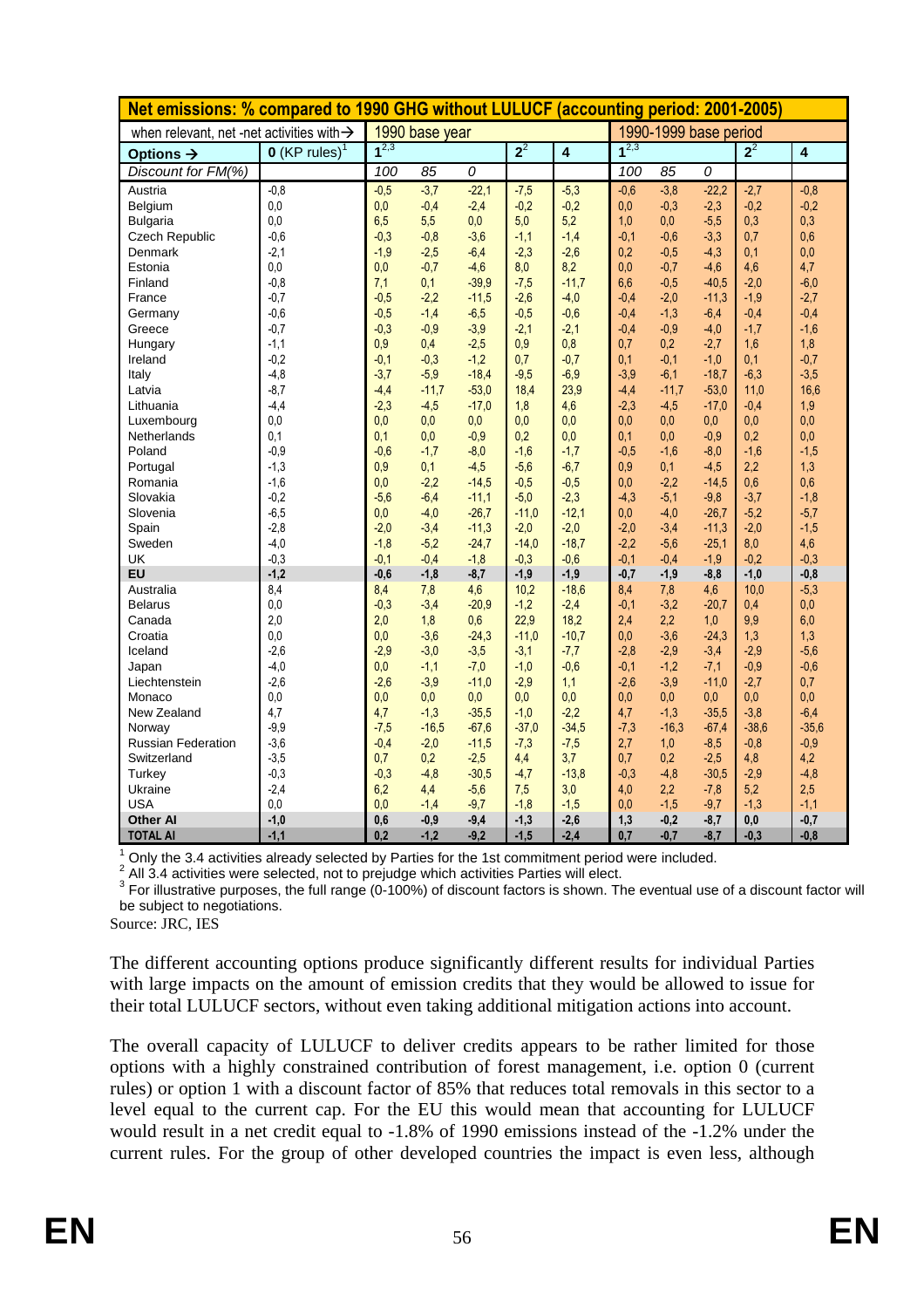some substantial differences exist. For instance New Zealand would be allowed to account for much larger removals under option 1 with 85% discounting (-1.3 %) than with the present cap (+4.8%) whereas Japan would be able to account for substantially less (-1.1% compared to - 4%).

Also the other options, options 2 and 4 would result in a modest impact on the overall total targets (all developed countries) as well on the overall EU. For the EU the impact would be anywhere between -0.8% and -1.9% of 1990 emissions depending on the option and the base period used. Similarly for the group of developed countries the impact would be anywhere between 0% and -2.4% of 1990 emissions.

While the impact of such levels of removals is large in comparison with most countries' targets under the Kyoto Protocol for the period 2008-2012, the impact is modest on the -30% reduction target as proposed by the EU for the period up to 2020.

However, it should be noted again that these figures reflect simulated actual emissions/removals without additional mitigation action.

Unconstrained accounting for forest management applied together with the current rules of gross-net accounting would lead to very large credits from the LULUCF sector in the order of -8.7% of 1990 emissions for the EU and -9.2% for the whole group of developed countries. This is equivalent to almost one third of the suggested target of -30% by 2020 compared to 1990 that the EU proposes for the whole group of developed countries. In addition, the method of gross-net accounting without applying a cap or a discount factor does not provide an accurate account of the real net carbon fluxes due to human-induced activities.

This analysis should reassure the legitimate concern regarding the risk of large LULUCF credits coming into the system solely because of partial accounting methods, potentially overwhelming the reductions needed in the other sectors.

This should allow the debate to focus on other criteria, such as the promotion of environmental integrity, the stimulation of real additional action, the ability to deal with extreme natural disturbances and the practical implementation and not simply reward business as usual trends.

In designing and negotiating future accounting rules for the LULUCF sector, the EU should be guided by the quality and integrity of the accounting methods in accordance with the following criteria:

- Mandatory rules that cover all sources of emissions under LULUCF management practices and that increase the environmental integrity of the overall LULUCF accounting system.
- Increase the effectiveness of the LULUCF sector by realistic accounting for marginal management effects on emissions and removals (net-net accounting). This would stimulate meaningful improvements in the land-use sectors (without inflating the results) rather than rewarding business as usual. It would be particularly necessary in the context of a rapidly increasing use of biomass as fuel in order to properly reflect changes in land use.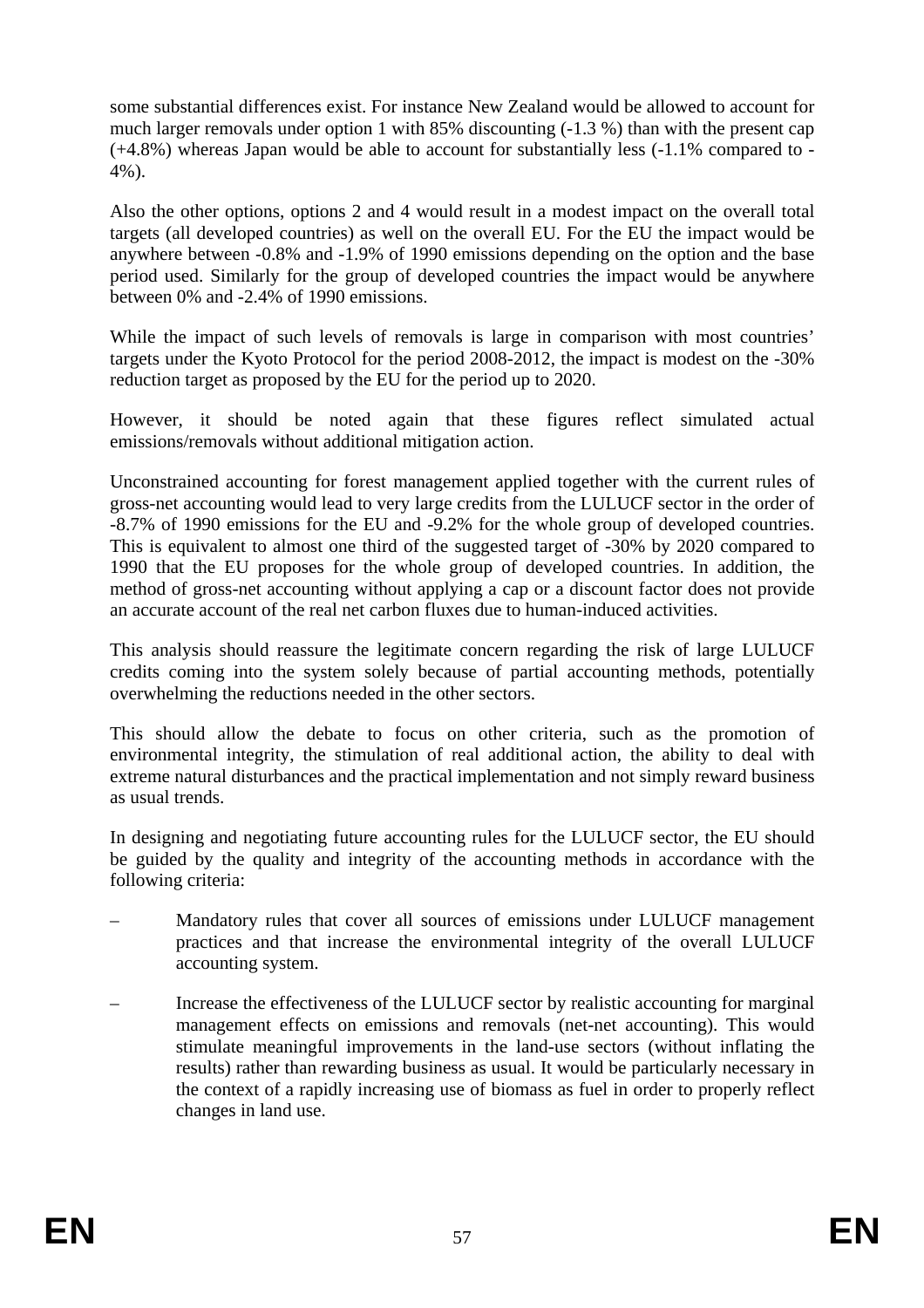- To the extent possible, accounting rules should also provide incentives for the management of the forest products pool, including incentives for the production and use of long-lived products as well as increased recycling rates. Accounting rules for wood products need to be linked to accounting rules for emissions and removals from forests.
- Have a long term view for a sector that typically has a long term planning horizons and high inter-annual fluctuations.
- Simplify current rules and improve the quality and cost effectiveness of the reporting.
- Ensure the highest level of harmonisation in the rules in order to facilitate consistent LULUCF accounting at Community level.

The option that delivers on most of these qualitative criteria listed above is Option 4, i.e. mandatory land based accounting. It would ensure that emissions and removals for all land categories are reported . This would also put an end to the selective "cherry picking" of certain activities as is currently allowed for. It would imply a much broader coverage as all managed land would be covered on a mandatory basis. Accounting for all land would remove any perverse incentives arising from partial and inconsistent accounting rules.

- It would be a net-net approach with a base year or base period. An advantage of netnet accounting for forest management is that no arbitrarily negotiated cap or discount factor needs to be applied providing a clear incentive for countries to take mitigation action in the LULUCF sector.
- The same accounting rules would apply to all managed land, which would be a simplification .
- While reporting methods already exist under the UNFCCC that could be used for land based accounting, significant further effort will be necessary to improve the reporting practices and methods, particularly for agricultural lans. This is likely to increase uncertainties, at least in a first stage.
- Given that all land would need to be accounted for and the potentially important inter-annual fluctuations of the biological carbon sequestration which limited degree of human control, the compliance risk for Parties is likely to substantially increase..
- Uncertainties and difficulties could however pragmatically be dealt with by using a conservative approach, which would reduce the risk of overestimation of removals or underestimation of emissions and thus also the risk of ex-post adjustment and compliance issues. Furthermore, applying net-net accounting would reduce the effect of systematic uncertainties making it easier to implement a conservative treatment of uncertainties.

Difficulties that would remain for this option are the effects of natural disturbances, age structure and harvesting cycles. To support the acceptability of Option 4 its implementation needs to be accompanied by a regime allowing countries to deal with emissions due to extreme natural disturbances. Several proposals are currently on the table in relation to the treatment of natural disturbances that should be further assessed during the negotiations.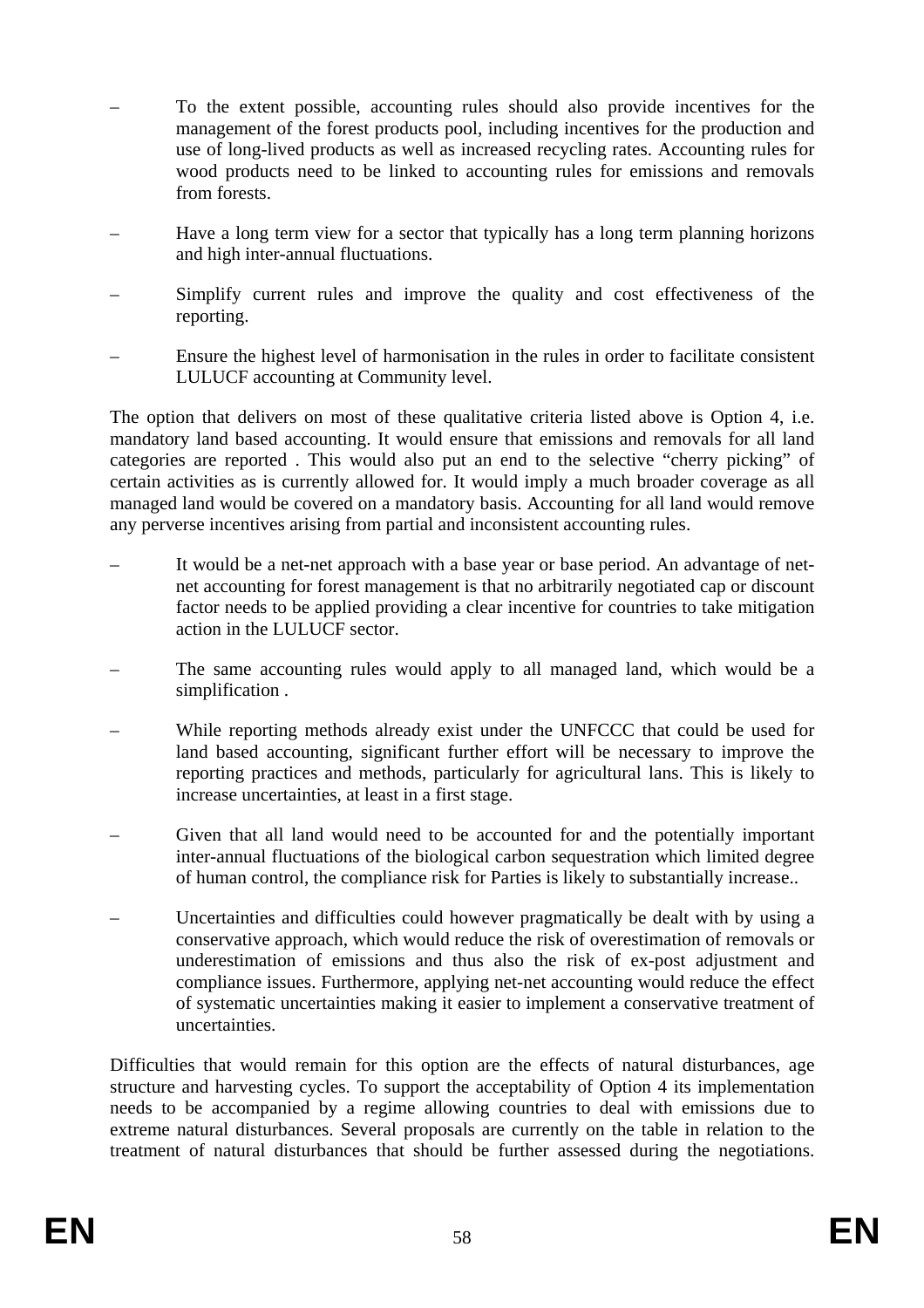Accounting for harvested wood products would also need to be considered in the context of Option 4. The effect of age structure, if significant and substantiated, could be taken into account through target setting.

# **Conclusion**

The risk of large sinks credits coming into the system, potentially overwhelming the reductions needed in the other sectors is limited for some of the options and can be contained for the others through appropriate capping or discounting. Therefore, almost all assessed accounting options would guarantee the minimal required environmental integrity of the overall targets.

From a quantitative and quality point of view option 4 (mandatory land-based accounting on a net-net approach) has the advantage that it delivers on most of the environmental integrity and quality criteria required for the accounting of LULUCF. This will need to be accompanied with rules dealing with the compliance risk due to extreme natural disturbances. Implementation of option 4 will also requires further improvement of LULUCF inventory data.

# <span id="page-58-0"></span>**6.4. Accounting rules for a surplus off Assigned Amount Units**

In order to assess the impact of any surplus of Assigned Amount Units over the period 2008- 2012 on the environmental integrity of the reduction targets for the period after 2012, the following is assumed:

- 2008-2012 average emission levels are assumed to remain at the level of 2006 emissions
- Countries with a deficit (i.e. emission levels above the reduction target under the Kyoto Protocol for the period 2008-2012) acquire AAUs from countries with a surplus in order to be in compliance
- No credits generated through CDM are used for compliance<sup>37</sup>, neither any emission rights generated through a net sink in the LULUCF sectors.

[Table 10](#page-58-1) gives an overview of the potential surplus or deficit per country on the basis of the above assumptions. For the group of countries that have ratified the Kyoto Protocol, the potential surplus on an annual basis over the period  $2008-2012$  amounts to 1.47 Gt CO<sub>2</sub>, i.e. 1474 million AAUs or 7.4 billion AAUs over the period 2008-2012. Given that any potential inflow of credits from CDM is not taken into account, the total surplus is likely to be substantially larger.

If the USA is taken into account as a potential buyer of AAUs for compliance, the surplus would reduce substantially to 162 million AAUs per year or 811 million AAUs over the 2008- 2012 period.

<span id="page-58-1"></span>**Table 10 Potential annual surplus or deficit of AAUs over the period 2008 - 2012** 

<sup>1</sup> 

<sup>&</sup>lt;sup>37</sup> Note that emission rights generated through the Joint Implementation Mechanism are actually converted AAUs and as such do not change the total amount of available emission rights.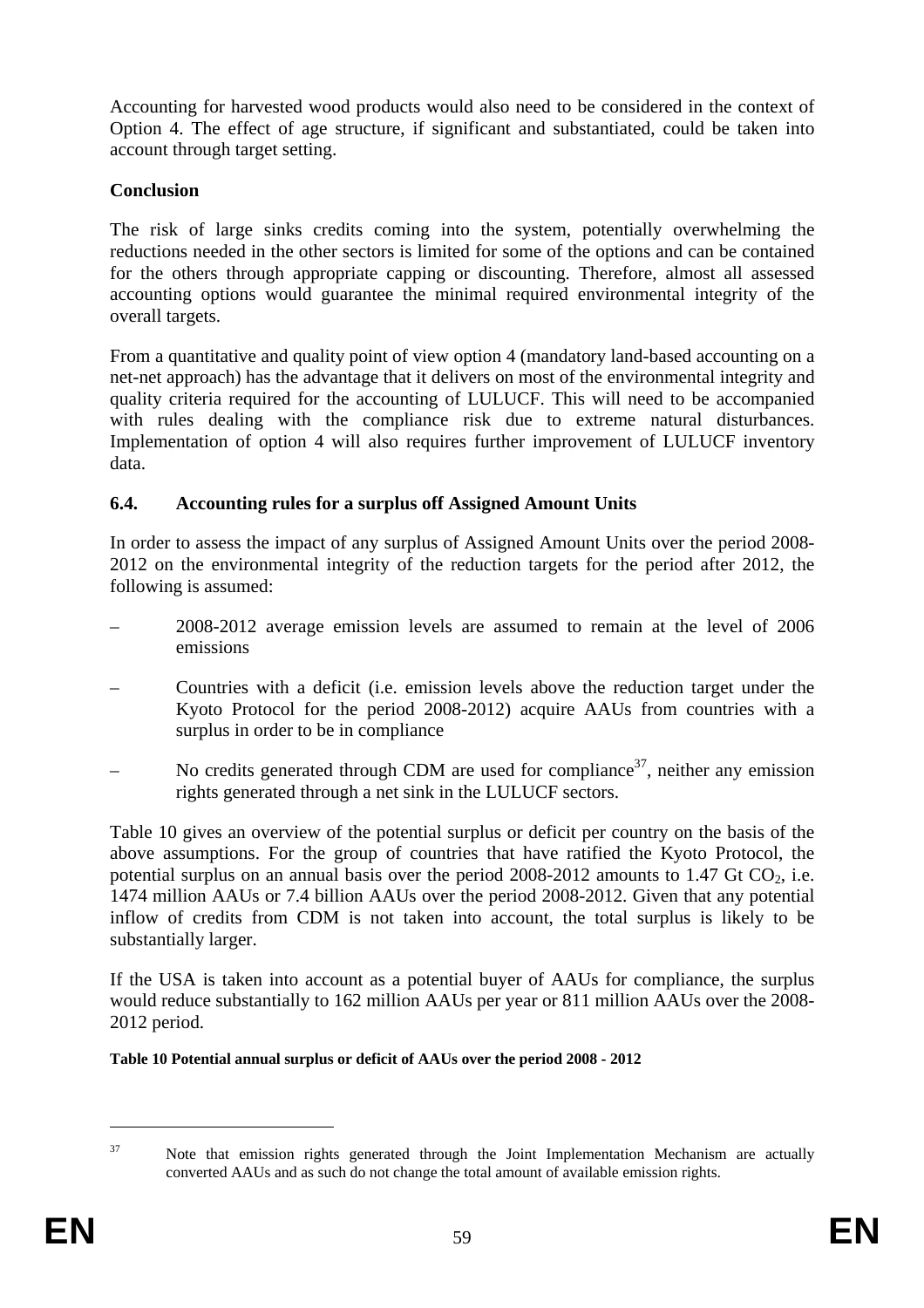|                                                                                                                                                                                                      | Target<br>2008-<br>2012 | <b>Base</b><br>year | 1990  | 2008-<br>2012<br>average<br>annual<br>emissions | 2008-<br>2012<br>Average<br>annual<br>target<br>in<br>absolute<br>emissions | Average<br>annual<br><b>Surplus</b><br>$(+),$<br>deficit (-) |
|------------------------------------------------------------------------------------------------------------------------------------------------------------------------------------------------------|-------------------------|---------------------|-------|-------------------------------------------------|-----------------------------------------------------------------------------|--------------------------------------------------------------|
| <b>EU 15</b>                                                                                                                                                                                         | $-8%$                   | 4266                | 4244  | 4151                                            | 3924                                                                        | $-227$                                                       |
| <b>EU 10</b>                                                                                                                                                                                         | $-7%$                   | 1494                | 1320  | 979                                             | 1388                                                                        | 410                                                          |
| Russia                                                                                                                                                                                               | 0%                      | 3323                | 3326  | 2190                                            | 3323                                                                        | 1133                                                         |
| Ukraine                                                                                                                                                                                              | 0%                      | 921                 | 922   | 443                                             | 921                                                                         | 478                                                          |
| Iceland                                                                                                                                                                                              | 10%                     | 3                   | 3     | 4                                               | 4                                                                           | $-1$                                                         |
| Norway                                                                                                                                                                                               | 1%                      | 50                  | 50    | 54                                              | 50                                                                          | $-3$                                                         |
| Switzerland                                                                                                                                                                                          | $-8%$                   | 53                  | 53    | 53                                              | 49                                                                          | -5                                                           |
| New Zealand                                                                                                                                                                                          | 0%                      | 62                  | 62    | 78                                              | 62                                                                          | $-16$                                                        |
| Australia <sup>a</sup>                                                                                                                                                                               | 8%                      | 516                 | 416   | 536                                             | 557                                                                         | 21                                                           |
| Japan                                                                                                                                                                                                | $-6%$                   | 1261                | 1272  | 1340                                            | 1186                                                                        | $-154$                                                       |
| Canada                                                                                                                                                                                               | $-6%$                   | 594                 | 592   | 721                                             | 558                                                                         | $-162$                                                       |
| <b>USA</b>                                                                                                                                                                                           | $-7%$                   | 6135                | 6135  | 7017                                            | 5706                                                                        | $-1312$                                                      |
| Surplus (+) or Deficit (-)                                                                                                                                                                           |                         |                     |       |                                                 |                                                                             |                                                              |
| Excluding<br>the<br><b>USA</b>                                                                                                                                                                       |                         | 12543               | 12261 | 10549                                           | 12022                                                                       | 1474                                                         |
| Including<br>the<br><b>USA</b>                                                                                                                                                                       |                         | 18678               | 18396 | 17566                                           | 17728                                                                       | 162                                                          |
| <b>Source: UNFCCC GHG inventory data</b><br>http://unfccc.int/ghg_data/ghg_data_unfccc/time_series_annex_i/items/3841.php<br>http://unfccc.int/ghg_data/kp_data_unfccc/base_year_data/items/4354.php |                         |                     |       |                                                 |                                                                             |                                                              |

<sup>a</sup> For Australia, the base year data includes emissions from LULUCF according to Art. 3.7 of the Kyoto Protocol<sup>38</sup>

The impact of this amount of surplus AAUs on the achievement of a -30% reduction target for developed countries by 2020 is significant.<sup>39</sup> If it is assumed that the surplus AAUs under the Kyoto Protocol are consumed for compliance purposes at a constant rate over the period 2013-2023 by the group of all developed countries (including the USA), then a total of 737 million AAUs ( $= 1474 \times 5 / 10$ ) would be available each year up to 2020. This would represent 4% of 1990 emissions of this group, including the USA. As such the surplus amount

<u>.</u>

<sup>&</sup>lt;sup>38</sup><br>This figure for Australia needs to be adjusted once their AAU report is approved by the UNFCCC.

<sup>39</sup> For the purposes of this calculation, it is assumed that the 2020 target level is the average of a five year period from 2018 to 2022, following a five year period from 2013 to 2017.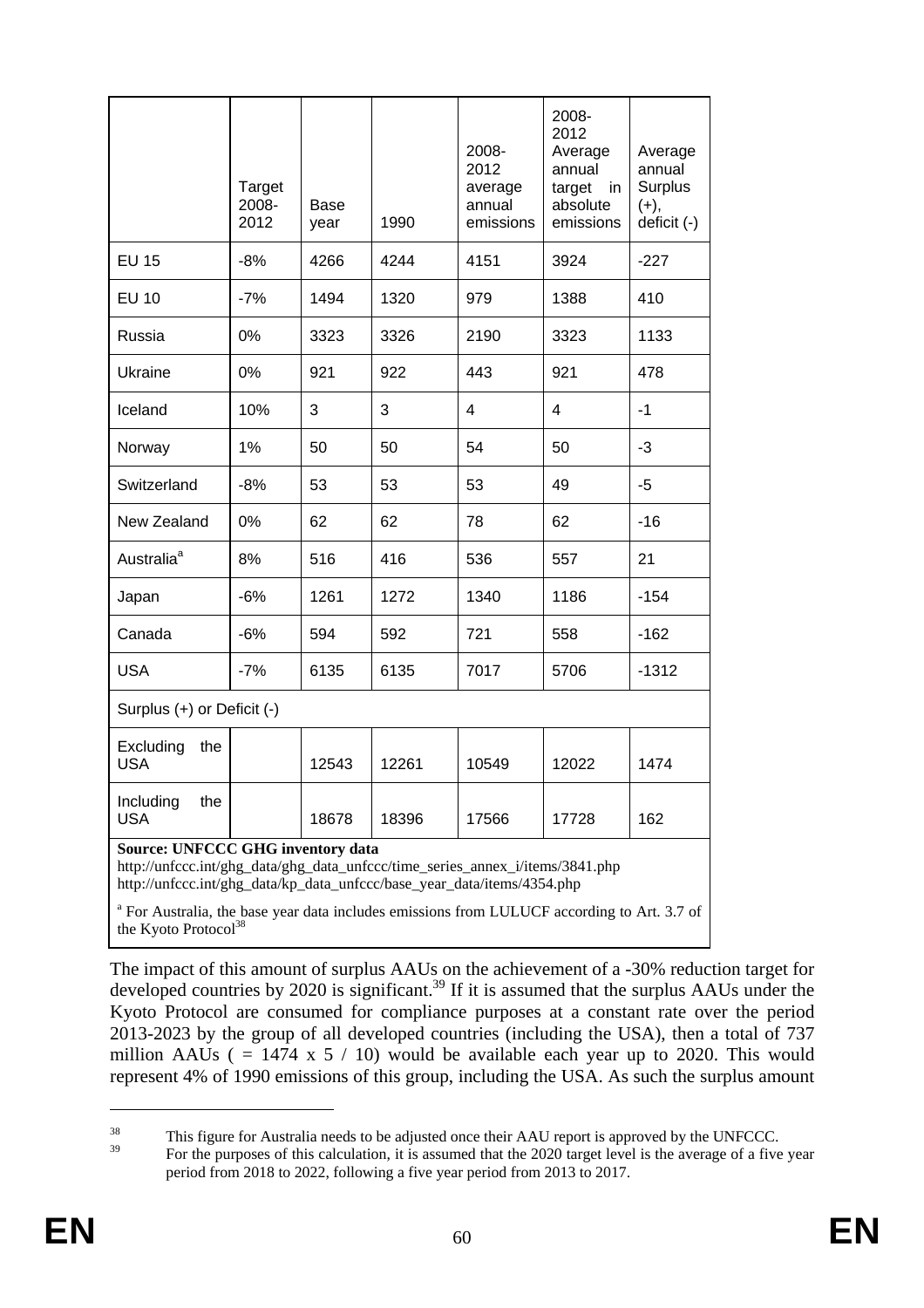of AAUs could potentially reduce the real environmental impact of the -30% target for the whole group of developed countries, including the USA, by  $4\%^{40}$ .

The impact might even be higher if less surplus AAUs are used for compliance early in the period 2013-2022 and more at the end, compared to the flat rate of 737 million AAUs.

Similarly the use of CDM credits and removal units generated through the LULUCF sectors is expected to further increase the amount of surplus AAUs over the period 2008 – 2012 and thus the potential negative impact on the environmental effectiveness of a given reduction target in 2020.

If the USA had participated in the Kyoto Protocol, as foreseen when negotiation the Kyoto Protocol's reduction targets, the surplus AAUs would have had a significantly lower impact on the post-2012 reduction target, i.e. only 0.4% or on average 128 million AAUs over the period 2013-2022 (= 162 x 5 / 10).

## **Conclusion**

Surplus AAUs from the period 2008-2012 constitute a significant risk for the environmental effectiveness of the reduction targets for the period after 2012. If this is not taken into account when setting the overall ambition level, the -30% reduction target compared to 1990 by 2020 might result in real emission reduction of only -26% or even less compared to 1990 by 2020.

- **6.5. Actions/technologies to achieve the reduction targets for developed countries and a substantial deviation from baseline in developing countries by 2020 and the development of the global carbon market to stimulate these actions**
- <span id="page-60-0"></span>*6.5.1. Actions to achieve the reduction targets for developed countries and a substantial deviation from baseline in developing countries by 2020*

The POLES model was used to analyse the type of actions/technologies necessary in the energy and transport sector to ensure that GHG emissions are limited to be in line with the objectives proposed by the EU following the policy assumptions as presented in the policy option definition in chapter [5.4.](#page-39-0) The results are referred to as the "appropriate global action scenario".

GHG emissions in developed countries decrease by 22% in 2020 compared to 1990. Also in the EU, domestic GHG emissions decrease by 20%. The remaining 10% is achieved through offsetting mechanisms that generate credits for reductions in developing countries. GHG emissions of developing countries continue to grow up to 2020, but reach a peak between 2020 and 2025. In 2020, emissions from energy and industry in developing countries are 19% below baseline projections. See Annex 12 of this Staff Working Document (Part 2) for more details for the major economies.

#### **Figure 5 Developed/developing countries GHG emissions in POLES baseline & appropriate global action**  scenario<sup>41</sup>

1

<sup>&</sup>lt;sup>40</sup> Note that if the USA is not taken into account, the annual amount of 737 million AAUs used for compliance over the period 2013-2022, would represent 6% of 1990 emissions.

<sup>&</sup>lt;sup>41</sup> See in Annex 12 of this Staff Working Document (Part 2) for more details on impacts of the Appropriate global action scenario on selected MEM participants.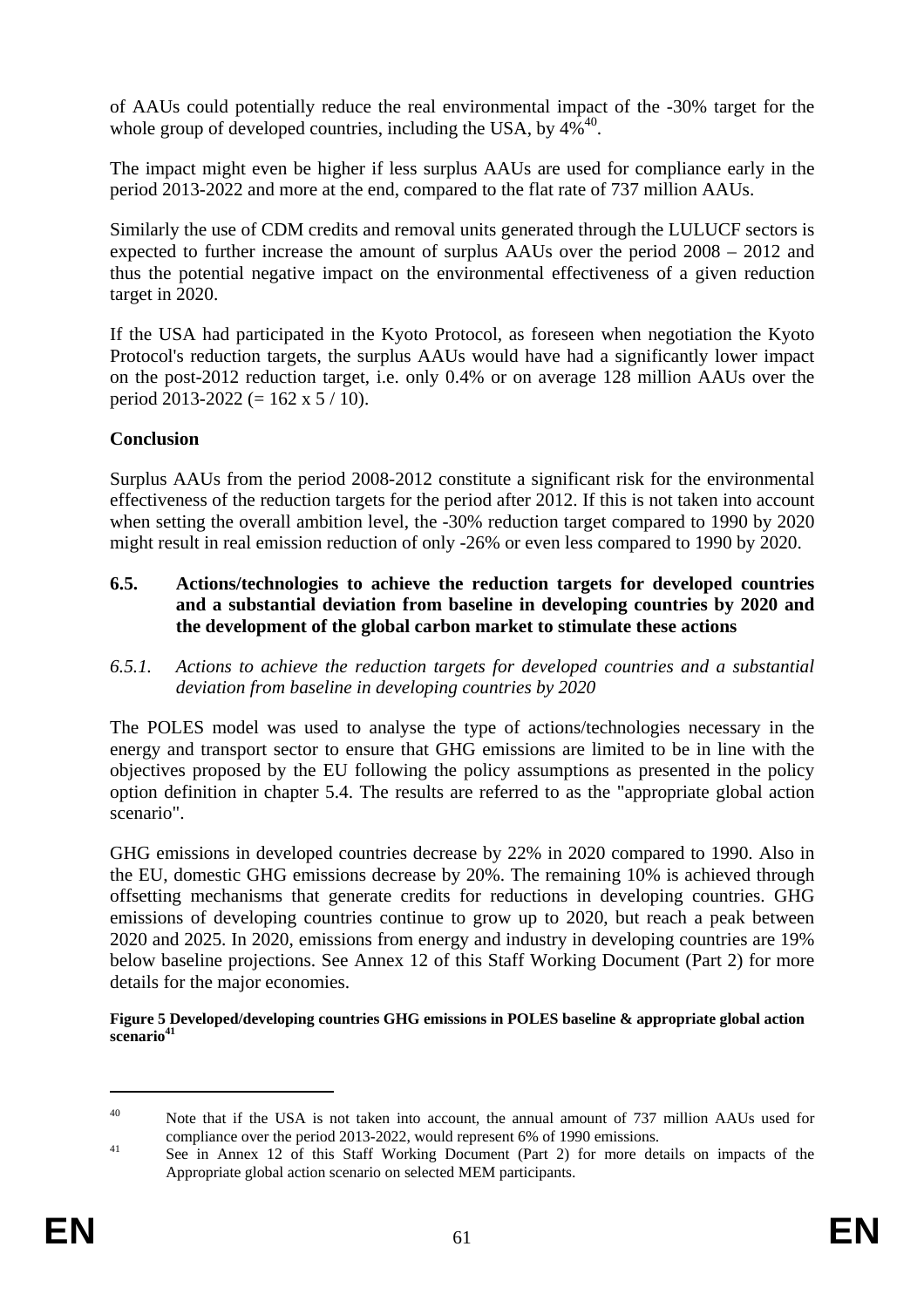

Source: JRC, IPTS, POLES

### **Action on energy efficiency, crucial contribution to the appropriate global action scenario**

Until 2020, energy efficiency measures represent the bulk of the reduction potential, both technically and economically. It is the single most important opportunity in the coming decade.

A large variety of low-cost measures can be exploited, most of which are already available and have negative or low costs even though upfront investments might be considerable. All sectors have options to improve energy efficiency (both supply and demand sectors). The POLES model simulates the realisation of this reduction potential through improving the global energy intensity through such policies at no or low cost.

Moreover, the gradual introduction of a carbon price at higher levels than the one assumed in the baseline stimulates further carbon price-induced energy efficiency improvements.

The figure below shows the crucial importance of such induced energy efficiency improvements for the overall emission reductions, delivering up to 50% of total global effort compared to baseline in 2020 at no or very low cost. In 2030 it would still a little less than half the global effort. For developing countries this share is even higher at  $2/3^{rd}$  of the total action.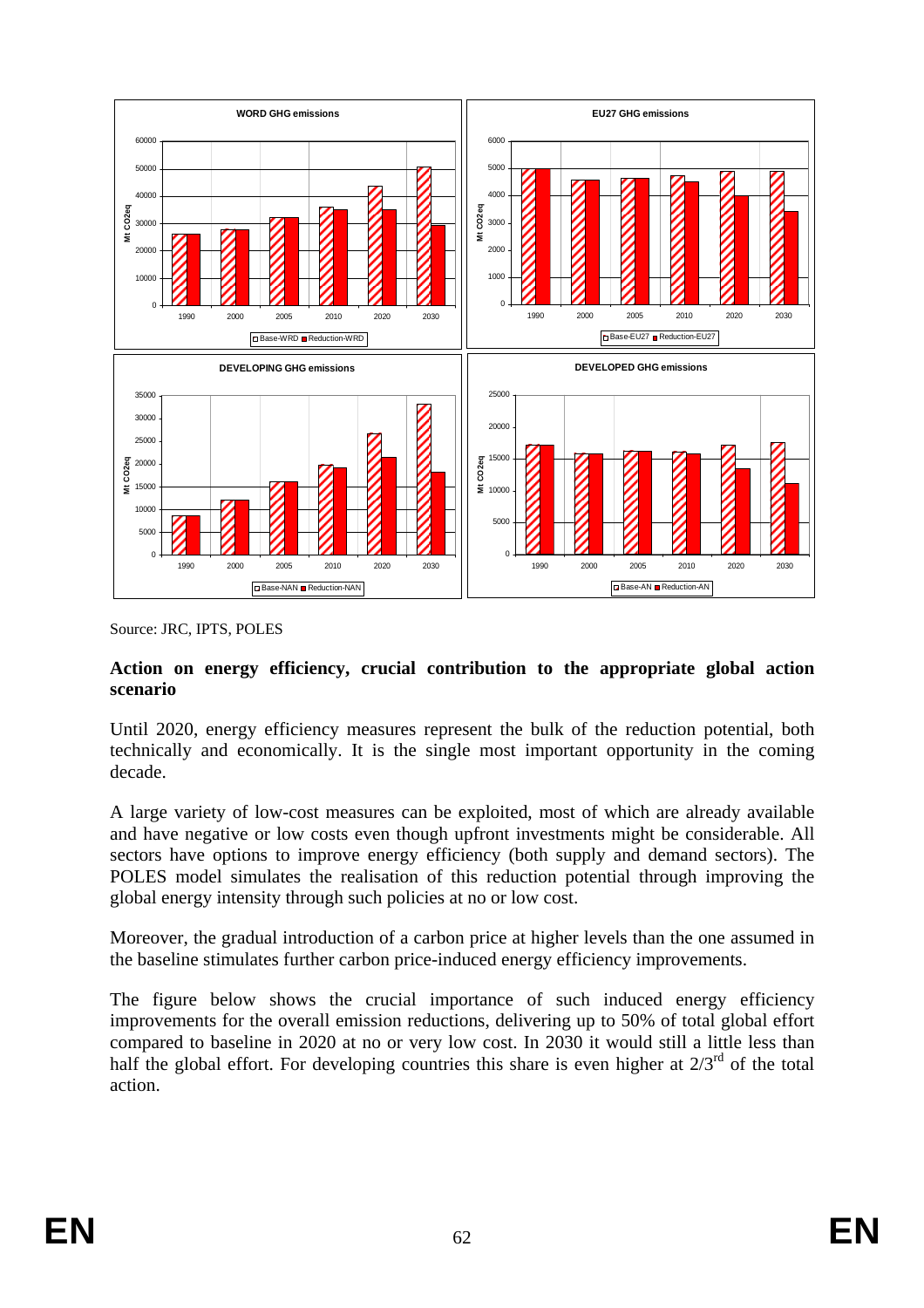

### **Figure 6 Contribution of different technologies to reduce CO2 emissions**<sup>42</sup>

Source: JRC, IPTS, POLES

Annex 11 of this Staff Working Document (Part 2) gives more detailed background to exactly what types of energy efficiency actions can be taken in what regions and in what sectors.

### **Renewable energy**

Renewable energies are not only carbon free, but also improve the security of supply within energy balances. Most of them are particularly relevant for power production (hydropower, on- and off-shore wind power, solar PV, high temperature solar, geothermal, different types of biomass-fed power plants, and in perspective geothermal, tidal and wave power). They present often zero or very low GHG emissions. They are available at a wide range of development levels, from commercially mature to those that are only at the conceptual stage. Particularly innovative are some technologies to improve the performance of photovoltaic cells, but also biotechnologies for biofuels or hydrogen production. These still need important R&D efforts. Other technologies, close to commercial stage, are struggling to compete and need support schemes but they would do well in a world with a price of carbon. The baseline scenario foresees that electricity output from renewables would grow worldwide by 148% by 2020 and by 246.8% by 2030 with respect to 1990, whereas renewables would increase by 185.4% by 2020 and by 322.4% by 2030 in the Appropriate Global Action scenario for the same period. The potential growth of each technology, however, depends on the remaining potential. Hydropower, for instance, offers limited expansion capacity in many developed

1

<sup>&</sup>lt;sup>42</sup> See Annex 12 of this Staff Working Document (Part 2) for more details on impacts of the Appropriate global action scenario on selected MEM participants.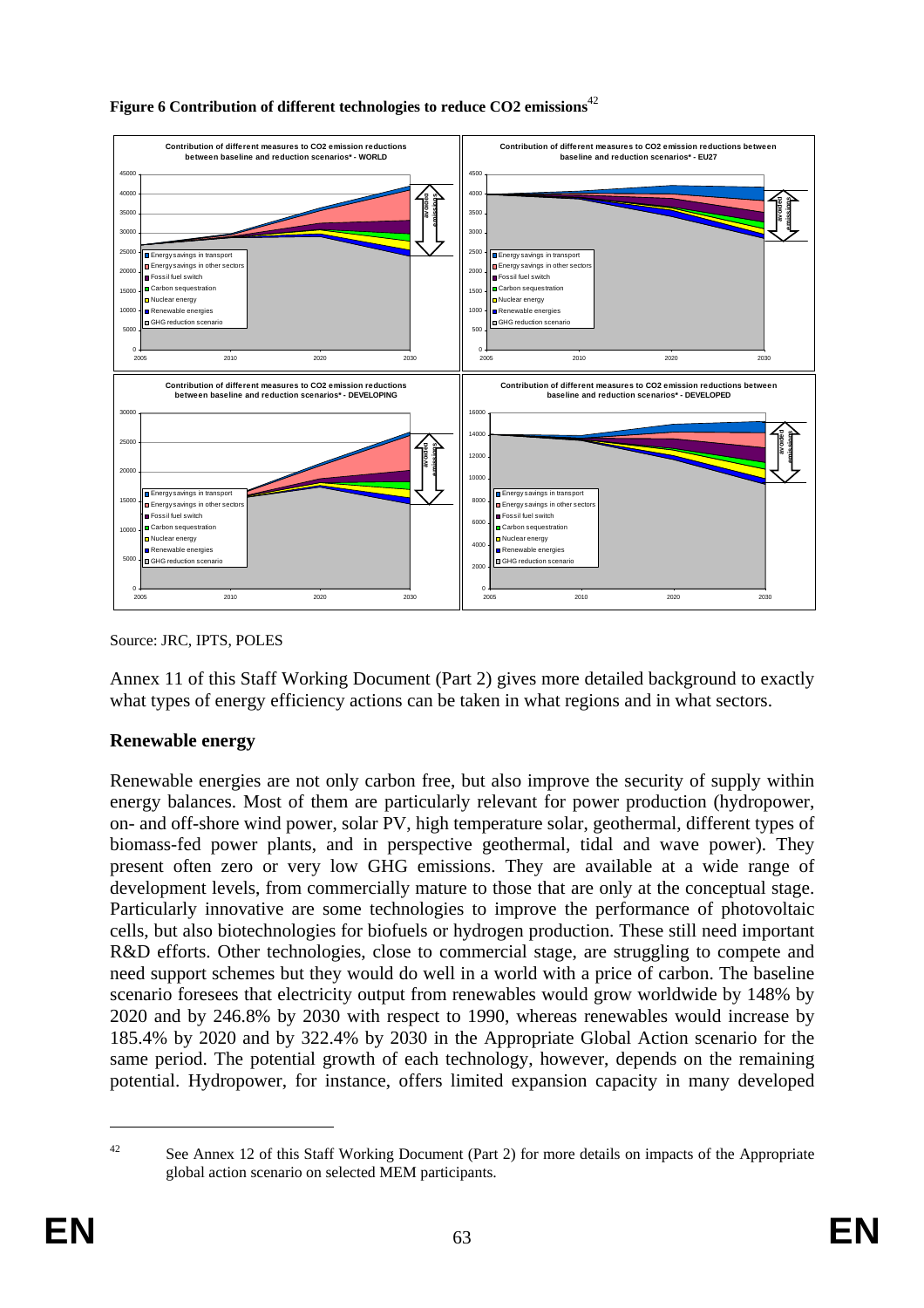regions, and by 2030 the hydropower output differences between the two scenarios are small, around 5% with respect to the reference year (that is, an 85.3% increase in the Appropriate global action scenario versus an 80.3% increase in the Baseline). 'New' renewables (mainly wind and to a lesser extent solar), are expected to grow by 2329.1% above 1990 levels in the Baseline and by 3298.7% in the Appropriate global action scenario by 2030. These changes look impressive but in fact they represent in the baseline scenario a yearly growth rate of 8.8% until 2020 and of 8.3% until 2030, and in the Appropriate global action scenario slightly higher yearly growth rates (10.0% until 2020 and 9.2% until 2030). The real acceleration takes place in the period 2005-2020, when production increase more than sevenfold in the baseline more than tenfold in the Appropriate global action scenario.

For the EU renewables growth in power generation would be 272,2% in 2020 and 331.1% in 2030 with respect to 1990 in the Appropriate scenario (against 221% and 310.4% in the baseline for the same period). The growth in "new" renewables, excluding hydropower, would be much faster, with rates close to 13.4%/yr to 2020 and 10.6%/yr to 2030 in the Appropriate scenario.

Total growth in renewables allows to reach a share of 17% over total primary energy by 2020 and 18,3% by 2030. They represent respectively 17% in 2020 of total final energy consumption $43$ 

Renewables have also an important market niche in non-electric applications. In domestic and industrial sectors, low temperature solar thermal devices and biomass-fuelled boilers can be used. In the transportation sector, bio-ethanol, bio-diesel or other forms of sustainable biofuels are also already extensively used in several countries, and in some of them have gained a significant market share. Their worldwide potential is significant. This assessment addresses the increased demand for sustainable biomass and biofuels and its potential impact on deforestation and agricultural production in chapte[r 6.6.](#page-78-0)

# **Nuclear power**

Another carbon free energy source is nuclear power. In the baseline, worldwide nuclear power sees a 40.6% capacity increase and a 40.1% output increase over the period 2005-2020. This is higher than in the 2007 IA<sup>44</sup>due to higher overall fossil fuel prices. In the Appropriate global action scenario more nuclear power capacity is added, with an 80.9% increase of installed capacity and an 80.5% increase in output by 2020 compared to 2005. Over half of total additional capacity would be installed in developing countries.

In the EU, capacity is roughly maintained in 2020 at 2005 levels in both scenarios in line with current phase-out plans in Member States.

# **Fuel switch**

<u>.</u>

<sup>&</sup>lt;sup>43</sup> This translates into a 17% renewables share of final energy demand. The figure does not include the contribution of heat-pumps in Residential and Services surface heating, geothermal, tidal and wave energy. Heat production for local CHP plants based on biomass is not considered in the model. If these sources would be incorporated in the calculation, the renewables share would increase towards the 20% target. See also the results of the Green-X model used for the staff working document accompanying the Renewable Road Map Communication on the estimations of the excluded sources (COM 2006/1719).<br>Impact assessment accompanying the Communication "Limiting Global Climate Change to 2 degrees

Celsius The way ahead for 2020 and beyond"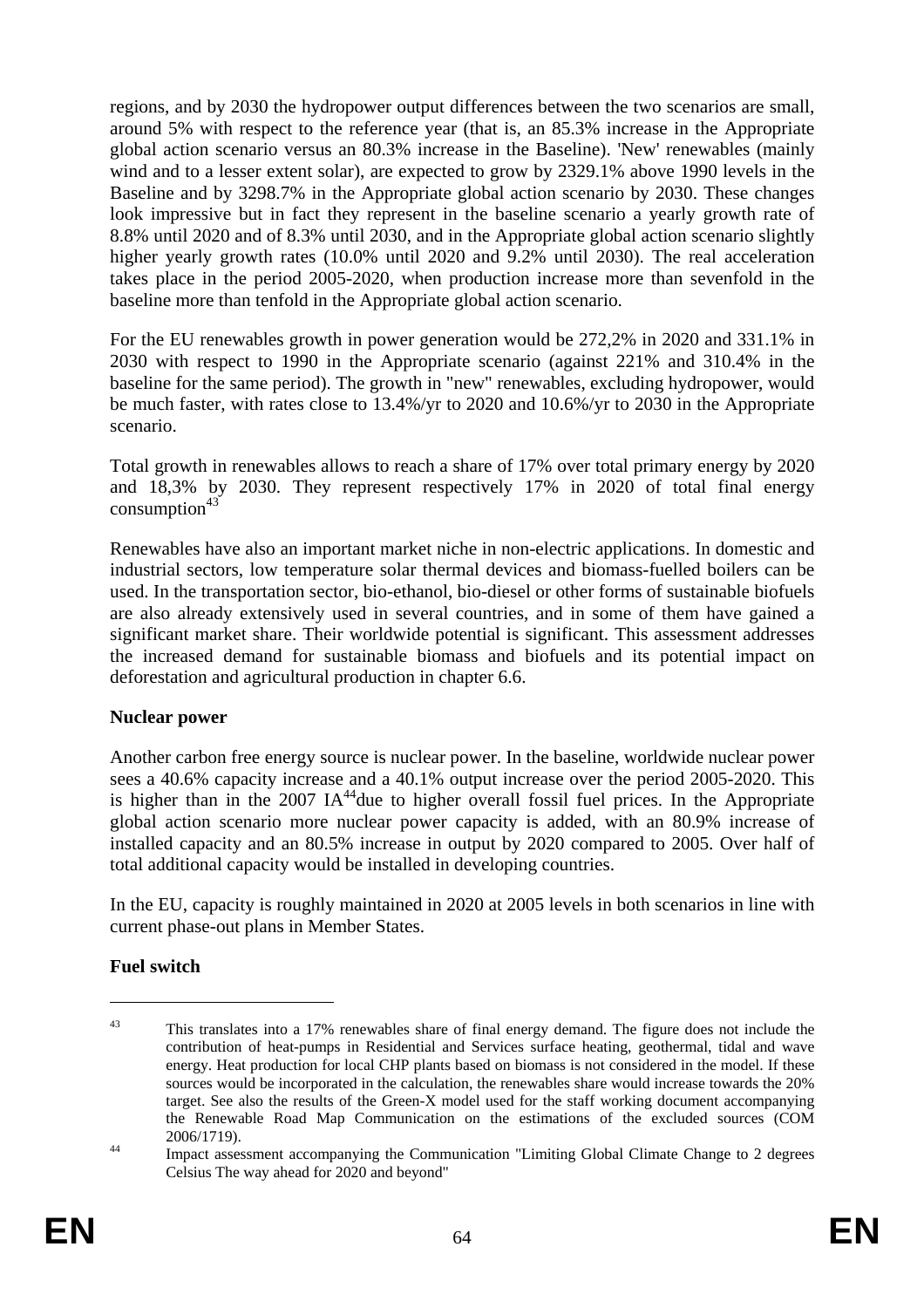Fuel switch very often entails not only changing to a less carbon-intensive fuel but also additional gains in efficiency because the fuel change implies a substantial change in technology (e.g. replacing oil-fired boilers with advanced high-efficient gas turbines). However, this is not always the case, since some standard combustion plants can accommodate a range of fuels from highly carbon intensive coal to virtually zero-carbon biomass. The power generation sector is the one, at global scale, that would experience most of the fuel switch in the projected period due to its relatively high technological flexibility.

It is interesting to note that the upward trend in the demand for electricity is much higher compared to the projected increase in overall final energy demand, i.e. the share of electricity will increase. Electricity will continue to be the most valued and demanded final energy carrier, and even in the Appropriate global action scenario total electricity demand grows by 160% by 2030 with respect to the 1990 level. However, the technological portfolio is expected to radically change, carbon-free primary electricity is supposed to account for around 55-56% of total electricity produced by 2030 (both worldwide and in EU-27) in the Appropriate global action scenario, whereas in the baseline this share is expected to reach a mere 33.6% worldwide and 47,7% in the EU.

It should be noted that since 1990 the share of carbon free electricity produced globally has dropped significantly. This is due to the huge growth in fossil fuel power generation capacity (particularly coal-fired), and to the slowdown or outright halt of nuclear programmes worldwide over the last two decades. The Appropriate global action scenario will take the world back in terms of share of carbon free electricity almost exactly to the share as it stood in 1990. The scale, of course, will be 3.5 times bigger than in 1990.

### **Figure 7 Power Generation by fuel type<sup>45</sup>**

1

<sup>&</sup>lt;sup>45</sup> See in Annex 12 of this Staff Working Document (Part 2) for more details on impacts of the Appropriate global action scenario on selected MEM participants.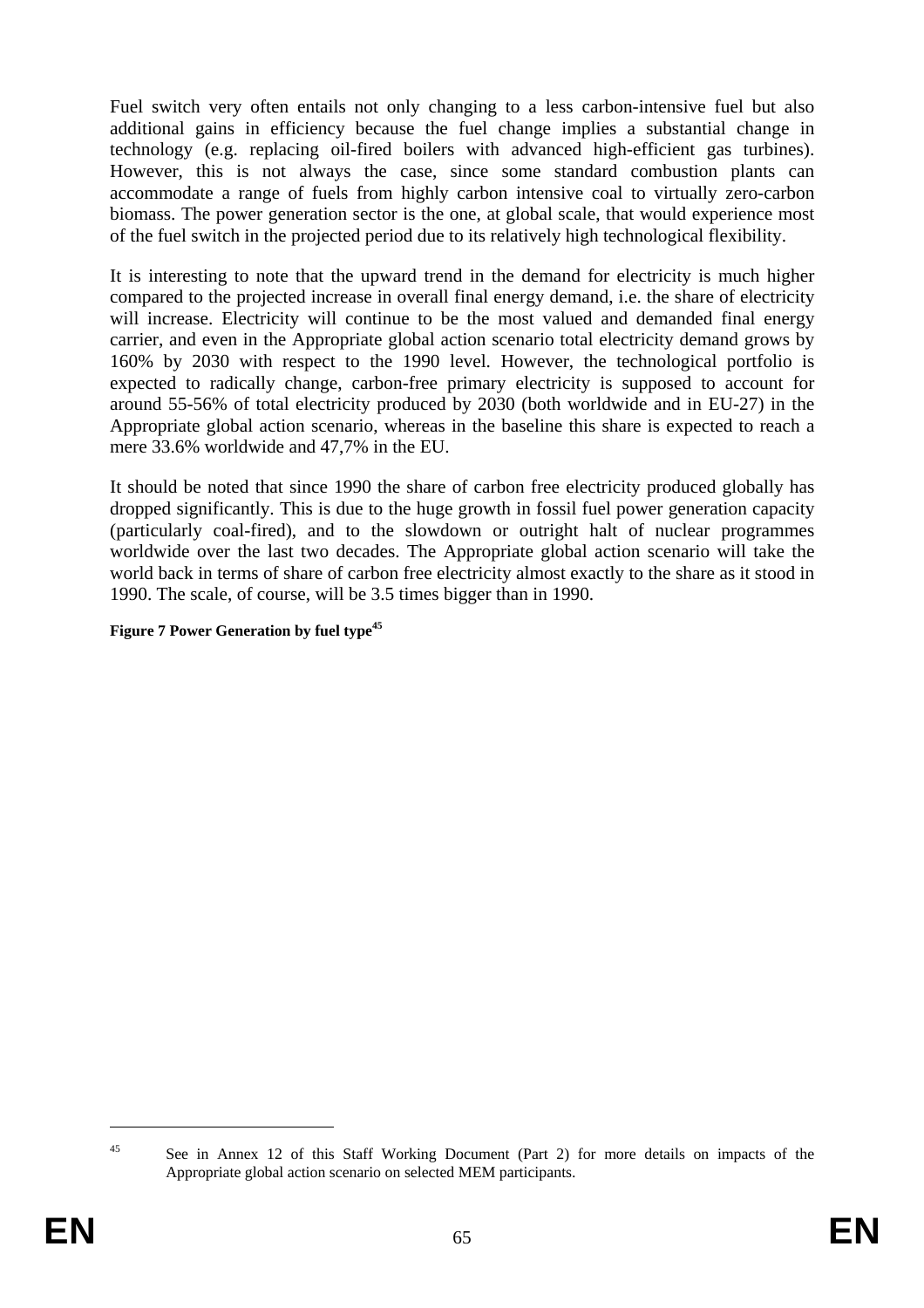

Source: JRC, IPTS, POLES

It should be noted that since 1990 the share of carbon free electricity produced globally has dropped significantly. This is due to the huge growth in fossil fuel power generation capacity (particularly coal-fired), and to the slowdown or outright halt of nuclear programmes worldwide over the last two decades. The Appropriate global action scenario will take the world back in terms of share of carbon free electricity almost exactly to the share as it stood in 1990. The scale, of course, will be 3.5 times bigger than in 1990.

# **Carbon Capture and Storage**

From the point of view of new technologies, a significant contribution to emissions reductions is expected from CCS. In fact a very fast deployment of this technology would be necessary from the very low current levels to those projected for 2030 in the Appropriate global action scenario. This technology is already being used especially in the context of enhanced oil recovery and natural gas production but the marginal costs for retrofit applications is still significantly higher than prevailing carbon prices. Furthermore, the environmental impact of large scale deployment of this technology in the power sector over very long periods is largely unknown. The environmentally sound and safe deployment of this technology requires a sound legal framework like the one that has been adopted by the European Union.

Unsurprisingly, at global level, in the Baseline, the penetration of CCS with respect to fossilfuelled power plants by 2030 is virtually zero, whereas the Appropriate global action scenario results in a significant share of fossil fuel power generation with CCS (18%). This underlines how crucial this technology will be in the future to achieve a sustainable carbon emission path at global level, and that large scale demonstration has to commence without delay. The greatest potential for expansion of this technology is anticipated to take place in the US and in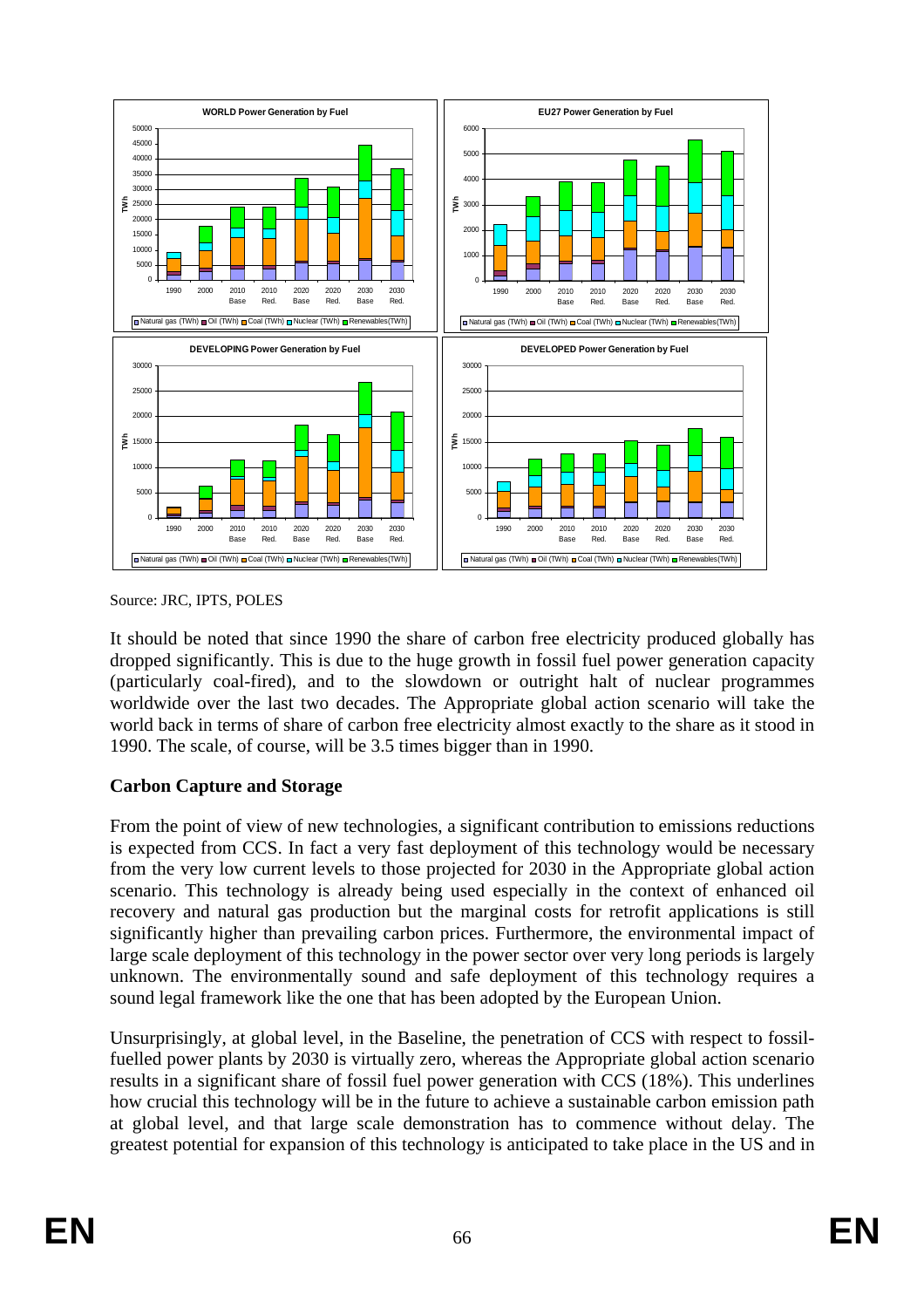China, while it would be relatively smaller in the EU. Most new fossil fuel power plants built after 2020 would be with CCS.





Source: JRC, IPTS, POLES

#### **Investment needs in the power sector**

The Appropriate global action scenario implies an accelerated decommissioning of carbonintensive technologies and its replacement by low-carbon, climate-friendly ones. The latter typically exhibit higher investment costs, therefore higher investment flows are required. However, while the costs of single investments are higher, a carbon constrained world also entails more efficient end-use of energy and therefore a lower total final energy demand requiring less power plants overall. This affects all final energy carriers, but most especially the power generation sector, which is the one expected to contribute a significant share to the overall decarbonisation of the energy sector. The annual investment in newly installed capacities for the power sector (26 power generation technologies are considered) is shown hereafter for both scenarios until 2030. For CCS installations, this investment cost includes the costs to capture CO2 but not to transport and store it. As such total investments including CCS might be higher in 2030 due to a large penetration of CCS by then.

#### **Figure 9 Annual Power Generation Investments<sup>46</sup>**

<sup>1</sup> 

<sup>&</sup>lt;sup>46</sup> See in Annex 12 of this Staff Working Document (Part 2) for more details on impacts of the Appropriate global action scenario on selected MEM participants.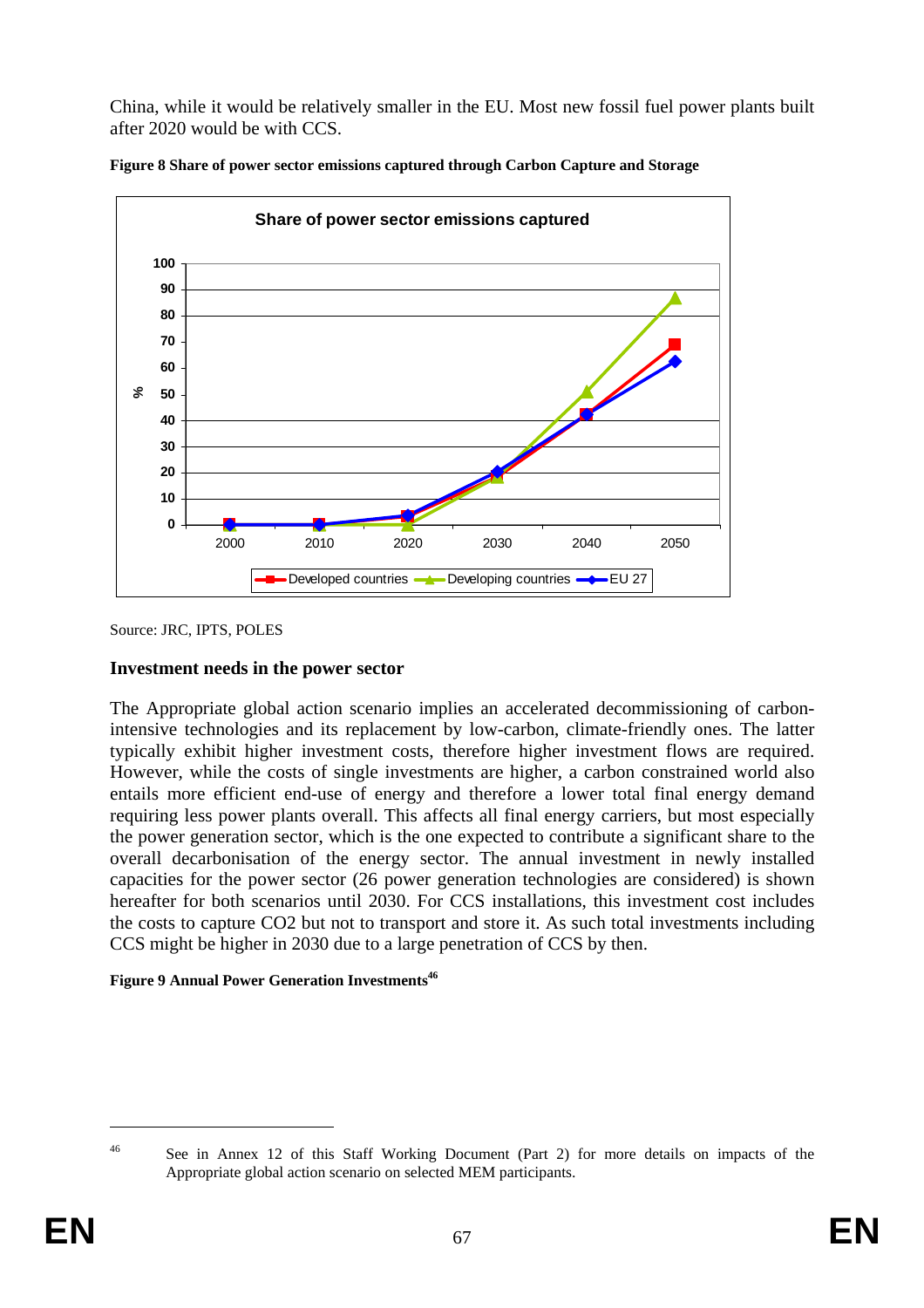

Source: JRC, IPTS, POLES

The results indicate that the differences in costs within the power generation sector are not very high because efficiency gains are projected to offset higher specific capital investment costs.

Figure 10 Changes in the mix of power generation<sup>47</sup>

1

<sup>&</sup>lt;sup>47</sup> See in Annex 12 of this Staff Working Document (Part 2) for more details on impacts of the Appropriate global action scenario on selected MEM participants.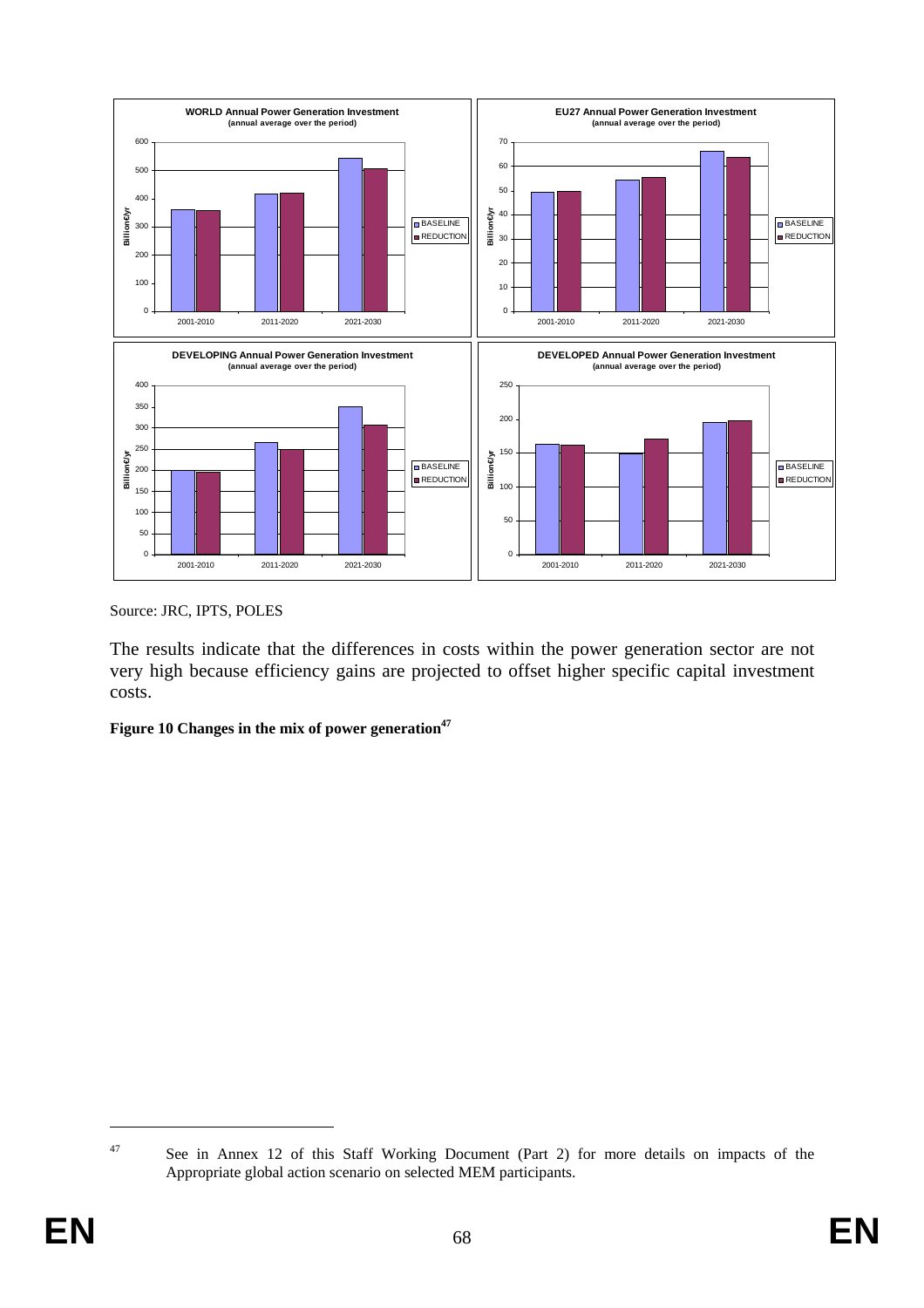

Source: JRC, IPTS, POLES

The main changes in generation capacity between the Appropriate global action scenario and the baseline would concern the thermal-electric power from fossil fuels. Worldwide it would decrease by around 41% in the Appropriate global action scenario by 2030, but the impact until 2020 would be much smaller. This trend is particularly obvious in China, India and the US. But the losses of fossil fuelled generation capacity would be to a large extent substituted by increases in renewables and nuclear capacity. Additional capacity in developed countries would be provided mainly by new renewables and hydro. Nuclear would also grow in all regions.

### **Figure 11 Additional, new capacity in Power generation compared to 200048**

1

<sup>&</sup>lt;sup>48</sup> See in Annex 12 of this Staff Working Document (Part 2) for more details on impacts of the Appropriate global action scenario on selected MEM participants.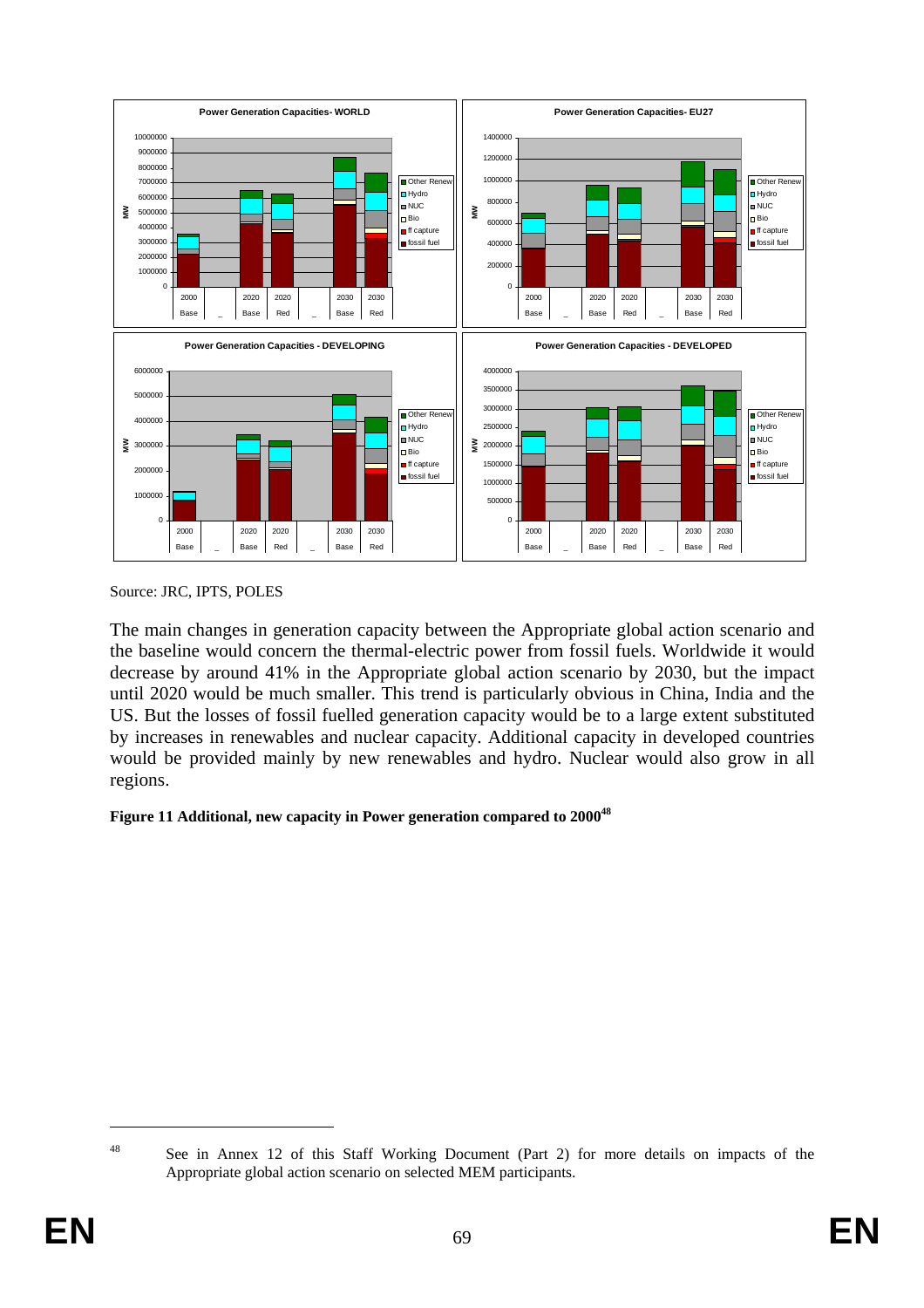

Source: JRC, IPTS, POLES

## **Sectoral contributions to the appropriate global action scenario**

The structure of energy-based and industrial GHG emissions provides an insight on the different opportunities of emission cuts by sectors. More than half of the potential emission cuts are to be found within the power generation sector. This reflects the great potential of this sector to shift to less carbon intensive technology portfolio combined with the possible reductions on the demand side. The industrial sector follows, where significant opportunities can also be found. This emission reduction potential is particularly important in developing countries, so that the power generation and industrial sectors in these economies appear to be the key sectors for GHG abatement actions in the future international agreement.

Sectors like residential and transport exhibit lower rates of technological change as private persons might lack sufficient cash to purchase energy efficient goods at optimal levels due to sometimes high upfront investments (e.g. energy efficient household equipments or better thermal insulation of houses).

#### Figure 12 GHG reductions per sector, World Regions<sup>49</sup>

<sup>1</sup> 

<sup>&</sup>lt;sup>49</sup> See Annex 12 of this Staff Working Document (Part 2) for more details on impacts of the Appropriate global action scenario on selected MEM participants.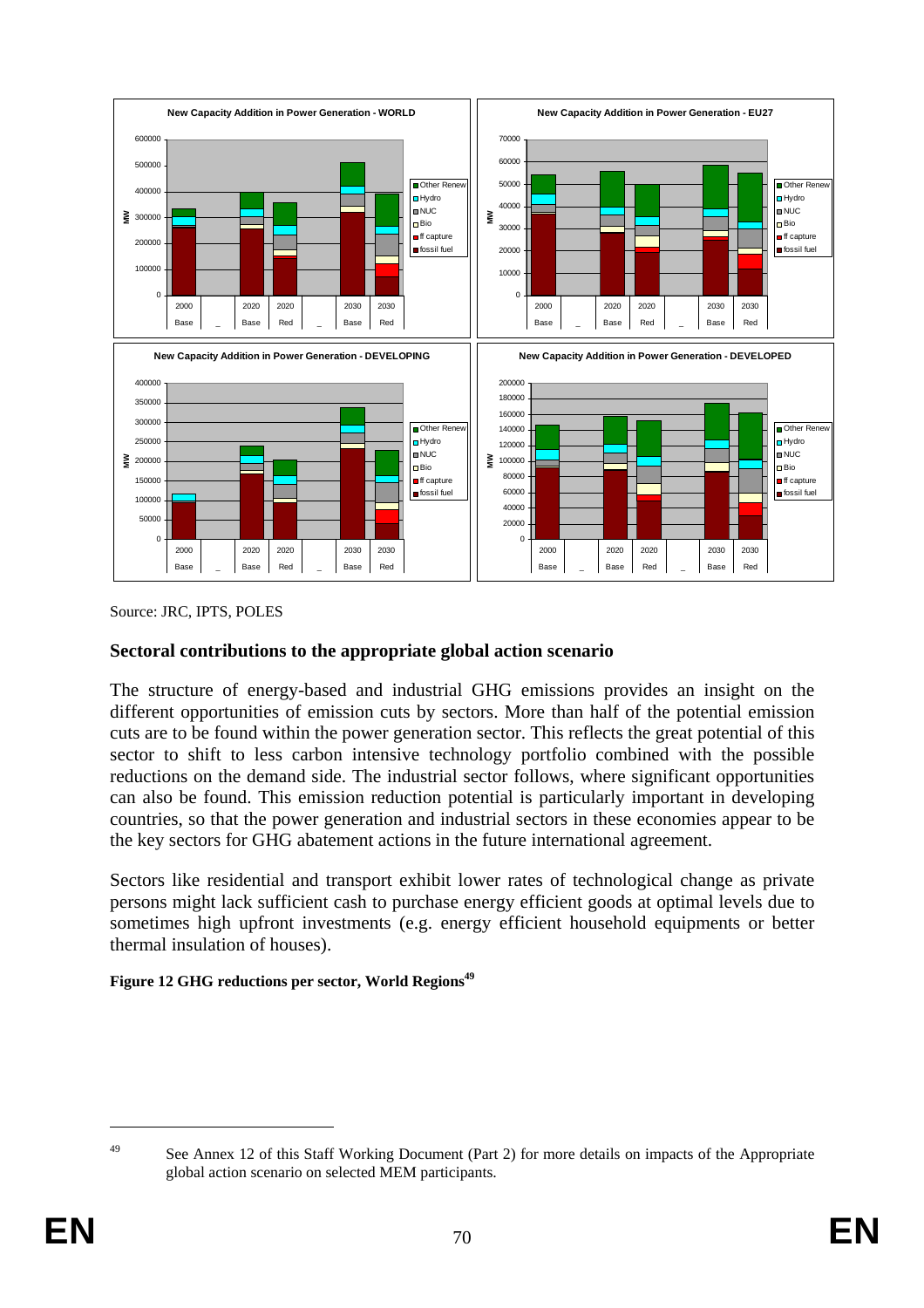

Source: JRC, IPTS, POLES

### **Costs associated with the resulting actions necessary in the energy system and the industrial sectors**

The real incremental mitigation costs that are experienced within an economy induced through carbon prices and the upfront investments necessary to achieve energy efficiency measures are estimated by the POLES model and can be found in [Table 11.](#page-70-0) They do not include the financial flows generated by the trade in emission reduction credits, even though developed countries only reduce by around -22% by 2020 compared to 1990 so around 8% further reductions would have to be achieved through acquisition of credits through the use of offsetting mechanisms.

The annual global reduction costs in the year 2020 amount to  $\epsilon$ 152 billion by 2020. Over the whole period 2013-2020 cumulative global costs are equal to  $\epsilon$  666 billion. Costs in developed countries are equal to  $\epsilon$ 81 billion in 2020 or  $\epsilon$ 374 billion cumulated over the period 2013-2020. Costs in developing countries are equal to  $\epsilon$  71 billion in 2020 or  $\epsilon$ 292 billion over the period 2013-2020.

| Cost of reductions in CO2 from energy and Non CO2 emissions from industry |                                                 |  |  |  |  |
|---------------------------------------------------------------------------|-------------------------------------------------|--|--|--|--|
| Costs in the year 2020                                                    | Total costs over the period 2013 -<br>2020      |  |  |  |  |
| Total costs in Billion $\epsilon$ (2005 prices)                           | Total costs in Billion $\epsilon$ (2005 prices) |  |  |  |  |

<span id="page-70-0"></span>

| Table 11 Costs in developed and developing countries |  |
|------------------------------------------------------|--|
|------------------------------------------------------|--|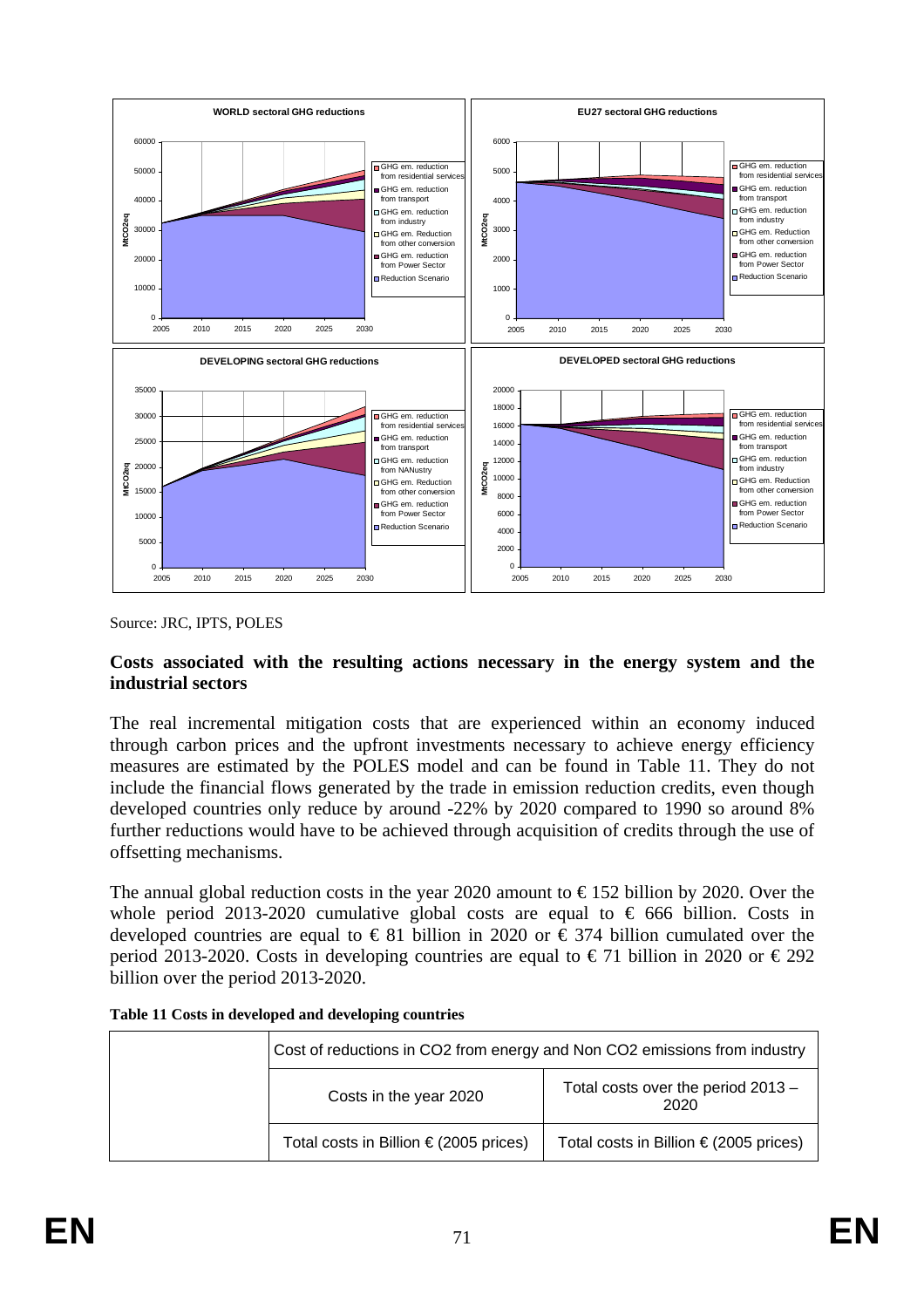|                      | (a)            | (c) |
|----------------------|----------------|-----|
| World                | 152            | 666 |
| Developed countries  | 81             | 374 |
| Developing countries | 71             | 292 |
| EU                   | 23             | 126 |
| <b>USA</b>           | 34             | 157 |
| Japan                | $\overline{7}$ | 30  |
| Russia               | 7              | 22  |
| China                | 30             | 109 |
| <b>Brazil</b>        | 3              | 14  |
| India                | 5              | 24  |

Source: JRC, IPTS, POLES

- Annex 13 of this Staff Working Document (Part 2) discusses in more detail the type of policies and institutional architecture within the international agreement on climate change could deliver the type of actions in developing countries as indicated in this chapter.
- Annex 14 of this Staff Working Document (Part 2) gives further information on the issue of sectoral approaches and how they relate to type of actions in developing countries as indicated in this chapter.
- Annex 15 of this Staff Working Document (Part 2) gives further information on the issues related to technical cooperation and how they can assist with actions in developing countries as indicated in this chapter.

# **Conclusions**

- Actions in the energy system and industrial sector on a truly global scale are crucial to ensure that the 2°C limit can still be met.
- Little more than half of the reduction potential compared to baseline in the energy system and in the industrial sectors comes from measures that have no or low cost on the short and mid term. In developing countries this is even  $2/3^{rd}$  of the total. They still have substantial upfront investment cost. This can be a hurdle for those who do not have the financial capacity.
- Energy efficiency has by far the single largest potential to reduce emissions .
- But there is no single silver bullet technology. Next to energy efficiency improvements, there is need to also use more low carbon energy sources (renewables & nuclear), to switch to lower carbon content fossil fuels, and gradually after 2020 implement CCS for all large remaining point sources, certainly those newly build.

### <span id="page-71-0"></span>*6.5.2. The role of the carbon market*

The three options as presented in chapter [5.4](#page-39-0) are analysed using the POLES and GEM E3 model.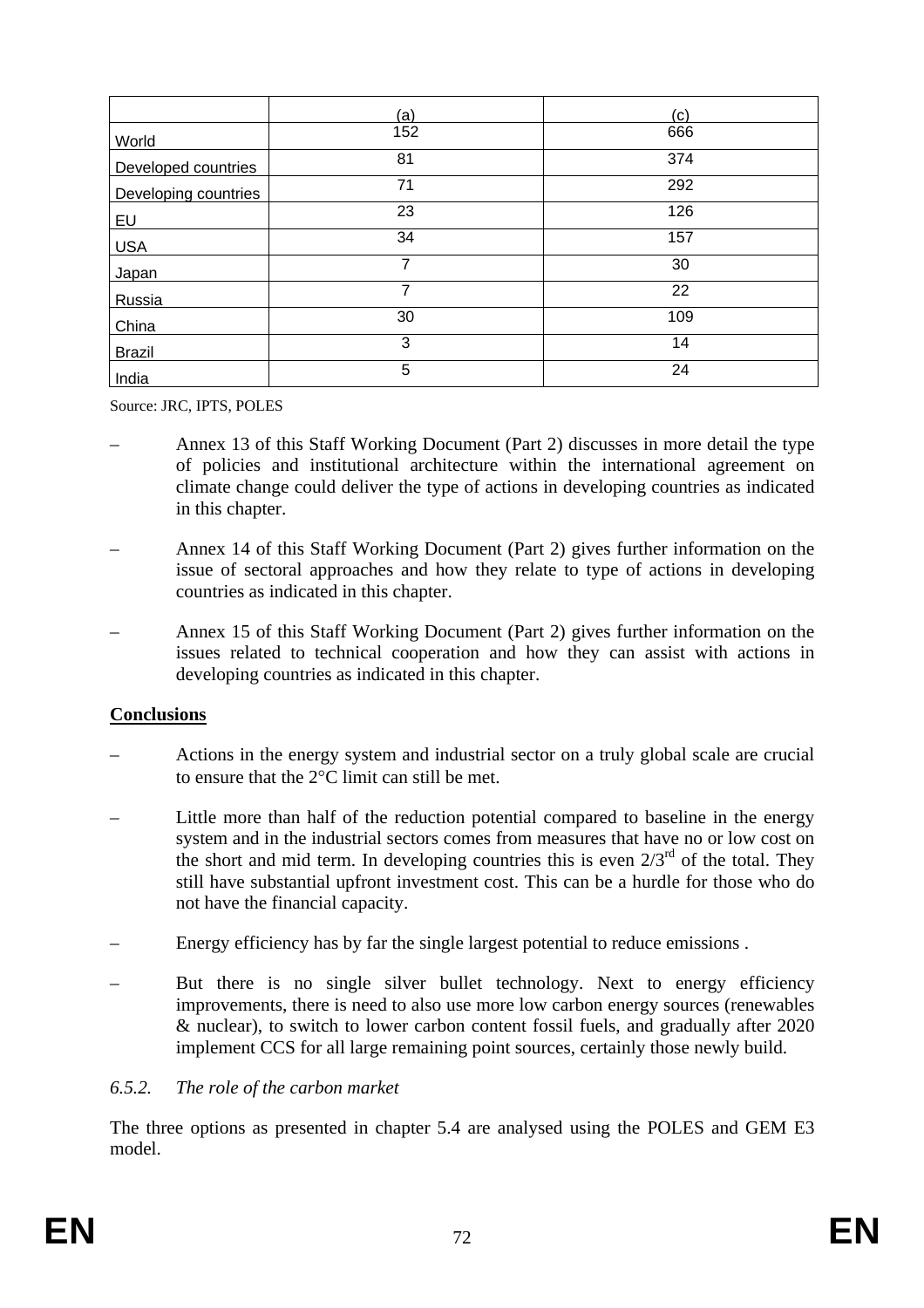### *Option 1: Gradual global carbon market*

For the gradual global carbon market we take the same scenario as the "Appropriate global action scenario" presented in chapter [6.5.1](#page-60-0) with the policy assumptions already presented in chapte[r 5.4](#page-39-0) With these assumptions GHG emissions in developed countries decrease by 20% in 2020 compared to 1990 by 2020. This of course means that the remaining 10% of their - 30% target needs to be achieved through offsetting mechanisms in the global carbon market.

### *Option 2: No global carbon market*

For this option it is assumed that the developed countries need to reach the -30% target domestically. The carbon prices in the POLES model are increased step by step until the group of countries meets the -30% target in 2020 compared to 1990. This results in the cost effective outcome to reduce -30% within the group of developed countries.

At the same time, carbon prices in the developing countries are decreased to such an extent that total global emissions remain the same as in the case of the option gradual global carbon market and in line with the 2ºC objective.

### *Option 3: Perfect global carbon market*

This option ensures that global emissions stay the same as in the case of the option gradual global carbon market but this time all carbon prices (in all sectors and all countries) are equalised assuming no transaction costs<sup>50</sup>.

#### **Assessment of the costs of the different options of the global carbon market using the POLES model**

The table underneath gives an overview of the real mitigation costs incurred, i.e. not representing any financial transfers due to trade flows in emission rights. They also give costs for some of the key countries. The figure underneath represents the carbon prices as experienced in the different scenarios for the ETS-type of sectors in the different regions.

Columns (a) to (c) in the table give the projected internal reduction cost experienced in 2020 while columns (e) to (g) give the cumulative costs over the period 2013 to 2020. Costs on a global scale are lowest for the option of the perfect carbon market. But also in the gradual carbon market scenario, costs are substantially lower compared to the case where developed countries achieve the -30% domestically.

In the perfect market case costs increase for developing countries. Also the costs expressed as a % of GDP are highest for developing countries in the perfect market case while for developed countries they are highest in the case of no global market.

Carbon prices in developed countries range from  $\epsilon$ 72 per ton of CO2 in case of the need to achieve the 30% internally to  $\epsilon$  22 per ton of CO2 in the case of a perfect global carbon market, with  $\epsilon$ 44.5 per ton of CO2 as a price level in case of the gradual carbon market.

<sup>&</sup>lt;sup>50</sup> Note that in the baseline already a carbon price is included in the EU and other developed countries. It is assumed that this carbon price is not lowered, even if in a optimal global perfect carbon market prices would go below these carbon prices assumed already in baseline. See chapter [6.1](#page-44-0) for a detailed description of the baseline.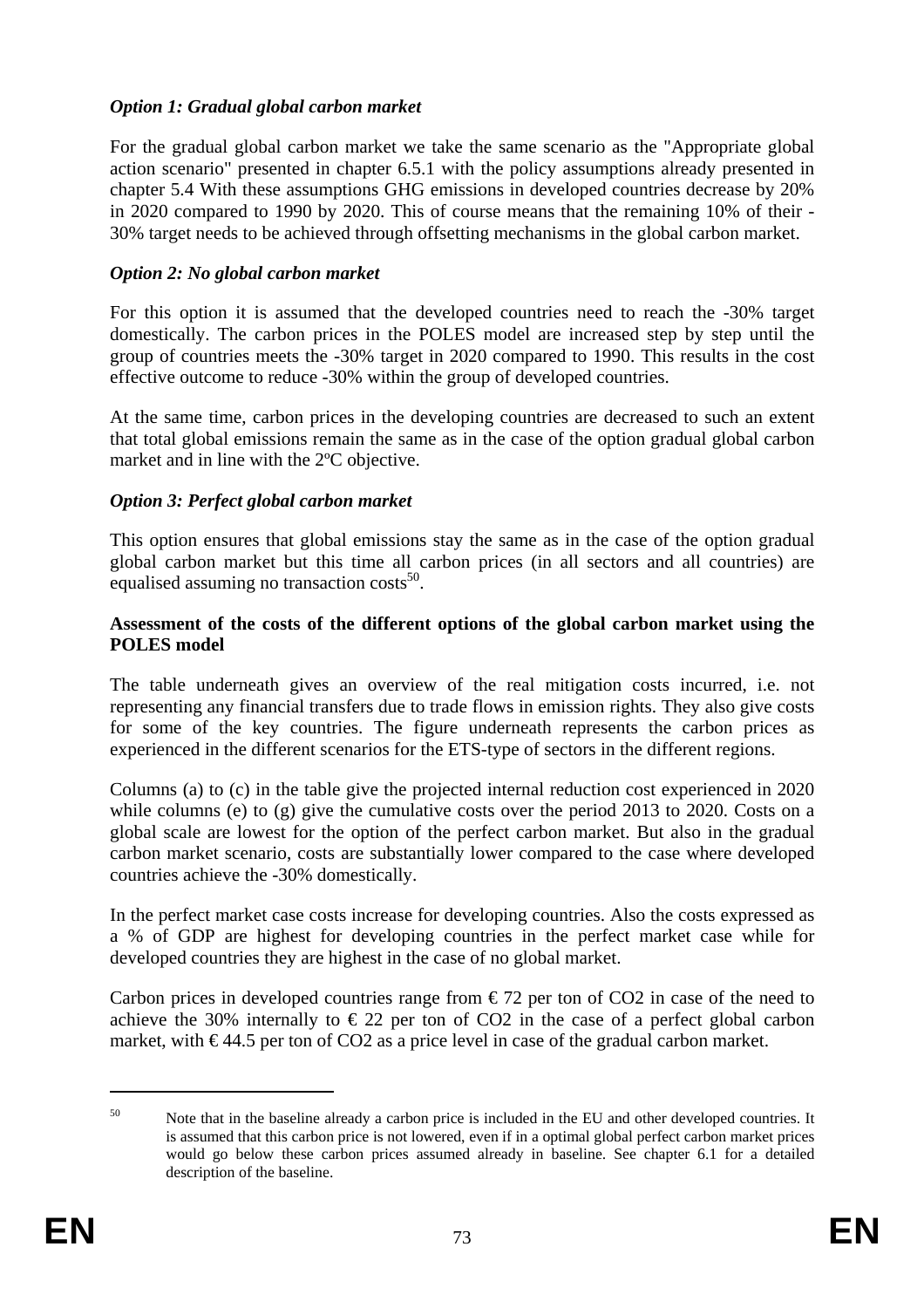|                                                                                      | Total costs 2020 (Billion €,<br>2005 prices) |                                       |                                       | Total costs period 2013-<br>2020 (Billion €, 2005<br>prices) |                                       | Relative % costs per GDP,<br>compared to world average |                                         |                                       |                                       |
|--------------------------------------------------------------------------------------|----------------------------------------------|---------------------------------------|---------------------------------------|--------------------------------------------------------------|---------------------------------------|--------------------------------------------------------|-----------------------------------------|---------------------------------------|---------------------------------------|
|                                                                                      | <b>No</b><br>global<br>carbon<br>market      | Gradual<br>global<br>carbon<br>market | Perfect<br>global<br>carbon<br>market | <b>No</b><br>global<br>carbon<br>market                      | Gradual<br>global<br>carbon<br>market | Perfect<br>global<br>carbon<br>market                  | <b>No</b><br>global<br>carbon<br>market | Gradual<br>global<br>carbon<br>market | Perfect<br>global<br>carbon<br>market |
| Carbon<br>price per<br>ton CO <sub>2</sub> in<br>developed<br>countries<br>ETS, 2020 | 72,2 €                                       | 43,6 €                                | 22.0 €                                |                                                              |                                       |                                                        |                                         |                                       |                                       |
|                                                                                      | (a)                                          | (b)                                   | (c)                                   | (d)                                                          | (e)                                   | (f)                                                    | (g)                                     | (h)                                   | (i)                                   |
| World                                                                                | 213                                          | 152                                   | 113                                   | 996                                                          | 666                                   | 500                                                    | 100%                                    | 100%                                  | 100%                                  |
| Developed<br>countries                                                               | 166                                          | 81                                    | 39                                    | 755                                                          | 374                                   | 179                                                    | 173%                                    | 119%                                  | 76%                                   |
| Developing<br>countries                                                              | 48                                           | 71                                    | 75                                    | 241                                                          | 292                                   | 321                                                    | 41%                                     | 85%                                   | 120%                                  |
| EU                                                                                   | 47                                           | 23                                    | 12                                    | 249                                                          | 126                                   | 66                                                     | 136%                                    | 94%                                   | 66%                                   |
| <b>USA</b>                                                                           | 68                                           | 34                                    | 16                                    | 318                                                          | 157                                   | 72                                                     | 185%                                    | 129%                                  | 83%                                   |
| Japan                                                                                | 15                                           | $\overline{7}$                        | 3                                     | 60                                                           | 30                                    | 13                                                     | 139%                                    | 93%                                   | 54%                                   |
| Russia                                                                               | 17                                           | $\overline{7}$                        | 3                                     | 51                                                           | 22                                    | 12                                                     | 265%                                    | 159%                                  | 97%                                   |
| China                                                                                | 18                                           | 30                                    | 30                                    | 86                                                           | 109                                   | 121                                                    | 40%                                     | 92%                                   | 124%                                  |
| Brazil                                                                               | $\overline{2}$                               | 3                                     | 3                                     | 11                                                           | 14                                    | 15                                                     | 43%                                     | 87%                                   | 119%                                  |
| India                                                                                | 5                                            | 5                                     | 8                                     | 23                                                           | 24                                    | 34                                                     | 24%                                     | 36%                                   | 84%                                   |

<span id="page-73-0"></span>**Table 12 Impact of gradual development of the carbon market, POLES** 

Source: JRC, IPTS, POLES

The above table clearly confirms that a gradually developing carbon market reduces global reduction costs substantially. But in order to estimate overall costs per region, both mitigation costs of reducing emissions from energy and non CO2 in industry (see table above) and potential costs and revenues related to trade flows in the carbon market need to be taken into account.

For the assessment of potential trade flows, economy-wide mid-term targets (QELROs) were allocated to developed countries that create the demand for emission reduction credits from developing countries and were applied on the gradual carbon market scenario, or also called the "Appropriate global action scenario" as presented in chapte[r 6.5.1.](#page-60-0)

For this assessment it is assumed that developed countries have a reduction target as indicated in chapter [6.2](#page-47-0) based on the option using a composite of four indicators (see [Table 5](#page-52-0) for target setting approach).

The table below shows the result of the domestic emissions reductions in some key developed and developing countries for this scenario and compares this for the developed countries with the targets as suggested i[n Table 5.](#page-52-0)

**Table 13 Reductions in developed and developing countries and trade in emissions rights**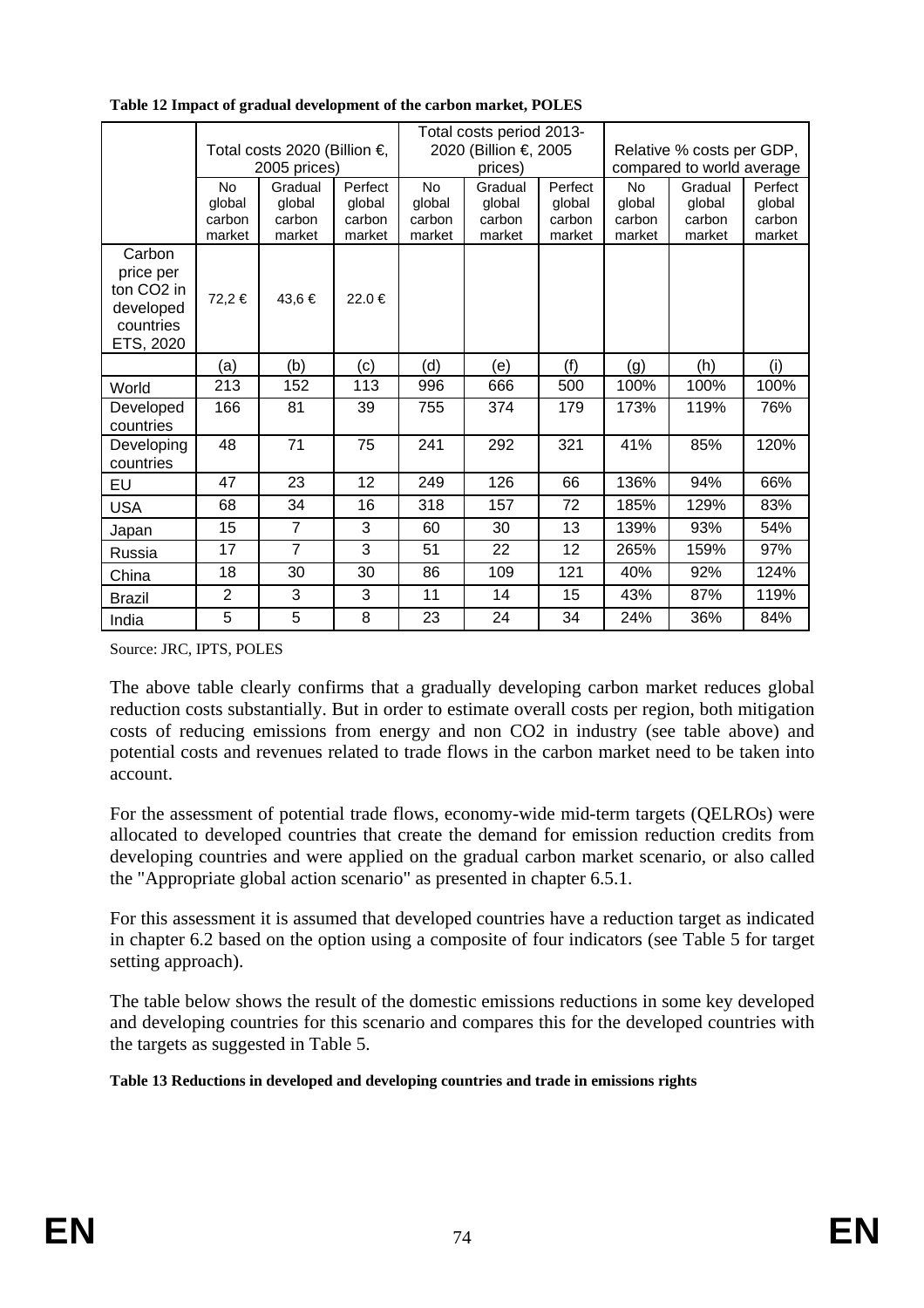|                         | 2020 target<br>vs1990<br>emissions | Achieved<br>domestic<br>reduction in<br>2020 vs 1990<br>emissions | Amount bought $(+)$<br>or sold (-) in 2020<br>via the carbon<br>market as a % of<br>1990 emissions | Reduction in<br>2020 vs<br>baseline<br>emissions | Amount sold via<br>carbon market<br>as % of baseline<br>emissions |
|-------------------------|------------------------------------|-------------------------------------------------------------------|----------------------------------------------------------------------------------------------------|--------------------------------------------------|-------------------------------------------------------------------|
| Developed<br>countries  | $-31%$                             | $-22%$                                                            | 9%                                                                                                 |                                                  |                                                                   |
| EU                      | $-30%$                             | $-20%$                                                            | 10%                                                                                                |                                                  |                                                                   |
| <b>USA</b>              | $-24%$                             | $-9%$                                                             | 15%                                                                                                |                                                  |                                                                   |
| Japan                   | $-24%$                             | $-6%$                                                             | 18%                                                                                                |                                                  |                                                                   |
| Russia                  | $-38%$                             | $-46%$                                                            | $-8%$                                                                                              |                                                  |                                                                   |
| Developing<br>countries |                                    |                                                                   |                                                                                                    | $-19%$                                           | $-6%$                                                             |
| China                   |                                    |                                                                   |                                                                                                    | $-20%$                                           | -6%                                                               |
| Brazil                  |                                    |                                                                   |                                                                                                    | $-20%$                                           | $-6%$                                                             |
| India                   |                                    |                                                                   |                                                                                                    | $-13%$                                           | $-4%$                                                             |

Source: JRC, IPTS, POLES

In the appropriate global action scenario, developed countries would decrease their domestic emissions by around 22% compared to 1990 and thus need to acquire an amount of emission credits which is equal to 8% of their 1990 emissions. Developing countries reduce their emissions compared to baseline by around 19%, of which 6% can be sold through the carbon market (6% of 2020 baseline emissions of developing countries is equal to 8% of 1990 emissions in developed countries). This means that still 13% of reductions in developing countries would need to come from autonomous actions that are not directly supported by the carbon market. Around two third of this 13% can be achieved through measures at low carbon value or even negative costs ('win-win') in the short to mid term.

The table underneath gives an overview of the costs incurred by different key countries. Columns (a) and (b) represent the domestic reduction costs, while columns (c) and (d) take into account any additional costs from acquiring emissions credits on the carbon market or revenues from selling emission credits on the carbon market.

The transfers on the carbon market represent in total  $\epsilon$  51 billion, including trade between developed countries. Trade between developed and developing represents  $\epsilon$  38 billion. Developed countries benefit substantially from this trade with developing countries. Even though the acquisition of the credits costs them  $\epsilon$ 38 billion, they reduce their mitigation costs by € 85 billion from € 166 billion in case of no trade at all (see [Table 12\)](#page-73-0) to 81 € billion in case of trade. This represents a net gain of  $\epsilon$ 47 billion.

| Table 14 Costs in developed and developing countries and trade in emissions rights |  |
|------------------------------------------------------------------------------------|--|
|------------------------------------------------------------------------------------|--|

| from industry in 2020                | Average annual cost of reductions in CO2 from energy and Non CO2 emissions                                  |
|--------------------------------------|-------------------------------------------------------------------------------------------------------------|
| expenditure for carbon trade in 2020 | Not taking into account revenues or Taking into account revenues or<br>expenditure for carbon trade in 2020 |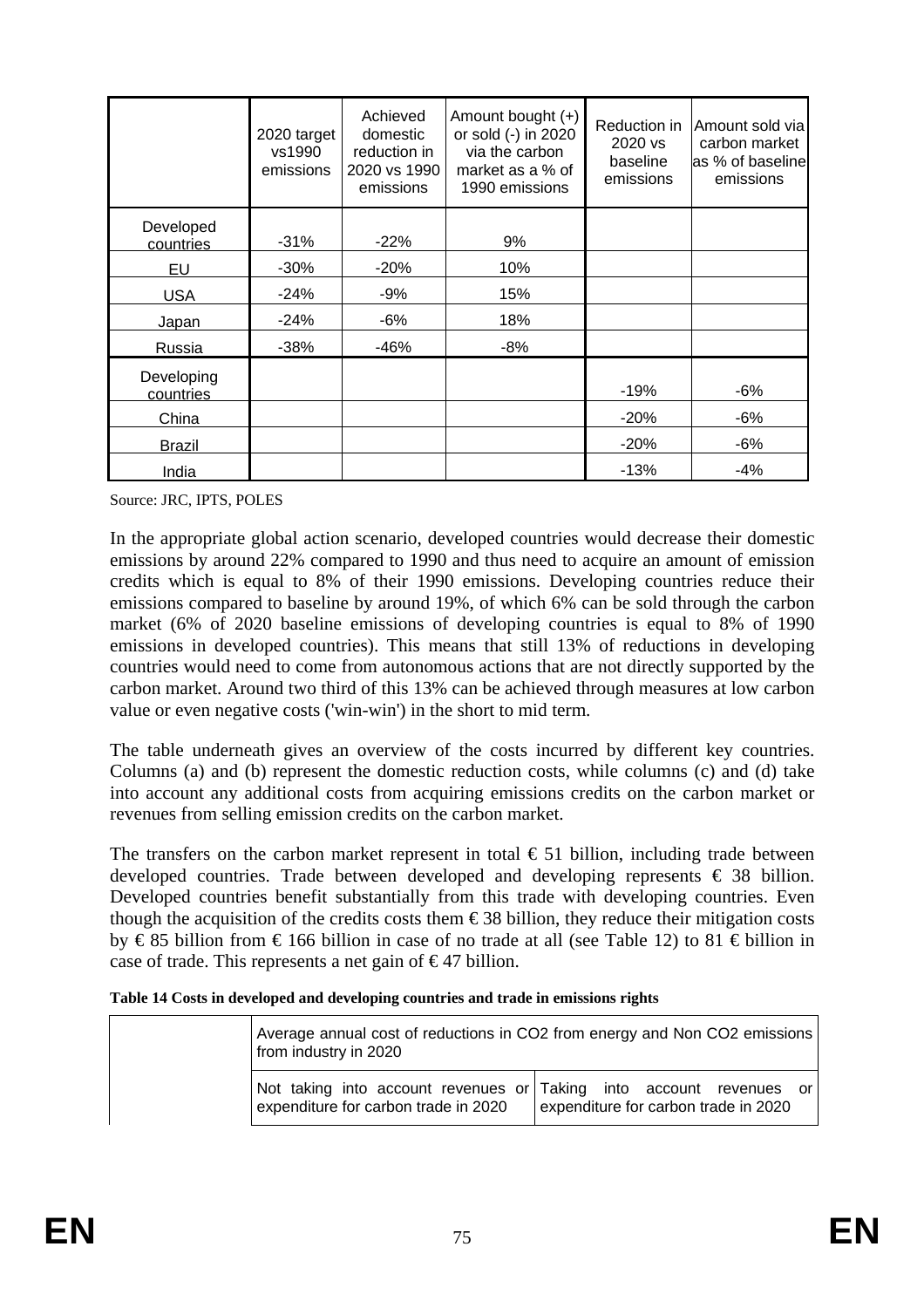|                         | Total<br>in<br>costs<br>(2005)<br><b>Billion</b><br>€<br>prices) | GDP<br>Cost<br>per<br>compared to world<br>average | Total<br>in<br>costs<br>(2005)<br><b>Billion</b><br>€<br>prices) | <b>GDP</b><br>Cost<br>per<br>compared to world<br>average |
|-------------------------|------------------------------------------------------------------|----------------------------------------------------|------------------------------------------------------------------|-----------------------------------------------------------|
|                         | (a)                                                              | (b)                                                | (c)                                                              | (d)                                                       |
| World                   | 152                                                              | 100%                                               | 152                                                              | 100%                                                      |
| Developed<br>countries  | 81                                                               | 116%                                               | 119                                                              | 170%                                                      |
| Developing<br>countries | 71                                                               | 86%                                                | 33                                                               | 40%                                                       |
| EU                      | 23                                                               | 94%                                                | 37                                                               | 150%                                                      |
| <b>USA</b>              | 34                                                               | 129%                                               | 57                                                               | 216%                                                      |
| Japan                   | 7                                                                | 93%                                                | 13                                                               | 176%                                                      |
| Russia                  | 7                                                                | 159%                                               | $-3$                                                             | $-75%$                                                    |
| China                   | 30                                                               | 92%                                                | 12                                                               | 38%                                                       |
| <b>Brazil</b>           | 3                                                                | 87%                                                | $\overline{2}$                                                   | 51%                                                       |
| India                   | 5                                                                | 36%                                                | 4                                                                | 30%                                                       |

Source: JRC, IPTS, POLES

In the scenario with no global market at all, it was assumed that developed countries reach their -30% target and developing countries would also undertake appropriate own actions that would see global emissions in line with a  $2^{\circ}$ C scenario<sup>51</sup>. The cost of this appropriate action is equal to  $\in$  48 billion in developing countries (see [Table 12\)](#page-73-0). The gradual introduction of a carbon market in developing countries is assumed to pay only for offsetting for those credits that are generated for emissions beyond the appropriate action. The price paid is assumed to be equal to the highest experienced marginal abatement cost within the developing country's region that is selling credits, which is still below the carbon price in developed countries.

These offsetting mechanisms lead to further emission reductions in developing countries, consequently increasing the costs in developing countries from  $\epsilon$ 48 billion to  $\epsilon$ 71 billion. But for this cost increase of  $\in$  23 billion, developing countries receive revenues worth  $\in$  38 billion. In this way, emissions trading creates a significant rent of € 15 billion over and above the emission reduction costs. This rent can be used to pay also partly for the costs of the appropriate own action which is estimated to amount to  $\epsilon$ 48 billion. Subtracting the rent only around  $\epsilon$  33 billion will have to be paid for by developing countries themselves or through other additional support mechanisms.

This is a very important positive consequence of a well designed gradual carbon market. Future offsetting mechanisms should ensure that it only compensates for those reductions that are not 'low or negative' cost. In addition, it needs to go well beyond mere crediting of offsets compared to baseline, ensuring that the mechanism recycles rents from the trade in order to compensate for those emission reductions that do not generate credits.

**Assessment of the macro-economic costs of the different options of the global carbon market using the GEM E3 model** 

<sup>51</sup> Assuming that action on REDD and agriculture is also undertaken as described in chapter[s 6.6 t](#page-78-0)hat lead to a deviation from baseline in total between 15 and 30%.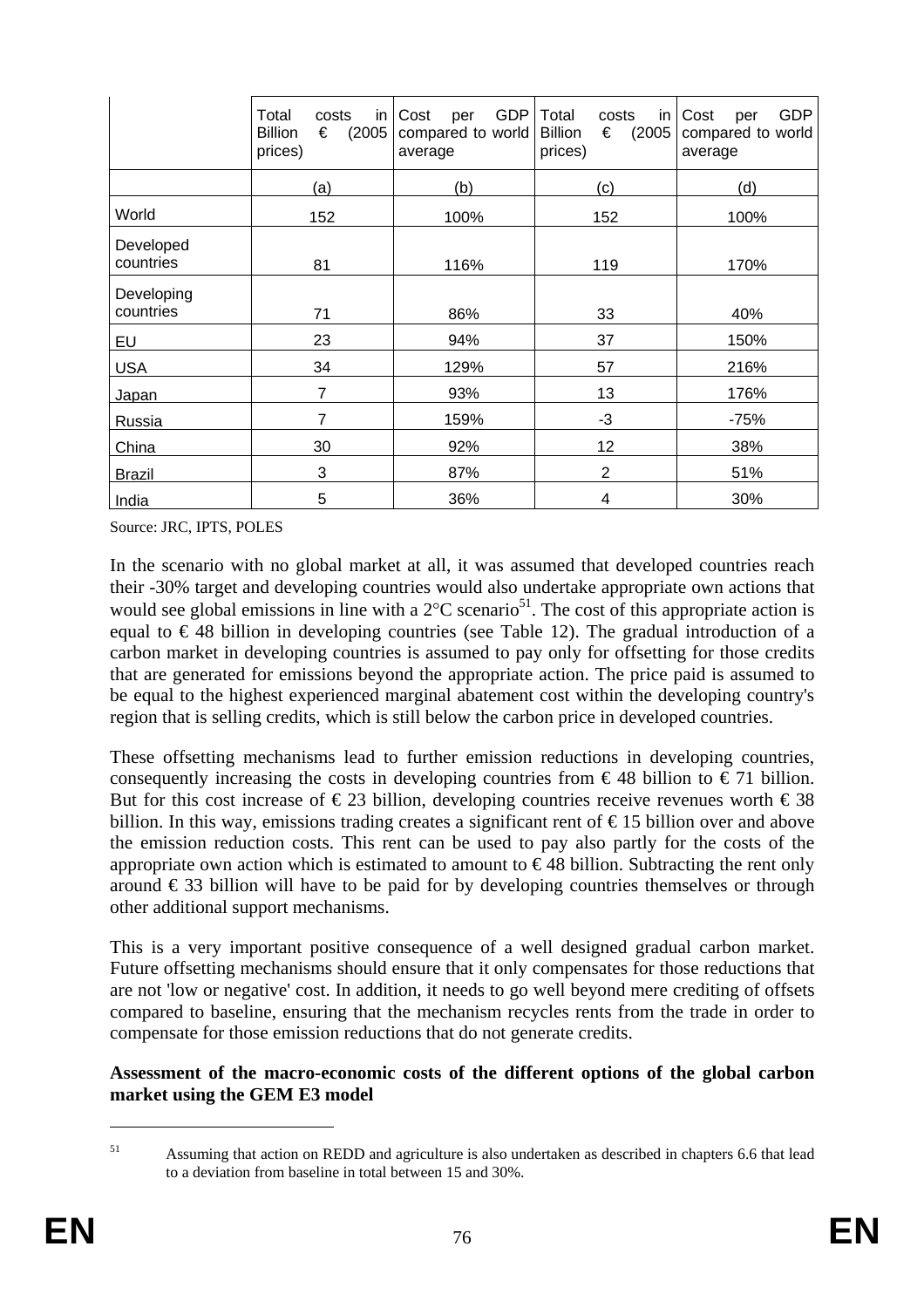The macro-economic impacts of the same carbon market options as before will be assessed.

# *No global carbon market*

For this option it is assumed that the developed countries reach the -30% target internally. The target used for developed countries are those developed in chapter [6.2](#page-47-0) using a set of 4 indicators (see [Table 5\)](#page-52-0).

For the developing countries it was assumed that they would also introduce internal actions to ensure global emissions are on a pathway stay within the 2ºC objective, i.e. that emission growth would be limited to a level of around 20% above 1990 levels. In order to determine the level of appropriate action by developing countries in this scenario, similar indicators were used as in chapte[r 6.2](#page-47-0) 

- GDP per capita, addressing the capacity to pay for emission reduction within a country
- GHG per GDP, addressing the opportunities to reduce GHG emissions
- Projected Population trends over the period 2005 2020, recognising different pressures on the projected emission evolution.

The higher a country's GDP per capita, the more national actions it would need to undertake to limit emissions growth compared to baseline. The higher a country's GHG emissions per GDP, the more it would need to undertake action to limit emission growth compared to baseline. And finally, the higher a county's projected population growth rate up to 2020, the less mitigation action it would need to undertake. It actually would be allowed to increase emissions compared to baseline. Summing up the three factors up will result in the necessary emission limitations below the baseline.

The table underneath gives an overview of the implication of each indicator on the total amount or reduction needed compared to baseline in this internal action scenario for China, Brazil and India. Brazil being the richest of these three countries would need to limit emissions most according to its GDP/Capita. But for Brazil the reverse is true for GHG intensity of its economy, where it is one of the better performers. Finally, India has a high population growth rate while that of China is very low resulting in a different amount of allowed increase compared to baseline. In total, China is expected to reduce more than the other two compared to baseline.

| Table 15 Resulting allocation of mitigation efforts compared to baseline for key developing countries (in |  |  |  |  |
|-----------------------------------------------------------------------------------------------------------|--|--|--|--|
| % compared to baseline)                                                                                   |  |  |  |  |

|               | Share according<br>to GDP/cap | Share according<br>to GHG/GDP | Share according<br>to Population<br>$05 - 20$ | <b>Target relative</b><br>to Baseline |
|---------------|-------------------------------|-------------------------------|-----------------------------------------------|---------------------------------------|
| <b>Brazil</b> | $-13.2%$                      | $0.0\%$                       | 3.9%                                          | -9%                                   |
| China         | $-4.2%$                       | $-13.0%$                      | 1.0%                                          | $-16%$                                |
| India         | $-0.5%$                       | $-12.2%$                      | 4.9%                                          | -8%                                   |

*A gradual developing carbon market*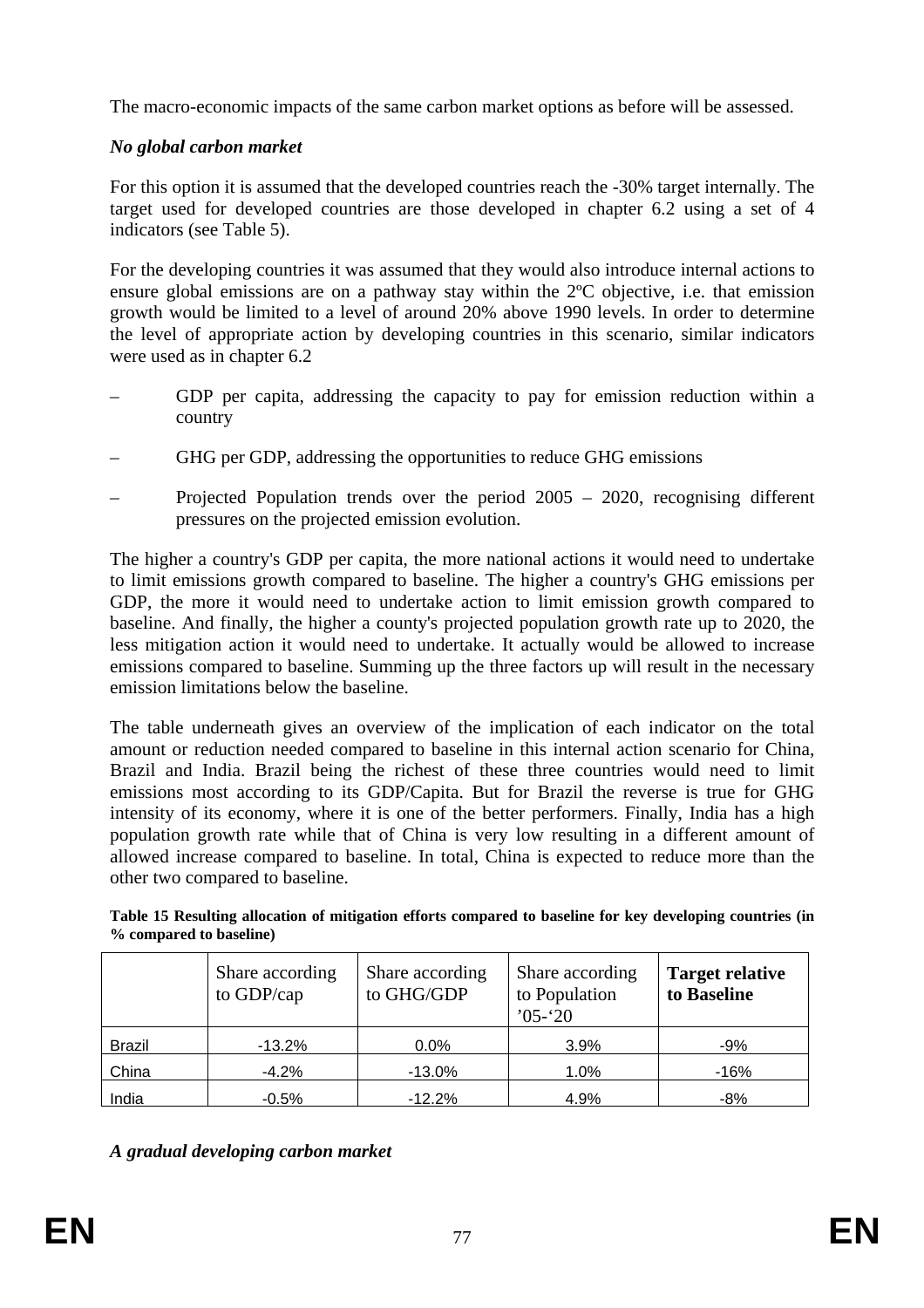This scenario is identical to the scenario presented in chapte[r 6.2,](#page-47-0) with a gradually developing carbon market and targets for developed countries as presented in the chapter based on the 4 indicators and with an amount of appropriate action by developing countries as presented just above.

### *A prefect carbon market*

This scenario is identical to the scenario presented just above with the only difference that the carbon market does not develop gradually but equalises immediately on a global scale across sectors and countries

The table underneath represents the results for the 3 scenarios.

|               |                   | Welfare compared to baseline |                     | GDP compared to baseline |                                   |                     |  |
|---------------|-------------------|------------------------------|---------------------|--------------------------|-----------------------------------|---------------------|--|
|               | Perfect           | Gradual                      | No                  | Perfect                  | Gradual                           | No                  |  |
| 2020          | market            | market                       | market              | market                   | market                            | market              |  |
| <b>EU27</b>   | $-0.7%$           | $-1.4%$                      | $-1.4%$             | $-0.4%$                  | $-1.2%$                           | $-1.5%$             |  |
| <b>USA</b>    | $-0.5%$           | $-0.7%$                      | $-0.7%$             | $-0.4%$                  | $-0.8%$                           | $-1.0%$             |  |
| Japan         | $-0.3%$           | $-0.6%$                      | $-0.6%$             | $-0.3%$                  | $-0.6%$                           | $-0.7%$             |  |
| <b>CIS</b>    | $-1.3%$           | $-1.4%$                      | $-1.7%$             | $-2.7%$                  | $-3.0%$                           | $-2.1%$             |  |
| China         | 0.5%              | 0.3%                         | $-0.2%$             | $-1.4%$                  | $-0.8%$                           | $-0.5%$             |  |
| <b>Brazil</b> | $0.0\%$           | $-0.1%$                      | $-0.2%$             | $-0.5%$                  | $-0.4%$                           | $-0.2%$             |  |
| India         | 0.1%              | $-0.2%$                      | $-0.4%$             | $-1.4%$                  | $-0.5%$                           | $-0.5%$             |  |
| World         | 0.2%              | $-0.7%$                      | $-0.8%$             | $-1.1%$                  | $-0.9%$                           | $-1.0%$             |  |
|               | baseline          | GHG Emissions compared to    |                     |                          | GHG Emissions compared to<br>1990 |                     |  |
| 2020          | Perfect<br>market | Gradual<br>market            | <b>No</b><br>market | Perfect<br>market        | Gradual<br>market                 | <b>No</b><br>market |  |
| <b>EU27</b>   | $-6.3%$           | $-20.9%$                     | $-25.3%$            | $-8.5%$                  | $-22.8%$                          | $-27.1%$            |  |
| <b>USA</b>    | $-20.9%$          | $-31.6%$                     | $-37.7%$            | $-1.0%$                  | $-14.3%$                          | $-22.0%$            |  |
| Japan         | $-14.8%$          | $-23.9%$                     | $-31.0%$            | $-7.4%$                  | $-17.3%$                          | $-25.0%$            |  |
| <b>CIS</b>    | $-24.9%$          | $-26.1%$                     | $-20.4%$            | $-46.7%$                 | $-47.5%$                          | $-43.5%$            |  |
| China         | $-32.9%$          | -20.8%                       | $-16.2%$            | 70.3%                    | 100.9%                            | 112.6%              |  |
| Brazil        | -18.8%            | -12.3%                       | $-9.3%$             | 80.7%                    | 95.2%                             | 102.0%              |  |
| India         | $-23.5%$          | $-10.7%$                     | $-7.8%$             | 143.1%                   | 183.6%                            | 192.9%              |  |
| World         | $-21.4%$          | $-21.4%$                     | $-21.4%$            | 18.3%                    | 18.3%                             | 18.3%               |  |

**Table 16 Impact of gradual development of the carbon market, GEM E3** 

Source: JRC, IPTS, GEM-E3

This modelling run confirms that a perfect global carbon market would minimise welfare impact for all key regions. Also the gradual carbon market performs better than no carbon market. What is interesting to note is that the perfect carbon market does not improve GDP for the developing countries. The reason for that is that due to the transfer of credits, consumers in developing countries receive a higher income which they decide to spend rather on more consumption and leisure, as such maximising welfare but therefore not GDP growth.

Taking into account the gradual emissions trading flow results in affordable impacts on GDP for all key countries.

### **Conclusion**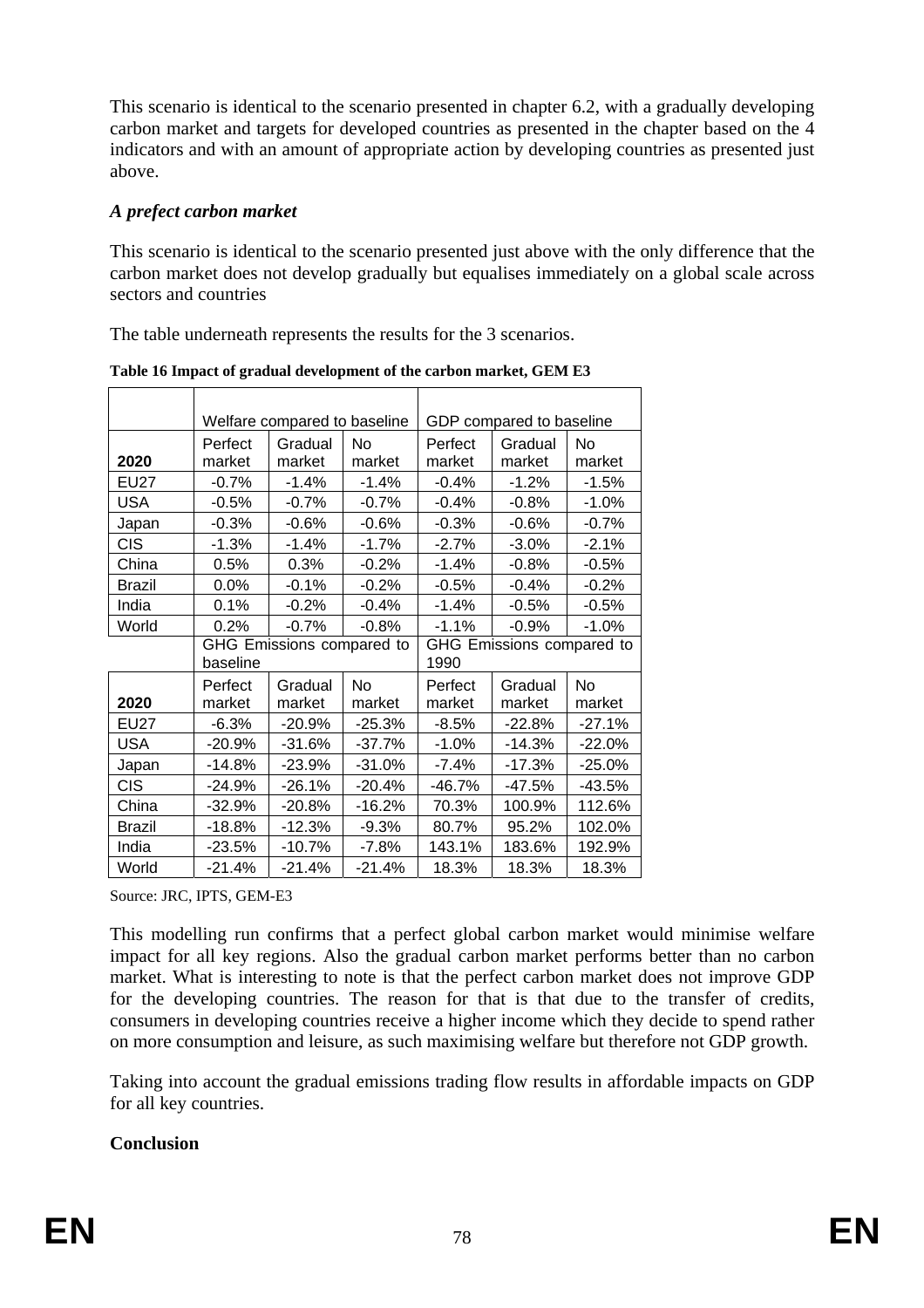- Global carbon markets decrease costs significantly to achieve a certain environmental target cost efficiently, even if targets are 'fairly' allocated.
- Offsetting mechanisms should only compensate for reductions over and above low cost options. Otherwise windfall profits are created for those selling the credits.
- Offsetting mechanisms, if well designed, can compensate also for reductions that do no lead to credits. These types of offsetting mechanisms go beyond mere crediting of reductions below a baseline that does not include own appropriate action.
- Costs in the energy system are estimated at  $\epsilon$ 152 billion in 2020 (2005 prices) of which  $\epsilon$ 81 billion comes from mitigation costs in developed countries and  $\epsilon$  71 billion comes from mitigation costs in developing countries but  $\epsilon$  38 billion of these costs are compensated through trade in the carbon market.
- In practice this means significant shifts in investment flows, with some sectors/technologies receiving much higher investments compared to baseline (e.g. energy efficiency) and some much lower (e.g. primary energy production)

See Annex 17 of this Staff Working Document (Part 2) for more information on the institutional architecture needed to ensure that the global carbon market will develop in the coming decade.

#### <span id="page-78-0"></span>**6.6. Actions necessary in the forestry sector and agriculture sector to reduce emissions and associated costs**

## *6.6.1. Actions for REDD, estimating costs*

The emissions from deforestation are assessed using the G4M and GLOBIOM models. Modelling the full forest sector poses significant difficulties because of the complex interactions involved and lack of coherent data sources. This analysis gives an indication of the magnitude of impacts and the efforts needed to achieve emission reductions from deforestation and afforestation. Important to note is that the GLOBIOM model's baseline projects agricultural services including bio-energy production and thus takes the bio-energy requirements needed in the POLES baseline fully into account.

These models project in the baseline, emissions from gross deforestation (without afforestation) to amount around 4.3 Gigatons  $CO<sub>2</sub>$  on average for the period 2000-2010 and they decrease to around 3.5 Gigatons  $CO<sub>2</sub>$  by 2020. In 2020, this reflects an annual loss of 11 million hectares of forest, decreasing from a higher average annual level of around 14 million hectares in 2005. This is similar to the historical data of FAO that report that the gross deforestation rate in tropical regions was between 11.8 -13 million ha per year in the period  $2000 - 2005^{52}$ .

FAO reported that forest expansion was on average 5.8 million hectares a year over the period 2000-2005. In the baseline, afforestation is increasing up to 2020 to roughly 7 million hectares or more than half the loss in millions of hectares from gross deforestation. A key driver for afforestation in the projected baseline is the demand for biomass for energy (as

<sup>52</sup> JRC estimate based on FAO data (FAO, 2006)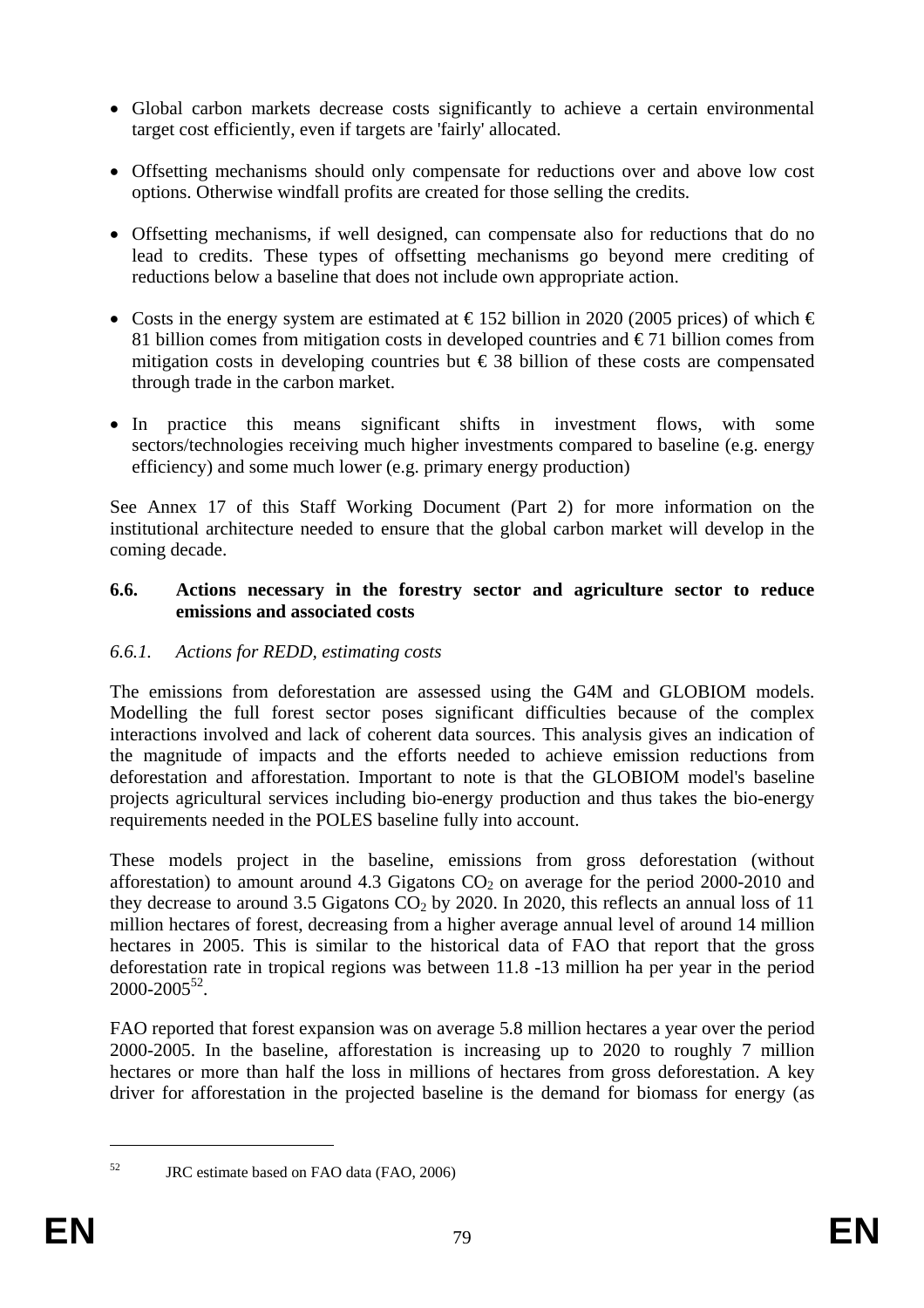projected in the POLES baseline). But the impact of afforestation on overall net emissions from deforestation (emission net deforestation = emissions gross deforestation – sinks from afforestation) is substantially less pronounced. By 2020, emissions from net deforestation are only 10% lower than those from gross deforestation. This clearly underlines that reducing deforestation is a more effective and necessary policy in the short run to reduce net GHG emissions per hectare of land use than afforestation<sup>53</sup>.

| Baseline emissions<br>(million ton $CO2$ ) | 2010   | 2020   | 2030   |
|--------------------------------------------|--------|--------|--------|
| Deforestation                              | 3980   | 3517   | 3341   |
| Afforestation                              | $-103$ | $-375$ | $-952$ |
| Net deforestation                          | 3878   | 3142   | 2389   |

<span id="page-79-0"></span>**Table 17 GHG emissions/removals from land-use change involving forests in baseline54**

Source: G4M and GLOBIOM, IIASA

| Annual change in land use (million of<br>hectares) | 2010   | 2020   | 2030    |
|----------------------------------------------------|--------|--------|---------|
| Gross deforestation                                | 13.1   | 10.9   | 9.6     |
| Afforestation                                      | $-6.5$ | $-7.1$ | $-10.2$ |
| Net deforestation                                  | 6.6    | 3.8    | $-0.6$  |

Source: G4M and GLOBIOM, IIASA

The GLOBIOM and G4M models were then used to assess the impacts of the objective of the Communication Commission "Addressing the challenges of deforestation and forest degradation to tackle climate change and biodiversity loss"<sup>55</sup>, i.e. to halt global forest cover loss by 2030 at the latest and to reduce gross tropical deforestation by at least 50 % by 2020 compared to current levels.

Two policy scenarios were modelled that could deliver these changes in forestry sector:

- 1. Increased demand for sustainable biomass for energy in order to reduce GHG emissions in the energy sector. Increased demand was projected with the POLES model for the global emission reduction scenario as presented in chapter [6.5.1.](#page-60-0) This will increase land use for sustainably managed forest plantations.
- 2. Specific policies introduced to reduce the amount of gross deforestation.

<sup>53</sup> Reducing emissions from deforestation offers significant results in the short-term, as large amounts of carbon dioxide – around 350-900 tonnes of CO2 per hectare – are not released into the atmosphere. With afforestation and reforestation this takes many years to accumulate and depending on the type of afforestation and reforestation might well not reach this level of carbon content since natural tropical forests store much more carbon than new planted forests. 54 Afforestation represents afforestation in the G4M model and GLOBIOM model. The GLOBIOM model

ensures that sufficient biomass is produced to fulfil the biomass requirements in the POLES baselines.<br>COM(2008) 645 final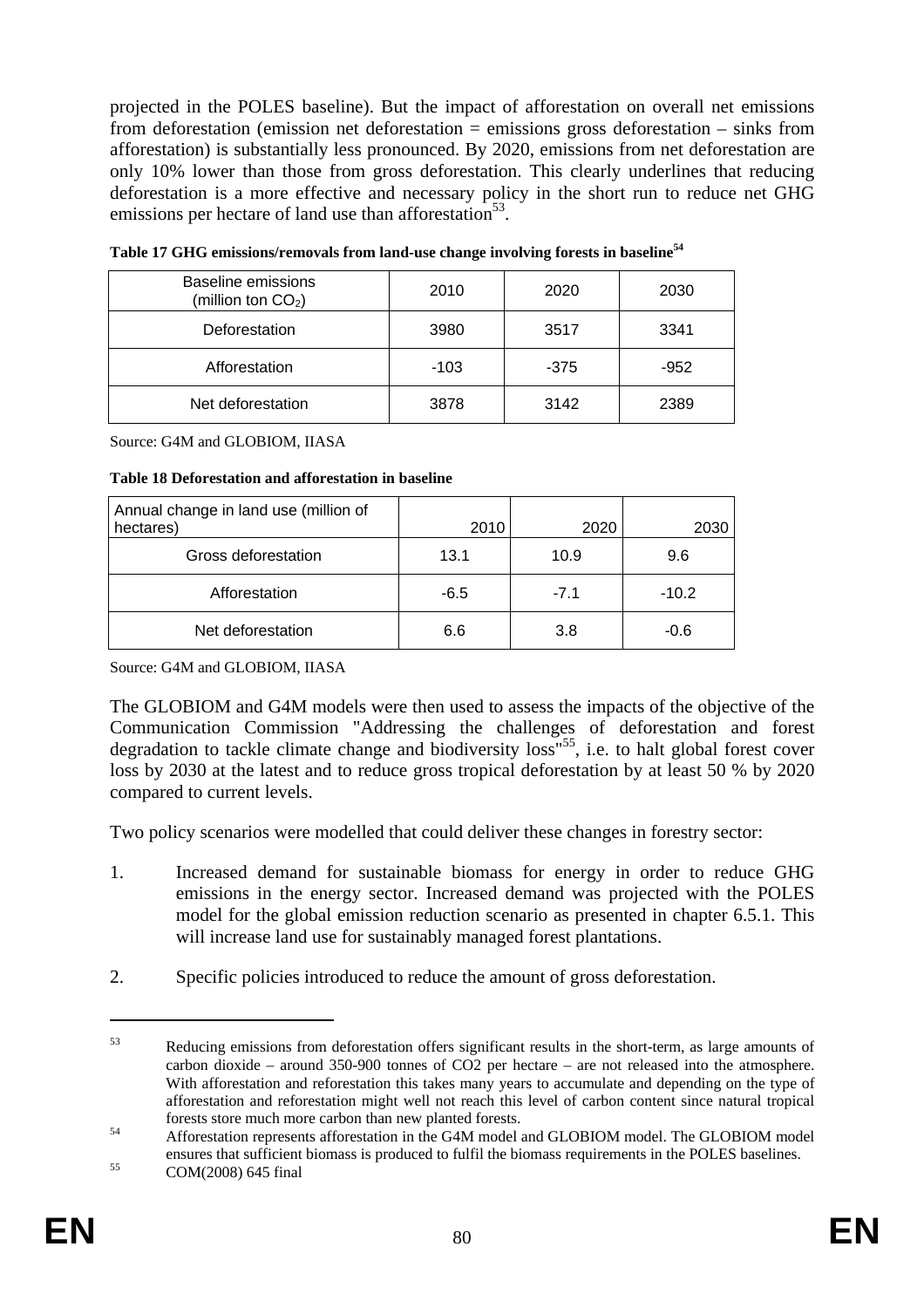The G4M model is used to project impact on deforestation of specific policies to reduce deforestation. Two policy options were assessed:

- (i) carbon tax and
- (ii) compensation of foregone rents.

In the case of the carbon tax, land users need to pay a tax per ton of  $CO<sub>2</sub>$  emitted from deforestation. In case of a rent, land users are compensated for the foregone rent by not cutting the forests on their plot of land.

The Globiom model is used to assess the implications on land use stemming from increased demand for biomass for energy production. Both models are run simultaneously to assess if sufficient land is available for agricultural production and to assess what the impact could be on agricultural production, food prices and food supply.

[Table 19](#page-80-0) an[d Table 20](#page-80-1) present the impacts of a tax on deforestation. At a tax level of US\$ 2.3 per ton CO2 gross deforestation is halved by 2020 compared to 2005. The projected results would be increasing demand for bio-energy that will lead to increased afforestation in 2020, typically through short rotation plantations. These plantations increase the amount of afforestation to a level that is more than twice the amount of afforestation in the baseline. In 2020, total forested surface would increase substantially but in total net emissions from deforestation would still be substantial, i.e. around 1.6 Gigatons CO2 per year. By 2030, with a tax of US\$ 27 per ton CO2, net deforestation emissions would go down. Gross deforestation would decrease to one tenth of the levels of the period 2000-2010 by 2030 and afforestation increase substantially leading overall to a net positive sink<sup>56</sup>.

| Appropriate global action scenario<br>(million ton $CO2$ ) | 2010   | 2020   | 2030    |
|------------------------------------------------------------|--------|--------|---------|
| Deforestation                                              | 3980   | 2205   | 447     |
| Afforestation                                              | $-159$ | $-630$ | $-1124$ |
| Net deforestation                                          | 3821   | 1575   | -677    |
| Tax<br>(US\$ tax per ton CO2 from<br>deforestation)        |        | 2.3    | 27.3    |

<span id="page-80-0"></span>

|  |  |  |  | Table 19 GHG emissions/removals from land-use change involving forests in baseline |  |
|--|--|--|--|------------------------------------------------------------------------------------|--|
|  |  |  |  |                                                                                    |  |

Source: G4M and GLOBIOM, IIASA

<span id="page-80-1"></span>**Table 20 Deforestation and afforestation in baseline** 

| Change in land use (million ha) | 2010 | 2020 | 2030 |
|---------------------------------|------|------|------|
| Gross deforestation             | 13,1 | 7.8  | 3,0  |

<sup>&</sup>lt;sup>56</sup> The emission profile i[n Figure 14 a](#page-94-0)nd the projections used to estimate the impact on temperature levels, used the results from GLOBIOM+G4M for the policy scenario described in this chapter up to 2030 but for 2030 and onwards towards 2050 it was assumed that emissions go down to zero and do not revert into a sink as presented i[n Table 20.](#page-80-1)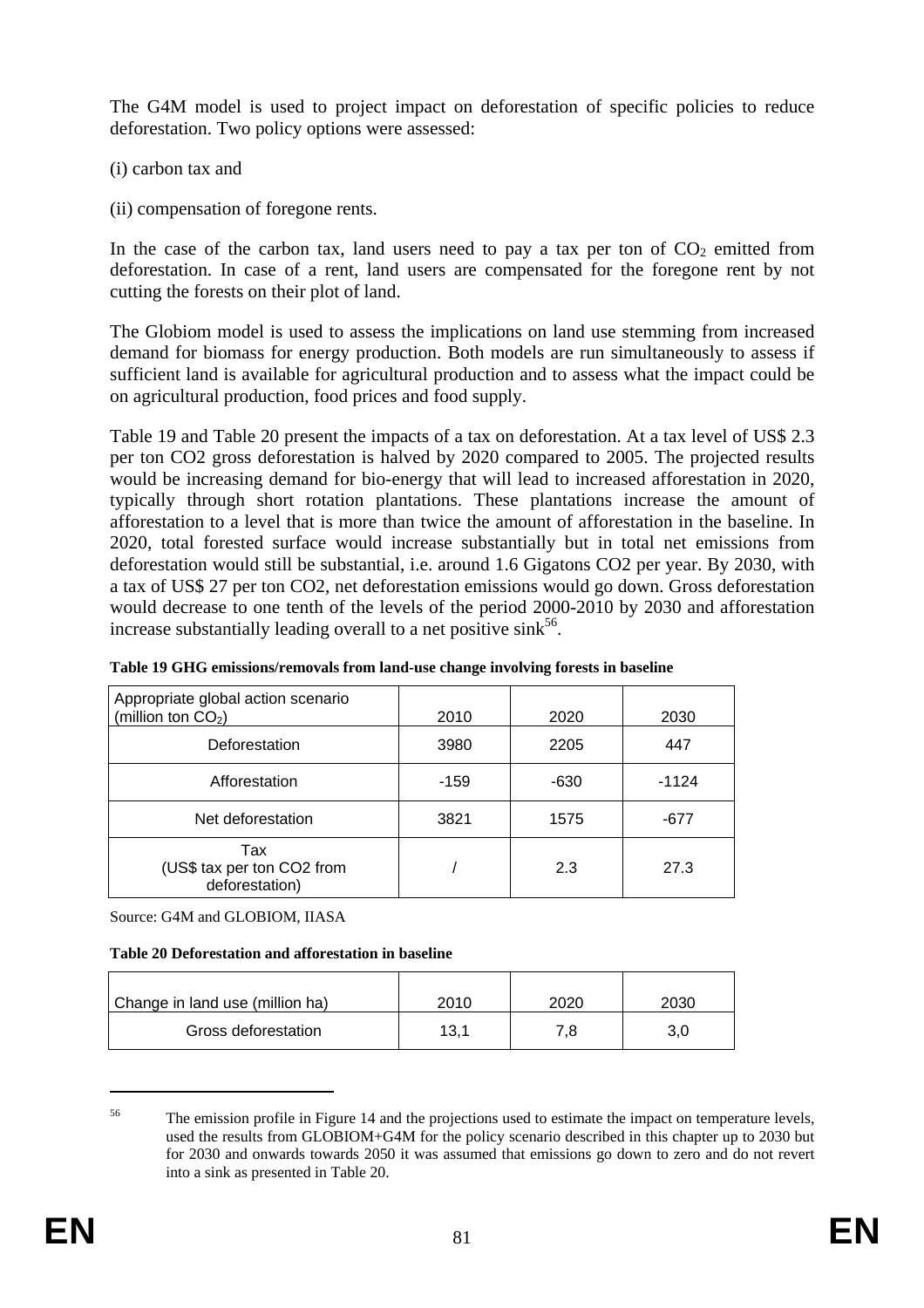| Afforestation     | $-7,0$ | $-18,4$ | $-20,8$ |
|-------------------|--------|---------|---------|
| Net deforestation | 6,1    | $-10.5$ | $-17,8$ |

Source: G4M and GLOBIOM, IIASA

In the appropriate global action scenario, a tax level of \$2.3 per ton  $CO<sub>2</sub>$  is required to bring down gross deforestation by 50% compared to 2005 by 2020.

The G4M land use model was also used to analyse the necessary funds needed if one would like to apply a rent-based approach to decrease deforestation. As such the model compares the net present value from forests or other uses of land and it assesses what needs to be paid to land owners to compensate the foregone rent from deforesting for 5 years whereby the value is determined by the value of the total carbon stock of the land for which rent is paid per ton  $CO<sub>2</sub>$ .

The projections find that the amount of rent in 2020 is US\$ 1.4 per ton of  $CO<sub>2</sub>$  stock on forest land to be preserved for five years. A similar study by IIASA (Kindermann et al. 2006) finds that the amount to reduce emissions by half compared to baseline<sup>57</sup> is US\$ 1.6 per ton of  $CO<sub>2</sub>$ .

However, total costs will greatly depend on the assumed amount of leakage<sup>58</sup>:

- If no leakage occurs, it can be assumed that only forest area targeted for conversion ("frontier forests") is to be included in the scheme; it is estimated that a global target of reducing deforestation by half could be reached with a payment of US\$1 billion at 2000 price levels or around  $\in 0.9$  billion in 2005 prices<sup>59</sup> in 2020.
- Assuming that there would only be leakage on a regional scale, payments over a larger area will increase to US\$ 20.6 billion (some €18 billion in 2005 prices) per year.
- Leakage on a global scale, translating into the need to compensate for the continued conservation of all standing carbon stocks globally, would cost in the order of US\$209 billion (some €184 billion in 2005 prices).

But these cost estimates could be too low. For instance the Globiom model, which is used to assess the requirement on land use from increased demands for biomass for energy production. In order to provide an incentive to increase the productivity of bio-energy plantations, a carbon tax of \$ 2.3 per ton  $CO<sub>2</sub>$  is applied. This results in a lower number of hectares needed for bio-energy related afforestation and thus lessens the pressure on deforestation. It is at present not possible to project the translation of such a tax in Globiom into a rent based approach. Neither does the projection with the G4M quantify additional costs arising from monitoring and leakage that would further increase the costs.

In Annex 16 of this Staff Working Document (Part 2) more background is given to the Commission's point of view on action on REDD, as also presented in its Communication

<sup>&</sup>lt;sup>57</sup> Please note that this study is a bit more ambitious given that baseline is already decreasing compared to

<sup>2005.&</sup>lt;br>Leakage occurs when the activity causing deforestation in one project area is shifted to a different location outside the boundaries of the project area.

<sup>&</sup>lt;sup>59</sup> The GDP deflator has been used to convert 2000 in 2005 prices.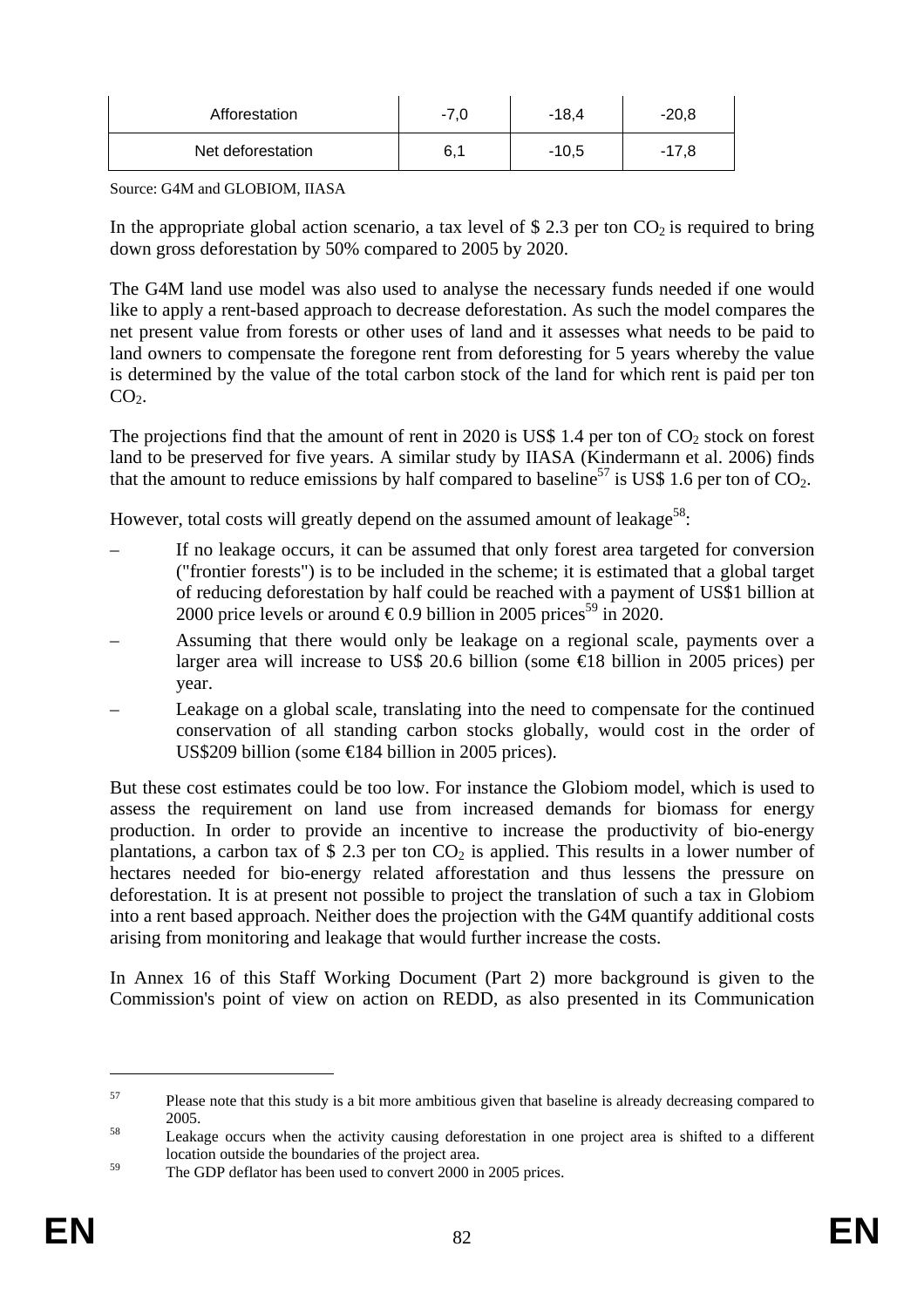"Addressing the challenges of deforestation and forest degradation to tackle climate change and biodiversity loss" of  $17/10/2008^{60}$ .

### *6.6.2. Actions for REDD and their relationship with emission reductions from the energy and industrial sectors*

Emissions in baseline from deforestation are projected in [Table 17](#page-79-0) to be equal to 3.5 Gt  $CO<sub>2</sub>$ equivalent. Action on REDD sees these emissions reduce to 2.2 Gt  $CO<sub>2</sub>$  equivalent (see Table [19\)](#page-80-0). This is a net reduction in 2020 equal to  $1.3$  Gt CO<sub>2</sub>.

It is sometimes advocated that these reductions should generate credits that can be used to offset emissions in developed countries. If this option was chosen, then targets in the other sectors in developed countries would need to be tightened in order to ensure that total emissions on a global scale do not increase. As an example, if REDD would be allowed to be fully credited and if REDD would achieve indeed a 1.3 Gt  $CO<sub>2</sub>$  reduction, then the target for developed countries<sup>61</sup> needs to be increase from  $-30\%$  compared to 1990 to  $-38\%$  to ensure that the global emission target can be achieved.

If the emission reductions due to REDD would not be achieved, than emission reductions in the energy system and industries need to be significantly larger to ensure that the 2°C target can be met. A sensitivity analysis with the POLES model was made that sees emission reduction action increase up to the level needed to compensate for no REDD action at  $all^{62}$ . The table below shows that estimated global reduction costs in those sectors would go up by more than €65 billion in 2020. This is around three times the estimated cost of REDD action provided that leakage could be limited to the regional scale.

| Cost of reductions in CO2 from energy and Non CO2 emissions from industry |                                                 |                                                          |  |  |  |
|---------------------------------------------------------------------------|-------------------------------------------------|----------------------------------------------------------|--|--|--|
|                                                                           | Total costs in Billion $\epsilon$ (2005 prices) |                                                          |  |  |  |
|                                                                           | If REDD objectives are met                      | If deforestation remains like in<br>baseline projections |  |  |  |
|                                                                           | (a                                              | (b)                                                      |  |  |  |
| World                                                                     | 152                                             | 217                                                      |  |  |  |
| Developed countries                                                       | 81                                              | 121                                                      |  |  |  |
| Developing countries                                                      | 71                                              | 95                                                       |  |  |  |
| EU                                                                        | 23                                              | 34                                                       |  |  |  |
| <b>USA</b>                                                                | 34                                              | 50                                                       |  |  |  |
| Japan                                                                     | 7                                               | 10                                                       |  |  |  |
| Russia                                                                    | 7                                               | 12                                                       |  |  |  |
| China                                                                     | 30                                              | 45                                                       |  |  |  |
| Brazil                                                                    | 3                                               | 4                                                        |  |  |  |
| India                                                                     | 5                                               | 5                                                        |  |  |  |

**Table 21 Costs to the energy system and industry if there is no action on REDD** 

Source: JRC, IPTS, POLES

 $60$  COM(2008) 645 final

<sup>61</sup> Assumed in this example to be a -30% target for the emissions from the energy system and the industrial sectors.<br><sup>62</sup> The action is undertaken according to similar assumptions as used for chapter 6.5.1.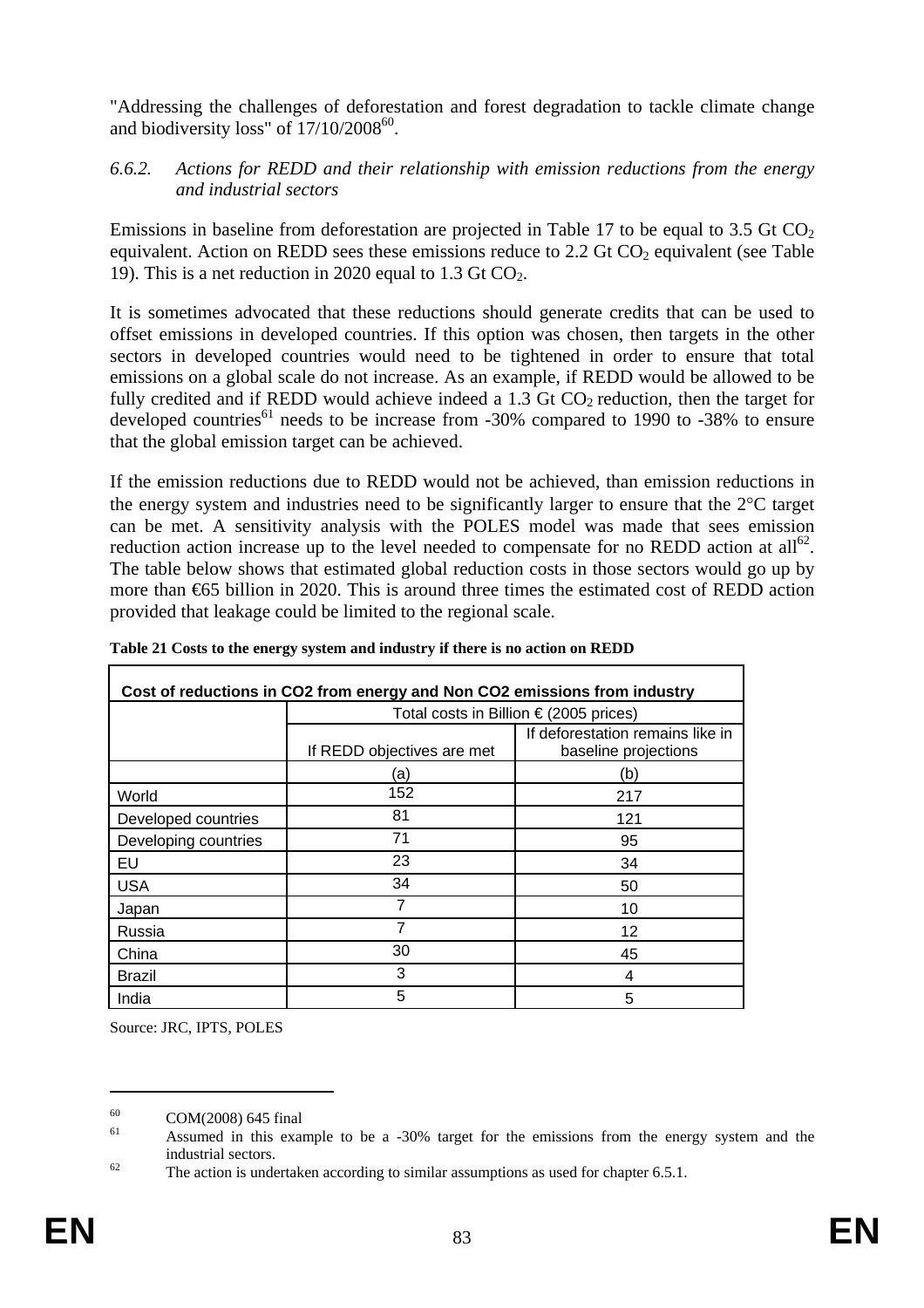### *6.6.3. Impact REDD on agriculture*

In the REDD scenario as described in chapte[r 6.6](#page-78-0) total land area forested increases in 2020 by 10 million hectares instead of decreasing by 4 million. Furthermore, land that is available for agriculture will in part be used for increased bio-energy production. This has a significant impact on the available land for agricultural crops other than bio-energy. In order to satisfy increasing demand for food and other agricultural commodities because of global population growth, this would require a significant shift towards more productive agricultural practices with higher output per hectare.

The land use models G4M and Globiom were used to assess the feasibility of such a scenario and its impact on agricultural prices. It should be noted that substantial uncertainties remain in the biophysical data and the potential costs of the conversion of agricultural practices, so these results have to be treated carefully. The necessary improvements in agricultural practices need to take place in particular on several fronts, i.e. timely shifts from

- 1. traditional grassland based livestock production systems to more intensive ones requiring less land area, which would need important changes in the diet of the cattle, and free up land for forest-based biomass production.
- 2. low input and rain-fed agricultural practices towards high input and irrigated crop production systems. However, the feasibility of this option needs to be assessed in specific site-conditions according to the projected evolution of water availability.

In addition to these options, it can be recommended to improve soil management practices to increase soil fertility and to recover degraded farmland soils. This could contribute to substantially increase agricultural productivity

The results indicate that achieving the sustainable bio-energy and deforestation targets set by POLES for 2020 would only see modest price increases for agricultural products assuming that improved agricultural management were feasible and timely. Price increases for crops are projected to be potentially around 6 to 7% compared to baseline in 2020.

It should be noted that such improvements and innovations in agricultural practices would create additional benefits, not only from the point of view of climate change. They would increase productivity in this sector. They could lead to reductions of GHG emissions from livestock production but care should be taken not to offset these by increased emissions from changes in land-use (e.g. changes from pasture to arable land) and fertilisation. In order to achieve these important changes, support for increasing agricultural productivity and rural development would have to be an essential element of a comprehensive global climate change policy, for instance through intensified research and capacity building in improved agricultural practices, investment in agricultural and rural infrastructure and sometimes institutional changes, all requiring strong domestic land use policies.

#### *6.6.4. Mitigation action to reduce Non-CO2 greenhouse gases in agriculture: nitrous oxide and methane*

An assessment was also made separately with the IMAGE model what type of policies could be implemented in the agriculture sector to reduce non- $CO<sub>2</sub>$  GHG emissions and to what extent this is in line with the need to increase agricultural productivity if deforestation has to be reduced and bio-energy supply increased.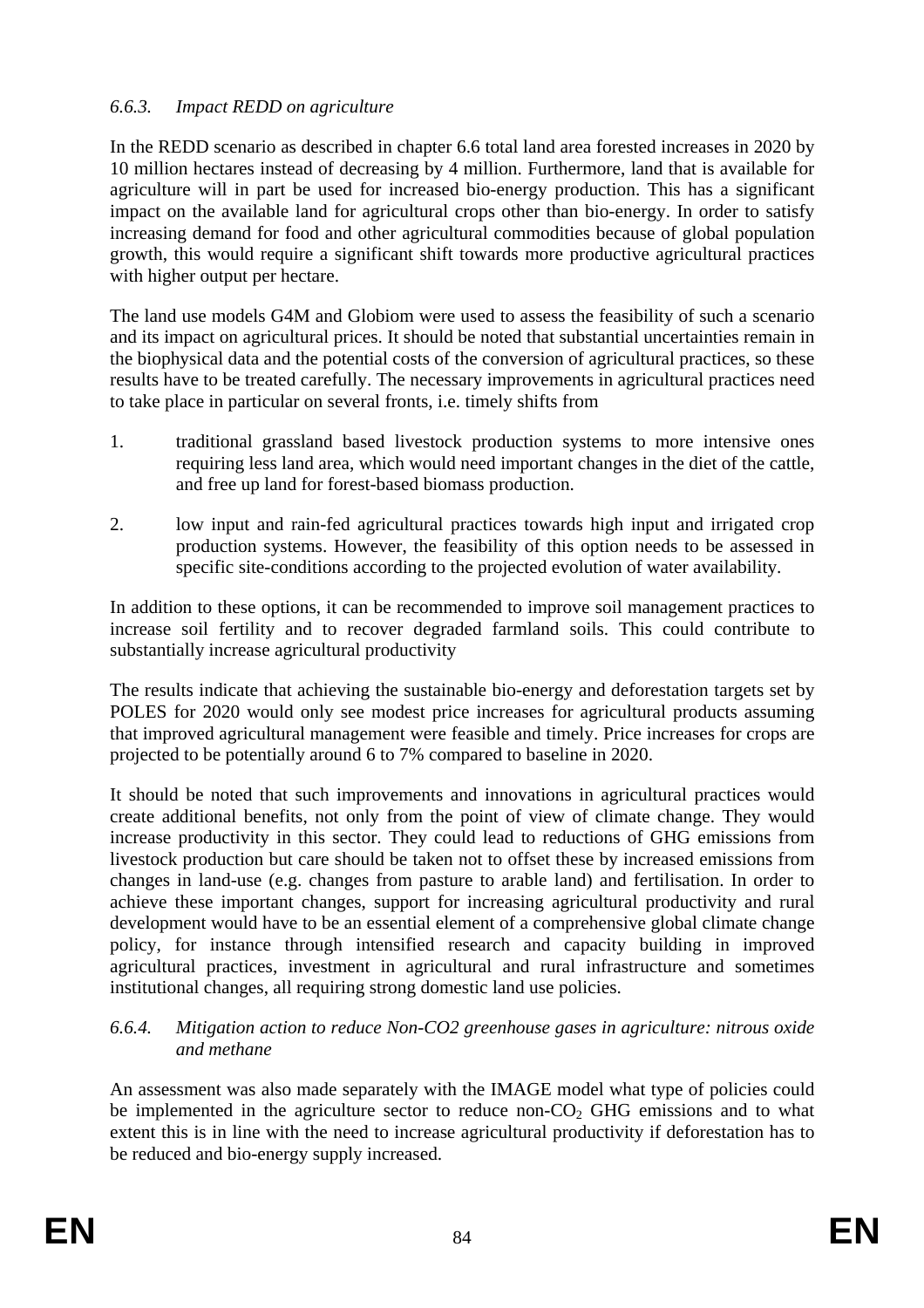Under baseline assumption, the IMAGE model projects the development of non-CO2 greenhouse gases from agriculture as a function of a corresponding activity indicator (e.g. the number of cows) and assumed development in the technology and type of activity (emission factor).

The activity indicators for the purpose of this paper are based on the baseline image projected for the ADAM project<sup>63</sup>. Assumptions for agricultural activities are based on the so-called Adaptive Mosaic scenario of the Millennium Ecosystem Assessment (MEA, 2005). Emission factors for the non-CO2 greenhouse gases are mostly held constant – as no climate policy is introduced. In the global action scenario, climate change policies are implemented cost efficiently, i.e. equalising marginal abatement costs for all non-CO2 greenhouse gases and all sectors in all regions. The marginal abatement costs are based on estimates published by US EPA and further work by Lucas et al. (2007).

In the baseline, total CH4 and N2O emissions increase up to 2050 and slowly stabilize after this time period. The contribution in total greenhouse gases drops since their growth rate is slower than that of GHG emissions of energy and industry. By 2020 emissions from agriculture are projected to increase in the baseline to around 6 Gt  $CO<sub>2-eq</sub>$ , an increase of 30% compared to 1990. Growth is higher in developing countries with an increase of 51% compared to 1990 by 2020 while emissions in developed countries actually decrease over this period even though they are rather stable in the period 2005 to 2020.

The reason why non-CO2 emissions from agriculture increase less than energy-related (CO2) emissions over the coming years is caused by the fact that most land-use related drivers of these emissions have strong saturation tendencies. For CH4, only emissions from animal husbandry are likely to increase rapidly in the absence of climate policies. Wetland rice emissions remain more or less constant, as not much expansion is assumed to occur and yields per hectare improve. Emissions from fertiliser use and animal waste are expected to lead to increasing N2O emissions.

#### **Figure 13 Global Non-CO2 GHG emission from agriculture**

<sup>&</sup>lt;sup>63</sup> Adaptation and Mitigation Strategies: Supporting European climate policy, Preliminary ADAM scenarios, Project no. 018476-GOCE, http://www.adamproject.eu/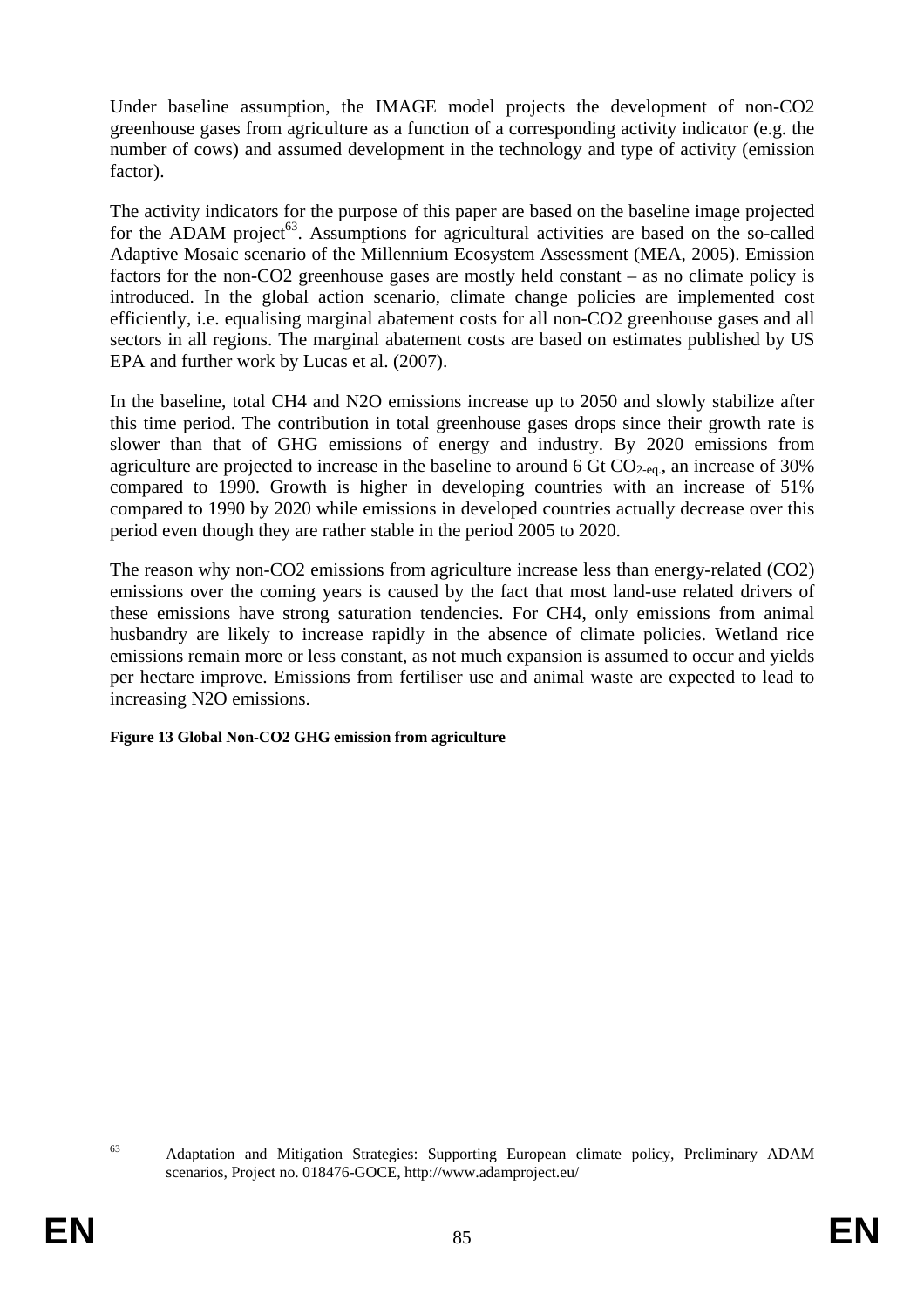



Source: IMAGE model of PBL, ADAM project

By 2020, in the global appropriate action scenario emissions from agriculture reduce on a global scale by 0.73 Gigatons  $CO<sub>2-eq</sub>$  to 14% above 1990 levels compared to baseline. The total mitigation cost to deliver these reductions is estimated at US \$ 8.1 billion or  $\epsilon$  6.5 billion<sup>64</sup>. There are substantial cost differences between developed and developing countries. Costs in developed countries by 2020 will be around  $\epsilon$  1.48 billion while the developing countries experience mitigation costs in the order of  $\epsilon$  5.0 billion. This large share for developing countries is partly due to the fact that this study looked at cost efficient option, as such leading to a relatively higher share of reductions in developing countries.

The key reduction options at hand in the agriculture sector as identified in Lucas et al. (2007) and implemented in IMAGE include changing animal diets, optimising manure management and limiting grazing, reducing methane emission from rice production through water management, improving fertiliser use efficiency, restricting use of fertiliser in time and replacing current fertiliser with new types of fertiliser producing less emissions.

Some of these mitigation options are actually win-win increasing agriculture productivity and decreasing greenhouse gas emissions for a similar amount of agricultural production. As such they are the type of measures that also need to be implemented to reduce emissions from

<sup>64 1.244</sup> US \$ per Euro is assumed as average exchange rate 2005.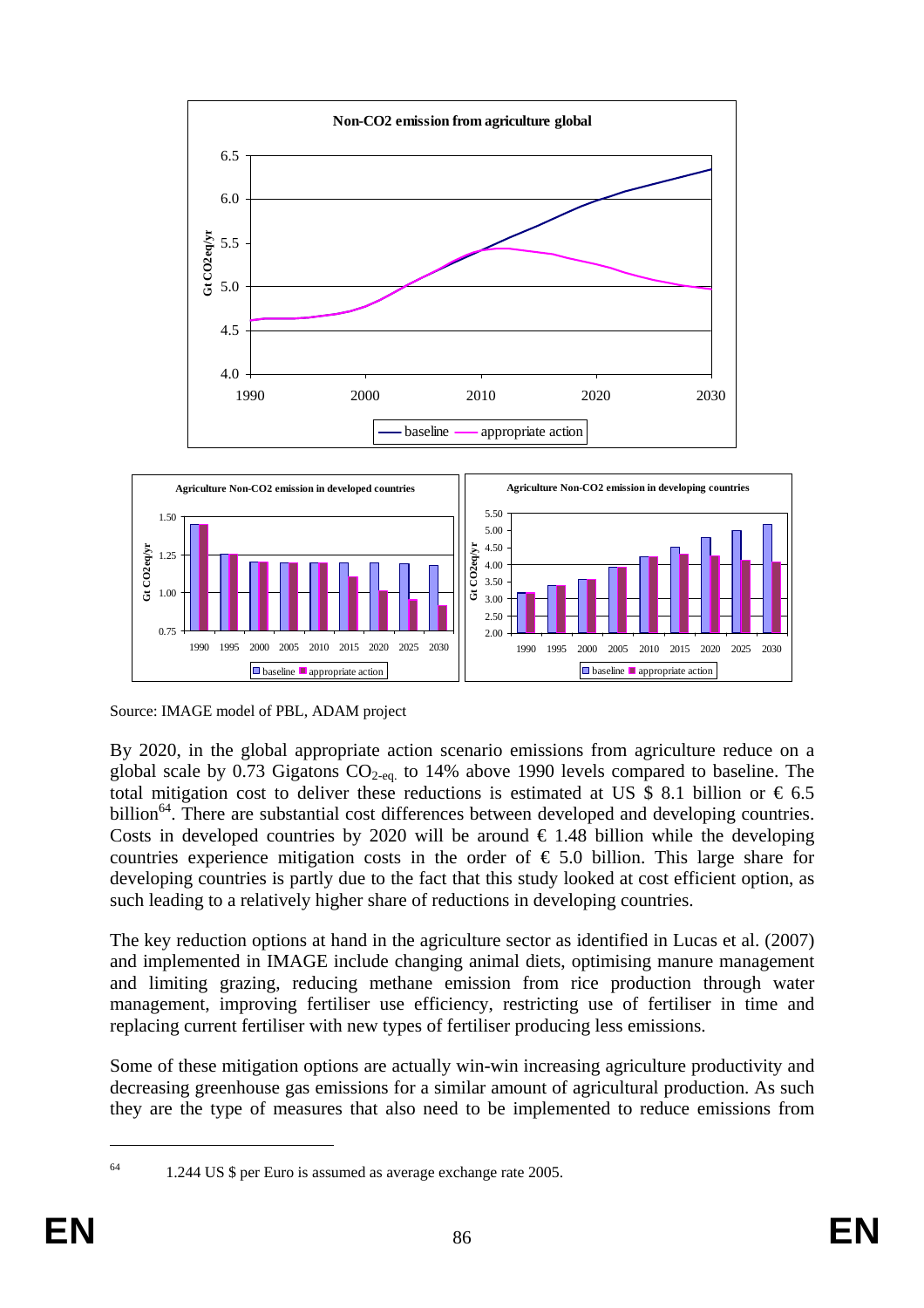deforestation, while simultaneously allowing afforestation (for bio-energy purposes) to increase (see chapter [6.6\)](#page-78-0). The existing barriers, often linked to uncertainties of impacts on productivity, costs and/or lack of knowledge needs to acknowledged. These implementation barriers are larger in developing countries, noting particularly Africa where in most areas such productivity increases have not happened yet. This confirms again that in order to achieve them many changes would have to take place that will require support for research and capacity building in improved agricultural practices, investment in agricultural infrastructure and sometimes institutional change, all requiring strong sustainable development policies.

## **Conclusions REDD & Agriculture**

- It is feasible and affordable, as well as essential to reduce gross tropical deforestation by at least 50 % by 2020 compared to current levels.
- Increased demand for bio-energy will also be an important driver for afforestation and reforestation.
- But reducing emissions from deforestation is more important in the short term than increased afforestation or reforestation. Thus, the deforestation of areas for the purposes of biomass extraction for bio-energy production needs to be prevented. The recently adopted revised Fuel Quality Directive and Directive on Renewable Energy require the Commission to explore the issue of land use changes caused by an increased use of biofuels. In addition, the Commission will prepare a report and make proposals on sustainability criteria for biomass.
- If crediting of REDD actions would be allowed for offsetting purposes, then targets for developed countries need to be made much more stringent. In the above assessment they would need to be cut further to -38% compared to 1990 by 2020.
- Leakage is an important cost factor for the efficiency of REDD policies that will need to be addressed if emissions from REDD need to be reduced cost efficiently.
- Agriculture itself also offers a substantial mitigation potential in developing countries, often through intensification of the agricultural production. Such practices will need to respect local ecosystem characteristics and water, soils, biodiversity, all of which are under increasing pressure including from climate change, and all of which require protection. They could include marginal shifting from traditional grassland based livestock production systems to landless ones and limited switch from low input and rain-fed agricultural practices towards higher input and sustainable irrigation systems as well as improving soil management practices in croplands and grazing lands areas.
- This will also be crucial to compensate for pressures on food production coming from REDD and increased demand for bio-energy.
- Higher demand for agricultural land and switching to more intensified agricultural practices will see a slight increase in agricultural produce prices.
- Increasing agricultural productivity in a sustainable manner will require support for capacity building and rural development in developing countries.
- To achieve the REDD objectives through a rent based approach, an estimated  $\epsilon$ 18 billion in 2020 (2005 prices) will be necessary, if leakage can be limited to a regional scale. Not taking this action on REDD would lead to a cost increase in the energy and industry sectors of around three times the costs of action on REDD, because of additional action to be taken in these sectors.
- To reduce emissions from agriculture,  $\epsilon$  6.5 billion of mitigation costs would occur in 2020, of which developing countries represent  $\epsilon$ 5.0 billion.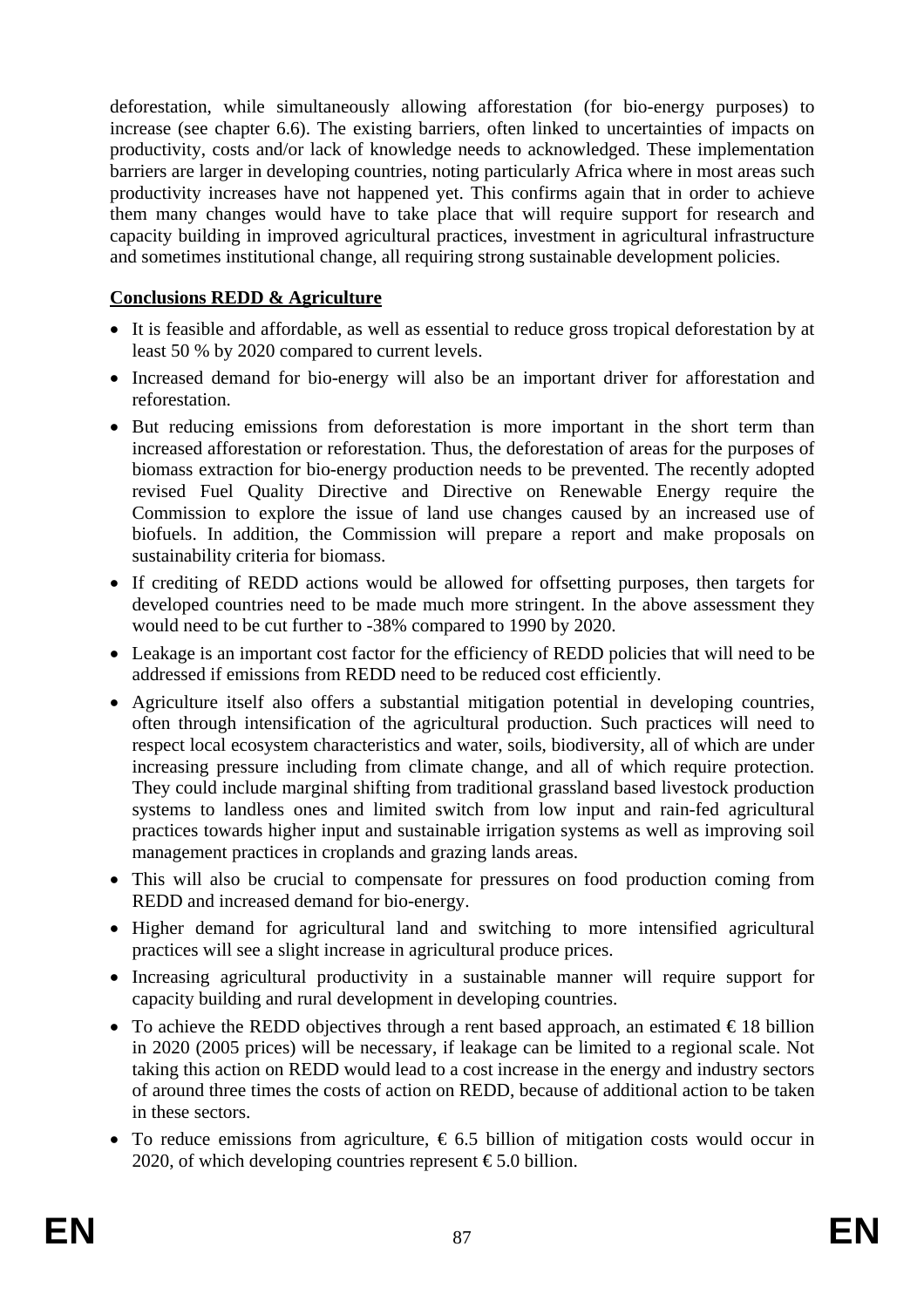### **6.7. Sources of financing complementing the carbon market**

The analysis in chapters [6.5](#page-60-1) an[d 6.6](#page-78-0) showed that there still remains a considerable financing gap for mitigation action in developing countries that will have to be closed to a certain extent by additional financial flows. In addition, adaptation will have to be funded as well, especially in the least developed countries.

International public financial support will have to be scaled up and mobilised. In this context, a number of key questions will have to be answered, e.g. level of funding, sources of funding, purpose of public funds, governance issues, and distribution keys.

Apart from a politically acceptable governance structure, a distribution key will have to be identified. In this respect, [Table 22](#page-87-0) analyses different options in order to determine the relative shares for the financial contribution of different countries based on:

- Actual contributions of Official Development Assistance
- Actual scale of assessment for the UN budget
- polluters pays principle, i.e. emitted GHG emissions, which could be applied only on developed countries or on a global scale
- Share of total GDP

Depending on the distribution key, the EU's contribution could range between  $15 - 60$  % of total funding. Again, building a composite index that reflects responsibility and capability might be the most suitable and political acceptable way forward. Furthermore, there is no doubt, that the larger the number of contributors, the higher the amounts that will be able to be mobilised, especially in view of the current economic recession.

|             | <b>ODA</b> 2007 <sup>65</sup> | budget<br><b>UN</b><br>200666 | Poll.<br>Principle<br>global $(2005)^{67}$ Exch. Rate) | Pays GDP<br>$2005$   Poll.<br>(Market) | Pays<br>Principle<br><b>Annex-I</b><br>$(2005)^{68}$ |
|-------------|-------------------------------|-------------------------------|--------------------------------------------------------|----------------------------------------|------------------------------------------------------|
| <b>EU27</b> | 60%                           | 37% <sup>69</sup>             | 15%                                                    | 31%                                    | 28%                                                  |

<span id="page-87-0"></span>

| Table 22 Possible distribution keys for countries' contributions to finance |  |
|-----------------------------------------------------------------------------|--|
|-----------------------------------------------------------------------------|--|

<sup>65</sup> <http://www.oecd.org/dataoecd/27/55/40381862.pdf>Note: The data for 2007 are preliminary pending detailed final data to be published in December 2008. ODA (every one has commitment to 0.7% of their GNI) – in practice for 2007 where the total was around 104 billion USD the figures are very roughly broken down like this.<br><sup>66</sup> The Fifth Committee of the UN General Assembly decides on the scale of assessments for contributions

to the Regular Budget every third year. The scale of assessments reflects a country's capacity to pay (measured by factors such as a country's national income and size of population). The figures in the table are 'assessed percentage for the year 2006' and does not necessarily reflect actual payments.

http://www.unausa.org/site/pp.asp?c=fvKRI8MPJpF&b=1813833 [http://ozone.unep.org/Publications/MP\\_Handbook/Section\\_3.7\\_Annexes\\_Finance/UN\\_scale\\_of\\_assess](http://ozone.unep.org/Publications/MP_Handbook/Section_3.7_Annexes_Finance/UN_scale_of_assessments.shtml)

ments.shtml<br> [Estimates fro](http://ozone.unep.org/Publications/MP_Handbook/Section_3.7_Annexes_Finance/UN_scale_of_assessments.shtml)m IEA 2007 C02 from fossil fuel combustion data.<br>
Estimates from IEA 2007 C02 from fossil fuel combustion data.

<sup>&</sup>lt;sup>68</sup><br>Estimates from IEA 2007 C02 from fossil fuel combustion data.

<sup>69</sup> [http://www.europa-eu-un.org/articles/en/article\\_4154\\_en.htm](http://www.europa-eu-un.org/articles/en/article_4154_en.htm)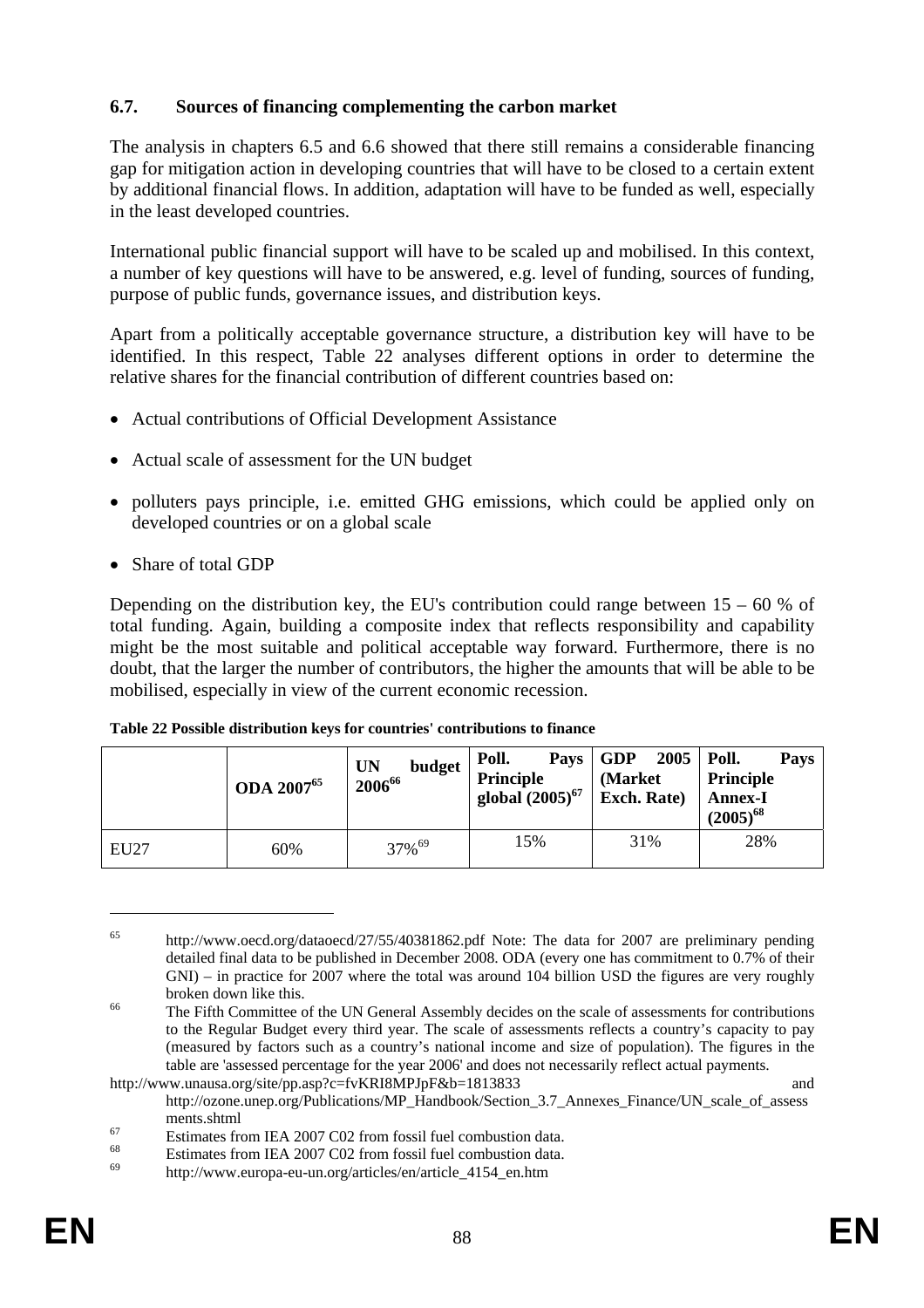| <b>United States</b> | 21%  | 22% <sup>70</sup> | 21% | 28% | 41% |
|----------------------|------|-------------------|-----|-----|-----|
| Japan                | 7%   | 19%               | 4%  | 10% | 9%  |
| Canada               | 4%   | 3%                | 2%  | 3%  | 4%  |
| Australia            | 2%   | 2%                | 1%  | 2%  | 3%  |
| China                |      | 2%                | 19% | 5%  |     |
| Mexico               |      | 2%                | 1%  | 2%  |     |
| <b>Brazil</b>        |      | 2%                | 1%  | 2%  |     |
| Russia               |      | 1%                | 6%  | 2%  | 11% |
| India                |      |                   | 4%  | 2%  |     |
| Korea                | 0.6% | 2%                | 2%  | 2%  |     |

Note, PPP refers to the polluter-pays principle, according to which the share of a country is calculated on the basis of its share in global emissions calculated from C02 from fossil fuel combustion data (PPP Global) or its share in emissions of Annex-I parties only (PPP Annex  $D<sub>1</sub>$ 

In this respect, the carbon market also offers new opportunities in terms of raising public revenues for such contributions in Europe. As agreed in the Directive of the European Parliament and of the Council amending Directive 2003/87/EC so as to improve and extend the greenhouse gas emission allowance trading system of the Community foresees that at least 50% of the revenues generated from the auctioning of allowances should be used for climate actions<sup>71</sup>. As part of a financial package for Copenhagen, one option could be that Member States earmark/pledge concrete contributions for climate actions in developing countries.

### **6.8. Impact of the financial crisis**

The financial crisis is perceived to have a real impact on the dynamics of the international climate change negotiations and on the perceptions by parties on how their baseline GHG emissions will develop and how much additional action they are willing and able to take to reduce emissions. The analysis in this assessment has included the impact of the financial crisis in its baseline, to the extent possible. Chapte[r 6.1](#page-44-0) describes the baseline, and includes an explanation on how the financial crisis was taken into account. This chapter will briefly assess

 $70$  A nation can only contribute a maximum of 22 percent to the regular budget. (The ceiling rate was lowered by the Fifth Committee in December 2000 from 25 percent to the current 22 percent and only

affects the US as it is the UN's largest contributor.)<br>This concerns actions in developed and developing countries and includes for instance contributions to the Global Energy Efficiency and Renewable Energy Fund and to the Adaptation Fund,, measures to avoid deforestation and increase afforestation and reforestation in developing countries that have ratified the future international agreement, to transfer technologies and to facilitate adaptation to the adverse effects of climate change in developing these countries, and for the environmentally safe CCS, including in third countries. Under Directive 2008/101/EC, all auction revenues from aviation should be used for these purposes;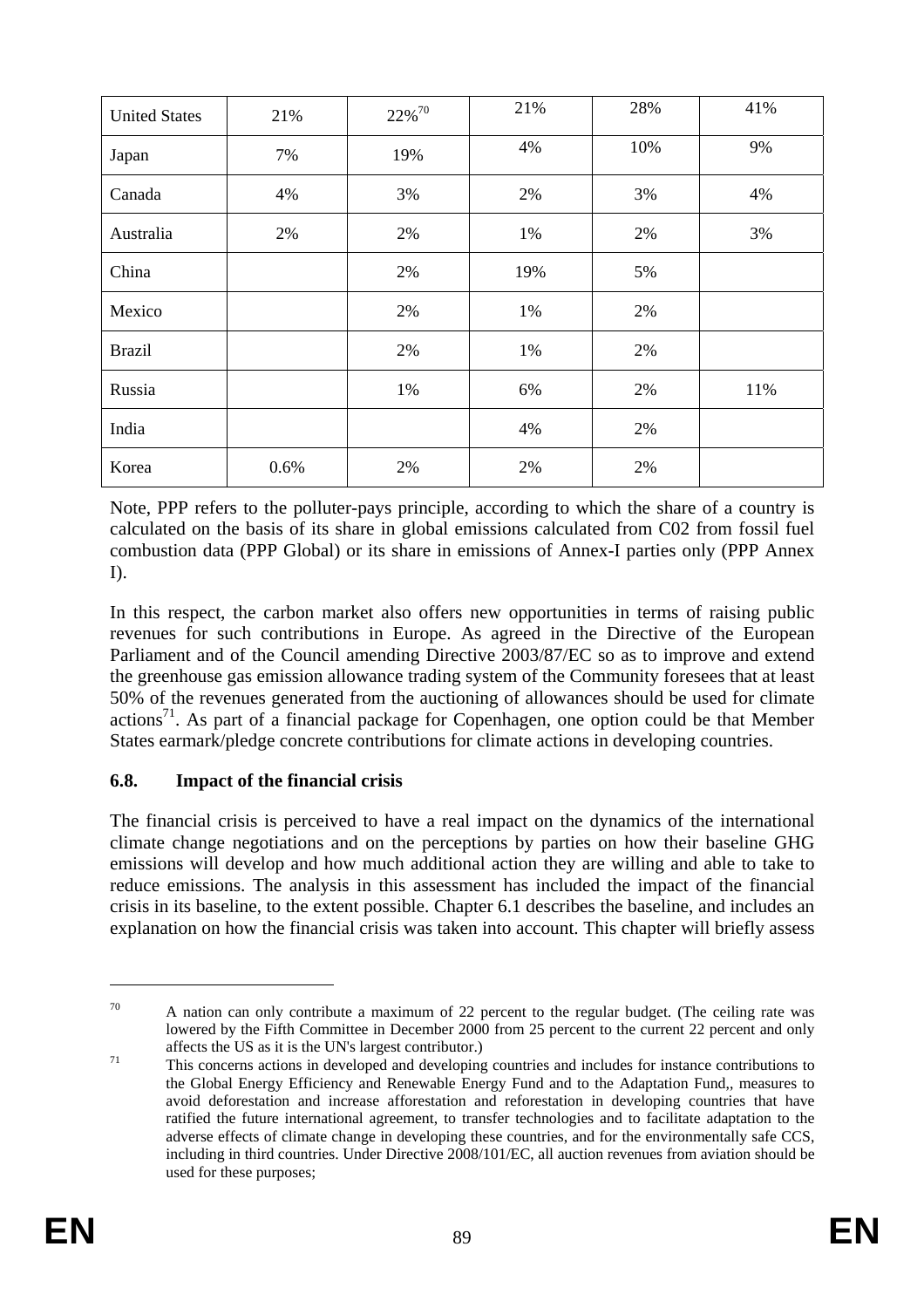what the impact of the economic crisis could be on the total cost to reach an ambitious GHG emissions target in line with the 2°C objective.

The POLES model was used to run the "Appropriate global action scenario" as presented in chapter [6.5.1,](#page-60-0) both in case with an economic growth equal to the one assumed in baseline, which was lowered to take into account the effect of the financial crisis and in the case where this impact was not taken into account. See Annex 7 of this Staff Working Document (Part 2) for differences in assumed growth rate.

The overall result shows a decrease in costs to achieve the mitigation target by around  $\epsilon$ 20 billion. This cost reduction is by far the largest for the developed countries due to the larger impact of the financial crisis on these economies.

| Table 23 Average annual cost of reductions in CO2 from energy and Non CO2 emissions from industry in |  |  |
|------------------------------------------------------------------------------------------------------|--|--|
| 2020, for the case with and without financial crisis                                                 |  |  |
|                                                                                                      |  |  |

|                         | Average annual cost of reductions in CO2 from energy and Non<br>CO2 emissions from industry in 2020, Billion € (2005 prices) |                                                                     |  |  |  |  |  |
|-------------------------|------------------------------------------------------------------------------------------------------------------------------|---------------------------------------------------------------------|--|--|--|--|--|
|                         | Not taking into account the                                                                                                  |                                                                     |  |  |  |  |  |
|                         | potential impact of the financial<br>crisis                                                                                  | Taking into account the potential<br>impact of the financial crisis |  |  |  |  |  |
| World                   | 171                                                                                                                          | 152                                                                 |  |  |  |  |  |
| Developed<br>countries  | 94                                                                                                                           | 81                                                                  |  |  |  |  |  |
| Developing<br>countries | 77                                                                                                                           | 71                                                                  |  |  |  |  |  |
| EU                      | 26                                                                                                                           | 23                                                                  |  |  |  |  |  |
| <b>USA</b>              | 40                                                                                                                           | 34                                                                  |  |  |  |  |  |
| Japan                   | 8                                                                                                                            |                                                                     |  |  |  |  |  |
| Russia                  | 9                                                                                                                            | 7                                                                   |  |  |  |  |  |
| China                   | 33                                                                                                                           | 30                                                                  |  |  |  |  |  |
| Brazil                  | 3                                                                                                                            | 3                                                                   |  |  |  |  |  |
| India                   | 5                                                                                                                            | 5                                                                   |  |  |  |  |  |

The results of the POLES model confirm the logic that lower levels GDP growth will reduce increases of energy consumption and thus greenhouse gas emissions and thus lower the costs to reduce a certain amount of emissions compared to a fixed base year.

But one should also note that a slowdown in GDP might also slow the rate at which the energy intensity of output is reduced, in particular by slowing investment in the renewal of the economy's capital stock or leading to reduced investment in innovation.

These counter balancing forces can increase costs again to reduce GHG emissions and underline the need for government policies that ensure that sufficient capital is leveraged for continued investments in low carbon technologies, also in case of an economic slowdown..

### **6.9. Assessment of co-benefits of climate change policies**

### *6.9.1. Air pollution*

Policies to reduce the most important GHG, i.e.  $CO<sub>2</sub>$ , through shifting to carbon free energy sources or decreasing overall energy consumption, also tend to reduce emissions of other local air pollutants such as sulphur dioxide  $(SO<sub>2</sub>)$  particulate matter (PM) and nitrogen oxides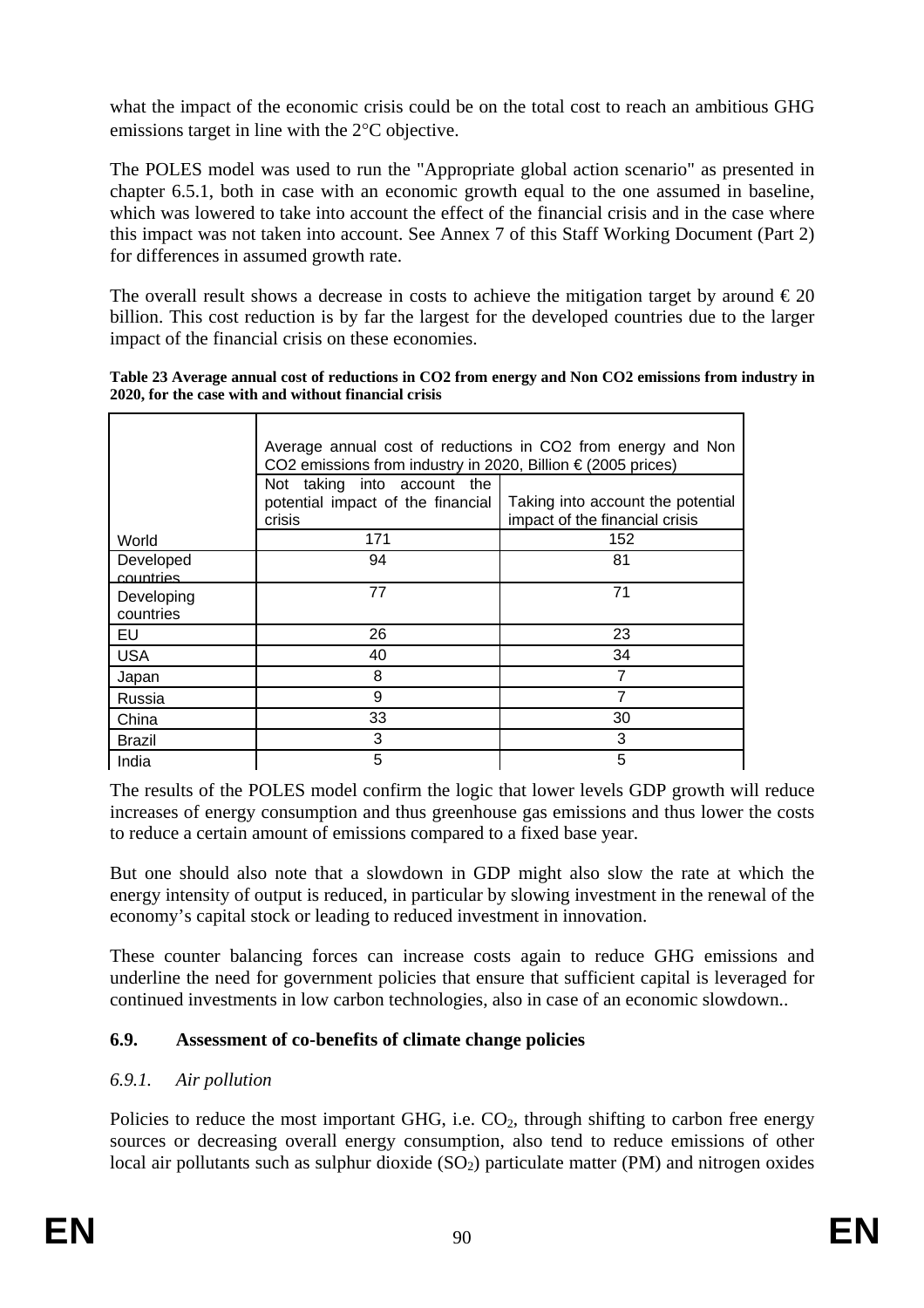$(NO<sub>x</sub>)$ . In addition, measures to reduce methane  $(CH<sub>4</sub>)$  and nitrous oxide  $(N<sub>2</sub>O)$  emissions from agriculture may also have an indirect benefit for air quality. Reductions in  $CH_4$  can reduce the formation of ground level ozone. More efficient fertilizer use can reduce both  $NO<sub>x</sub>$ as well as  $N<sub>2</sub>O$  emissions.

The co-benefits of reduced local air pollution due to climate change mitigation measures consist of two parts. Firstly, a positive impact on human health, materials, crops and natural ecosystems, foremost through reduced concentrations of particulate matter and ground level ozone. Secondly, a reduction of costs associated with controlling these 'local air pollutants' because lower emissions levels through climate change mitigation decrease the overall costs to reduce these local air pollutants by specific measures.

JRC has analysed the global impact of climate change mitigation measures on local air pollution. They analysed the impact of a GHG mitigation scenario. They did so by implementing it on two different options with respect to local air pollution policies:

- Option 1: Little progress is made in traditional air pollution control up to 2030.
- Option 2: Air pollution controls are tightened in the baseline on a global scale. For the EU, for instance, it is assumes that current legislation on local air pollutants up to 2020 is fully implemented. The rest of the world would follow EU legislation with one decade delay.

These two options present two extremes for future policies concerning local air pollution. For both options JRC estimated what the impact would be if the Appropriate global action scenario would be implemented.

For this assessment the global atmospheric model TM5 from JRC was used. JRC applied dose-response functions for the health impact of PM and ozone<sup>72</sup>. The PM impacts were capped at 100 micrograms/m3 taking into account natural emissions (e.g. sea salt and dust). The capping underestimates the full benefit i.e. in countries like China where current concentrations exceed 100 microgram in 20% of the cities. The methodology reflects the predicted age structure per country although population numbers are based on the year 2000.

The results confirm that a global GHG mitigation effort will lead to significant additional reductions in PM as well as ozone concentrations:

• Policy option 1 (stagnating air pollution policies): PM10 concentrations diminish significantly compared to baseline and life expectancy increases by around 1.7 months per person in 2030 compared to business-as-usual. Ground level ozone concentrations are reduced and life expectancy increases by an average of 0.01 months per person in 2030 compared to baseline. Under this scenario, climate mitigation measures could reduce the number of life years lost by nearly 18 million worldwide in 2030 compared to baseline. Large shares of this benefit would accrue to South Asia (including India), East Asia (including China) and the USA. Using the average value of life year lost under European

<sup>&</sup>lt;u>.</u>

<sup>72</sup> Pope, C. A. et al. 2002. "Lung cancer, cardiopulmonary mortality, and long-term exposure to fine particulate air pollution." Journal of the American Medical Association 287(9): 1132–41 and Worldbank/State Environmental Protection Administration P.R China (2007) Costs of pollution in China: economic estimates of physical damages, The Worldbank, Washington. D.C.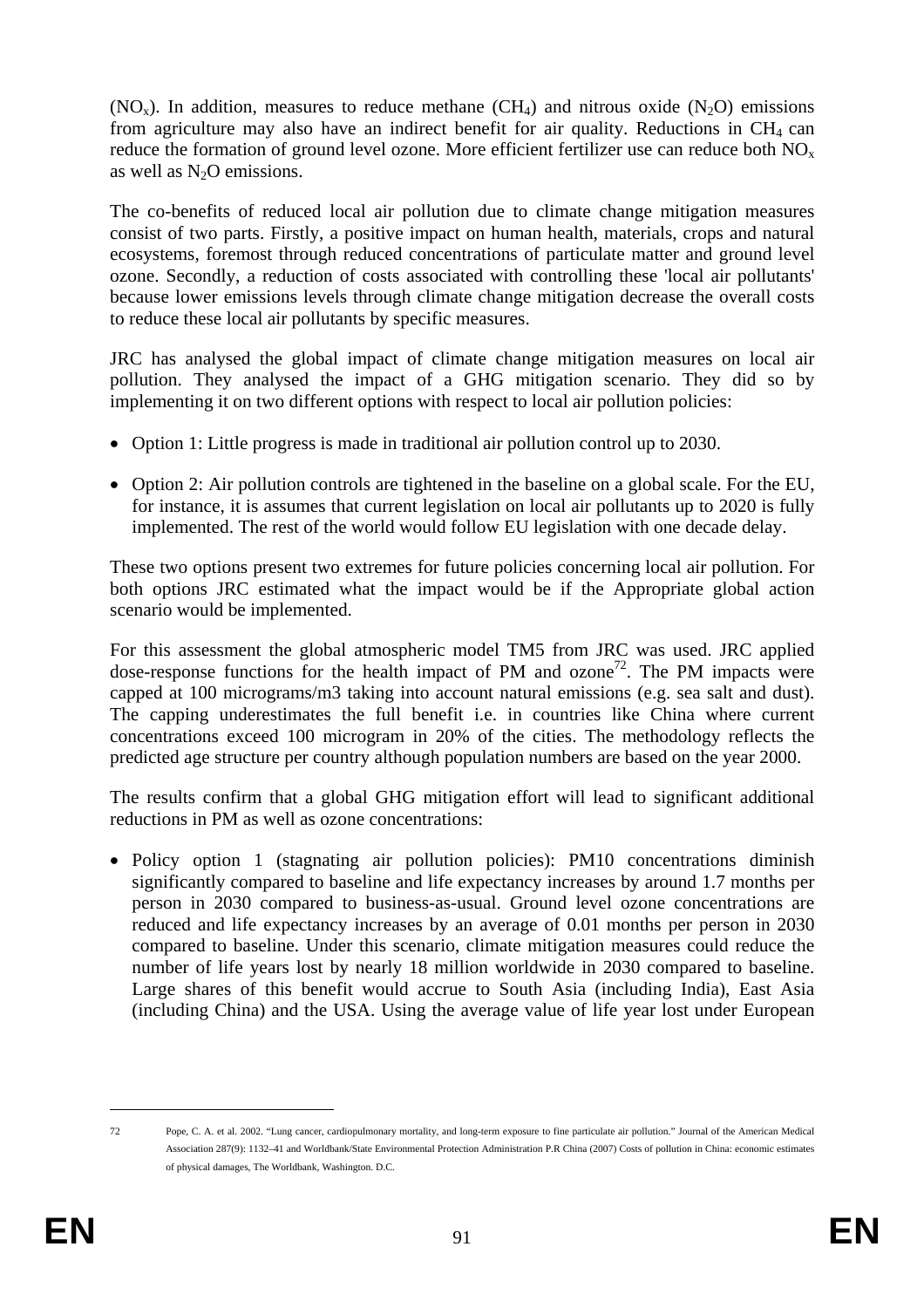circumstances<sup>73</sup> suggests that the monetary benefits might range from close to  $\epsilon$ 920 billion to nearly  $\epsilon$ 2,120 billion in 2030. On top of these reductions in mortality there are positive impacts in reducing morbidity, avoiding crop damages (several billions), and ecosystems.

• Policy option 2 (improved air pollution policies): Understandably, the gains in life year lost because of additional climate change policies are lower and close to 17 million in 2030. A large share of local air pollution is already abated through specific air pollution policies in this scenario. Again significant benefits are expected in South Asia, East Asia and the USA. Total monetary benefits for this decrease in mortality range from some  $\epsilon$  860 to around 1,990 billion per year.

|                        | Scenario 1                            |          |                                 | Scenario 2                            |                                 |          |
|------------------------|---------------------------------------|----------|---------------------------------|---------------------------------------|---------------------------------|----------|
|                        | life<br>years<br>lost<br>(x)<br>1000) |          | Valuation $(\text{Gellion/yr})$ | life<br>years<br>lost<br>(x)<br>1000) | Valuation $(\text{Gillion/yr})$ |          |
|                        | High case                             | Low      | High                            | Low case                              | Low                             | High     |
| <b>CANADA</b>          | 51                                    | 3        | 6                               | 248                                   | $\mathbf{1}$                    | 3        |
| <b>USA</b>             | 1013                                  | 53       | 122                             | 430                                   | 22                              | 52       |
| <b>CENTRAL</b>         | 289                                   | 15       | 35                              | 1031                                  | 5                               | 12       |
| <b>SOUTH AMERICA</b>   | 285                                   | 15       | 34                              | 93                                    | 5                               | 11       |
| <b>NORTHERN</b>        | 307                                   | 16       | 37                              | 100                                   | 5                               | 12       |
| <b>WESTERN AFRICA</b>  | 644                                   | 34       | 77                              | 365                                   | 19                              | 44       |
| <b>EASTERN AFRICA</b>  | 199                                   | 10       | 24                              | 118                                   | 6                               | 14       |
| <b>SOUTHERN</b>        | 102                                   | 5        | 12                              | 52                                    | 3                               | 6        |
| <b>OECD EUROPE</b>     | 989                                   | 51       | 119                             | 371                                   | 19                              | 44       |
| <b>EASTERN EUROPE</b>  | 343                                   | 18       | 41                              | 146                                   | 8                               | 179      |
| <b>FORMER USSR</b>     | 670                                   | 35       | 80                              | 284                                   | 15                              | 34       |
| <b>MIDDLE EAST</b>     | 461                                   | 24       | 55                              | 254                                   | 13                              | 31       |
| <b>SOUTH ASIA</b>      | 6587                                  | 343      | 790                             | 4620                                  | 240                             | 554      |
| <b>EAST ASIA</b>       | 4094                                  | 213      | 491                             | 8744                                  | 455                             | 1049     |
| <b>SOUTH EAST ASIA</b> | 13776                                 | 72       | 165                             | 786                                   | 41                              | 94       |
| <b>OCEANIA</b>         | $\overline{7}$                        | $\Omega$ | 1                               | $\overline{2}$                        | $\overline{0}$                  | $\Omega$ |
| <b>JAPAN</b>           | 223                                   | 12       | 271                             | 126                                   | $\overline{7}$                  | 15       |
| World                  | 17643                                 | 917      | 2117                            | 16619                                 | 864                             | 1994     |

#### **Table 24 Benefits in terms of reduction in life years lost compared to baseline in 2030 without additional air pollution policies in place (scenario 1)**

Source: JRC (IES) – DG ENV based on the CARB and CAP scenarios

<u>.</u>

<sup>73</sup> The values of life year lost (€52000 and €120000) were used that are typically applied for impacts assessments in the EU. There are insufficient studies in developing countries that address the 'value of life year lost' but the Worldbank/SEPA China (2007) suggest values of statistical life lost for China of 1 million RMB a factor 10 to 20 lower than typical EU values of  $\epsilon 1$ -2 million.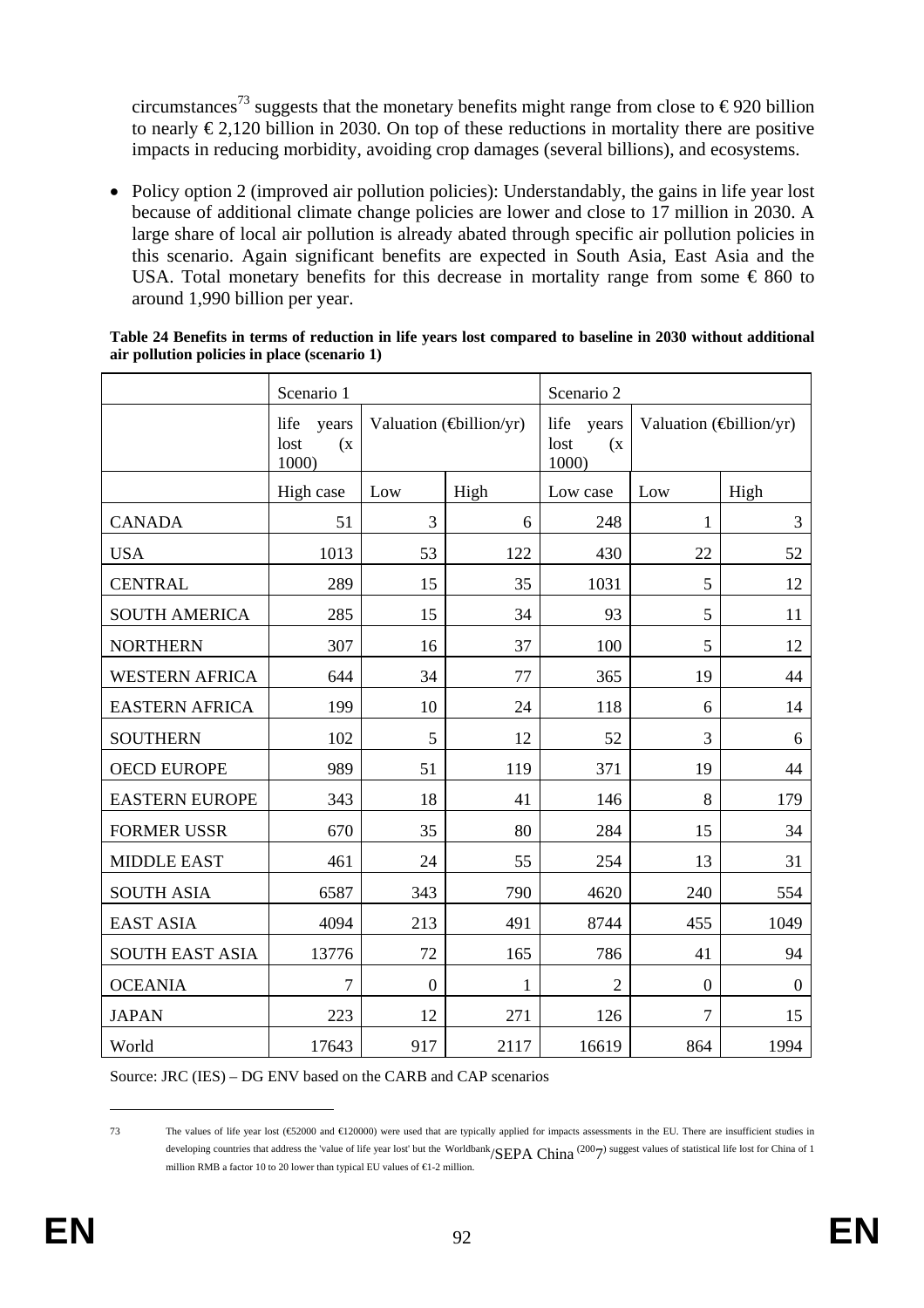IIASA has developed a tool that allows assessing the inter-linkages between climate change and local air pollution policies for the EU27, i.e. the GAINS model. This model was extended for specific cases under the GAINS-ASIA project<sup>74</sup> focussing on China and India.

They have developed for the EU, China and India a baseline scenario including existing local air pollution policies but interpreted in the least-strict way. IIASA assessed what the impact of the Global appropriate action scenario, would be on local air pollution on top of this baseline. The results indicate a reduction of emissions of local air pollutants by several percentage points in 2020 in India, China and the EU compared to baseline (see [Table 25\)](#page-92-0). In the EU the reduction is more significant.

In 2030, higher reductions of greenhouse gases by India and China compared to baseline result in significant reductions in the emissions of local air pollutants. The impact is more pronounced in China than in India since the  $CO<sub>2</sub>$  emission reduction compared to baseline is smaller for India than for China. Reductions in emission of local air pollutants are around 20 to 50 % for China and 15 to 45 % for India in 2030.

These emission reductions also imply that fewer resources are needed to control traditional air pollution. The GAINS model was used to estimate the cost, in the baseline case, to comply with existing air pollution legislation and subsequently to estimate how much this cost would be reduced if GHG mitigation policies were put in place. In 2020, local air pollution control costs are reduced by nearly  $\in$ 14 billion (2000 prices) in the EU27,  $\in$ 12 billion in China and  $\in$ 1 billion in India. In 2030, the cost reductions are higher:  $\epsilon$ 20 billion in the EU27,  $\epsilon$ 34 billion in China and around  $\epsilon$ 3 billion in India (see [Table 25\)](#page-92-0). The results take account of the fact that costs of air pollution control can differ between India, China and Europe due to different prices in equipment, materials and labour.

|             |                 | EMISSIONS (change over BAU) | Reduction<br>Air<br>pollution<br>control<br>costs |                 |                |
|-------------|-----------------|-----------------------------|---------------------------------------------------|-----------------|----------------|
| 2020        | CO <sub>2</sub> | SO <sub>2</sub>             | PM2.5                                             | NO <sub>x</sub> | Billion €/year |
| <b>EU27</b> | $-20%$          | $-29%$                      | $-10%$                                            | $-16%$          | 13.7           |
| China       | $-19%$          | $-19%$                      | $-9%$                                             | $-18%$          | 12.4           |
| India       | $-15%$          | $-11%$                      | $-6%$                                             | $-14%$          | 1.3            |
| 2030        |                 |                             |                                                   |                 |                |
| <b>EU27</b> | $-34%$          | -44%                        | $-8%$                                             | $-25%$          | 20.0           |
| China       | $-43%$          | -46%                        | $-22\%$                                           | -43%            | 34.5           |
| India       | $-42%$          | -43%                        | $-14%$                                            | $-35%$          | 3.3            |

<span id="page-92-0"></span>**Table 25. Reduction in emissions and in air pollution control costs in India, China and the EU27 due to climate mitigation measures** 

Source: IIASA

<sup>1</sup> 

<sup>74</sup> GAINS-ASIA and GAINS-EUROPE. See: http://www.iiasa.ac.at/rains/index.html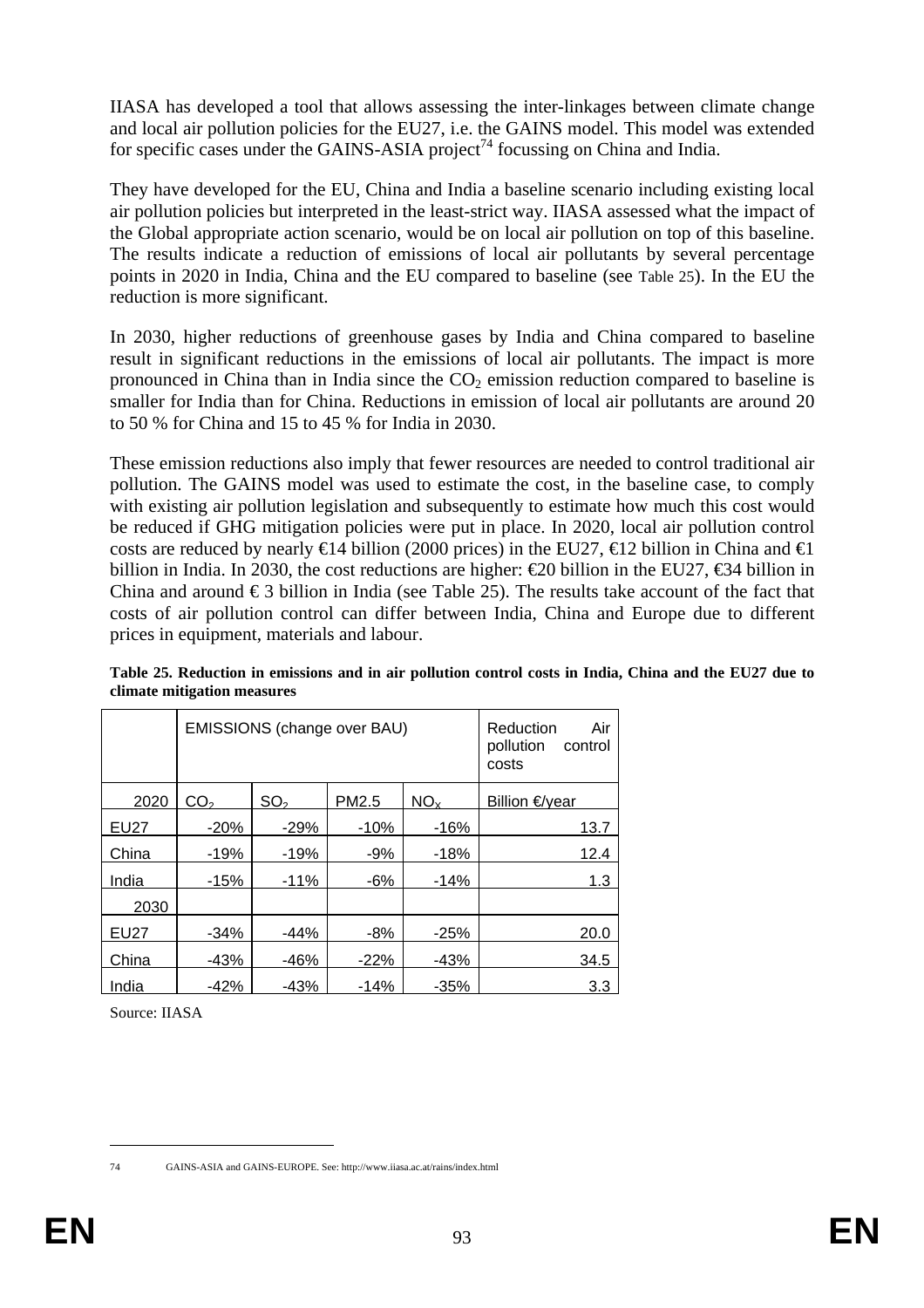# *6.9.2. Energy supply security*

Risks to security of energy supply can be regarded as the exposure to interruption of imports or strong fluctuations in energy prices due to the fact that supply is concentrated in a few countries with high geopolitical risk. For the EU and many other developed and emerging countries as well, it concerns mainly their reliance on oil and gas.

Compared to business-as-usual, a GHG mitigation scenario reduces final energy consumption and increases the shares of renewable and other non-fossil fuels. Consequently, the consumption of oil, gas and coal decline in the policy case compared to baseline scenario. As a result the dependence on in particular oil and gas imports declines. [Table 26](#page-93-0) gives the projections for oil and gas expenditure by the EU, China, India and the US in case of the baseline and the Global appropriate action scenario. In 2020, expenditures on consumption of oil are reduced by between 16 % (China) to 27% (EU27) compared to baseline.

In 2020, the changes in gas consumption expenditures are more modest and range from  $+1\%$ (China) to minus 27% (EU27). It should be noted that this takes into account that reductions in consumption will in turn reduce prices of oil and gas compared to baseline.

Both the USA and the EU27 would consume less oil in 2020 and 2030 than in the year 2005 and would decrease their dependence on oil. In China and India oil consumption would still be higher than in 2005 but the increase would be significantly smaller in the GHG mitigation scenario.

|             |                                | 2020            |                                                        |        | 2030            |                                                           |        |  |  |
|-------------|--------------------------------|-----------------|--------------------------------------------------------|--------|-----------------|-----------------------------------------------------------|--------|--|--|
|             |                                | <b>Baseline</b> | <b>GHG</b><br>Appropriate<br>global action<br>scenario | %      | <b>Baseline</b> | <b>GHG</b><br>Appropriate<br>global<br>action<br>scenario | %      |  |  |
|             |                                | billion US\$    | billion US\$                                           | %      | billion<br>US\$ | billion US\$                                              | %      |  |  |
| China       | Oil                            | 347             | 292                                                    | $-16%$ | 512             | 373                                                       | $-27%$ |  |  |
|             | Gas                            | 55              | 55                                                     | 1%     | 89              | 76                                                        | $-15%$ |  |  |
| <b>EU27</b> | Oil                            | 371             | 272                                                    | $-27%$ | 450             | 265                                                       | $-41%$ |  |  |
|             | Gas                            | 133             | 110                                                    | $-17%$ | 178             | 129                                                       | $-28%$ |  |  |
| India       | Oil                            | 115             | 90                                                     | $-22%$ | 178             | 122                                                       | $-32%$ |  |  |
|             | Gas                            | 13              | 13                                                     | $-3%$  | 28              | 26                                                        | $-7%$  |  |  |
| <b>USA</b>  | Oil                            | 502             | 387                                                    | $-23%$ | 591             | 387                                                       | $-34%$ |  |  |
|             | Gas                            | 105             | 99                                                     | -5%    | 132             | 108                                                       | $-19%$ |  |  |
|             | Source: POLES (\$ 2005 prices) |                 |                                                        |        |                 |                                                           |        |  |  |

#### <span id="page-93-0"></span>**Table 26 Oil and gas consumption expenditures**

### **6.10. Can the specific and operational objectives set by the EU meet the requirement to limit temperature increase to 2**°**C**

GHG emissions need to have peaked globally by 2020 to have a 50% chance to limit temperature increase to  $2^{\circ}C^{75}$ . By 2030, emissions (excluding reduced deforestation emissions) need to further reduce to around 10% above 1990 levels and continue to decrease rapidly up to 50%, or more to have a chance beyond 50% to meet the 2°C limit.

<sup>1</sup> 

<sup>&</sup>lt;sup>75</sup> Corresponding to an emission pathways of 450  $CO_2$ -eq ppmv. Michel den Elzen et al. 2008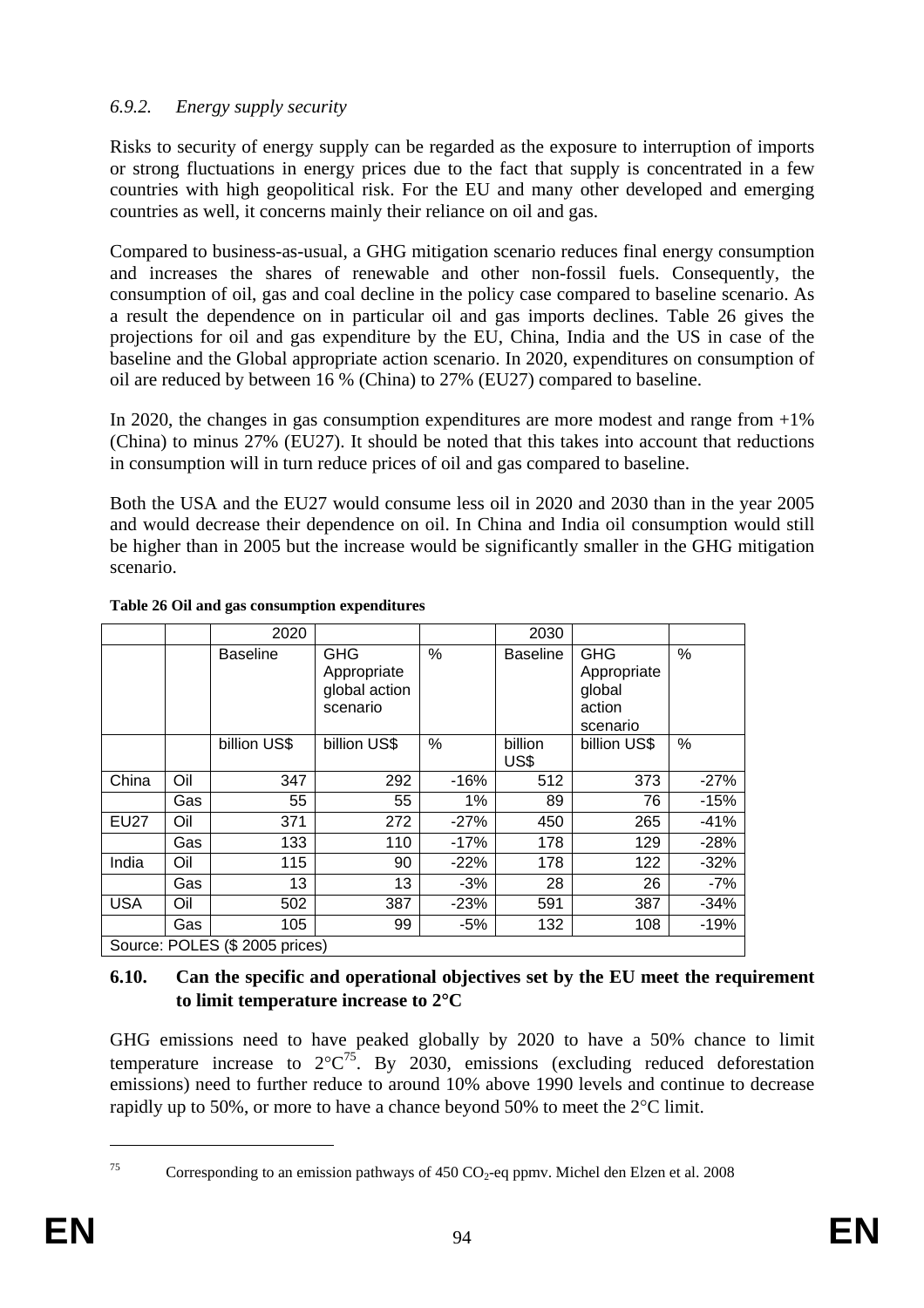[Figure 14](#page-94-0) represents the global emission pathway if actions are undertaken as described in chapte[r 6.5.1](#page-60-0) in the energy system and industries[, 6.6](#page-78-0) on REDD and in the agricultural sector. Emissions including those from deforestation peak before 2020. Emissions, excluding deforestation, level off around 2020 at around 32% above 1990 levels.

In developed countries, emissions from energy, industry and agriculture reduce by 23% in 2020 compared to 1990. To achieve the 30% target for developed countries, an equivalent of 7% of 1990 emissions would need to be acquired through offsetting mechanisms.

Emissions in developing countries from energy, industry and agriculture decrease with 18% compared to baseline in 2020. Taking into account the fact that developed countries need to offset 7% of their 1990 emissions, developing countries will need to limit the growth of their emissions to 14% below baseline by their own appropriate actions and the remainder of the reductions (up to 18% reduction compared to baseline) can be credited and transferred to developed countries.

Taking into account also the reduction from deforestation, emission growth will be limited to 20% below baseline in developing countries in 2020. Taking into account the reductions through offsetting mechanisms used by developed countries, the own appropriate actions by developing countries, including on REDD, is equal to a reduction of 16% compared to baseline by 2020.



<span id="page-94-0"></span>**Figure 14 Emissions for all sectors in the appropriate global action scenario** 

Source: POLES (JRC, IPTS), G4M (IIASA), Image (PBL)

The MAGICC model was used to estimate the temperature increase up to 2050 with an emission profile as presented in the figure above. The best estimate temperature increase by 2050 stays limited to 1.5°C compared to pre-industrial levels instead of 2°C for the baseline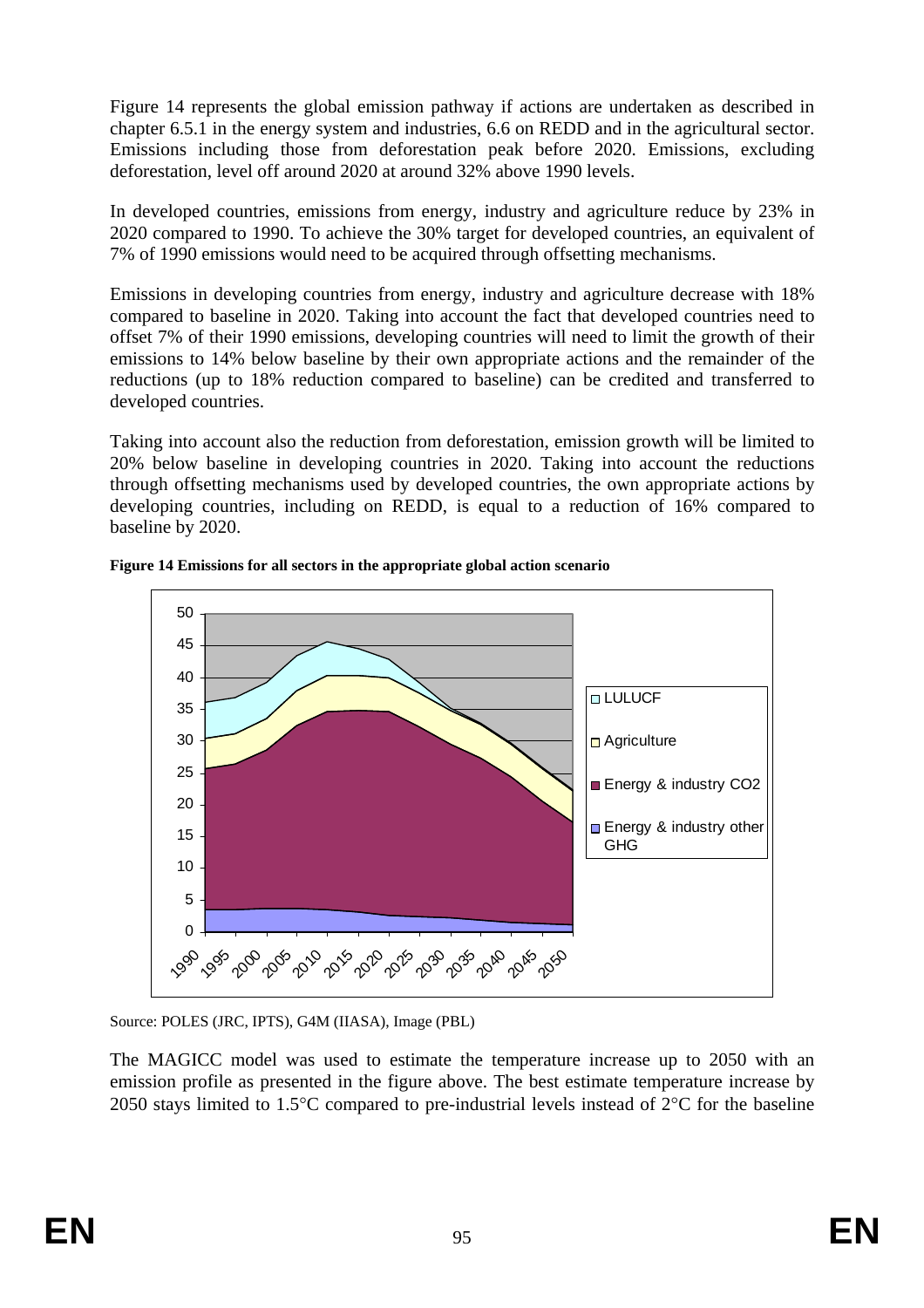scenario<sup>76</sup>. Global average temperature increases further after 2050 but with continued emission abatement it will be able to be contained within the limit of 2°C above pre-industrial levels.





Source: Best estimate temperature increase MAGICC model

<sup>76</sup> The best estimate temperature projection was done using the MAGICC model, version 5.3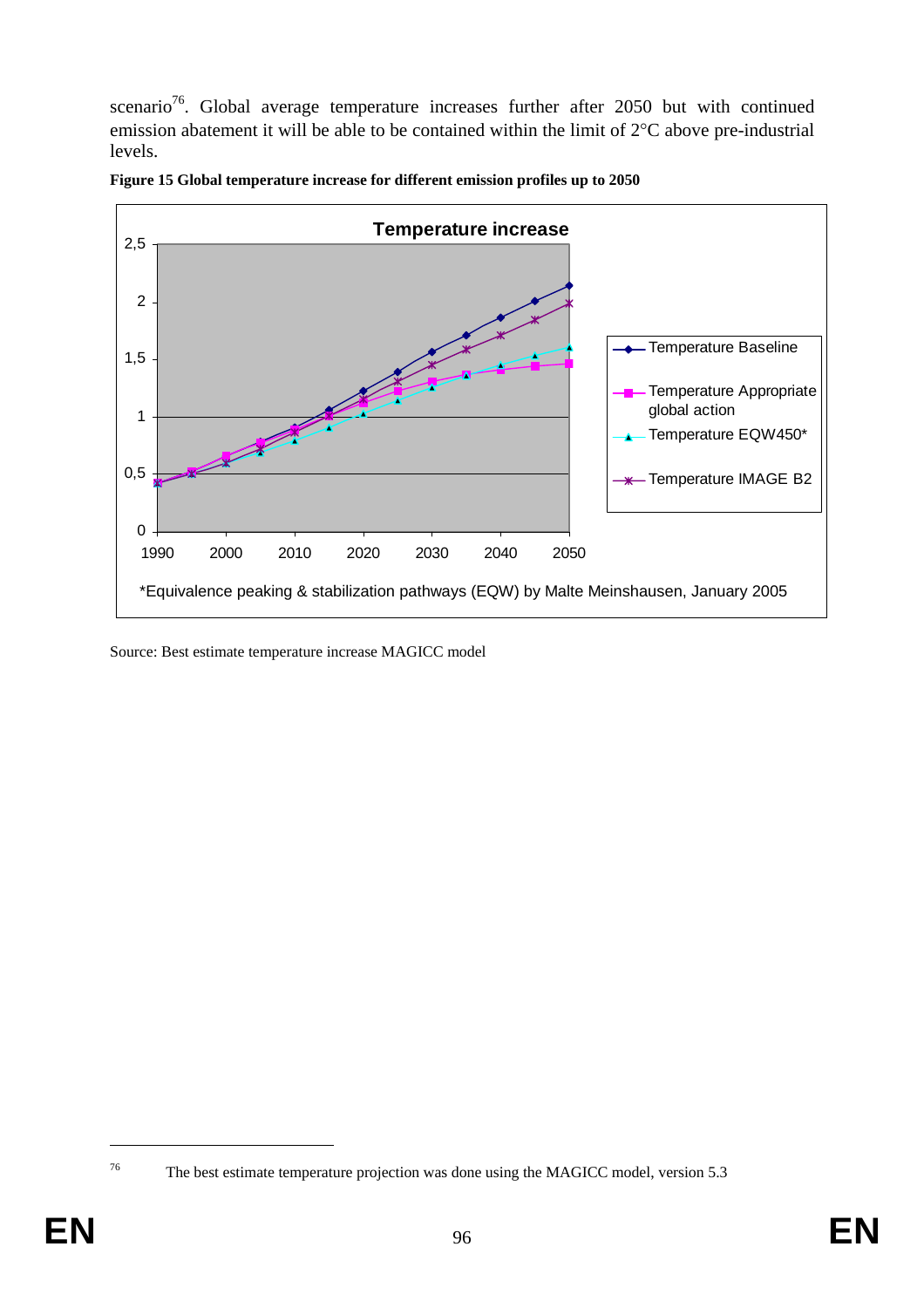### **7. LIST OF REFERENCES**

Allen, R. J. & Sherwood, S. C. (2008). Warming maximum in the tropical upper troposphere deduced from thermal winds. NATURE GEOSCIENCE, 1(6), 399–403. Climate change science.

Arzel, O., Fichefet, T., & Goosse, H. (2006). Sea ice evolution over the 20th and 21st centuries as simulated by current AOGCMs. OCEAN MODELLING, 12(3-4), 401–415. Climate change science.

Baumert K. A., T. Herzog, J. Pershing. 2005. Navigating the Numbers. World Resources Institute, Washington.

Beniston, M., Stephenson, D. B., Christensen, O. B., Ferro, C. A. T., Frei, C., Goyette, S., Halsnaes, K., Holt, T., Jylha, K., Koffi, B., Palutikof, J., Schoell, R., Semmler, T., & Woth, K. (2007). Future extreme events in European climate: an exploration of regional climate model projections. CLIMATIC CHANGE, 81(Suppl. 1), 71–95. Climate change science.

Botzen, W.J.W., Van Den Bergh, J.C.J.M. (2008) Insurance against climate change and flooding in the Netherlands: Present, future, and comparison with other countries. Risk Analysis, 28(2):413–426.

Brauer, A., Haug, G. H., Dulski, P., Sigman, D. M., & Negendank, J. F. (2008). An abrupt wind shift in western Europe at the onset of the Younger Dryas cold period. Nature Geosci, 1(8), 520–523. Climate change science.

Brown, S. J., Caesar, J., & Ferro, C. A. T. (2008). Global changes in extreme daily temperature since 1950. JOURNAL OF GEOPHYSICAL RESEARCH-ATMOSPHERES, 113(D5). Climate change science.

Carlson, A. E., Legrande, A. N., Oppo, D. W., Came, R. E., Schmidt, G. A., Anslow, F. S., Licciardi, J. M., & Obbink, E. A. (2008). Rapid early Holocene deglaciation of the Laurentide ice sheet. NATURE GEOSCIENCE, 1(9), 620–624. Climate change science.

Comiso, J. C., Parkinson, C. L., Gersten, R., & Stock, L. (2008). Accelerated decline in the Arctic Sea ice cover. GEOPHYSICAL RESEARCH LETTERS, 35(1). Climate change science.

Cook, K. H. & Vizy, E. K. (2008). Effects of twenty-first-century climate change on the Amazon rain forest. JOURNAL OF CLIMATE, 21(3), 542–560. Climate impacts.

Cox, P. M., Harris, P. P., Huntingford, C., Betts, R. A., Collins, M., Jones, C. D., Jupp, T. E., Marengo, J. A., & Nobre, C. A. (2008). Increasing risk of Amazonian drought due to decreasing aerosol pollution. NATURE, 453(7192), 212–U7. Climate impacts.

Dakos, V., Scheffer, M., van Nes, E. H., Brovkin, V., Petoukhov, V., & Held, H. (2008). Slowing down as an early warning signal for abrupt climate change. Proceedings of the National Academy of Sciences, (pp.–). Climate change science.

den Elzen, Michel, Höhne Niklas, 2008: 'Reductions of greenhouse gas emissions in Annex I and non-Annex I countries for meeting concentration stabilisation targets', Climatic Change (2008) 91:249–274

Deutsch, C. A., Tewksbury, J. J., Huey, R. B., Sheldon, K. S., Ghalambor, C. K., Haak, D. C., & Martin, P. R. (2008). Impacts of climate warming on terrestrial ectotherms across latitude.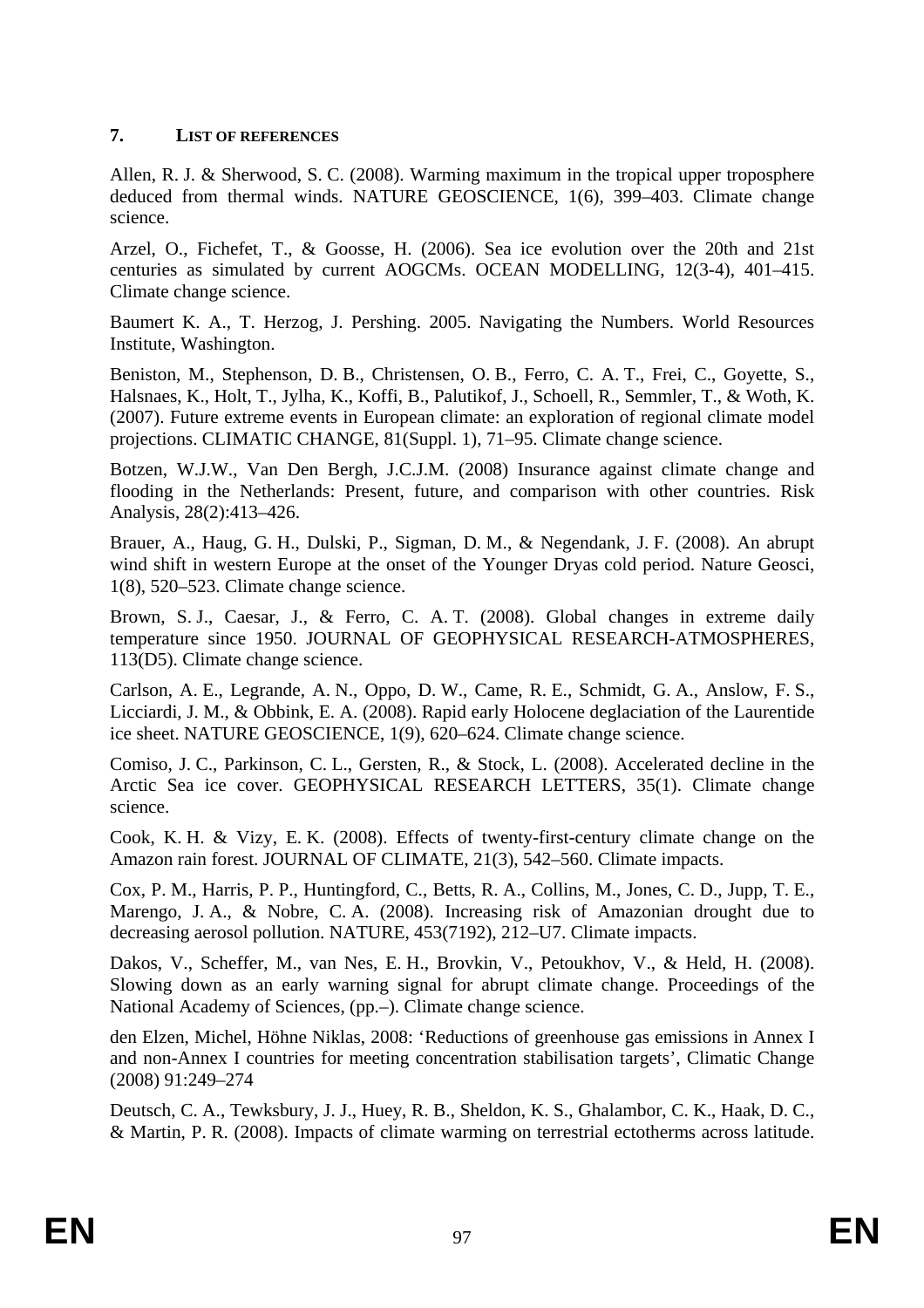PROCEEDINGS OF THE NATIONAL ACADEMY OF SCIENCES OF THE UNITED STATES OF AMERICA, 105(18), 6668–6672. Climate impacts.

Dlugolecki, A. Climate change and the insurance sector. (2008) Geneva Papers on Risk and Insurance: Issues and Practice, 33(1):71–90.

Gill, S.E., J.F. Handley, A.R. Ennos, S. Pauleit, N. Theuray, and S.J. Lindley. (2008) Characterising the urban environment of UK cities and towns: A template for landscape planning. Landscape and Urban Planning, 87(3):210–222.

Gill, S.E., J.F. Handley, A.R. Ennos, and S. Pauleit. (2007) Adapting cities for climate change: The role of the green infrastructure. Built Environment, 33(1):115–133.

GISS (2008). 2007 Was Tied as Earth's Second-Warmest Year. Climate change science.

Goulet, T. L. (2006). Most corals may not change their symbionts. MARINE ECOLOGY-PROGRESS SERIES, 321, 1–7. Climate impacts.

Hoegh-Guldberg, O., Mumby, P. J., Hooten, A. J., Steneck, R. S., Greenfield, P., Gomez, E., Harvell, C. D., Sale, P. F., Edwards, A. J., Caldeira, K., Knowlton, N., Eakin, C. M., Iglesias-Prieto, R., Muthiga, N., Bradbury, R. H., Dubi, A., & Hatziolos, M. E. (2007). Coral reefs under rapid climate change and ocean acidification. SCIENCE, 318(5857), 1737–1742. Climate impacts.

Horton, R., Herweijer, C., Rosenzweig, C., Liu, J., Gornitz, V., & Ruane, A. C. (2008). Sea level rise projections for current generation CGCMs based on the semi-empirical method. GEOPHYSICAL RESEARCH LETTERS, 35(2). Climate change science.

IEA, 2007, IEA Statistics; CO2 Emissions from Fuel Combustion 1971 – 2005.

IPCC, 2007a: Summary for Policymakers. In: Climate Change 2007: Impacts, Adaptation and Vulnerability. Contribution of Working Group II to the Fourth Assessment Report of the Intergovernmental Panel on Climate Change, M.L. Parry, O.F. Canziani, J.P. Palutikof, P.J. van der Linden and C.E. Hanson, Eds., Cambridge University Press, Cambridge, UK, 7-22.

IPCC, 2007a: Summary for Policymakers. In: Climate Change 2007: Impacts, Adaptation and Vulnerability. Contribution of Working Group II to the Fourth Assessment Report of the Intergovernmental Panel on Climate Change, M.L. Parry, O.F. Canziani, J.P. Palutikof, P.J. van der Linden and C.E. Hanson, Eds., Cambridge University Press, Cambridge, UK, 7-22.

Jollands, N., M. Ruth, C. Bernier, and N. Golubiewski. The climate's long-term impact on New Zealand infrastructure (clinzi) project-a case study of Hamilton city, New Zealand. Journal of Environmental Management, 83(4):460–477, 2006.

Jones, G. S., Stott, P. A., & Christidis, N. (2008). Human contribution to rapidly increasing frequency of very warm Northern Hemisphere summers. JOURNAL OF GEOPHYSICAL RESEARCH-ATMOSPHERES, 113(D2). Climate change science.

Kindermann G., Obersteiner M., Rametsteiner E., McCallum I., 2006, Predicting the deforestation trend under different carbon-prices; Carbon Balance and Management, 1:15

Koch, I. C., Vogel, C., & Patel, Z. (2007). Institutional dynamics and climate change adaptation in south africa. Mitigation and Adaptation Strategies for Global Change, 12(8), 1323–1339. Adaptation to climate change.

Larsen, P.H., S. Goldsmith, O. Smith, M.L. Wilson, K. Strzepek, P. Chinowsky, and B. Saylor. (2008) Estimating future costs for Alaska public infrastructure at risk from climate change. Global Environmental Change, In Press, Corrected Proof.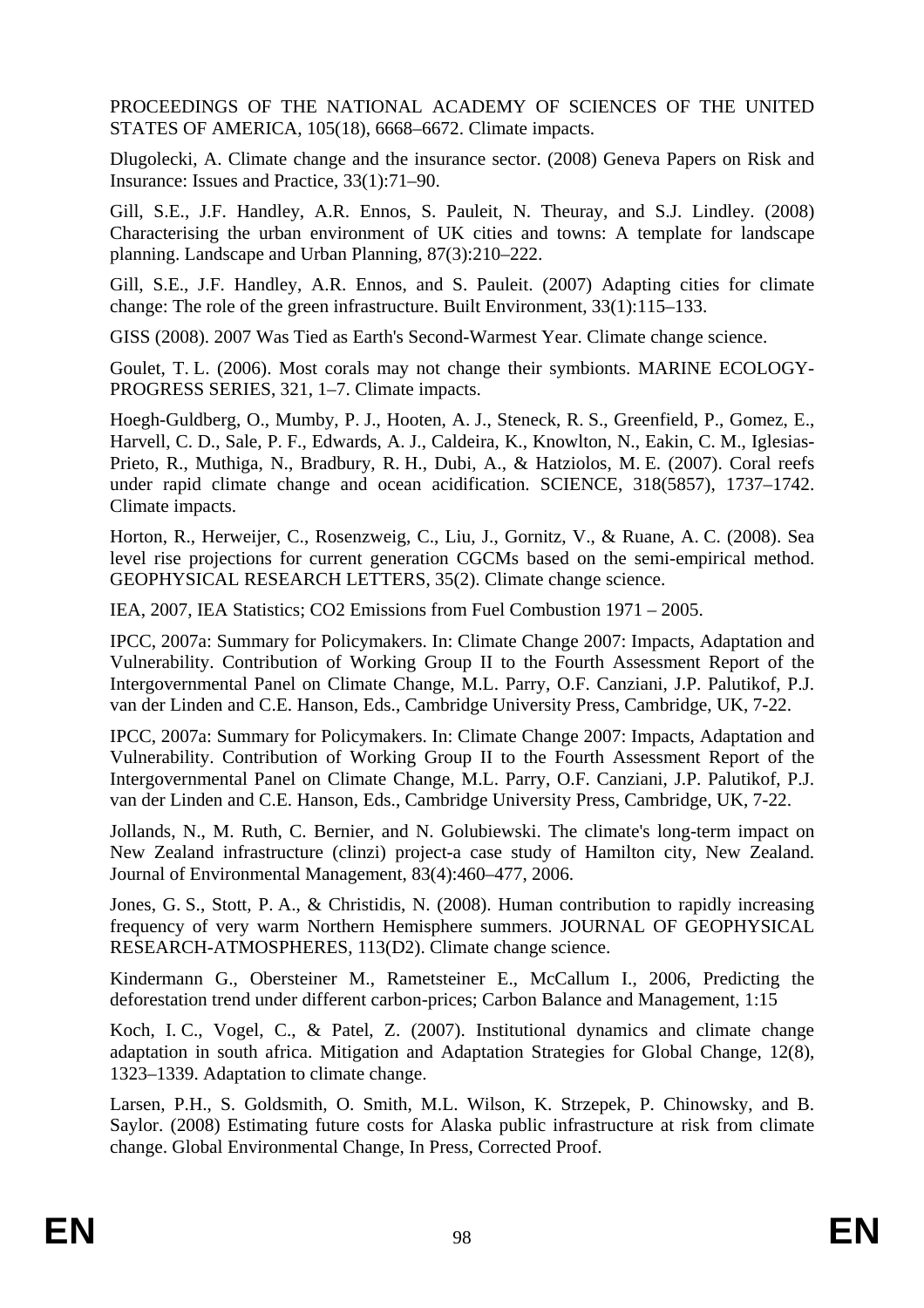Lucas P. L., van Vuuren D., Olivier J., den Elzen M., 2007: Long-term reduction potential of non-CO2 greenhouse gases. Environmental Science & Policy 10 (2007) 85 – 103.

Mackenzie, B. R. & Schiedek, D. (2007). Daily ocean monitoring since the 1860s shows record warming of northern European seas. GLOBAL CHANGE BIOLOGY, 13(7), 1335– 1347. Climate change science.

Mansur, E.T., R. Mendelsohn, W. Morrison. (2007) Climate change adaptation: A study of fuel choice and consumption in the us energy sector. Journal of Environmental Economics and Management, 55(2):175–193, March.

Markoff, M.S. and A.C. Cullen. (2007) Impact of climate change on pacific northwest hydropower. Climatic Change, 87(3-4):451–469.

Michael, J. A. (2007). Episodic flooding and the cost of sea-level rise. ECOLOGICAL ECONOMICS, 63(1), 149–159. Climate impacts.

Mills, E. (2007) Synergisms between climate change mitigation and adaptation: An insurance perspective. Mitigation and Adaptation Strategies for Global Change, 12(5):809–842.

Mote, T. L. (2007). Greenland surface melt trends 1973-2007: Evidence of a large increase in 2007. GEOPHYSICAL RESEARCH LETTERS, 34(22). Climate change science.

Munich Climate Insurance Initiative (MCII), submission on insurance instruments for adapting to climate risks. A proposal for the Bali Action Plan.- Bonn, Germany, 18/08/ 2008 SMSN/NGO/2008/019

Parry, M., Palutikof, J., Hanson, C., & Lowe, J. (2008). Squaring up to reality. Nature, 2, 68– 71. Climate impacts.

Patt, A. G. & Schröter, D. (2008). Perceptions of climate risk in Mozambique: Implications for the success of adaptation strategies. Global Environmental Change. Adaptation to climate change.

Pfeffer, W. T., Harper, J. T., & O'Neel, S. (2008). Kinematic Constraints on Glacier Contributions to 21st-Century Sea-Level Rise. Science, 321(5894), 1340–1343. Climate change science.

Rahmstorf, S. (2007). A semi-empirical approach to projecting future sea-level rise. SCIENCE, 315(5810), 368–370. Climate change science.

Rahmstorf, S., Cazenave, A., Church, J. A., Hansen, J. E., Keeling, R. F., Parker, D. E., & Somerville, R. C. J. (2007). Recent climate observations compared to projections. SCIENCE, 316(5825), 709. Climate change science.

Rignot, E., Bamber, J. L., Van Den Broeke, M. R., Davis, C., Li, Y., Van De Berg, W. J., & Van Meijgaard, E. (2008). Recent Antarctic ice mass loss from radar interferometry and regional climate modelling. NATURE GEOSCIENCE, 1(2), 106–110. Climate change science.

Robine, J.-M., Cheung, S. L. K., Le Roy, S., Van Oyen, H., Griffiths, C., Michel, J.-P., & Herrmann, F. R. (2008). Death toll exceeded 70,000 in Europe during the summer of 2003. Comptes Rendus Biologies, 331(2), 171–178. Climate impacts.

Rohling, E. J., Grant, K., Hemleben, C. H., Siddall, M., Hoogakker, B. A. A., Bolshaw, M., & Kucera, M. (2008). High rates of sea-level rise during the last interglacial period. NATURE GEOSCIENCE, 1(1), 38–42. Climate change science.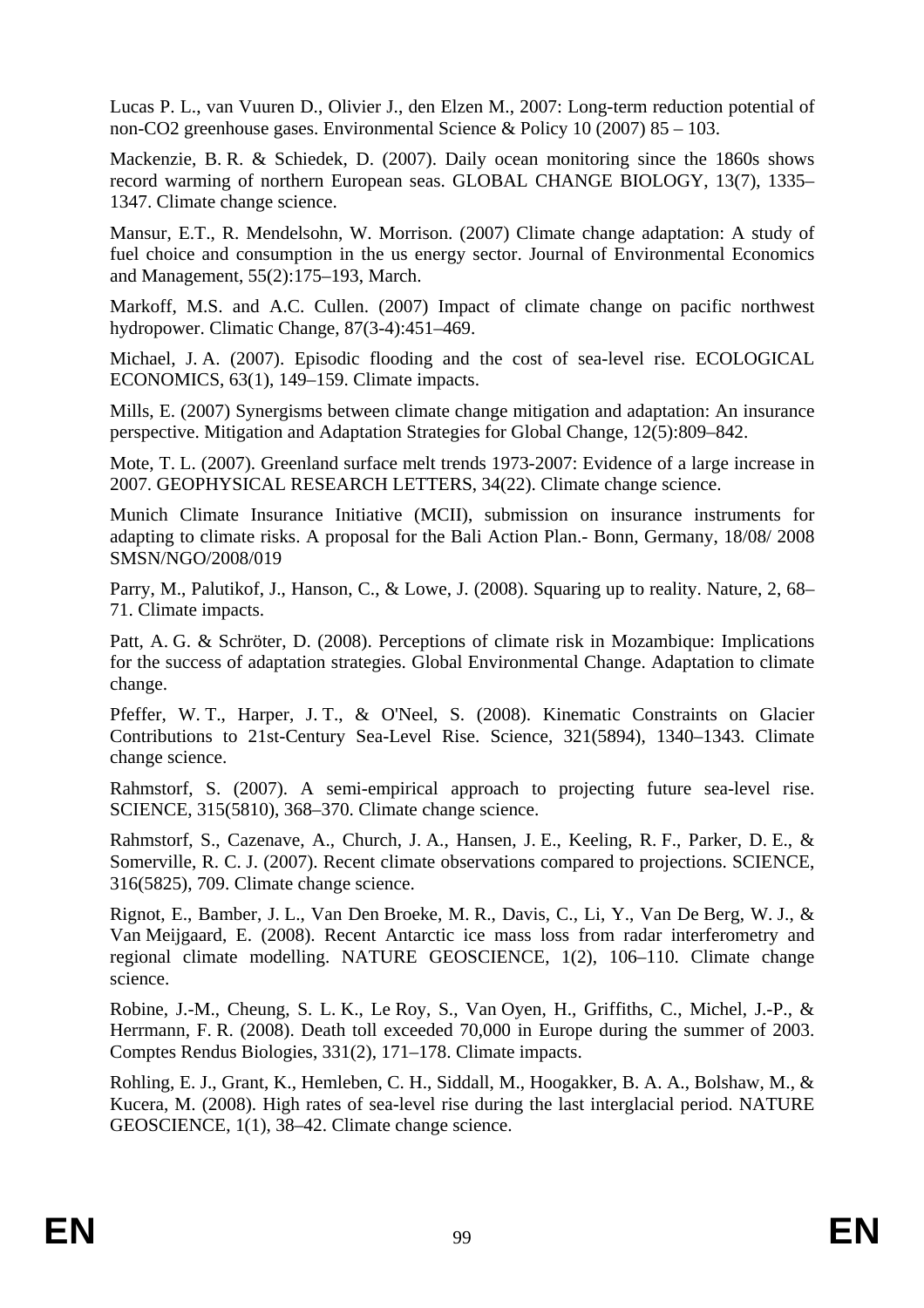Santer, B. D., Mears, C., Wentz, F. J., Taylor, K. E., Gleckler, P. J., Wigley, T. M. L., Barnett, T. P., Boyle, J. S., Brueggemann, W., Gillett, N. P., Klein, S. A., Meehl, G. A., Nozawa, T., Pierce, D. W., Stott, P. A., Washington, W. M., & Wehner, M. F. (2007). Identification of human-induced changes in atmospheric moisture content. PROCEEDINGS OF THE NATIONAL ACADEMY OF SCIENCES OF THE UNITED STATES OF AMERICA, 104(39), 15248–15253. Climate change science.

Scheffer, M., Brovkin, V., & Cox, P. (2006). Positive feedback between global warming and atmospheric CO2 concentration inferred from past climate change. GEOPHYSICAL RESEARCH LETTERS, 33(10). Climate change science.

Scholze, M., Knorr, W., Arnell, N. W., & Prentice, I. C. (2006). A climate-change risk analysis for world ecosystems. PROCEEDINGS OF THE NATIONAL ACADEMY OF SCIENCES OF THE UNITED STATES OF AMERICA, 103(35), 13116–13120. Climate impacts.

Sheenan, P.: 2008, 'Responsibility for past and future global warming: uncertainties in attributing anthropogenic climate change', Climatic Change, (2008) 91:211–231

Shepherd, A. & Wingham, D. (2007). Recent sea-level contributions of the Antarctic and Greenland ice sheets. SCIENCE, 315(5818), 1529–1532. Climate change science.

Shipworth, D. (2007). The stern review: Implications for construction. Building Research and Information, 35(4):478–484.

Sillmann, J. & Roeckner, E. (2008). Indices for extreme events in projections of anthropogenic climate change. CLIMATIC CHANGE, 86(1-2), 83–104. Climate change science.

Spreen, G., L. Kaleschke, and G. Heygster (2008), Sea ice remote sensing using AMSR-E 89- GHz channels, J. Geophys. Res., 113, C02S03, doi:10.1029/2005JC003384.

Stern, N. (2007) Stern review on the economics of climate change-chapter 18: Understanding the economics of adaptation. Technical report, HM Treasury UK Government.

Stern, N. (2007) Stern review on the economics of climate change-chapter 20: Adaptation in the developing world. Technical report, HM Treasury UK Government.

Stroeve, J., Holland, M. M., Meier, W., Scambos, T., & Serreze, M. (2007). Arctic sea ice decline: Faster than forecast. GEOPHYSICAL RESEARCH LETTERS, 34(9). Climate change science.

Thompson, D. W. J., Kennedy, J. J., Wallace, J. M., & Jones, P. D. (2008). A large discontinuity in the mid-twentieth century in observed global-mean surface temperature. NATURE, 453(7195), 646–U5. Climate change science.

Torn, M. S. & Harte, J. (2006). Missing feedbacks, asymmetric uncertainties, and the underestimation of future warming. GEOPHYSICAL RESEARCH LETTERS, 33(10). Climate change science.

UNEP/WGMS (2008). Global Glacier Changes: facts and figures. United Nations Environment Programme, World Glacier Monitoring Service. Climate change science.

Velicogna, I. & Wahr, J. (2006). Acceleration of Greenland ice mass loss in spring 2004. NATURE, 443(7109), 329–331. Climate change science.

Veron, J. E. N. (2008). Mass extinctions and ocean acidification: biological constraints on geological dilemmas. CORAL REEFS, 27(3), 459–472. Climate impacts.